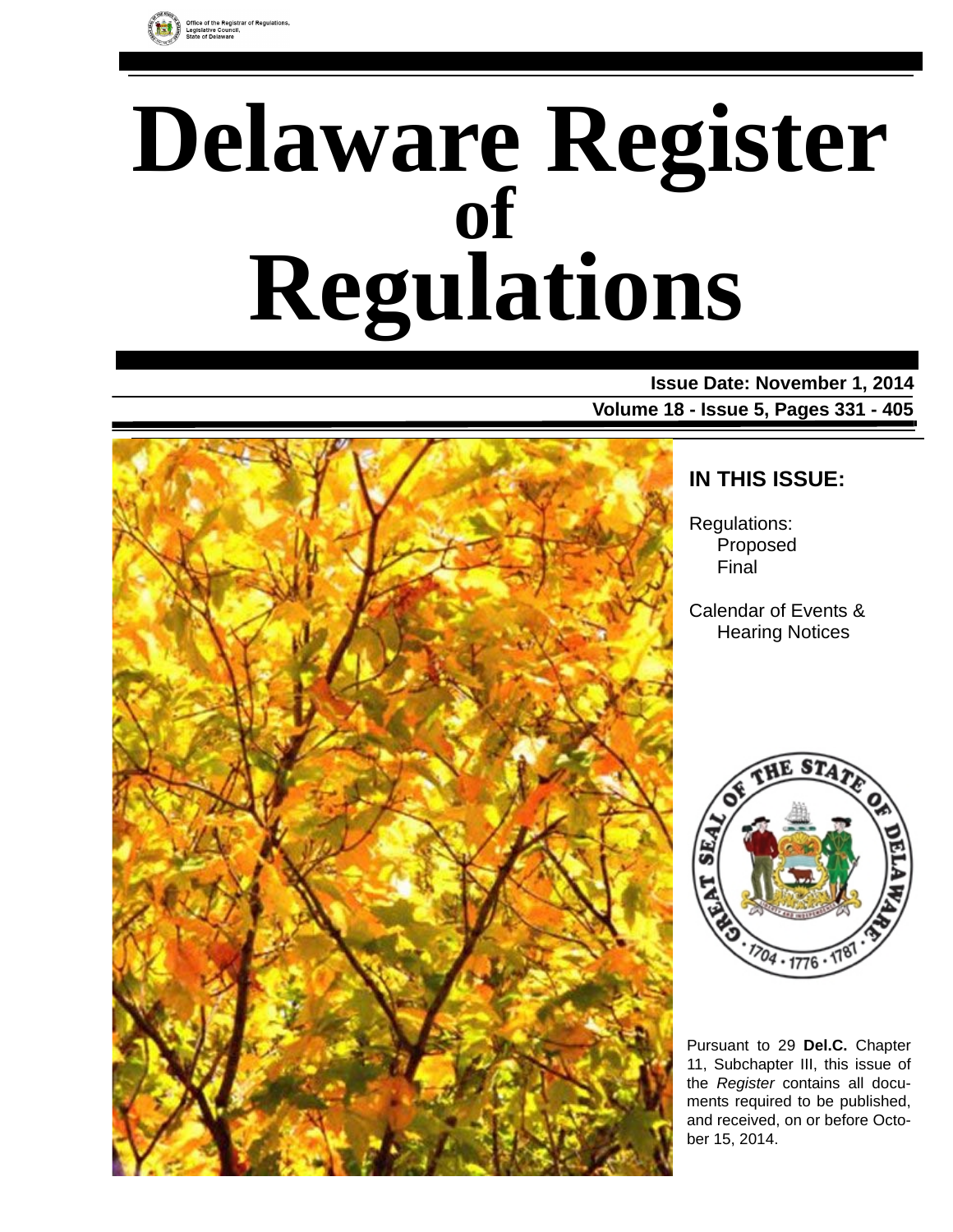**332**

# **INFORMATION ABOUT THE DELAWARE REGISTER OF REGULATIONS**

# **DELAWARE REGISTER OF REGULATIONS**

The *Delaware Register of Regulations* is an official State publication established by authority of 69 *Del. Laws*, c. 107 and is published on the first of each month throughout the year.

The *Delaware Register* will publish any regulations that are proposed to be adopted, amended or repealed and any emergency regulations promulgated.

The *Register* will also publish some or all of the following information:

- Governor's Executive Orders
- Governor's Appointments
- Agency Hearing and Meeting Notices
- Other documents considered to be in the public interest.

# **CITATION TO THE DELAWARE REGISTER**

The *Delaware Register of Regulations* is cited by volume, issue, page number and date. An example would be:

16 **DE Reg.** 1227 - 1230 (06/01/13)

Refers to Volume 16, pages 1227 - 1130 of the *Delaware Register* issued on June 1, 2013.

# **SUBSCRIPTION INFORMATION**

The cost of a yearly subscription (12 issues) for the *Delaware Register of Regulations* is \$135.00. Single copies are available at a cost of \$12.00 per issue, including postage. For more information contact the Division of Research at 302-744-4114 or 1-800-282-8545 in Delaware.

# **CITIZEN PARTICIPATION IN THE REGULATORY PROCESS**

Delaware citizens and other interested parties may participate in the process by which administrative regulations are adopted, amended or repealed, and may initiate the process by which the validity and applicability of regulations is determined.

Under 29 **Del.C.** §10115 whenever an agency proposes to formulate, adopt, amend or repeal a regulation, it shall file notice and full text of such proposals, together with copies of the existing regulation being adopted, amended or repealed, with the Registrar for publication in the *Register of Regulations* pursuant to §1134 of this title. The notice shall describe the nature of the proceedings including a brief synopsis of the subject, substance, issues, possible terms of the agency action, a reference to the legal authority of the agency to act, and reference to any other regulations that may be impacted or affected by the proposal, and shall state the manner in which persons may present their views; if in writing, of the place to which and the final date by which such views may be submitted; or if at a public hearing, the date, time and place of the hearing. If a public hearing is to be held, such public hearing shall not be scheduled less than 20 days following publication of notice of the proposal in the *Register of Regulations*. If a public hearing will be held on the proposal, notice of the time, date, place and a summary of the nature of the proposal shall also be published in at least 2 Delaware newspapers of general circulation. The notice shall also be mailed to all persons who have made timely written requests of the agency for advance notice of its regulation-making proceedings.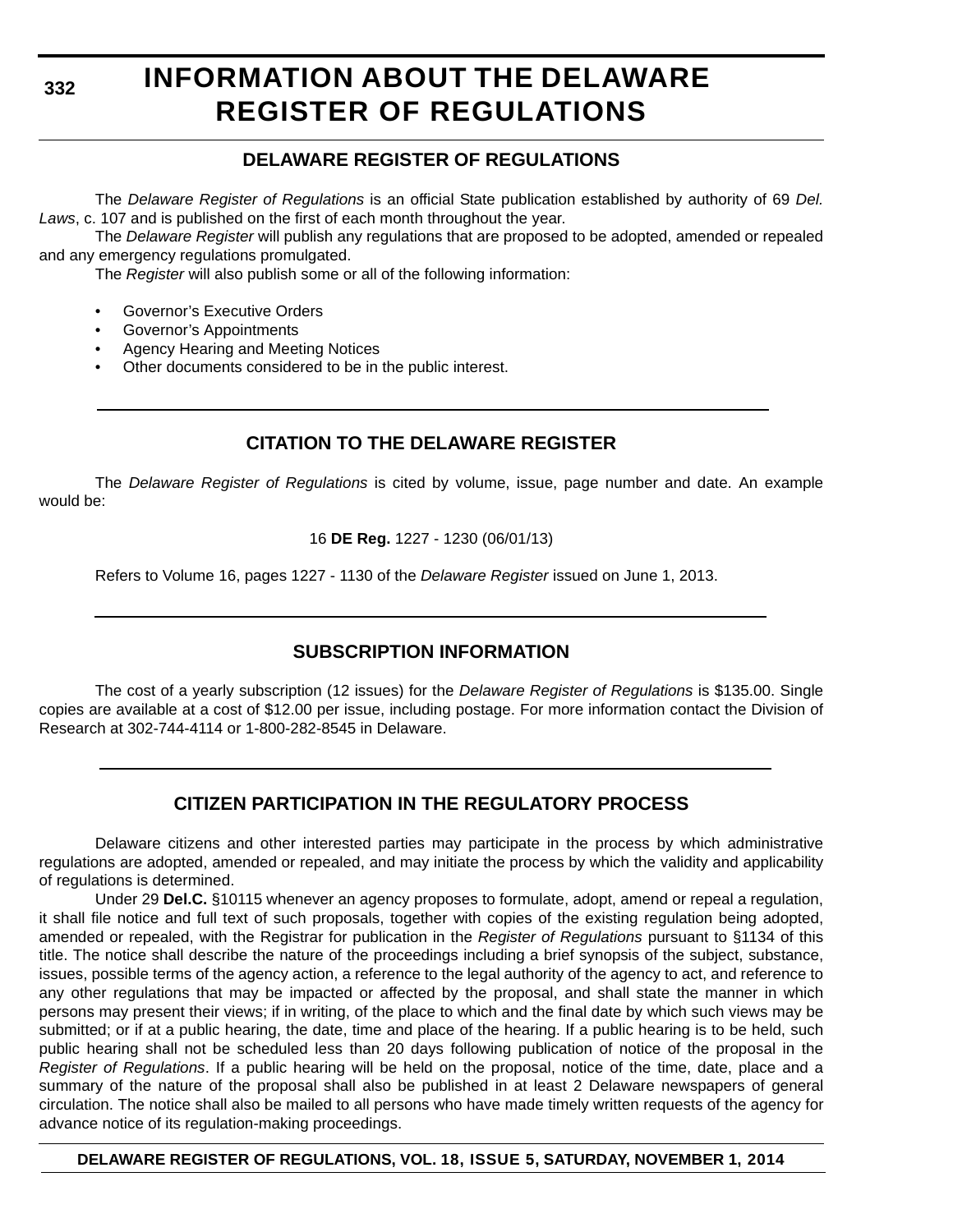# **INFORMATION ABOUT THE DELAWARE REGISTER OF REGULATIONS**

**333**

The opportunity for public comment shall be held open for a minimum of 30 days after the proposal is published in the *Register of Regulations*. At the conclusion of all hearings and after receipt, within the time allowed, of all written materials, upon all the testimonial and written evidence and information submitted, together with summaries of the evidence and information by subordinates, the agency shall determine whether a regulation should be adopted, amended or repealed and shall issue its conclusion in an order which shall include: (1) A brief summary of the evidence and information submitted; (2) A brief summary of its findings of fact with respect to the evidence and information, except where a rule of procedure is being adopted or amended; (3) A decision to adopt, amend or repeal a regulation or to take no action and the decision shall be supported by its findings on the evidence and information received; (4) The exact text and citation of such regulation adopted, amended or repealed; (5) The effective date of the order; (6) Any other findings or conclusions required by the law under which the agency has authority to act; and (7) The signature of at least a quorum of the agency members.

The effective date of an order which adopts, amends or repeals a regulation shall be not less than 10 days from the date the order adopting, amending or repealing a regulation has been published in its final form in the *Register of Regulations*, unless such adoption, amendment or repeal qualifies as an emergency under §10119.

Any person aggrieved by and claiming the unlawfulness of any regulation may bring an action in the Court for declaratory relief.

No action of an agency with respect to the making or consideration of a proposed adoption, amendment or repeal of a regulation shall be subject to review until final agency action on the proposal has been taken.

When any regulation is the subject of an enforcement action in the Court, the lawfulness of such regulation may be reviewed by the Court as a defense in the action.

Except as provided in the preceding section, no judicial review of a regulation is available unless a complaint therefor is filed in the Court within 30 days of the day the agency order with respect to the regulation was published in the *Register of Regulations*.

# **CLOSING DATES AND ISSUE DATES FOR THE DELAWARE REGISTER OF REGULATIONS**

| <b>ISSUE DATE</b> | <b>CLOSING DATE</b> | <b>CLOSING TIME</b> |
|-------------------|---------------------|---------------------|
| December 1        | November 17         | 4:30 p.m.           |
| January 1         | December 15         | 4:30 p.m.           |
| February 1        | January 15          | 4:30 p.m.           |
| March 1           | February 16         | 4:30 p.m.           |
| April 1           | March 16            | 4:30 p.m.           |
|                   |                     |                     |

# **DIVISION OF RESEARCH STAFF**

**Lori Christiansen,** Director; **Mark J. Cutrona,** Deputy Director; **Tara Donofrio**, Administrative Specialist II; **Jeffrey W. Hague**, Registrar of Regulations; **Robert Lupo**, Printer; **Deborah J. Messina,** Print Shop Supervisor; **Kathleen Morris**, Executive Secretary; **Georgia Roman**, Unit Operations Support Specialist; **Victoria Schultes,** Administrative Specialist II; **Don Sellers,** Printer; **Yvette W. Smallwood**, Assistant Registrar of Regulations; **Holly Wagner**, Research Analyst; **Rochelle Yerkes**, Office Manager; **Sara Zimmerman**, Legislative Librarian.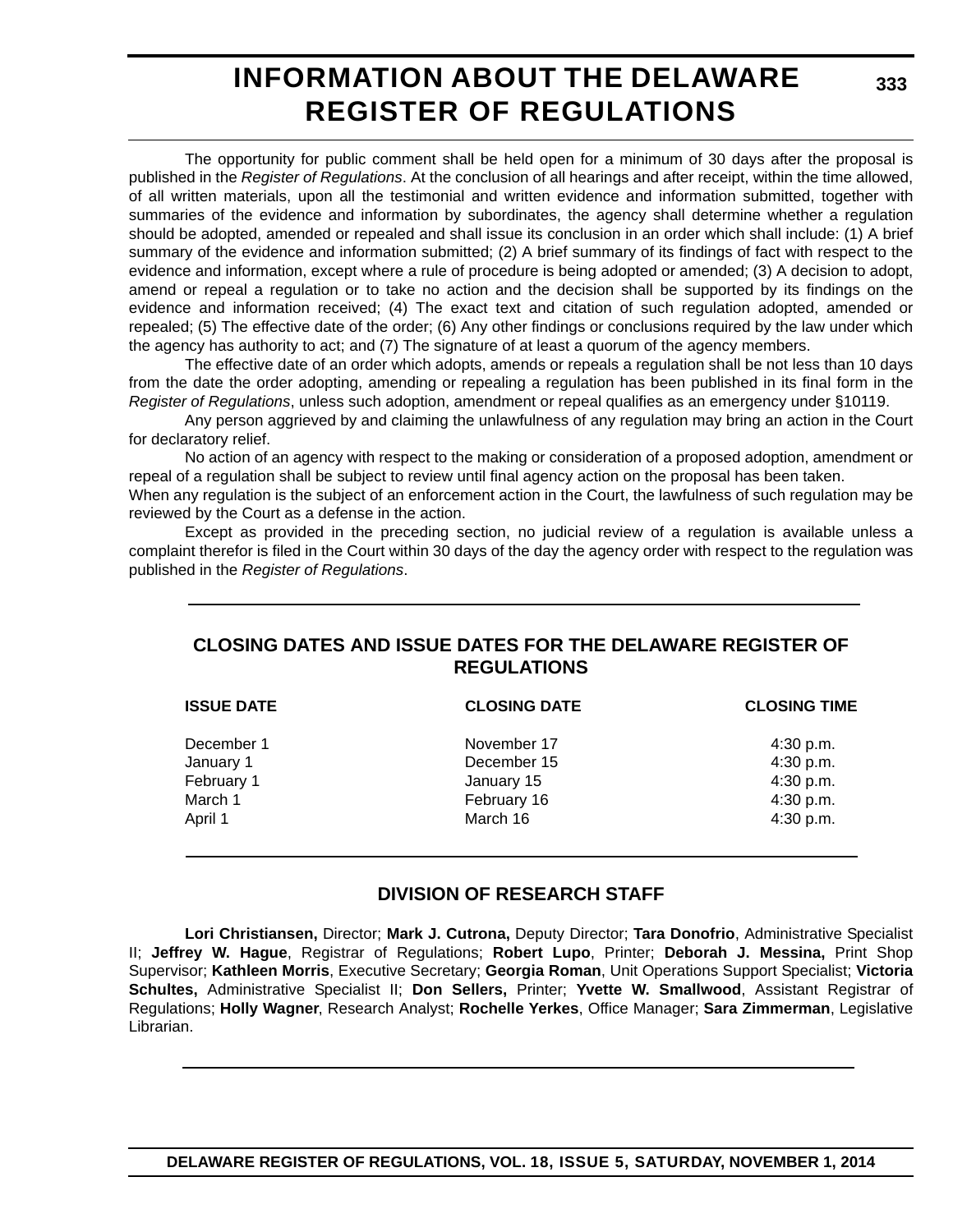# **TABLE OF CONTENTS**

<span id="page-3-0"></span>[Cumulative Tables............................................................................................................................. ............ 336](#page-5-0)

# **PROPOSED**

| <b>DEPARTMENT OF EDUCATION</b>                                                         |     |
|----------------------------------------------------------------------------------------|-----|
| <b>Office of the Secretary</b>                                                         |     |
|                                                                                        | 340 |
|                                                                                        | 343 |
| <b>Professional Standards Board</b>                                                    |     |
|                                                                                        | 346 |
|                                                                                        | 347 |
|                                                                                        | 349 |
|                                                                                        | 350 |
| <b>DEPARTMENT OF HEALTH AND SOCIAL SERVICES</b>                                        |     |
| <b>Division of Public Health</b>                                                       |     |
|                                                                                        | 352 |
| <b>Division of Social Services</b>                                                     |     |
| Delaware's Temporary Assistance for Needy Families (TANF) State Plan Renewal           | 354 |
| <b>DEPARTMENT OF INSURANCE</b>                                                         |     |
| <b>Office of the Commissioner</b>                                                      |     |
|                                                                                        | 355 |
| <b>DEPARTMENT OF LABOR</b>                                                             |     |
| <b>Division of Industrial Affairs</b>                                                  |     |
|                                                                                        | 357 |
| <b>DEPARTMENT OF STATE</b>                                                             |     |
| <b>Division of Professional Regulation</b>                                             |     |
|                                                                                        | 358 |
| <b>EXECUTIVE DEPARTMENT</b>                                                            |     |
| <b>Office of Management and Budget</b>                                                 |     |
| <b>Office of State Planning Coordination</b>                                           |     |
| Regulations Governing the Administration and Review of Applications for Designation as |     |
|                                                                                        | 359 |
|                                                                                        |     |

# **FINAL**

# **[DEPARTMENT OF EDUCATION](http://www.doe.k12.de.us/)**

| <b>Office of the Secretary</b>     |      |
|------------------------------------|------|
|                                    | 366  |
|                                    | 368  |
|                                    | 369  |
| <b>DEPARTMENT OF FINANCE</b>       |      |
| <b>Office of the State Lottery</b> |      |
|                                    | 370. |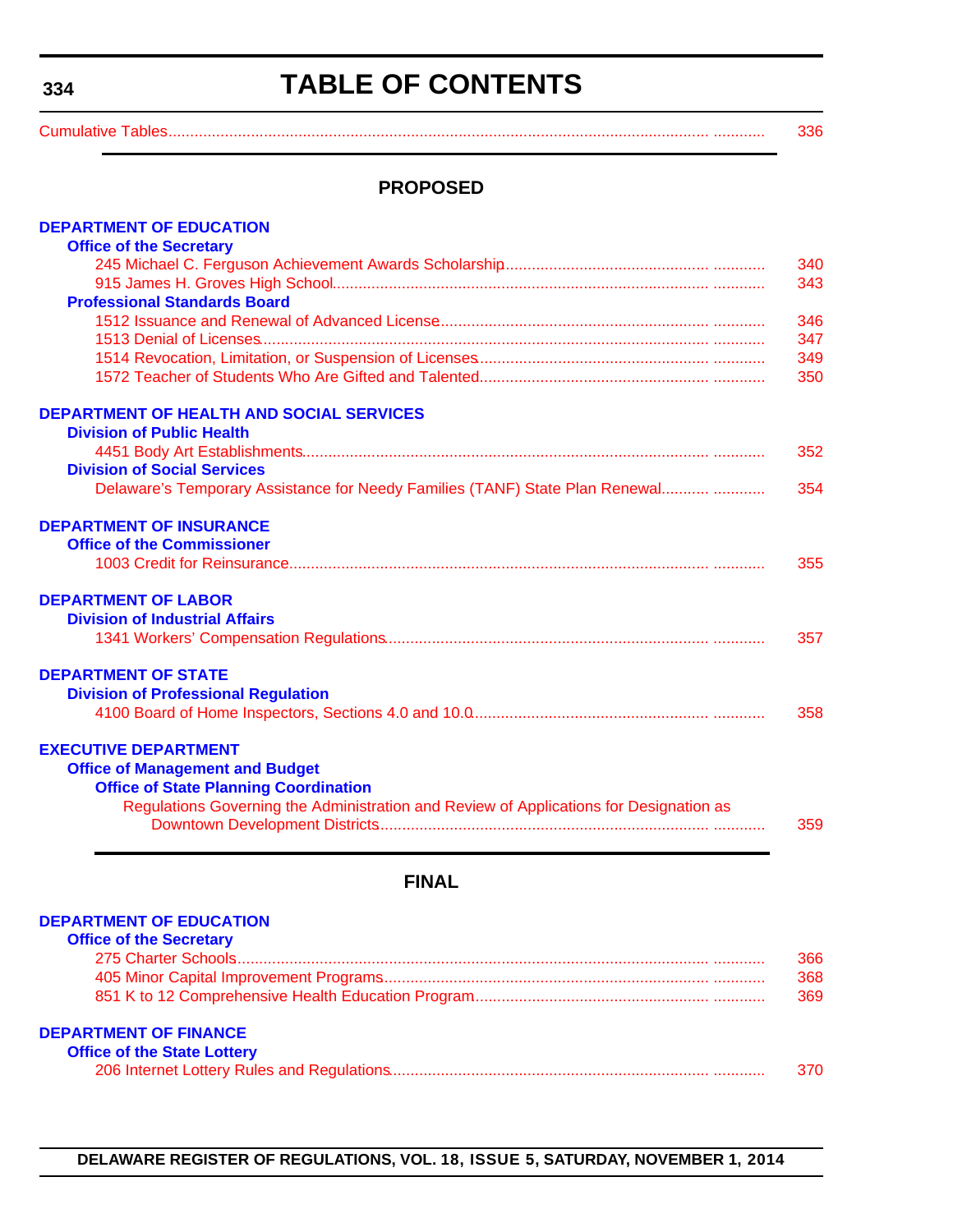# **TABLE OF CONTENTS**

| <b>DEPARTMENT OF HEALTH AND SOCIAL SERVICES</b>                                           |     |
|-------------------------------------------------------------------------------------------|-----|
| <b>Division of Medicaid and Medical Assistance</b>                                        |     |
| Diamond State Health Plan 1115 Demonstration Waiver Amendment - Promoting Optimal         |     |
|                                                                                           | 371 |
| Title XXI Delaware Healthy Children Program State Plan - Cost Sharing and Payment,        |     |
|                                                                                           | 375 |
| <b>Division of Public Health</b>                                                          |     |
|                                                                                           | 378 |
|                                                                                           | 390 |
|                                                                                           | 392 |
| <b>DEPARTMENT OF INSURANCE</b>                                                            |     |
| <b>Office of the Commissioner</b>                                                         |     |
|                                                                                           | 393 |
| <b>DEPARTMENT OF JUSTICE</b>                                                              |     |
| <b>Fraud and Consumer Protection Division</b>                                             |     |
|                                                                                           | 394 |
|                                                                                           |     |
| DEPARTMENT OF NATURAL RESOURCES AND ENVIRONMENTAL CONTROL                                 |     |
| <b>Division of Watershed Stewardship</b>                                                  |     |
|                                                                                           | 396 |
|                                                                                           |     |
| <b>DEPARTMENT OF SAFETY AND HOMELAND SECURITY</b>                                         |     |
| <b>Office of the Alcoholic Beverage Control Commissioner</b>                              |     |
|                                                                                           | 398 |
|                                                                                           |     |
| <b>DEPARTMENT OF STATE</b>                                                                |     |
| <b>Division of Professional Regulation</b>                                                |     |
| 1100 Board of Dentistry and Dental Hygiene, Section 6.0 Continuing Professional Education | 399 |
|                                                                                           | 400 |
|                                                                                           |     |
|                                                                                           |     |

# **CALENDAR OF EVENTS/HEARING NOTICES**

|                                                                                                          | 402 |
|----------------------------------------------------------------------------------------------------------|-----|
| Dept. of Health and Social Svcs., Div. of Public Health; Div. of Social Services, Notices of Public      |     |
|                                                                                                          | 402 |
| Dept. of Insurance, Office of the Commissioner, Notice of Public Comment Period                          | 403 |
|                                                                                                          | 403 |
| Dept. of State, Div. of Professional Regulation; Notices of Public Hearings and Comment Periods404 - 405 |     |
| Executive Dept., Office of Management and Budget, Notice of Public Comment Period                        | 405 |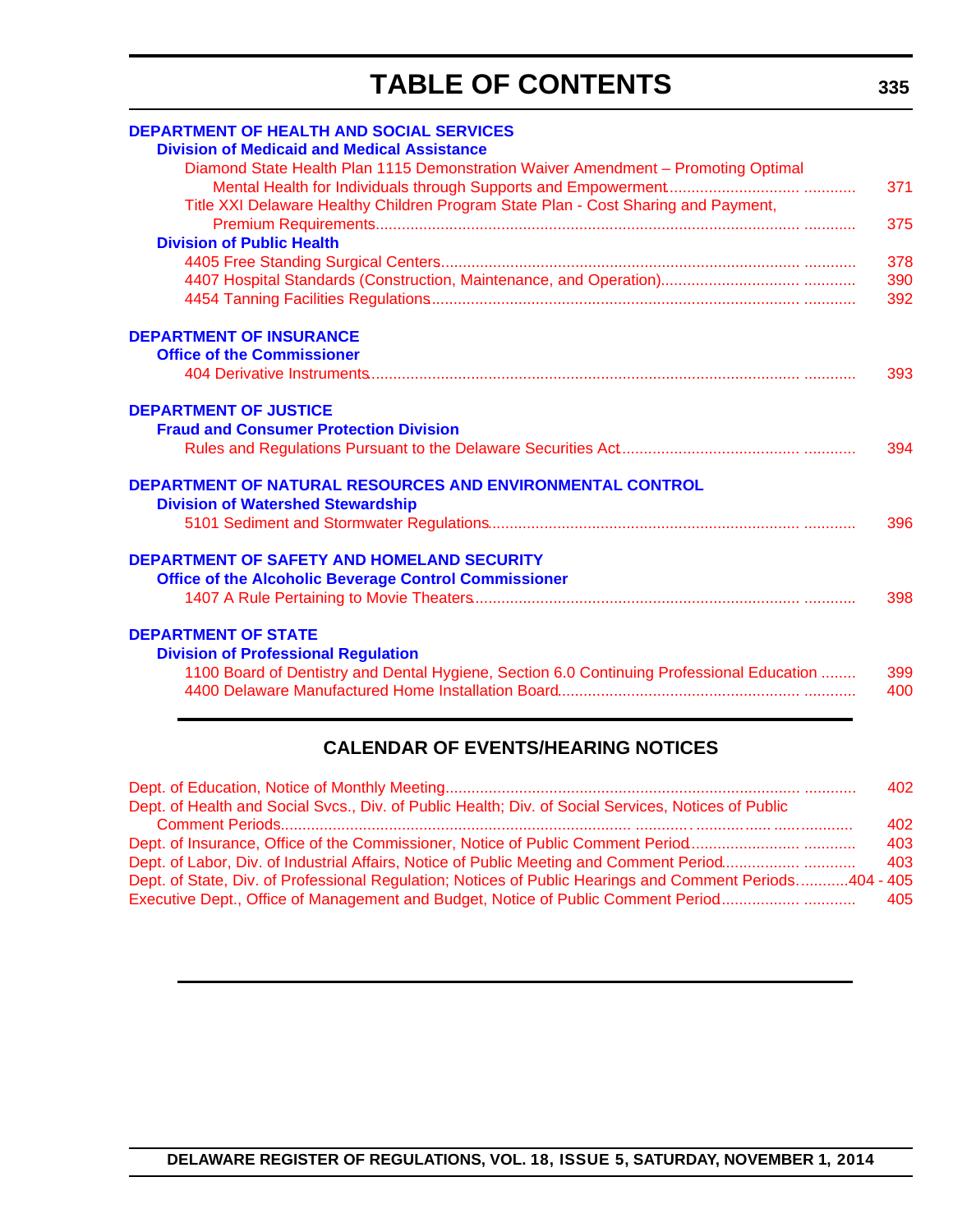#### <span id="page-5-0"></span>**336**

# **[CUMULATIVE TABLES](#page-3-0)**

The table printed below lists the regulations that have been proposed, adopted, amended or repealed in the preceding issues of the current volume of the *Delaware Register of Regulations*.

The regulations are listed alphabetically by the promulgating agency, followed by a citation to that issue of the *Register* in which the regulation was published. Proposed regulations are designated with (Prop.); Final regulations are designated with (Final); Emergency regulations are designated with (Emer.); and regulations that have been repealed are designated with (Rep.).

# **CASH MANAGEMENT POLICY BOARD** Objectives and Guidelines for the Investment of State of Delaware Funds............. 18 **DE Reg.** 257 (Prop.) **DELAWARE CRIMINAL JUSTICE INFORMATION SYSTEM Office of the Director** Guidelines Governing the Administration of the Neighborhood Building Blocks Fund................................................................................................. 18 **DE Reg.** 273 (Prop.) **DEPARTMENT OF AGRICULTURE Harness Racing Commission** 501 Harness Racing Rules and Regulations, Section 7.0................................. 18 **DE Reg.** 6 (Prop.) **DEPARTMENT OF EDUCATION Office of the Secretary** 101 State Assessment System.......................................................................... 18 **DE Reg.** 279 (Prop.) 106A Teacher Appraisal Process Delaware Performance Appraisal System (DPAS II) Revised....................................................................................... 18 **DE Reg.** 31 (Final) 107A Specialist Appraisal Process Delaware Performance Appraisal System (DPAS II) Revised....................................................................................... 18 **DE Reg.** 40 (Final) 108A Administrator Appraisal Process Delaware Performance Appraisal System (DPAS II) Revised.......................................................................... 18 **DE Reg.** 48 (Final) 275 Charter Schools.......................................................................................... 18 **DE Reg.** 177 (Prop.) 290 Approval of Educator Preparation Programs.............................................. 18 **DE Reg.** 57 (Final) 401 Major Capital Improvement Programs........................................................ 18 **DE Reg.** 95 (Prop.) 18 **DE Reg.** 300 (Final) 405 Minor Capital Improvement Programs........................................................ 18 **DE Reg.** 180 (Prop.) 415 Voluntary School Assessment.................................................................... 18 **DE Reg.** 100 (Prop.) 18 **DE Reg.** 304 (Final) 505 High School Graduation Requirements and Diplomas.............................. 610 Limitations on Use of Seclusion and Restraint........................................... 18 **DE Reg.** 130 (Final) 851 K to 12 Comprehensive Health Education Program................................... 18 **DE Reg.** 104 (Prop.) 923 Children with Disabilities, Subpart B, General Duties and Eligibility of Agencies................................................................................................ ............18 **DE Reg.** 280 (Prop.) 925 Children with Disabilities, Subpart D, Evaluations, Eligibility Determination, Individualized Education Programs............................................................. 18 **DE Reg.** 281 (Prop.) 930 Supportive Instruction (Homebound).......................................................... 18 **DE Reg.** 7 (Prop.) 18 **DE Reg.** 215 (Final) **Professional Standards Board** 1510 Issuance of Initial License......................................................................... 18 **DE Reg.** 218 (Final) 1599 Delaware Educational Technology Standards.......................................... 18 **DE Reg.** 224 (Final) **DEPARTMENT OF ELECTIONS Kent County** 1602 Policies and Procedures Regarding FOIA Requests................................ 18 **DE Reg.** 58 (Final)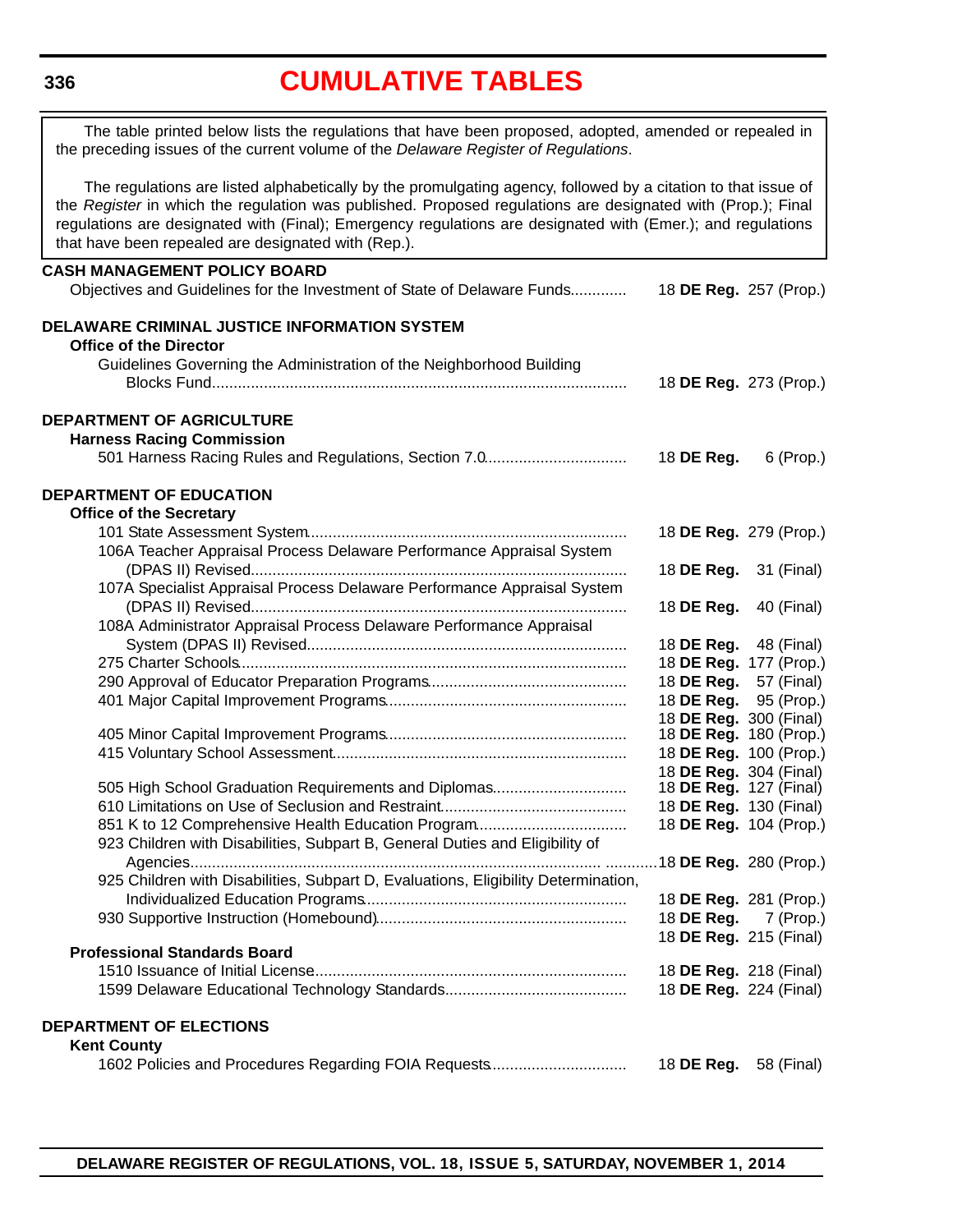# **CUMULATIVE TABLES**

| <b>DEPARTMENT OF FINANCE</b><br><b>Office of the State Lottery</b>                                                                      |                                                       |             |
|-----------------------------------------------------------------------------------------------------------------------------------------|-------------------------------------------------------|-------------|
|                                                                                                                                         | 18 DE Reg. 182 (Prop.)                                |             |
| DEPARTMENT OF HEALTH AND SOCIAL SERVICES<br><b>Division of Long Term Care Residents Protection</b>                                      |                                                       |             |
| <b>Division of Medicaid and Medical Assistance</b>                                                                                      | 18 DE Reg. 282 (Prop.)                                |             |
| Diamond State Health Plan 1115 Demonstration Waiver Amendment -<br>Promoting Optimal Mental Health for Individuals through Supports and | 18 DE Reg. 186 (Prop.)                                |             |
| Nursing Facility Services - Preadmission Screening and Resident Review<br>Standards for the Coverage of Organ Transplant Services       | 18 DE Reg. 106 (Prop.)<br>18 DE Reg. 115 (Prop.)      |             |
| Title XIX Medicaid State Plan, Attachment 3.1-A, Introductory Page 2 -                                                                  | 18 DE Reg. 310 (Final)                                |             |
|                                                                                                                                         | 18 <b>DE Reg.</b> 9 (Prop.)<br>18 DE Reg. 227 (Final) |             |
| Title XIX Medicaid State Plan, Attachment 4.19B, Introduction - Page 4,<br>Increased Medicaid Payment for Primary Care Services         | 18 DE Reg.                                            | 11 (Prop.)  |
| Title XXI Delaware Healthy Children Program State Plan - Cost Sharing and                                                               | 18 DE Reg. 229 (Final)                                |             |
| <b>Division of Public Health</b>                                                                                                        | 18 DE Reg. 183 (Prop.)                                |             |
|                                                                                                                                         | 18 DE Reg.                                            | 63 (Final)  |
|                                                                                                                                         | 18 DE Reg.                                            | 67 (Final)  |
|                                                                                                                                         | 18 DE Reg.                                            | 14 (Prop.)  |
| 4407 Hospital Standards (Construction, Maintenance, and Operation)                                                                      | 18 DE Reg. 119 (Prop.)                                |             |
|                                                                                                                                         | 18 DE Reg. 133 (Final)                                |             |
|                                                                                                                                         | 18 DE Reg. 191 (Prop.)                                |             |
|                                                                                                                                         | 18 DE Reg. 135 (Final)                                |             |
| <b>Division of Social Services</b>                                                                                                      |                                                       |             |
| DSSM: 2000 Case Processing Procedures - Applications                                                                                    | 18 DE Reg. 139 (Final)                                |             |
| 2013 & 9037 Food Supplement Program - Income and Eligibility                                                                            | 18 DE Reg. 142 (Final)                                |             |
| 3011 Delaware TANF Employment and Training Program Requirements . 18 DE Reg.                                                            |                                                       | 143 (Final) |
| 9013.1 Food Supplement Program - Household Definition                                                                                   | 18 DE Reg.                                            | 147 (Final) |
|                                                                                                                                         | 18 DE Reg.                                            | 14 (Prop.)  |
|                                                                                                                                         | 18 DE Reg. 231 (Final)                                |             |
| 11003 Determining Technical Eligibility for Child Care                                                                                  | 18 <b>DE Reg.</b> 148 (Final)<br>18 DE Reg.           | 9 (Prop.)   |
|                                                                                                                                         | 18 DE Reg. 233 (Final)                                |             |
| <b>DEPARTMENT OF INSURANCE</b><br><b>Office of the Commissioner</b>                                                                     |                                                       |             |
| 403 Sale and Purchase of Options [Formerly Regulation 28], Repeal of                                                                    | 18 DE Reg. 283 (Prop.)<br>18 DE Reg. 195 (Prop.)      |             |
| <b>DEPARTMENT OF JUSTICE</b><br><b>Fraud and Consumer Protection Division</b>                                                           |                                                       |             |
| Rules and Regulations Pursuant to the Delaware Securities Act                                                                           | 18 DE Reg. 202 (Prop.)                                |             |
| DEPARTMENT OF NATURAL RESOURCES AND ENVIRONMENTAL CONTROL<br><b>Division of Air Quality</b>                                             |                                                       |             |
|                                                                                                                                         | 18 DE Reg. 121 (Prop.)                                |             |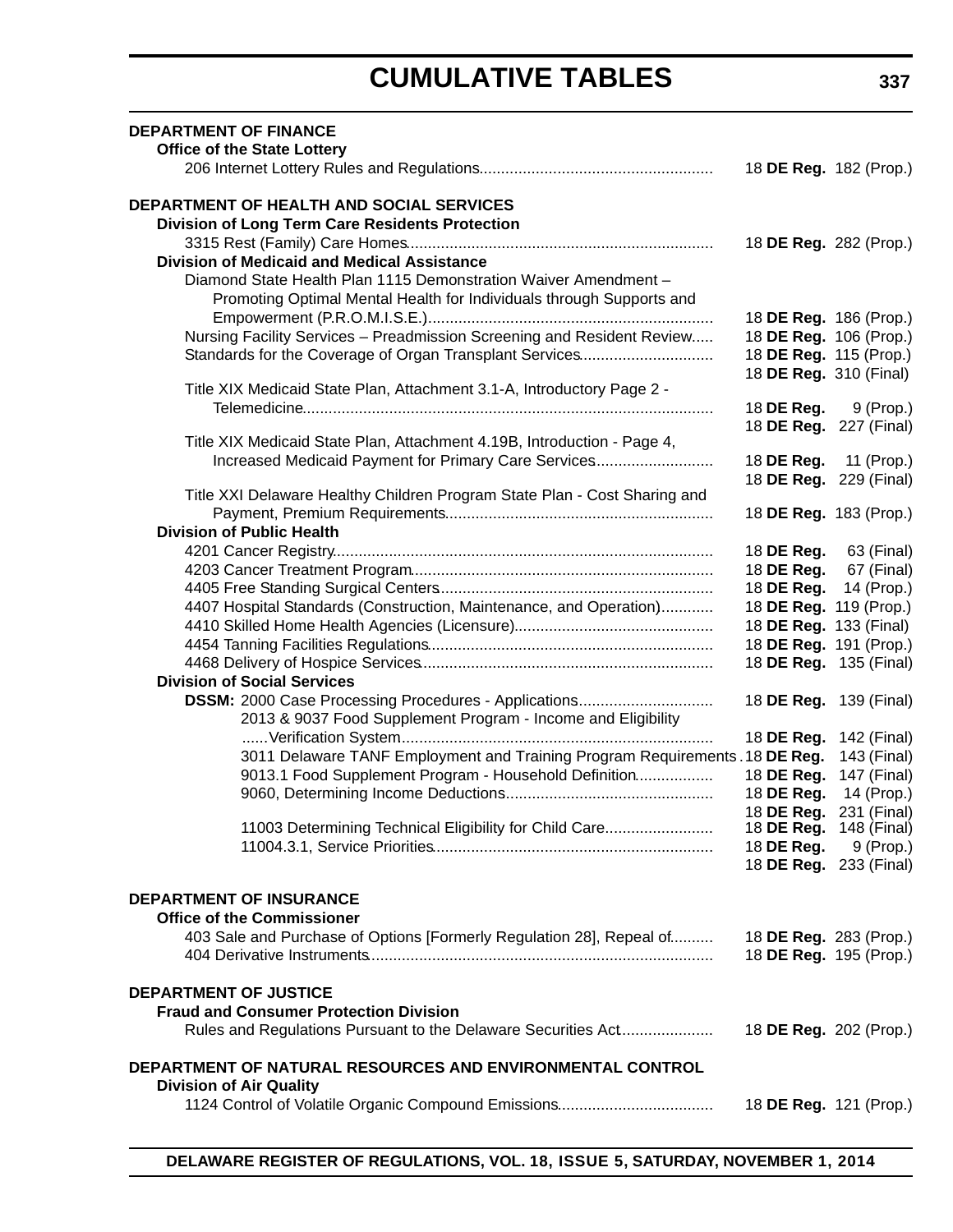# **CUMULATIVE TABLES**

| <b>Division of Fish and Wildlife</b>                                                                |                               |             |
|-----------------------------------------------------------------------------------------------------|-------------------------------|-------------|
| 3521 Weakfish Size Limits; Possession Limits; Seasons                                               | 18 DE Reg. 235 (Final)        |             |
|                                                                                                     | 18 DE Reg. 151 (Final)        |             |
| <b>Division of Watershed Stewardship</b>                                                            |                               |             |
|                                                                                                     | 18 DE Reg. 204 (Prop.)        |             |
|                                                                                                     | 18 DE Reg. 312 (Final)        |             |
| 7408 TMDLs for Nutrients for the Murderkill River Watershed                                         | 18 DE Reg. 316 (Final)        |             |
|                                                                                                     |                               |             |
| DEPARTMENT OF SAFETY AND HOMELAND SECURITY                                                          |                               |             |
| <b>Division of State Police</b>                                                                     |                               |             |
| 1300 Board of Examiners of Private Investigators & Private Security Agencies                        | 18 <b>DE Reg.</b> 154 (Final) |             |
|                                                                                                     | 18 DE Reg. 211 (Prop.)        |             |
|                                                                                                     | 18 <b>DE Reg.</b> 21 (Prop.)  |             |
|                                                                                                     | 18 DE Reg. 318 (Final)        |             |
|                                                                                                     | 18 <b>DE Reg.</b> 285 (Prop.) |             |
| Officer of the Alcoholic Beverage Control Commissioner                                              |                               |             |
|                                                                                                     | 18 DE Reg. 208 (Prop.)        |             |
|                                                                                                     | 18 DE Reg. 209 (Prop.)        |             |
|                                                                                                     |                               |             |
| DEPARTMENT OF SERVICES FOR CHILDREN, YOUTH AND THEIR FAMILIES                                       |                               |             |
| Division of Family Services, Office of Child Care Licensing                                         |                               |             |
| 105 Residential Child Care Facilities and Day Treatment Programs                                    | 18 DE Reg. 122 (Prop.)        |             |
|                                                                                                     |                               |             |
| <b>DEPARTMENT OF STATE</b>                                                                          |                               |             |
| <b>Division of Historical and Cultural Affairs</b>                                                  |                               |             |
|                                                                                                     | 18 DE Reg.                    | 24 (Prop.)  |
|                                                                                                     | 18 DE Reg.                    | 237 (Final) |
| <b>Division of Professional Regulation</b>                                                          |                               |             |
| <b>Controlled Substance Advisory Committee</b>                                                      |                               |             |
|                                                                                                     | 18 DE Reg. 92(Emer.)          |             |
|                                                                                                     | 18 DE Reg. 155 (Final)        |             |
|                                                                                                     | 18 DE Reg. 212 (Prop.)        |             |
|                                                                                                     | 18 <b>DE Reg.</b> 320 (Final) |             |
| 103 Regulations Governing Charitable Gambling Other Than Raffles                                    | 18 <b>DE Reg.</b> 157 (Final) |             |
| 200 Board of Landscape Architecture, Section 7.0, Continuing Education as a                         |                               |             |
|                                                                                                     | 18 DE Reg. 287 (Prop.)        |             |
|                                                                                                     | 18 DE Reg. 321 (Final)        |             |
|                                                                                                     | 18 DE Reg. 124 (Prop.)        |             |
|                                                                                                     | 18 DE Reg. 213 (Prop.)        |             |
|                                                                                                     | 18 DE Reg. 238 (Final)        |             |
| 1900 Board of Nursing, Section 6.0 Requirements and Procedures for Licensure 18 DE Reg. 322 (Final) |                               |             |
| 2600 Examining Board of Physical Therapists and Athletic Trainers                                   | 18 DE Reg. 290 (Prop.)        |             |
|                                                                                                     | 18 DE Reg. 126 (Prop.)        |             |
|                                                                                                     | 18 DE Reg. 323 (Final)        |             |
|                                                                                                     | 18 DE Reg. 158 (Final)        |             |
|                                                                                                     | 18 DE Reg. 239 (Final)        |             |
| <b>Office of the State Bank Commissioner</b>                                                        |                               |             |
|                                                                                                     | 18 DE Reg. 291 (Prop.)        |             |
|                                                                                                     |                               |             |
|                                                                                                     | 18 DE Reg. 295 (Prop.)        |             |
|                                                                                                     | 18 DE Reg. 295 (Prop.)        |             |
| 2104 Minimum Disclosure and Agreement Requirements                                                  | 18 DE Reg. 295 (Prop.)        |             |
|                                                                                                     | 18 DE Reg. 295 (Prop.)        |             |
|                                                                                                     | 18 DE Reg. 295 (Prop.)        |             |
|                                                                                                     | 18 DE Reg. 159 (Final)        |             |
|                                                                                                     | 18 DE Reg. 159 (Final)        |             |

**DELAWARE REGISTER OF REGULATIONS, VOL. 18, ISSUE 5, SATURDAY, NOVEMBER 1, 2014**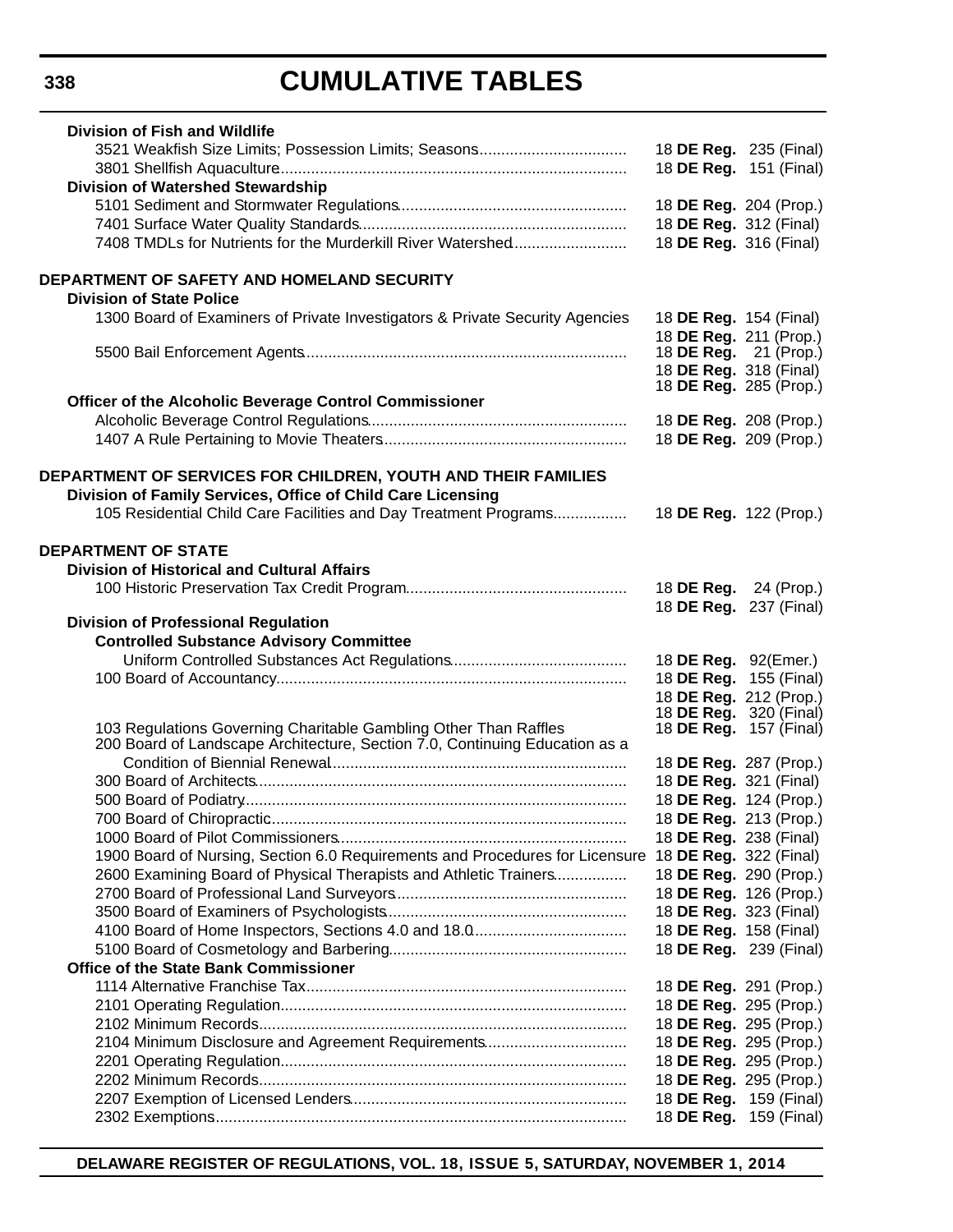# **CUMULATIVE TABLES**

|                                                                                                                                                           | 18 DE Reg. 295 (Prop.)<br>18 DE Reg. 295 (Prop.)<br>18 DE Reg. 295 (Prop.) |            |
|-----------------------------------------------------------------------------------------------------------------------------------------------------------|----------------------------------------------------------------------------|------------|
|                                                                                                                                                           | 18 DE Reg. 159 (Final)                                                     |            |
|                                                                                                                                                           | 18 DE Reg. 159 (Final)                                                     |            |
| <b>Public Service Commission</b>                                                                                                                          |                                                                            |            |
| 1001 Rules of Practice and Procedure of the Delaware Public Service                                                                                       | 18 DE Reg. 160 (Final)                                                     |            |
| 4001 Rules for the Provision of Telecommunication Services (Docket Nos. 10                                                                                | 18 DE Reg. 296 (Prop.)                                                     |            |
| 4003 Regulations Governing the Minimum Service Requirements for the<br>Provision of Telephone Service for Public Use within the State of Delaware         |                                                                            |            |
|                                                                                                                                                           | 18 DE Reg. 296 (Prop.)                                                     |            |
| <b>DEPARTMENT OF TRANSPORTATION</b><br><b>Division of Planning and Policy</b><br>2309 Standards and Regulations for Subdivision Streets and State Highway | 18 DE Reg. 240 (Final)                                                     |            |
| <b>DIVISION OF RESEARCH</b>                                                                                                                               |                                                                            |            |
| <b>Office of the Registrar of Regulations</b>                                                                                                             |                                                                            |            |
| <b>EXECUTIVE DEPARTMENT</b><br><b>Office of Management and Budget</b><br><b>State Employees Benefits Committee</b>                                        |                                                                            |            |
| 2001 Group Health Care Insurance Eligibility and Coverage Rules<br><b>Statewide Benefits Office</b>                                                       | 18 DE Reg.                                                                 | 79 (Final) |
|                                                                                                                                                           |                                                                            |            |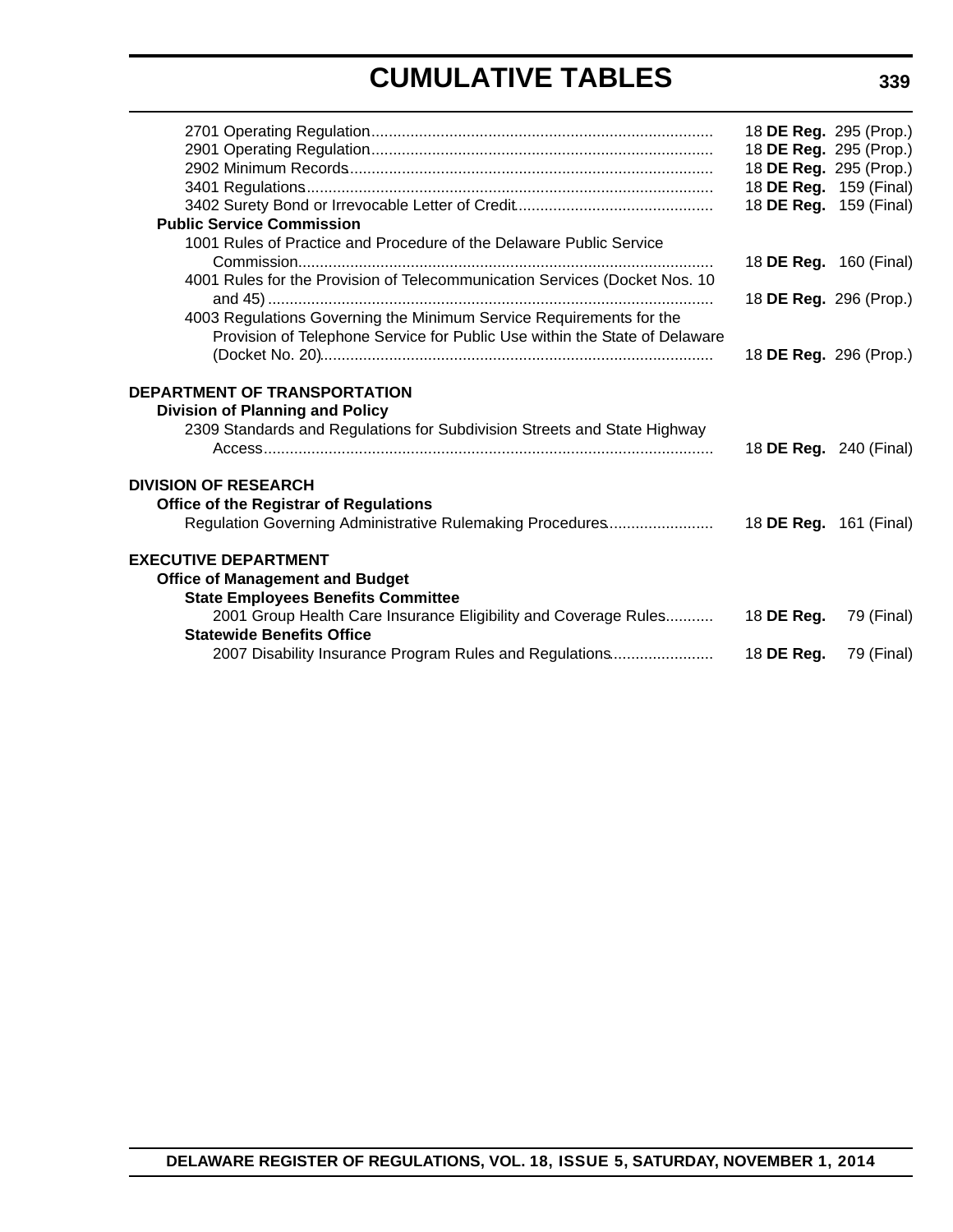# **Symbol Key**

<span id="page-9-0"></span>Arial type indicates the text existing prior to the regulation being promulgated. Underlined text indicates new text. Language which is stricken through indicates text being deleted.

# **Proposed Regulations**

Under 29 **Del.C.** §10115 whenever an agency proposes to formulate, adopt, amend or repeal a regulation, it shall file notice and full text of such proposals, together with copies of the existing regulation being adopted, amended or repealed, with the Registrar for publication in the *Register of Regulations* pursuant to §1134 of this title. The notice shall describe the nature of the proceedings including a brief synopsis of the subject, substance, issues, possible terms of the agency action, a reference to the legal authority of the agency to act, and reference to any other regulations that may be impacted or affected by the proposal, and shall state the manner in which persons may present their views; if in writing, of the place to which and the final date by which such views may be submitted; or if at a public hearing, the date, time and place of the hearing. If a public hearing is to be held, such public hearing shall not be scheduled less than 20 days following publication of notice of the proposal in the *Register of Regulations*. If a public hearing will be held on the proposal, notice of the time, date, place and a summary of the nature of the proposal shall also be published in at least 2 Delaware newspapers of general circulation. The notice shall also be mailed to all persons who have made timely written requests of the agency for advance notice of its regulation-making proceedings.

# **[DEPARTMENT OF EDUCATION](http://www.doe.k12.de.us/) OFFICE OF THE SECRETARY**

Statutory Authority: 14 Delaware Code, Section 122(d) (14 **Del.C.** §122(d)) 14 **DE Admin. Code** 245

**Education Impact Analysis Pursuant To 14 Del.C. Section 122(d)**

# **245 Michael C. Ferguson [Achievement Awards Scholarship](#page-3-0)**

**A. Type of Regulatory Action Required**

Amendment to Existing Regulation

# **B. Synopsis of Subject Matter of the Regulation**

The Secretary of Education seeks to amend 14 **DE Admin. Code** 245 Michael C. Ferguson Achievement Award Scholarship. This regulation is being amended to clarify the subject areas and grade levels in which the scholarship can be given as based on the new state assessment system. The Department of Education wishes to remove the word "Scholarship" from the regulation to clarify that these are awards and not funds that need to be applied for as is done with scholarships. Also, while the statute uses the term "free and reduced lunch", the Department of Education is using "low-income" because of the changes in the federal school nutrition program, and which is in accordance with epilogue provisions of the FY 15 budget bill.

Persons wishing to present their views regarding this matter may do so in writing by the close of business on or before **December 5, 2014** to Tina Shockley, Education Associate, Department of Education, Regulatory Review, at 401 Federal Street, Suite 2, Dover, Delaware 19901. A copy of this regulation may be viewed or obtained at the Department of Education, Finance Office located at the address listed above.

# **C. Impact Criteria**

1. Will the amended regulation help improve student achievement as measured against state achievement standards? The amended regulation is intended to improve student achievement as measured against the new state assessment system which institutes more rigorous standards.

2. Will the amended regulation help ensure that all students receive an equitable education? The amended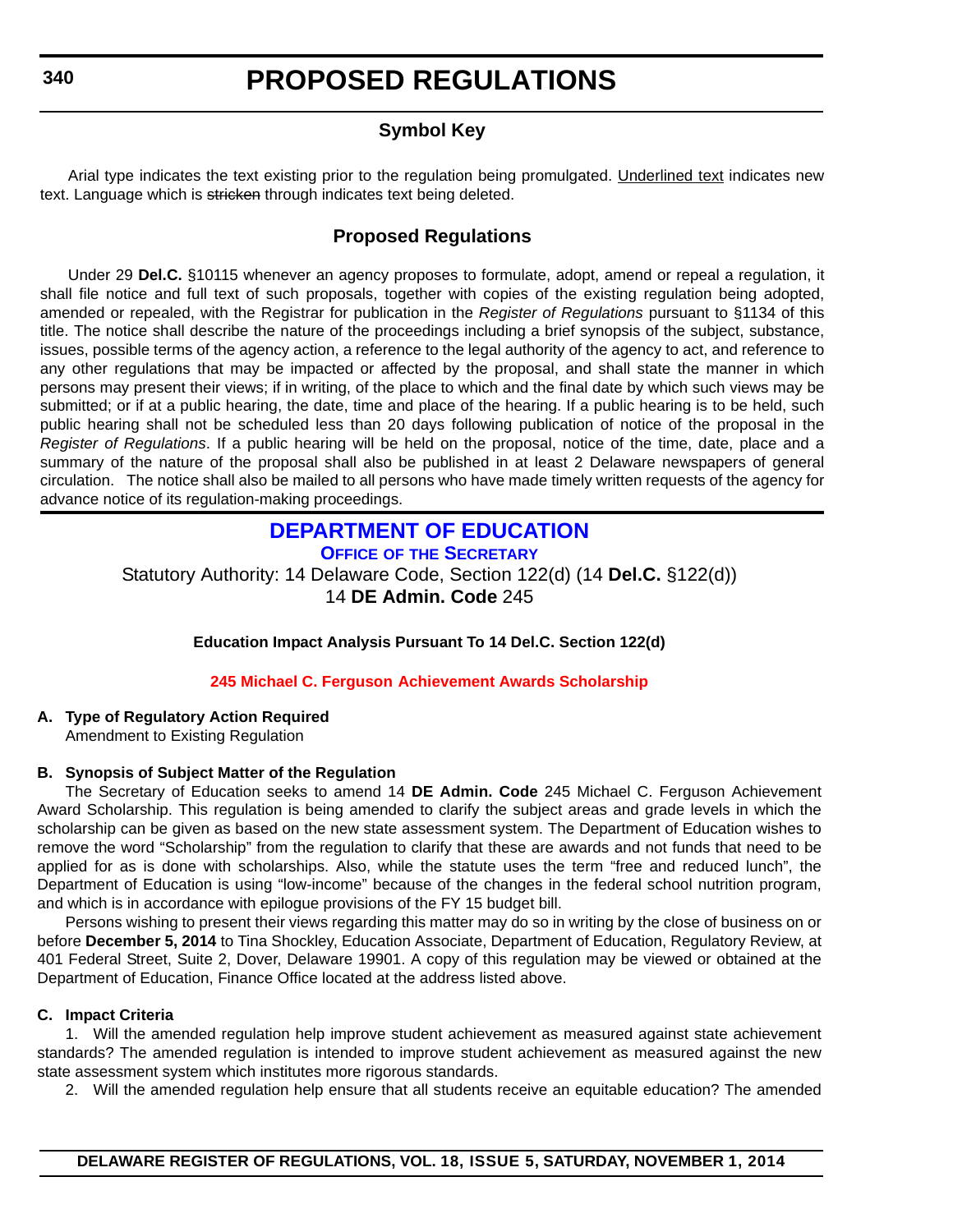regulation is intended to continue to ensure all students receive an equitable education.

3. Will the amended regulation help to ensure that all students' health and safety are adequately protected? The amendments do not address students' health and safety.

4. Will the amended regulation help to ensure that all students' legal rights are respected? The amended regulation continues to ensure that all student's legal rights are respected.

5. Will the amended regulation preserve the necessary authority and flexibility of decision making at the local board and school level? The amended regulation does not change the decision making at the local board and school level.

6. Will the amended regulation place unnecessary reporting or administrative requirements or mandates upon decision makers at the local board and school levels? The amended regulation does not place any unnecessary reporting or administrative requirements on decision makers.

7. Will the decision making authority and accountability for addressing the subject to be regulated be placed in the same entity? The decision making authority and accountability for addressing the subject to be regulated does not change because of the amendment.

8. Will the amended regulation be consistent with and not an impediment to the implementation of other state educational policies, in particular to state educational policies addressing achievement in the core academic subjects of mathematics, science, language arts and social studies? The amendment is consistent with and not an impediment to the implementation of other state educational policies.

9. Is there a less burdensome method for addressing the purpose of the regulation? There is not a less burdensome method for addressing the purpose of the regulation.

10. What is the cost to the State and to the local school boards of compliance with the regulation? There is no expected cost to implementing this amended regulation.

### **245 Michael C. Ferguson Achievement Awards Scholarship Program**

The Michael C. Ferguson Achievement Awards Scholarship Program, included in the Educational Accountability Act of 1998, recognizes students who demonstrate superior performance on the state assessments pursuant to 14 **Del.C.** §153 (c).

#### **1.0 Basis for Granting Scholarships**

- 1.1 Subject to available funding, the Michael C. Ferguson Achievement Awards shall be made based on the student's score on the results of the annual spring summative administration of the state assessment. The student's score that is used for federal Adequate Yearly Progress (AYP) shall be used to determine this award. The Scholarships awards may be awarded given to a maximum of 300 eighth grade students in the content areas of reading English Language Arts and mMathematics and to a maximum of 300 tenth eleventh grade students in the content areas of reading English Language Arts and mMathematics.
- 1.2 The awards shall be provided to the highest scoring eighth and tenth eleventh grade students in the state in reading English Language Arts and mMathematics as well as the highest scoring eighth and tenth eleventh grades students in the state in reading English Language Arts and mMathematics who participate in the free and reduced lunch program are identified as low-income pursuant to the provisions below:
	- 1.2.1 The highest scoring eighth and tenth eleventh grade students in the state in reading English Language Arts and in mMathematics shall receive the scholarships awards.
		- 1.2.1.1 The eighth grade awards may be given to a maximum of 150 students in the areas of reading English Language Arts and mMathematics. The number of awards shall be as close to fifty percent (50%) in each area as possible. The unassigned awards shall be awarded in the priority order of reading English Language Arts then mMathematics.
		- 1.2.1.2 The tenth eleventh grade awards may be given to a maximum of 150 students in the areas of reading English Language Arts and mMathematics. The number of awards shall be as close to fifty percent (50%) in each area as possible. The unassigned awards shall be allocated in the priority order of reading English Language Arts then mMathematics.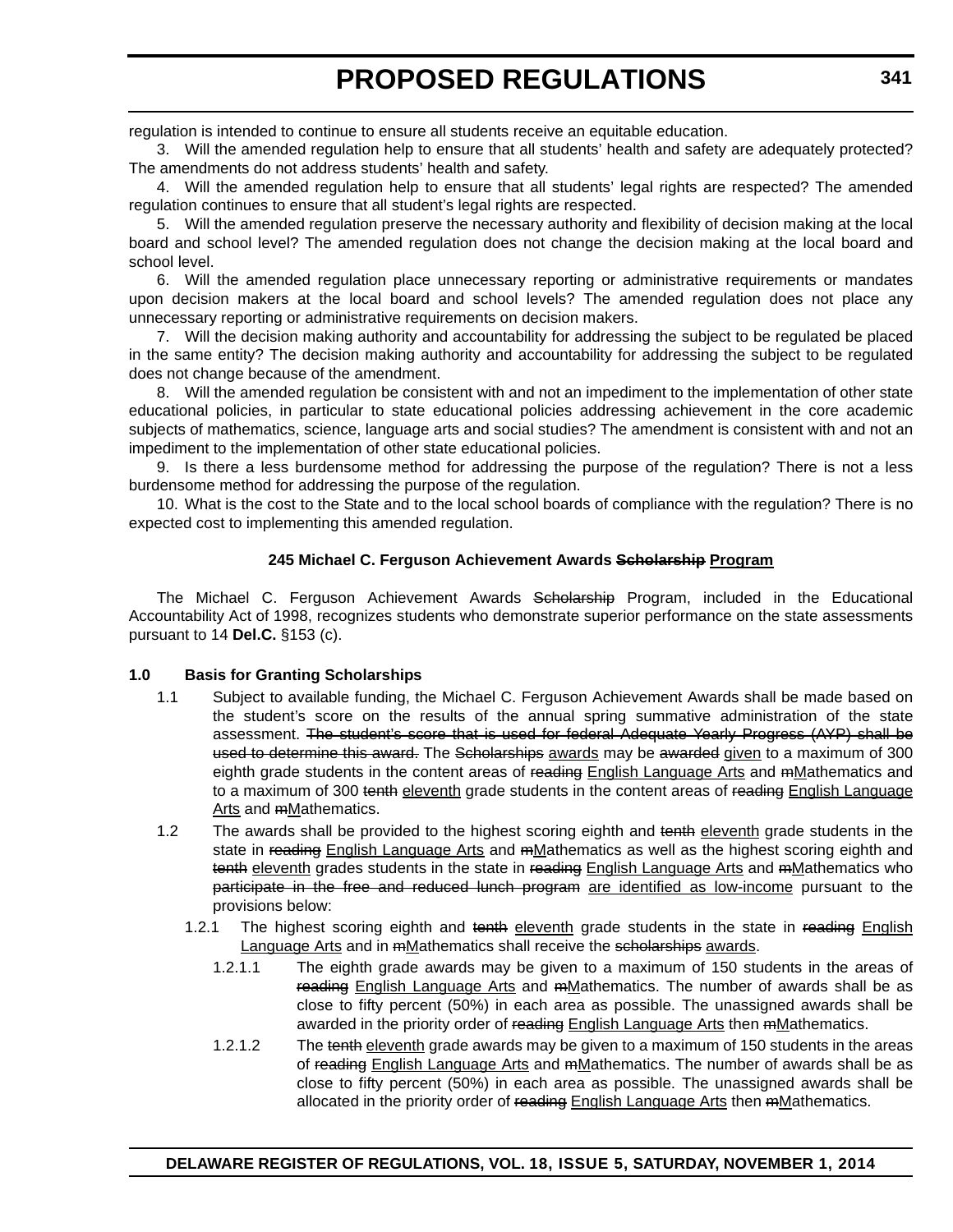- 1.2.2 The highest scoring eighth and tenth eleventh grade students in the state in reading English Language Arts and in mMathematics, who participate in the free and reduced lunch program are identified as low-income and who are not already identified as one of the students in section 1.2 shall receive the scholarships awards.
	- 1.2.2.1 The eighth grade awards may be given to a maximum of 150 students in the areas of reading English Language Arts and mMathematics The number of awards shall be as close to fifty percent (50%) in each area as possible. The unassigned awards shall be allocated in the priority order of reading English Language Arts then mMathematics.
	- 1.2.2.2 The tenth eleventh grade awards may be given to a maximum of 150 students in the areas of reading English Language Arts, writing and mMathematics. The number of awards shall be as close to fifty in each area as possible. The unassigned awards shall be allocated in the priority order of reading English Language Arts then mMathematics.
- 1.3 A Foreign Exchange student who is on a temporary visa is not eligible to receive the Michael C Ferguson Achievement Award Scholarship.

# **2.0 Eligibility for More Than One Scholarship Award**

Students may receive a scholarship an award in more than one content area and may also receive scholarships awards for their 8th eighth and their 10th eleventh grade scores. A student may receive an award no more than twice in one content area.

# **3.0 Use of Scholarship Awarded Funds**

The Michael C. Ferguson Scholarship Achievement Award can only be used at a regionally or nationally accredited post secondary institution or at a Delaware or other state approved private business and trade school in the United States of America and its territories. The award cannot exceed direct educational costs.

# **4.0 Delaware Higher Education (Commission) Office Account and Notification Procedures**

- 4.1 All scholarship awards shall be deposited in an account at the Delaware Higher Education Office in an interest bearing account. Interest earned or forfeited scholarships shall be utilized by the Department of Education's and Delaware Higher Education Office to offset administrative expenses associated with the program.
- 4.2 Funds deposited for scholarships awards through the Michael C. Ferguson Achievement Awards shall cease to be available to the recipient if the recipient does not attend a post secondary institution within five calendar years after graduating from high school. Provided further that a recipient may have one additional year of availability of the funds for each year the recipient serves as an active duty member of the military.
- 4.3 It is the responsibility of the parent or guardian to notify the Delaware Higher Education Office of any change of address during the scholarship award eligibility period. Students may receive their scholarship awards even if they are living in another state at the time they attend a post secondary institution.
- 4.4 The Department of Education shall annually announce the winners of Michael C. Ferguson Scholarships Awards.
- 4.5 The Delaware Higher Education Office shall send a "Request for Information" form to Michael C. Ferguson Scholarship Award recipients annually to update their account information.
	- 4.5.31 Recipients may defer all or a portion of payment of Michael C. Ferguson Scholarships Awards beyond their first post secondary year, but must assume the responsibility to notify the Delaware Higher Education Office of their plans to claim the Scholarship Award, and may not extend payment beyond the five year limit.
	- 4.5.12 The Delaware Higher Education Office shall send enrollment verification forms to institutions identified by recipients. When completed verification forms are received by the Delaware Higher Education Office, disbursement of scholarship award funds will be made to the institution.

# **DELAWARE REGISTER OF REGULATIONS, VOL. 18, ISSUE 5, SATURDAY, NOVEMBER 1, 2014**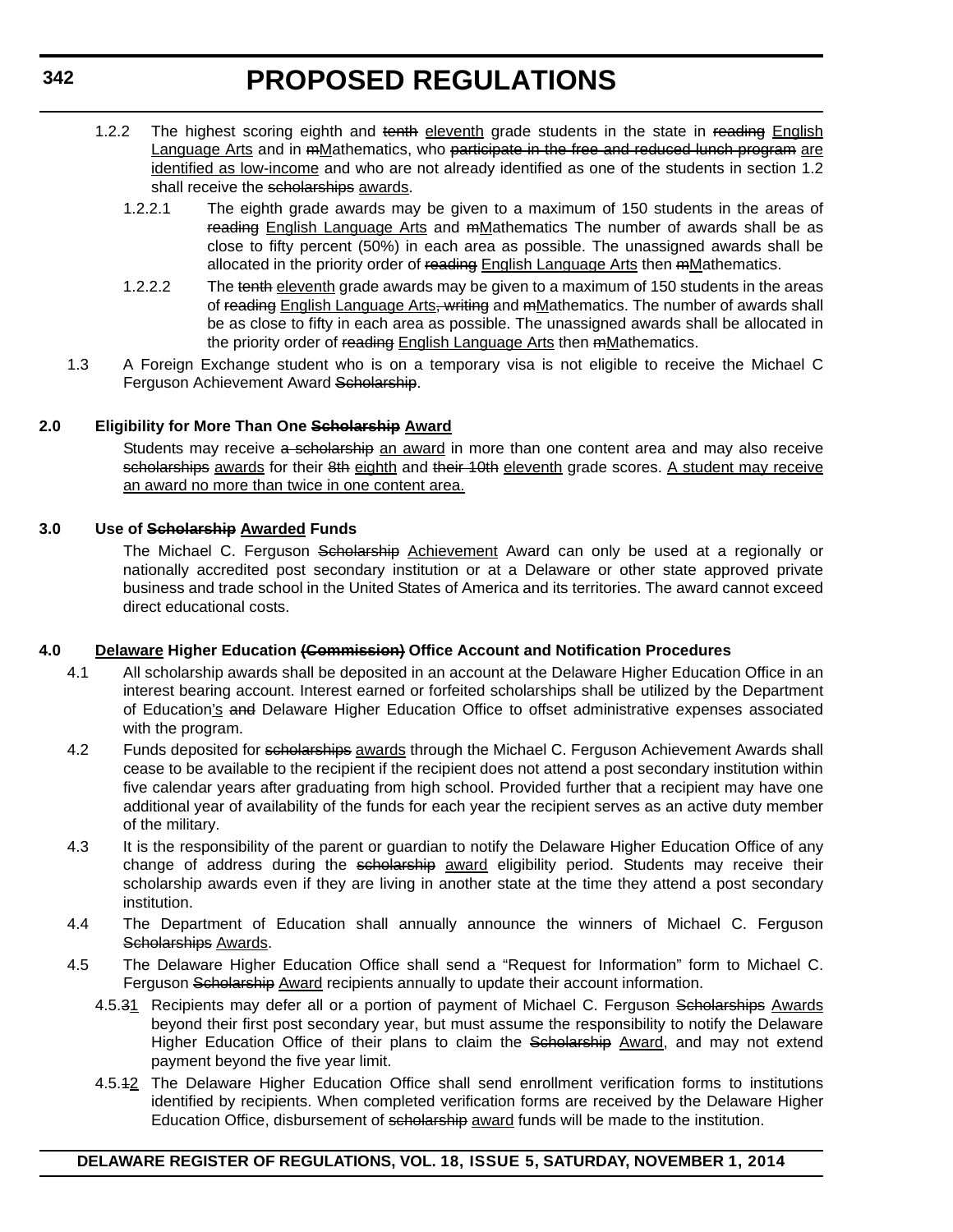<span id="page-12-0"></span>4.5.2 If a student does not plan to attend a post secondary institution immediately after high school graduation, it is the parent or guardian's responsibility to provide timely notification to the Delaware Higher Education Office prior to enrollment in order to receive payment of the scholarship.

# **OFFICE OF [THE SECRETARY](http://www.doe.k12.de.us/)** Statutory Authority: 14 Delaware Code, Section 122(b) (14 **Del.C.** §122(b)) 14 **DE Admin. Code** 915

# **Educational Impact Analysis Pursuant To 14 Del.C. Section 122(d)**

### **[915 James H. Groves High School](#page-3-0)**

# **A. Type of Regulatory Action Required**

Amendment to Existing Regulation

### **B. Synopsis of Subject Matter of the Regulation**

The Secretary of Education seeks the consent of the State Board of Education to amend 14 **DE Admin. Code** 915 James H. Groves High School. This regulation is to clarify alignment to 14 **DE Admin. Code** 505 High School Graduation Requirements and Diplomas with regard to the World Languages credit requirement and for other minor clarifications. This regulation also clarifies that the Groves In School Credit Program cannot occur during the school's regularly scheduled school day.

Persons wishing to present their views regarding this matter may do so in writing by the close of business on or before **December 5, 2014** to Tina Shockley, Education Associate, Department of Education, Regulatory Review, at 401 Federal Street, Suite 2, Dover, Delaware 19901. A copy of this regulation may be viewed or obtained at the Department of Education, Finance Office located at the address listed above.

# **C. Impact Criteria**

1. Will the amended regulation help improve student achievement as measured against state achievement standards? The amended regulation is intended to improve student achievement as measured against state achievement standards by clarifying the language with regard to the World Languages credit requirement for Adult Education.

2. Will the amended regulation help ensure that all students receive an equitable education? The amended regulation is intended to continue to ensure all students receive an equitable education.

3. Will the amended regulation help to ensure that all students' health and safety are adequately protected? The amendments do not address students' health and safety.

4. Will the amended regulation help to ensure that all students' legal rights are respected? The amended regulation continues to ensure that all student's legal rights are respected.

5. Will the amended regulation preserve the necessary authority and flexibility of decision making at the local board and school level? The amended regulation does not change the decision making at the local board and school level.

6. Will the amended regulation place unnecessary reporting or administrative requirements or mandates upon decision makers at the local board and school levels? The amended regulation does not place any unnecessary reporting or administrative requirements on decision makers.

7. Will the decision making authority and accountability for addressing the subject to be regulated be placed in the same entity? The decision making authority and accountability for addressing the subject to be regulated does not change because of the amendment.

8. Will the amended regulation be consistent with and not an impediment to the implementation of other state educational policies, in particular to state educational policies addressing achievement in the core academic subjects of mathematics, science, language arts and social studies? The amendment is consistent with and not an impediment to the implementation of other state educational policies.

9. Is there a less burdensome method for addressing the purpose of the regulation? There is not a less burdensome method for addressing the purpose of the regulation.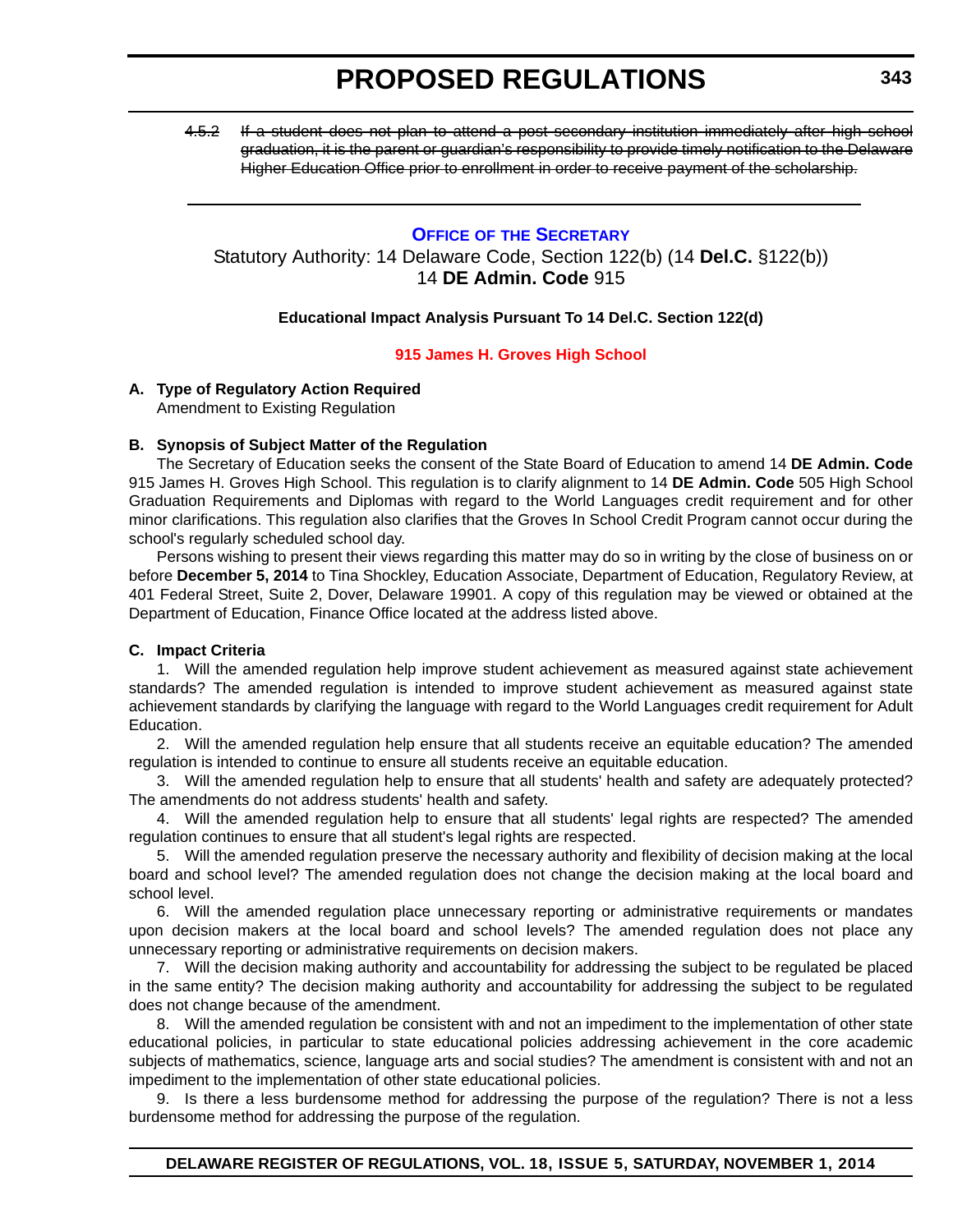**344**

# **PROPOSED REGULATIONS**

10. What is the cost to the State and to the local school boards of compliance with the regulation? There is no expected cost to implementing this amended regulation.

# **915 James H. Groves High School**

# **1.0 Definitions**

**"Certificate of Educational Attainment (CEA3)"** means that the holder of the certificate has passed the Official GED Practice Test with a score of 2450 or better with no less than 470 designated assessments with the required scores in each sub test area and has written an approved Groves approved content area research paper,

"**Department**" means the Delaware Department of Education

**"Groves Leadership Team"** means an advisory group composed of the Groves Center administrators, the State Director of Adult Education, a representative from the Groves student association and a prison education teacher supervisor(s). The Associate Secretary, Adult Education and Work Force Development shall be an ex officio member of the leadership team.

**"James H Groves Center"** or **"Center(s)"** means the specific location in a school district, agency or organization where instruction is provided for the James H. Groves High School program.

"**James H. Groves High School"** or **"Groves**" means an adult high school established by the State of Delaware to provide the opportunity for adults and out of school youth to earn and obtain a high school diploma. The James H. Groves High School is a single school with multiple centers established and operated through a proposal application process. The James H. Groves High School is administered by the Delaware Department of Education.

**"Sex Offender"** means an offender convicted of offenses specified in 11 **Del.C.** §4121(a)(4).

### **2.0 Admission Criteria and Process**

# *(Break in Continuity Within Section)*

- 2.2 Out of school youth 16 to 17 years of age, who have officially withdrawn from a day school and who have not been expelled or have an expulsion pending shall enroll under a waiver process.
	- 2.2.1 To apply for an age waiver, the prospective student must shall submit a letter of request for admission to the State Director of Adult Education with the rationale for granting a waiver with a letter of recommendation from the high school of record to the Groves Center administrator the following.
		- 2.2.1.1 A letter of request for admission with the rationale for granting a waiver;
		- 2.2.1.2 A letter of recommendation from the high school of record;
		- 2.2.1.3 Proof of exit from high school; and
		- 2.2.1.4 Proof of age.
	- 2.2.2 The prospective student seeking the age waiver shall also meet the admission process of all other enrollees be subject to 2.1.1.
	- 2.2.3 The decision regarding admission shall be made by the Center administrator.
	- 2.2.4 The names of all students receiving an age waiver shall be forwarded within five (5) working days of approval by the Center administrator or designee to the Department's Director of Adult and Prison Education Resources for reporting purposes.
- 2.3 High school students who are at least 16 years of age and enrolled for at least one credit in their high school of record may earn an unrestricted number of credits in the Groves In School Credit Program and still graduate from their high school of record.

# *(Break in Continuity Within Section)*

- 2.3.4 Students in the Groves In School Credit program shall not receive instruction during the school's regularly scheduled school day.
- 2.4 Individuals expelled or pending expulsion from a local school district or charter school shall not be enrolled in Groves High School during the period of expulsion or pending expulsion without a waiver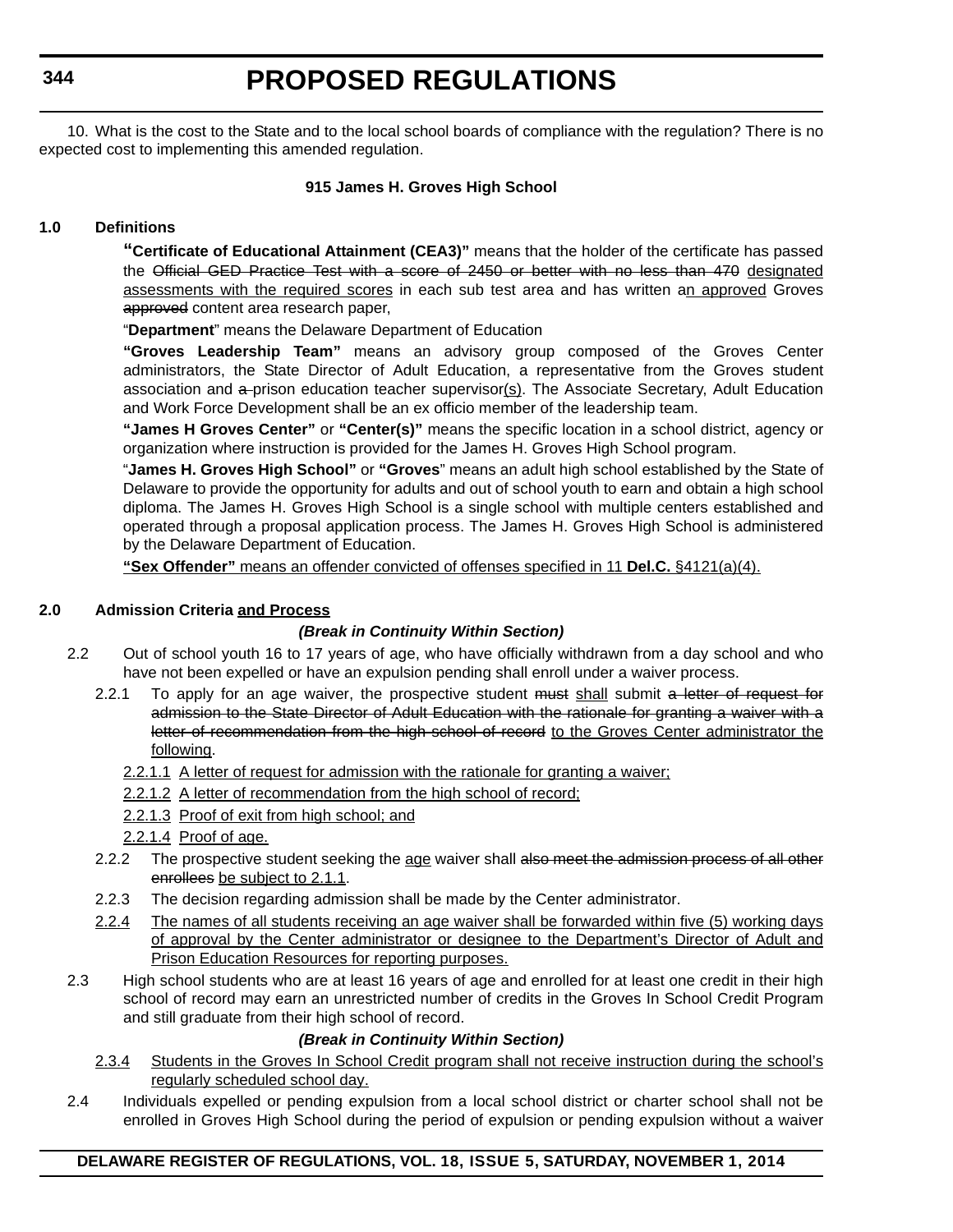from the Department. Individuals who enroll without a waiver shall lose credits earned during the expulsion period.

- 2.4.1 An applicant for an expulsion or pending expulsion waiver shall meet the following requirements:
	- 2.4.1.1 Be 16 or 17 years of age;
	- 2.4.1.2 Intend to graduate from the James H Groves High School;
	- 2.4.1.3 Be expelled or be pending expulsion for a nonviolent reason and not be a security threat;
	- 2.4.1.4 Submit a letter of recommendation signed by the principal or designee of their high school of record; and
	- 2.4.1.5 Meet with the Department's Director of Adult and Prison Education Resources or designee to orally present his or her case for entry into Groves. The decision regarding admission shall be made by the Director or designee; and
	- 2.4.1.56 Meet the requirements in 2.1.1.
- 2.5 An adult 18 years of age and older who is a registered Sex Offender and who resides in the State of Delaware or is a resident of another state and is currently employed in Delaware and has been continuously employed in Delaware for a minimum of six months prior to enrollment shall:
	- 2.5.1 Present a letter to the Groves Center administrator from a licensed counselor, psychologist or physician including a summary of past behavior and a statement that the individual does not pose a safety threat to students or staff. The letter shall be dated within two months prior to enrollment in the Groves Center.
	- 2.5.2 An adult 18 years of age and older who is a registered Sex Offender may be enrolled in the Diploma-At-A-Distance without the letter described in 2.5.1.
	- 2.5.3 The names of all students that are registered Sex Offenders and enrolled in the James H. Groves Adult High School shall be reported to the State Director within five (5) working days.

# **3.0 Acceptable Methods for Offering Units of Credit and Granting Units of Credit for the James H. Groves High School Diploma**

3.1 The Groves School is authorized to offer credit for the following methods or any combination of the following methods of accruing credit that were used prior to enrollment as well as while enrolled in the Groves program:

# *(Break in Continuity Within Section)*

3.1.15 The Certificate of Educational Attainment (CEA3) that may provides up to 10 units of credit toward graduation.

# **4.0 Attendance, Grading and Graduation Criteria**

# *(Break in Continuity Within Section)*

- 4.4 Groves High School students shall be eligible to receive a State of Delaware diploma when they have met the State graduation requirements, pursuant to 14 **DE Admin. Code** 505 High School Graduation Requirements and Diplomas, in effect at the time of their graduation., except as noted below. (See 14 **DE Admin. Code** 505.2, 3.1 or 5.0). The single exception is physical education which is waived in lieu of another credit.
	- 4.4.1 Physical education is waived in lieu of another credit.
	- 4.4.2 Students who were or would have been a first time 9<sup>th</sup> grader in the 2011-2012 school year or after shall be subject to 505.3.0 or 505.4.0, whichever is applicable.
	- 4.4.3 Students who were or would have been a first time  $9<sup>th</sup>$  grader in the 2010-2011 school year or prior shall be subject to 505.2.0.
	- 4.4.44 All course content shall be based on the State Content Standards. Notwithstanding the above, students enrolled in the James H. Groves High School must shall successfully complete and receive credit for a minimum of one Groves course in order to receive a State of Delaware diploma.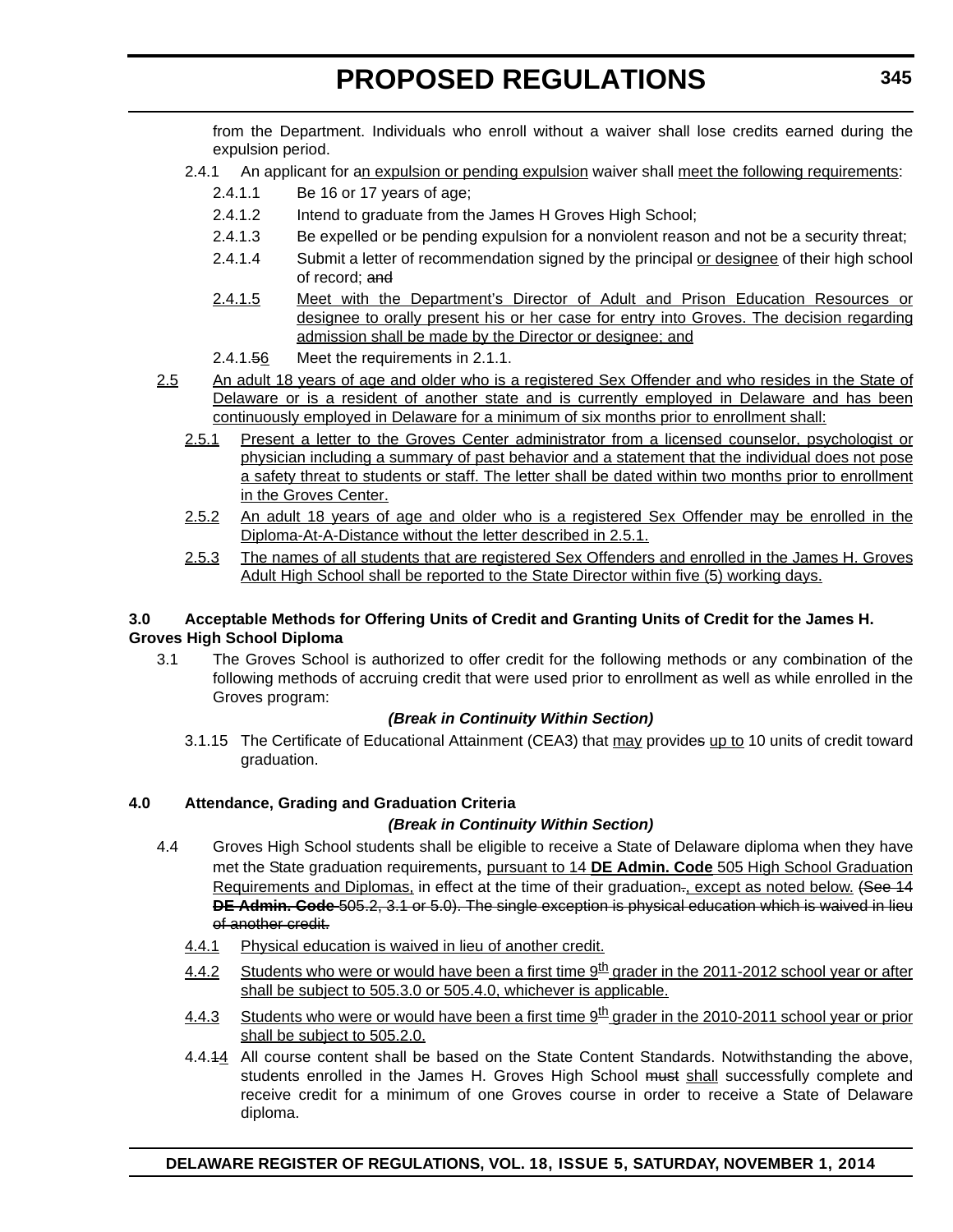<span id="page-15-0"></span>**346**

# **PROPOSED REGULATIONS**

**\*Please Note: As the rest of the sections were not amended they are not being published. A copy of the regulation is available at:**

# **[915 James H. Groves High School](http://regulations.delaware.gov/register/november2014/proposed/18 DE Reg 343 11-01-14.htm)**

# **[PROFESSIONAL STANDARDS BOARD](http://www.doe.k12.de.us/)**

Statutory Authority: 14 Delaware Code, Section 1205(b) (14 **Del.C.** §1205(b)) 14 **DE Admin. Code** 1512

#### **Educational Impact Analysis Pursuant to 14 Del.C. Section 122(d)**

### **[1512 Issuance and Renewal of Advanced License](#page-3-0)**

# **A. TYPE OF REGULATORY ACTION REQUESTED**

Amendment to Existing Regulation

### **B. SYNOPSIS OF SUBJECT MATTER OF REGULATION**

The Professional Standards Board, acting in cooperation and collaboration with the Department of Education, seeks the consent of the State Board of Education to amend regulation 14 **DE Admin. Code** 1512 Issuance and Renewal of Advanced License. Upon review, the Board has amended a few sections of the regulation for clarity and accuracy, and to meet current formatting.

Persons wishing to present their views regarding this matter may do so in writing by the close of business on Tuesday, December 2, 2014 to Mr. Chris Kenton, Executive Director, Delaware Professional Standards Board, The Townsend Building, 401 Federal Street, Dover, Delaware 19901. Copies of this regulation are available from the above address or may be viewed at the Professional Standards Board Business Office.

#### **C. IMPACT CRITERIA**

1. Will the amended regulation help improve student achievement as measured against state achievement standards? The amended regulation addresses student achievement by establishing standards for the issuance of a standard certificate to educators who have acquired the prescribed knowledge, skill and/or education to practice in a particular area, to teach a particular subject or to instruct a particular category of students to help ensure that students are instructed by educators who are highly qualified.

2. Will the amended regulation help ensure that all students receive an equitable education? The amended regulation helps to ensure that all teachers employed to teach students meet high standards and have acquired the prescribed knowledge, skill and/or education to practice in a particular area, to teach a particular subject or to instruct a particular category of students.

3. Will the amended regulation help to ensure that all students' health and safety are adequately protected? The amended regulation addresses educator certification, not students' health and safety.

4. Will the amended regulation help to ensure that all students' legal rights are respected? The amended regulation addresses educator certification, not students' legal rights.

5. Will the amended regulation preserve the necessary authority and flexibility of decision-makers at the local board and school level? The amended regulation will preserve the necessary authority and flexibility of decision makers at the local board and school level.

6. Will the amended regulation place unnecessary reporting or administrative requirements or mandates upon decision makers at the local board and school levels? The amended regulation will not place unnecessary reporting or administrative requirements or mandates upon decision makers at the local board and school levels.

7. Will decision making authority and accountability for addressing the subject to be regulated be placed in the same entity? The decision-making authority and accountability for addressing the subject to be regulated rests with the Professional Standards Board, in collaboration with the Department of Education, and with the consent of the State Board of Education.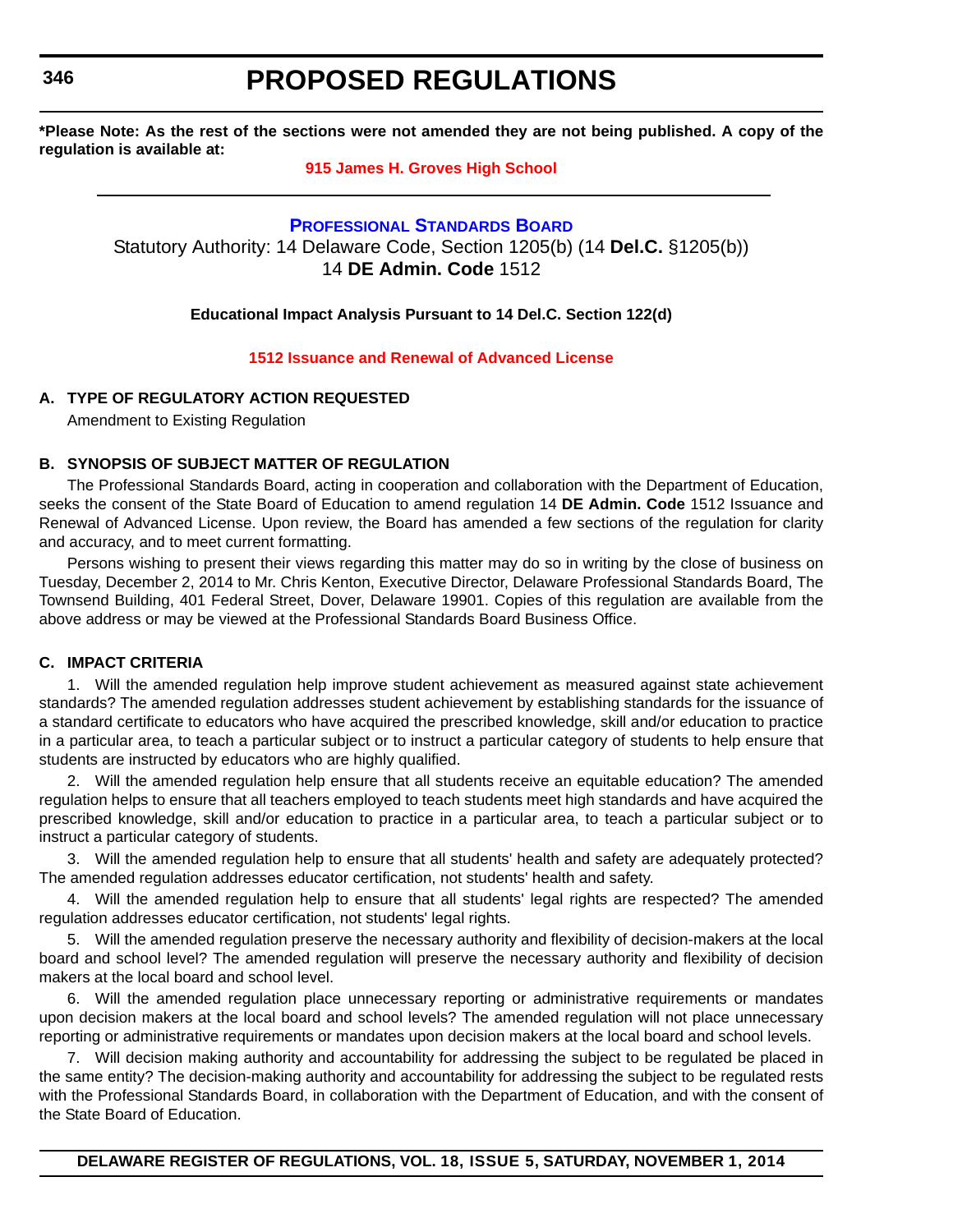<span id="page-16-0"></span>8. Will the amended regulation be consistent with and not an impediment to the implementation of other state educational policies, in particular to state educational policies addressing achievement in the core academic subjects of mathematics, science, language arts and social studies? The amended regulation will be consistent with, and not an impediment to, the implementation of other state educational policies, in particular to state educational policies addressing achievement in the core academic subjects of mathematics, science, language arts and social studies.

9. Is there a less burdensome method for addressing the purpose of the amended regulation? 14 **Del.C.** requires that we promulgate this regulation.

10. What is the cost to the state and to the local school boards of compliance with the adopted regulation? There is no additional cost to local school boards for compliance with the regulation.

# **1512 Issuance and Renewal of Advanced License** *(Break in Continuity of Sections)*

# **3.0 Advanced License**

### *(Break in Continuity Within Section)*

3.4 The term of the advanced license shall be the same as the balance of the term of the educator's National Board for Professional Teaching Standards certification.

# **4.0 RESERVED (For Equivalent Program See 14 Del.C. §1213)**

### **5.0 Renewal of Advanced License**

### *(Break in Continuity Within Section)*

5.4 The term of the renewed advanced license shall be the same as the balance of the term of the educator's National Board for Professional Teaching Standards certification.

**\*Please Note: As the rest of the sections were not amended they are not being published. A copy of the regulation is available at:**

# **[1512 Issuance and Renewal of Advanced License](http://regulations.delaware.gov/register/november2014/proposed/18 DE Reg 346 11-01-14.htm)**

# **[PROFESSIONAL STANDARDS BOARD](http://www.doe.k12.de.us/)**

Statutory Authority: 14 Delaware Code, Section 1205(b) (14 **Del.C.** §1205(b)) 14 **DE Admin. Code** 1513

# **Educational Impact Analysis Pursuant to 14 Del.C. Section 122(d)**

# **[1513 Denial of Licenses](#page-3-0)**

# **A. TYPE OF REGULATORY ACTION REQUESTED**

Amendment to Existing Regulation

# **B. SYNOPSIS OF SUBJECT MATTER OF REGULATION**

The Professional Standards Board, acting in cooperation and collaboration with the Department of Education, seeks the consent of the State Board of Education to amend regulation 14 **DE Admin. Code** 1513 Denial of Licenses. This regulation sets forth the criteria for the denial of Delaware educator licensure, pursuant to 14 **Del.C.** §1220(a). It is necessary to amend this regulation for clarity and accuracy, and to meet current formatting.

Persons wishing to present their views regarding this matter may do so in writing by the close of business on Tuesday, December 2, 2014 to Mr. Chris Kenton, Executive Director, Delaware Professional Standards Board, The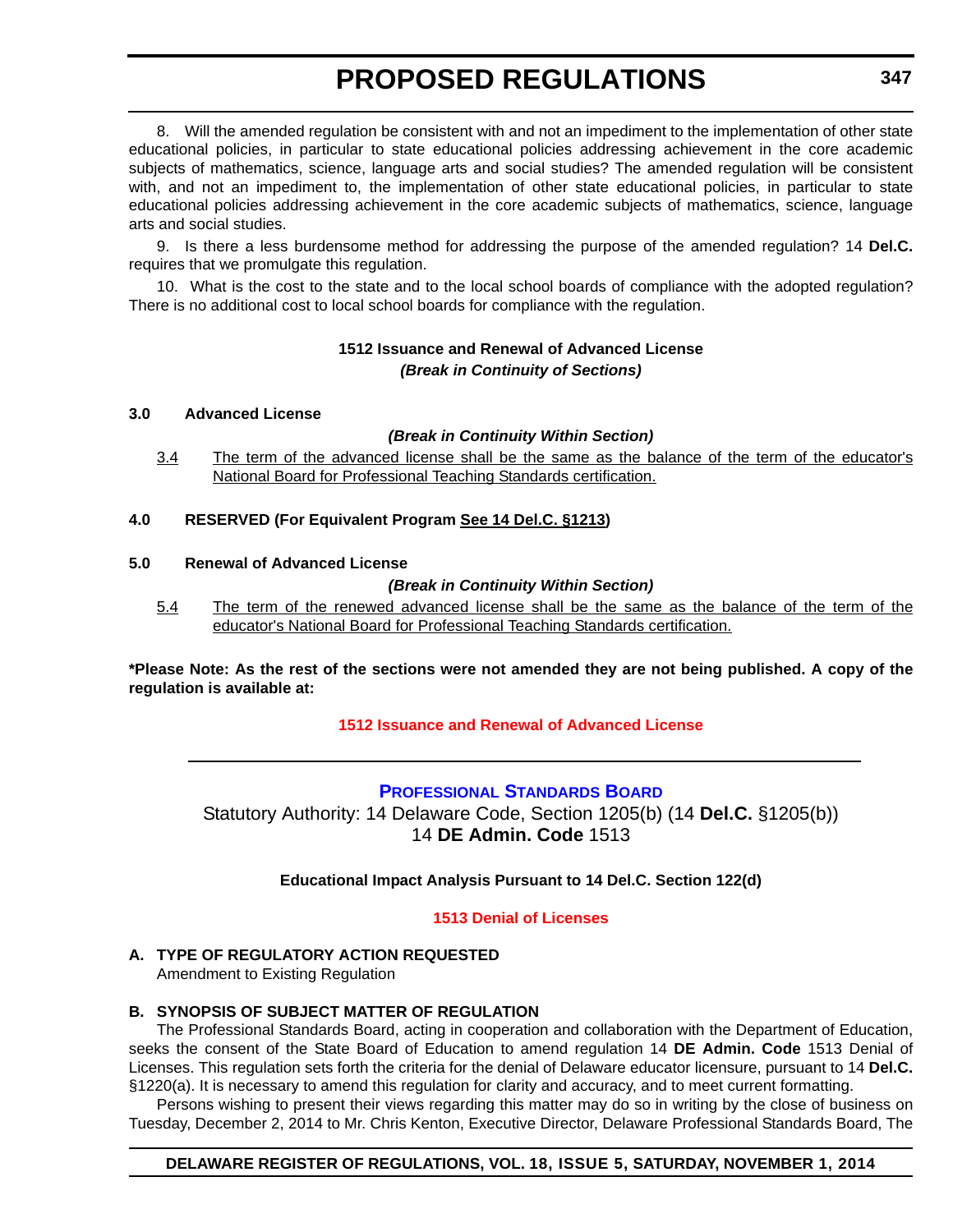Townsend Building, 401 Federal Street, Dover, Delaware 19901. Copies of this regulation are available from the above address or may be viewed at the Professional Standards Board Business Office.

# **C. IMPACT CRITERIA**

1. Will the amended regulation help improve student achievement as measured against state achievement standards? The amended regulation addresses student achievement by establishing standards for the issuance of a standard certificate to educators who have acquired the prescribed knowledge, skill and/or education to practice in a particular area, to teach a particular subject or to instruct a particular category of students to help ensure that students are instructed by educators who are highly qualified.

2. Will the amended regulation help ensure that all students receive an equitable education? The amended regulation helps to ensure that all teachers employed to teach students meet high standards and have acquired the prescribed knowledge, skill and/or education to practice in a particular area, to teach a particular subject or to instruct a particular category of students.

3. Will the amended regulation help to ensure that all students' health and safety are adequately protected? The amended regulation addresses educator certification, not students' health and safety.

4. Will the amended regulation help to ensure that all students' legal rights are respected? The amended regulation addresses educator certification, not students' legal rights.

5. Will the amended regulation preserve the necessary authority and flexibility of decision-makers at the local board and school level? The amended regulation will preserve the necessary authority and flexibility of decision makers at the local board and school level.

6. Will the amended regulation place unnecessary reporting or administrative requirements or mandates upon decision makers at the local board and school levels? The amended regulation will not place unnecessary reporting or administrative requirements or mandates upon decision makers at the local board and school levels.

7. Will decision making authority and accountability for addressing the subject to be regulated be placed in the same entity? The decision-making authority and accountability for addressing the subject to be regulated rests with the Professional Standards Board, in collaboration with the Department of Education, and with the consent of the State Board of Education.

8. Will the amended regulation be consistent with and not an impediment to the implementation of other state educational policies, in particular to state educational policies addressing achievement in the core academic subjects of mathematics, science, language arts and social studies? The amended regulation will be consistent with, and not an impediment to, the implementation of other state educational policies, in particular to state educational policies addressing achievement in the core academic subjects of mathematics, science, language arts and social studies.

9. Is there a less burdensome method for addressing the purpose of the amended regulation? 14 **Del.C.** requires that we promulgate this regulation.

10. What is the cost to the state and to the local school boards of compliance with the adopted regulation? There is no additional cost to local school boards for compliance with the regulation.

### **1513 Denial of Licenses**

#### **1.0 Content**

This regulation shall apply to the denial of an Initial License, Continuing License or Advanced License for educators pursuant to 14 **Del.C.** §1210, 1211, 1212, 1213, 1214, and 1217; and to the denial of a Standard or Emergency Certificate pursuant to 14 **Del.C** §§1220 and 1221.

### *(Break in Continuity of Sections)*

# **5.0 Right to Hearing, Burden of Proof, and Procedures**

#### *(Break in Continuity Within Section)*

5.3 An applicant who is denied an Initial, Continuing, or Advanced License or a Standard or Emergency Certificate may appeal the decision, and is entitled to a full and fair hearing before the Standards Board.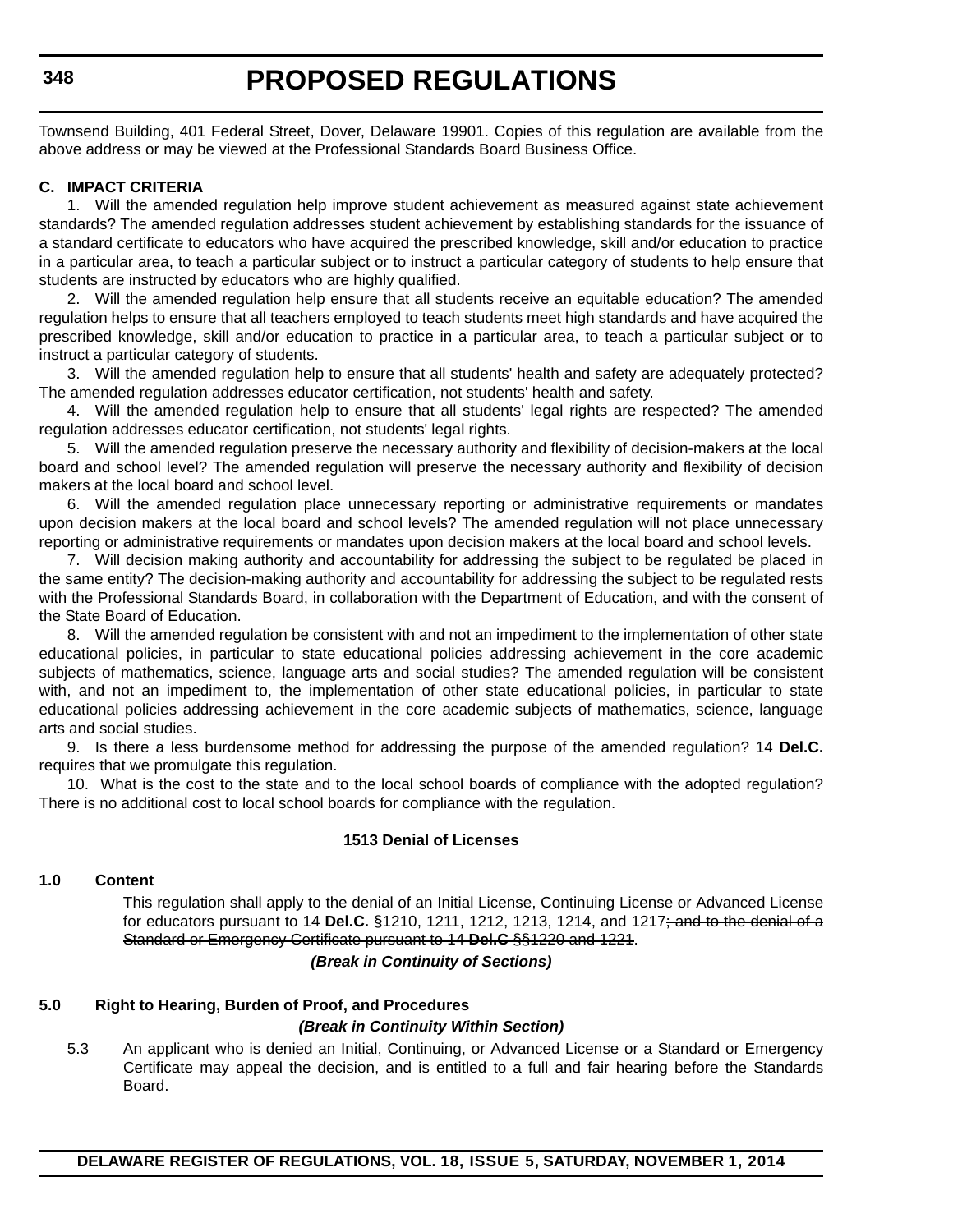<span id="page-18-0"></span>**\*Please Note: As the rest of the sections were not amended they are not being published. A copy of the regulation is available at:**

# **[1513 Denial of Licenses](http://regulations.delaware.gov/register/november2014/proposed/18 DE Reg 347 11-01-14.htm)**

# **[PROFESSIONAL STANDARDS BOARD](http://www.doe.k12.de.us/)** Statutory Authority: 14 Delaware Code, Section 1205(b) (14 **Del.C.** §1205(b)) 14 **DE Admin. Code** 1514

# **Educational Impact Analysis Pursuant to 14 Del.C. Section 122(d)**

### **[1514 Revocation, Limitation, or Suspension of Licenses](#page-3-0)**

# **A. TYPE OF REGULATORY ACTION REQUESTED**

Reauthorization of Existing Regulation

# **B. SYNOPSIS OF SUBJECT MATTER OF REGULATION**

The Professional Standards Board, acting in cooperation and collaboration with the Department of Education, seeks the consent of the State Board of Education to reauthorize regulation 14 **DE Admin. Code** 1514 Revocation of Licenses and Certificates. This regulation sets forth the criteria for the suspension, limitation and revocation of Delaware educator licenses, pursuant to 14 **Del.C.** §1220(a). It is necessary to reauthorize this regulation due to the regulation being out of its five year review cycle.

Persons wishing to present their views regarding this matter may do so in writing by the close of business on Tuesday, December 2, 2014 to Mr. Chris Kenton, Executive Director, Delaware Professional Standards Board, The Townsend Building, 401 Federal Street, Dover, Delaware 19901. Copies of this regulation are available from the above address or may be viewed at the Professional Standards Board Business Office.

# **C. IMPACT CRITERIA**

1. Will the amended regulation help improve student achievement as measured against state achievement standards? The regulation addresses student achievement by establishing standards for the issuance of a standard certificate to educators who have acquired the prescribed knowledge, skill and/or education to practice in a particular area, to teach a particular subject or to instruct a particular category of students to help ensure that students are instructed by educators who are highly qualified.

2. Will the amended regulation help ensure that all students receive an equitable education? The regulation helps to ensure that all teachers employed to teach students meet high standards and have acquired the prescribed knowledge, skill and/or education to practice in a particular area, to teach a particular subject or to instruct a particular category of students.

3. Will the amended regulation help to ensure that all students' health and safety are adequately protected? The regulation addresses educator certification, not students' health and safety.

4. Will the amended regulation help to ensure that all students' legal rights are respected? The regulation addresses educator certification, not students' legal rights.

5. Will the amended regulation preserve the necessary authority and flexibility of decision-makers at the local board and school level? The regulation will preserve the necessary authority and flexibility of decision makers at the local board and school level.

6. Will the amended regulation place unnecessary reporting or administrative requirements or mandates upon decision makers at the local board and school levels? The regulation will not place unnecessary reporting or administrative requirements or mandates upon decision makers at the local board and school levels.

7. Will decision making authority and accountability for addressing the subject to be regulated be placed in the same entity? The decision-making authority and accountability for addressing the subject to be regulated rests with the Professional Standards Board, in collaboration with the Department of Education, and with the consent of the State Board of Education.

8. Will the amended regulation be consistent with and not an impediment to the implementation of other state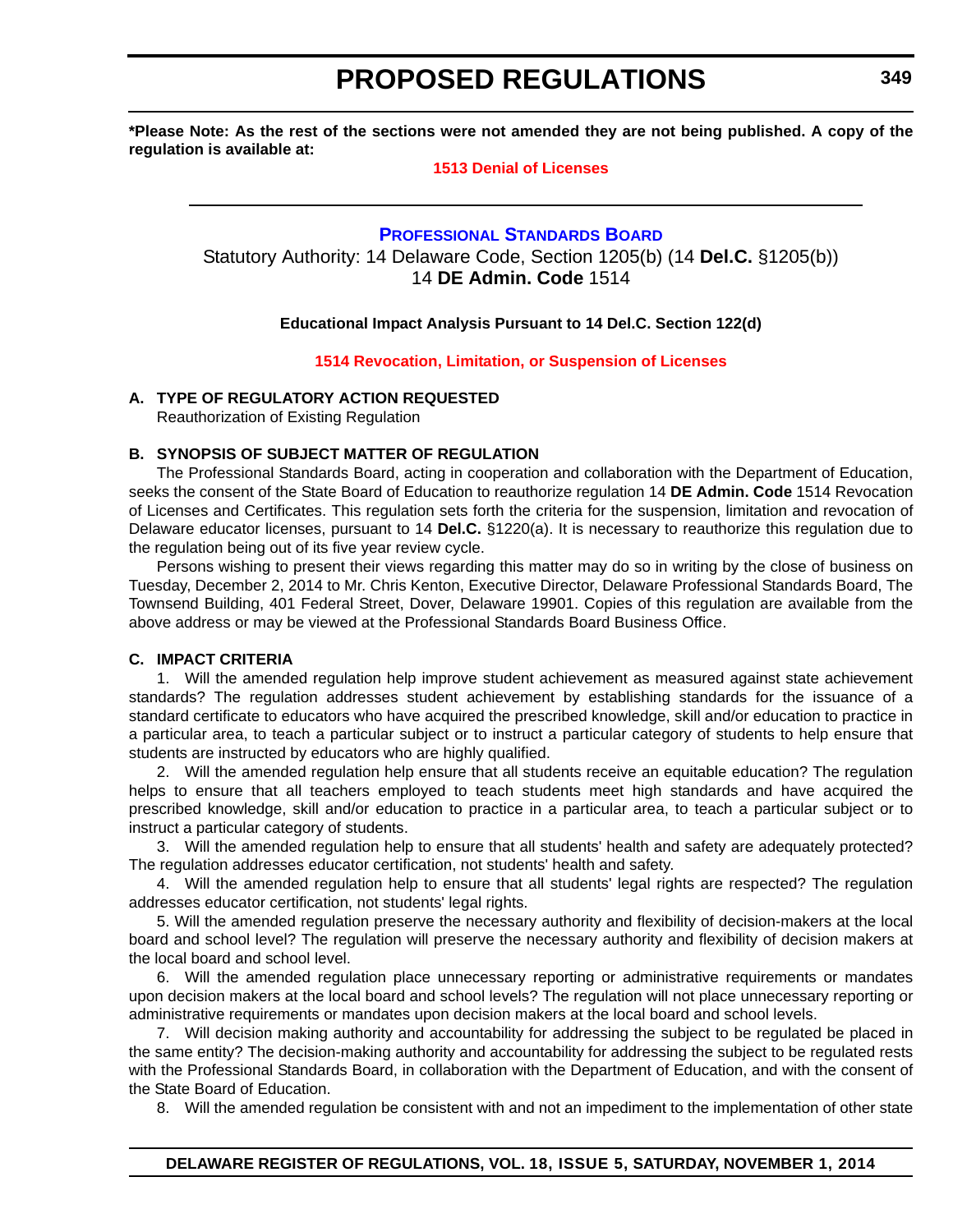<span id="page-19-0"></span>educational policies, in particular to state educational policies addressing achievement in the core academic subjects of mathematics, science, language arts and social studies? The regulation will be consistent with, and not an impediment to, the implementation of other state educational policies, in particular to state educational policies addressing achievement in the core academic subjects of mathematics, science, language arts and social studies.

9. Is there a less burdensome method for addressing the purpose of the amended regulation? 14 **Del.C.** requires that we promulgate this regulation.

10. What is the cost to the state and to the local school boards of compliance with the adopted regulation? There is no additional cost to local school boards for compliance with the regulation.

**\*Please note that no changes have been made to the regulation. It is being reauthorized pursuant to the provisions of 14 Del.C. §122(e). Therefore, the regulation is not being published here. A copy of the regulation is available at:**

**[1514 Revocation, Limitation, or Suspension of Licenses](http://regulations.delaware.gov/register/november2014/proposed/18 DE Reg 349 11-01-14.htm)**

# **[PROFESSIONAL STANDARDS BOARD](http://www.doe.k12.de.us/)**

Statutory Authority: 14 Delaware Code, Section 1205(b) (14 **Del.C.** §1205(b)) 14 **DE Admin. Code** 1572

**Educational Impact Analysis Pursuant to 14 Del.C. Section 122(d)**

### **[1572 Teacher of Students Who Are Gifted and Talented](#page-3-0)**

# **A. TYPE OF REGULATORY ACTION REQUESTED**

Amendment to Existing Regulation

# **B. SYNOPSIS OF SUBJECT MATTER OF REGULATION**

The Professional Standards Board, acting in cooperation and collaboration with the Department of Education, seeks the consent of the State Board of Education to amend regulation 14 **DE Admin. Code** 1572 Teacher of Students Who Are Gifted and Talented. The regulation concerns the requirements for certification of educational personnel, pursuant to 14 **Del.C.** §1220(a). It is necessary to amend this regulation in order to update and clarify some of the definitions, requirements and to align title as this certification is required in programs that are identified as specific to students who have been identified as gifted or talented through assessments and other criteria set forth by local school districts or other programs specifically identified by the Department as programs for students who are gifted or talented.

Persons wishing to present their views regarding this matter may do so in writing by the close of business on Tuesday, December 2, 2014 to Chris Kenton, Executive Director, Delaware Professional Standards Board, The Townsend Building, 401 Federal Street, Dover, Delaware 19901. Copies of this regulation are available from the above address or may be viewed at the Professional Standards Board Business Office.

# **C. IMPACT CRITERIA**

1. Will the amended regulation help improve student achievement as measured against state achievement standards? The amended regulation addresses student achievement by establishing standards for the issuance of a standard certificate to educators who have acquired the prescribed knowledge, skill and/or education to practice in a particular area, to teach a particular subject or to instruct a particular category of students to help ensure that students are instructed by educators who are highly qualified.

2. Will the amended regulation help ensure that all students receive an equitable education? The amended regulation helps to ensure that all educators employed to teach students meet high standards and have acquired the prescribed general knowledge, skill and/or education to practice in a particular area, to teach a particular subject or to instruct a particular category of students.

3. Will the amended regulation help to ensure that all students' health and safety are adequately protected? The amended regulation addresses educator certification, not students' health and safety.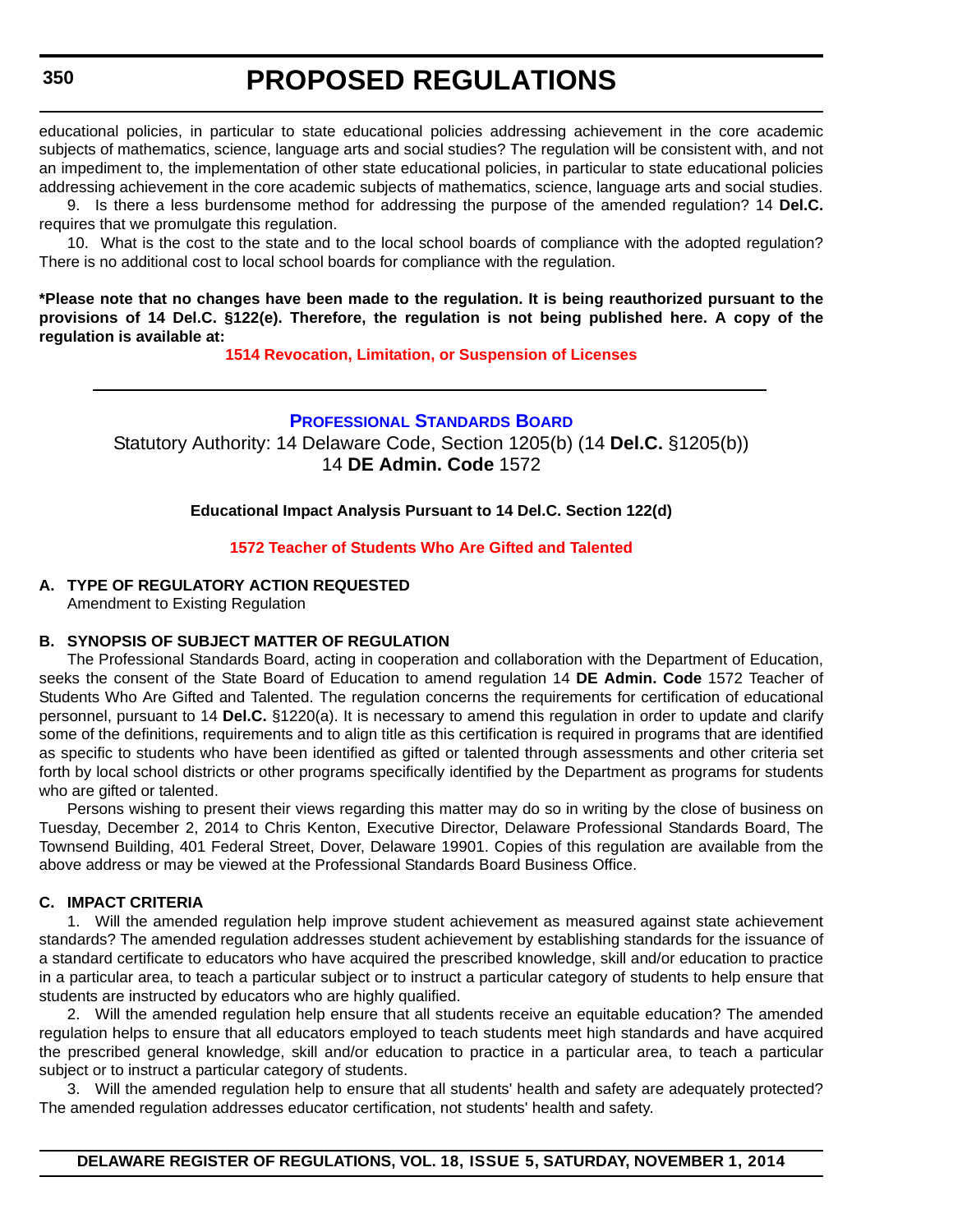4. Will the amended regulation help to ensure that all students' legal rights are respected? The amended regulation addresses educator certification, not students' legal rights.

5. Will the amended regulation preserve the necessary authority and flexibility of decision-makers at the local board and school level? The amended regulation will preserve the necessary authority and flexibility of decision makers at the local board and school level.

6. Will the amended regulation place unnecessary reporting or administrative requirements or mandates upon decision makers at the local board and school levels? The amended regulation will not place unnecessary reporting or administrative requirements or mandates upon decision makers at the local board and school levels.

7. Will decision making authority and accountability for addressing the subject to be regulated be placed in the same entity? The decision-making authority and accountability for addressing the subject to be regulated, rests with the Professional Standards Board, in collaboration with the Department of Education, and with the consent of the State Board of Education.

8. Will the amended regulation be consistent with and not an impediment to the implementation of other state educational policies, in particular to state educational policies addressing achievement in the core academic subjects of mathematics, science, language arts and social studies? The amended regulation will be consistent with, and not an impediment to, the implementation of other state educational policies, in particular to state educational policies addressing achievement in the core academic subjects of mathematics, science, language arts and social studies.

9. Is there a less burdensome method for addressing the purpose of the amended regulation 1503? 14 **Del.C.** requires that we promulgate this regulation.

10. What is the cost to the state and to the local school boards of compliance with the adopted regulation? There is no additional cost to local school boards for compliance with the regulation.

# **1572 Teacher of Students Who Are Gifted and or Talented**

# **1.0 Content**

- 1.1 This regulation shall apply to the issuance of a Standard Certificate, pursuant to 14 **Del.C.** §1220(a), for Teacher of Students Who Are Gifted and or Talented (Category). This certification is required in programs that are identified as specific to students who have been identified as gifted and or talented through assessments and other criteria set forth by local school districts or other programs specifically identified by the Department as programs for students who are gifted or talented.
- 1.2 Except as otherwise provided, the requirements set forth in 14 **DE Admin. Code** 1505 Standard Certificate, including any subsequent amendment or revision thereto, are incorporated herein by reference.

#### **2.0 Definitions**

2.1 The definitions set forth in 14 **DE Admin. Code** 1505 Standard Certificate, including any subsequent amendment or revision thereto, are incorporated herein by reference.

# **3.0 Standard Certificate**

- 3.1 In accordance with 14 **Del.C.** §1220(a), the Department shall issue a Standard Certificate as a Teacher of Students Who Are Gifted and or Talented to an educator who has met the following:
	- 3.1.1 Holds a valid Delaware Initial, Continuing, or Advanced License; or a Limited Standard, Standard or Professional Status Certificate issued by the Department prior to August 31, 2003; and
	- 3.1.2 Has met the requirements as set forth in 14 **DE Admin. Code** 1505 Standard Certificate, including any subsequent amendment or revision thereto; and
	- 3.1.3 Holds a Standard Certificate in a subject (content), grade level, or area; and
	- 3.1.34 Has satisfied the additional requirements in this regulation.

#### **4.0 Additional Requirements**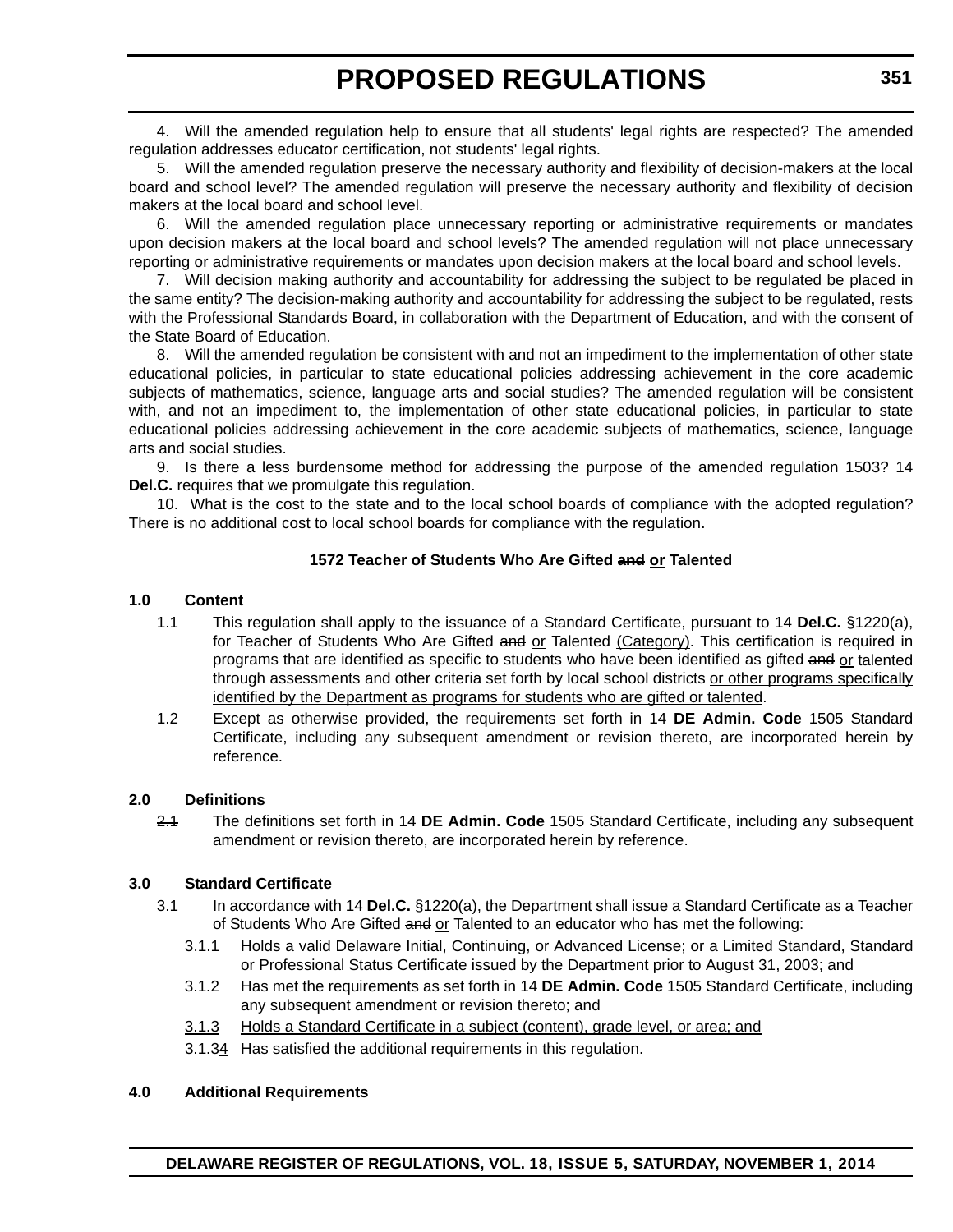- <span id="page-21-0"></span>4.1 If an examination of content knowledge such as Praxis II is not applicable and available, in the area the Standard Certificate is requested, an educator must also meet the following An educator shall also have satisfied one of the following additional education requirements:
	- 4.1.2 If the educator is applying for a first Standard Certificate pursuant to 14 **DE Admin. Code** 1505 Standard Certificate 3.1.5.1 the required 15 credits or their equivalent in professional development required in 14 **DE Admin. Code** 1505 Standard Certificate 3.1.5.1 that must be satisfactorily completed for this standard certificate must at a minimum include the following areas;
	- 4.1.1 Holding a bachelor's, master's, or doctoral degree from a regionally accredited college or university with a major or its equivalent in gifted or talented education, teaching gifted students, or special education with a gifted or talented endorsement or specialization, from a National Council for the Accreditation of Teacher Education (NCATE) or the Council for the Accreditation of Educator Preparation (CAEP) specialty organization recognized educator preparation program or from a state approved educator preparation program where the state approval body employed the appropriate standards; or
	- 4.1.2 Completion of a minimum of fifteen (15) credits or their equivalent in professional development as approved by the Department, with a focus in special education for gifted or talented students or students who are gifted or talented in the following content areas:
		- 4.1.2.1 Foundations of Giftedness, including Cultural and Socioeconomic Equity (3 credits);
		- 4.1.2.2 Curriculum Design and Instructional Strategies for Gifted Students (3 credits);
		- 4.1.2.3 Psychology of Gifted Students (3 credits); and
		- 4.1.2.4 Creative and Critical Thinking Skills (3 credits);
		- 4.1.2.5 Practicum or Internship (3 credits).
	- 4.1.3 If the educator is applying for a second Standard Certificate pursuant to 14 **DE Admin. Code** 1505 Standard Certificate 3.1.5, the satisfactory completion of fifteen (15) credits or their equivalent in professional development in the areas of:
		- 4.1.3.1 Foundations of Giftedness, including Cultural and Socioeconomic Equity (3 credits);
		- 4.1.3.2 Curriculum Design and Instructional Strategies for Gifted Students (3 credits);
		- 4.1.3.3 Psychology of Gifted Students (3 credits); and
		- 4.1.3.4 Creative and Critical Thinking Skills (3 credits).

# **5.0 Past Certification Recognized**

The Department shall recognize a Standard Certificate Teacher of Students who are Gifted and Talented previously issued by the Department. A teacher holding a Standard Certificate Teacher of Students who are Gifted and Talented shall be considered certified to instruct the particular category of students specified herein as required by this regulation.

# **[DEPARTMENT OF HEALTH AND SOCIAL SERVICES](http://www.dhss.delaware.gov/dhss/dph/index.html) DIVISION OF PUBLIC HEALTH**

Statutory Authority: 16 Delaware Code, Section 122(3)(w) (16 **Del.C.** §122(3)(w)) 16 **DE Admin. Code** 4451

# **PUBLIC NOTICE**

# **[4451 Body Art Establishments](#page-3-0)**

On November 1, 2014, the Department of Health and Social Services, Division of Public Health, Health Systems Protection, plans to publish proposed regulations which amend the State of Delaware Regulations Governing Body Art Establishments and hold them out for public comment per Delaware law.

# **DELAWARE REGISTER OF REGULATIONS, VOL. 18, ISSUE 5, SATURDAY, NOVEMBER 1, 2014**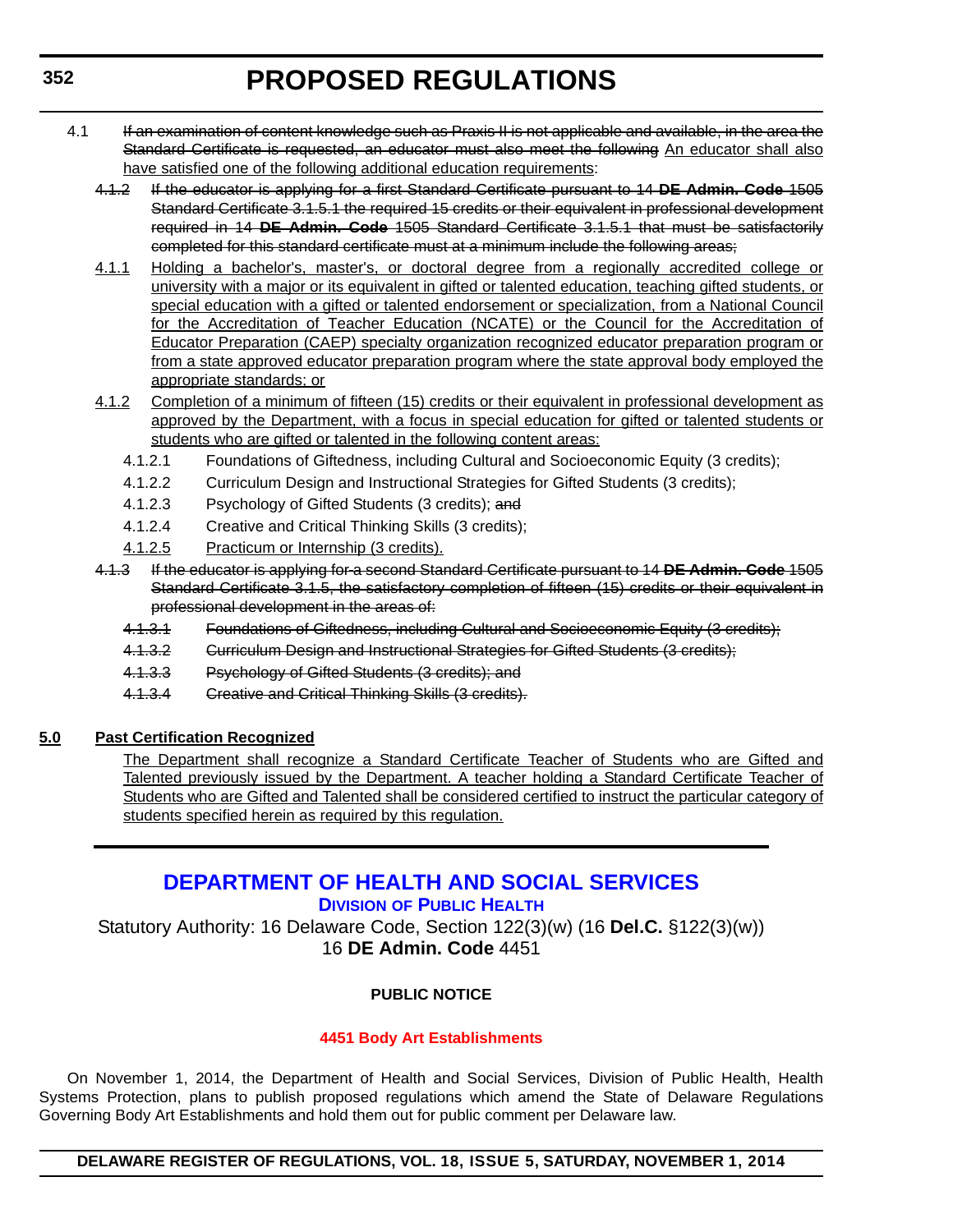The regulation has been revised to include:

- Establishment of an annual inspection requirement.
- Establishment of a requirement that if operations are discontinued longer than sixty (60) days, or per order of the Division of Public Health, the permit holder shall obtain approval from the Division before resuming operations.

# **NOTICE OF PUBLIC HEARING**

The Health Systems Protection Section, under the Division of Public Health, Department of Health and Social Services, will hold a public hearing to discuss proposed amendments to the Delaware Regulations Governing Body Art Establishments.

The public hearing will be held on November 25, 2014 at 10:00 a.m. in the First Floor Conference Room, located in the Jesse Cooper Building, 417 Federal Street, Dover, Delaware.

Copies of the proposed regulation are available for review in the November 1, 2014 edition of the Delaware *Register of Regulations*, accessible online at: http://regulations.delaware.gov or by calling the Health Systems Protection Section at 302-744-4705.

Anyone wishing to present his or her oral comments at this hearing should contact Ms. Deborah Harvey at (302) 744-4700 by November 25, 2014. Any person who wishes to make written suggestions, testimony, briefs or other written materials concerning the proposed regulation as a supplement to or in lieu of oral testimony should submit such comments by Wednesday, December 10, 2014 to:

Deborah Harvey Division of Public Health 417 Federal Street Dover, DE 19901 Email: Deborah.Harvey@state.de.us Phone: (302) 744-4700

# **4451 Body Art Establishments**

# **1.0 General Provisions**

1.1 Preamble. The Secretary of Delaware Health and Social Services adopts these Regulations pursuant to the authority vested in the Secretary by 16 **Del.C.** §122. These Regulations establish standards for the sanitary operation of body art establishments. For the purpose of these Regulations, the term "body art establishment" includes "tattoo parlor" and "body piercing establishment," as defined in 16 **Del.C.** §122(3)(w). These Regulations provide a system of permitting and inspection of body art establishments and procedures for enforcement.

These Regulations are adopted on November 1, 2011 and have an effective date of November 11, 2011.

#### *(Break in Continuity of Sections)*

# **4.0 Inspections**

- 4.1 Inspections and Right of Access
	- 4.1.1 The Division shall have the right of access to inspect a body art establishment to determine compliance with these Regulations upon occurrence of any of the following conditions:

# *(Break in Continuity Within Section)*

4.1.1.4 The Division shall inspect a body art establishment at least once every twelve (12) months.

#### *(Break in Continuity of Sections)*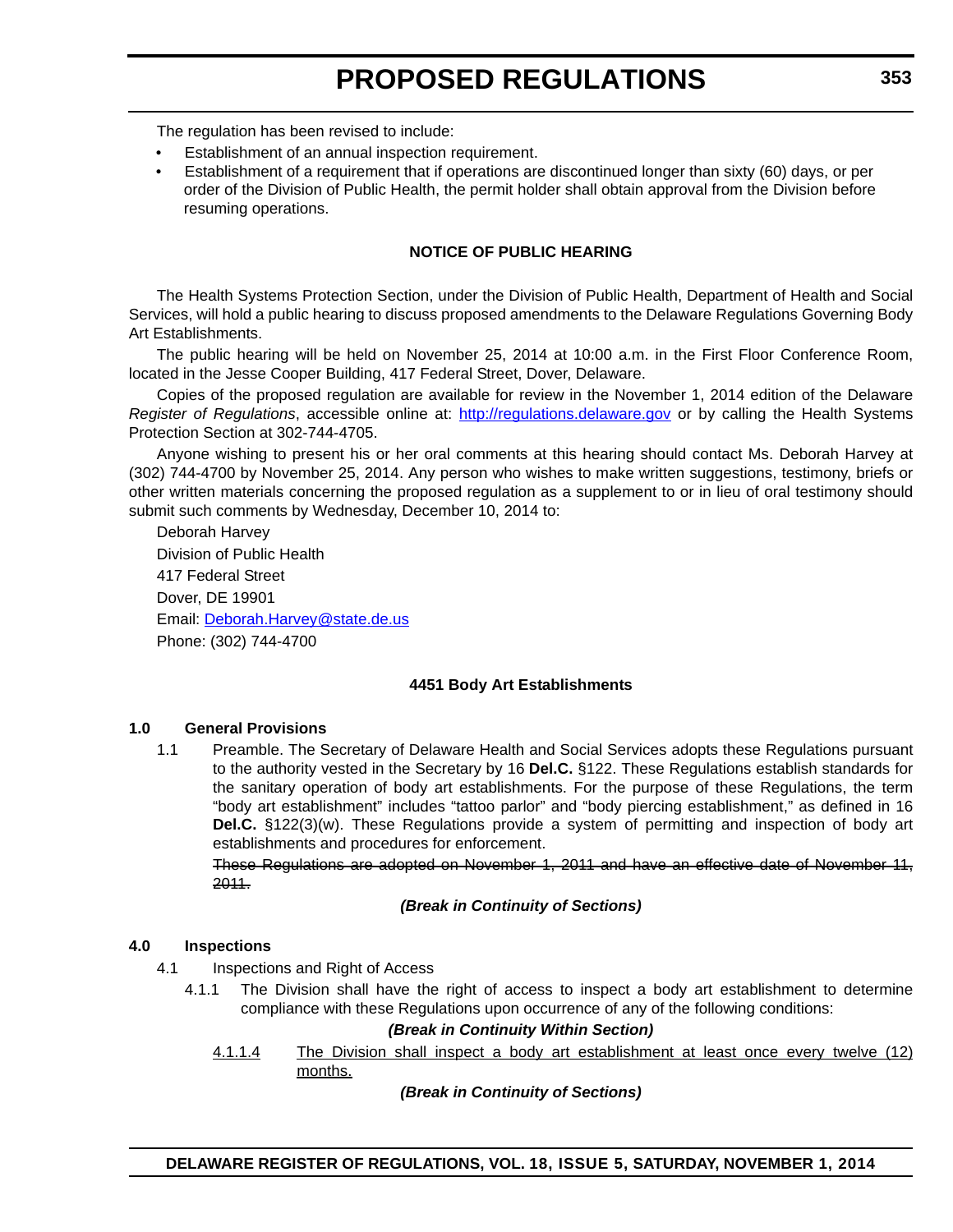<span id="page-23-0"></span>**354**

# **PROPOSED REGULATIONS**

| 7.0 | <b>Compliance Procedures</b> |                                                                                                                                                                                    |
|-----|------------------------------|------------------------------------------------------------------------------------------------------------------------------------------------------------------------------------|
|     |                              | (Break in Continuity Within Section)                                                                                                                                               |
|     | 7.2                          | Grounds for Administrative Action                                                                                                                                                  |
|     |                              | (Break in Continuity Within Section)                                                                                                                                               |
|     | 7.2.2                        | Imminent Health Hazard                                                                                                                                                             |
|     |                              | (Break in Continuity Within Section)                                                                                                                                               |
|     | 7.2.2.5                      | If operations are discontinued longer than sixty (60) days, or per order of the Division, the<br>permit holder shall obtain approval from the Division before resuming operations. |
|     |                              |                                                                                                                                                                                    |

**\*Please Note: As the rest of the sections were not amended they are not being published. A copy of the regulation is available at:**

# **[4451 Body Art Establishments](http://regulations.delaware.gov/register/november2014/proposed/18 DE Reg 352 11-01-14.htm)**

# **DIVISION [OF SOCIAL SERVICES](http://www.dhss.delaware.gov/dhss/dss/index.html)**

Statutory Authority: 31 Delaware Code, Section 512 (31 **Del.C.** §512)

# **PUBLIC NOTICE**

# **[Delaware's Temporary Assistance for Needy Families \(TANF\) State Plan Renewal](#page-3-0)**

In compliance with the State's Administrative Procedures Act (APA - Title 29, Chapter 101 of the Delaware Code) and under the authority of Title 31 of the **Delaware Code**, Chapter 5, Section 512, Delaware Health and Social Services (DHSS) / Division of Social Services (DSS) is proposing to renew Delaware's eligibility status for the Temporary Assistance for Needy Families (TANF) program provided for in the enactment of the Personal Responsibility and Work Opportunity Reconciliation Act of 1996 (PRWORA), (P.L. 104-193).

Any person who wishes to make written suggestions, compilations of data, testimony, briefs or other written materials concerning the proposed new regulations must submit same to Sharon L. Summers, Policy & Program Development Unit, Division of Social Services, 1901 North DuPont Highway, P.O. Box 906, New Castle, Delaware 19720-0906 or by fax to (302) 255-4425 by 4:30 p.m. on December 15, 2014. A draft copy of the Delaware TANF State Plan has been prepared which reflects amendments as well as basic improvements to the various descriptions of programs and services. This document may be viewed and downloaded from the Internet at the Division of Social Services' website at <http://www.dhss.delaware.gov/dhss/dss/>. Requests for electronic or paper copies of the draft TANF State Plan may be sent to Janneen Boyce at the above address or emailed to [janneen.boyce@state.de.us](mailto:janneen.boyce@state.de.us).

The action concerning the determination of whether to adopt the proposed regulation will be based upon the results of Department and Division staff analysis and the consideration of the comments and written materials filed by other interested persons.

# **NOTICE OF FORTY-FIVE-DAY COMMENT PERIOD FOR DRAFT TANF STATE PLAN**

This notice is given to provide information of public interest with respect to Delaware's eligibility status for the Temporary Assistance for Needy Families (TANF) Program, specifically, *the TANF State Plan*. The TANF State Plan describes the manner in which the State administers Delaware's TANF Program, and sets forth the eligibility requirements for TANF-funded programs and services.

#### **Statutory Authority**

- Title IV-A of the Social Security Act, Section 402, *Eligible States; State Plan*
- 42 United States Code, Section 602(a), *Eligible States; State Plan*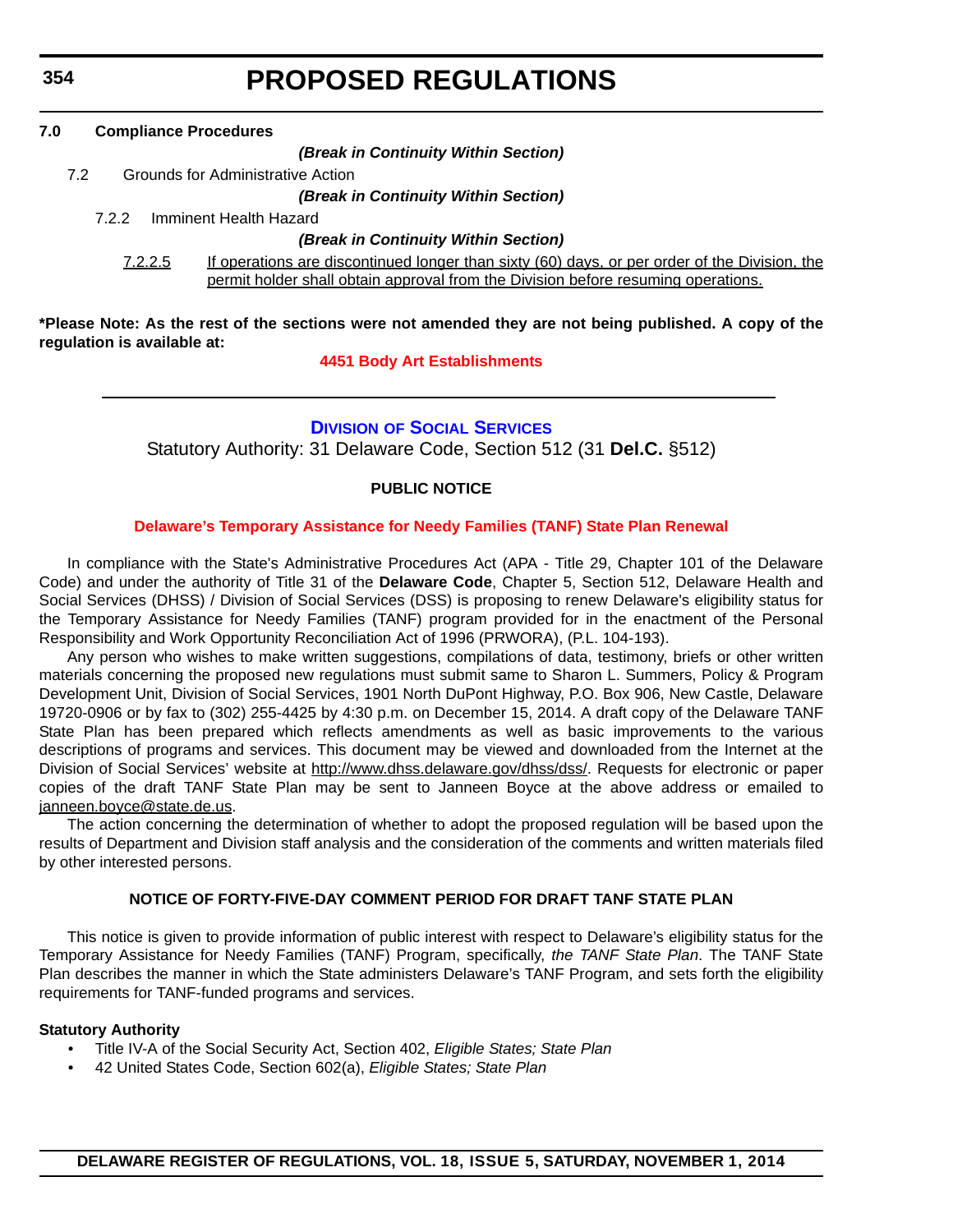#### <span id="page-24-0"></span>**Title of Notice**

Delaware Temporary Assistance for Needy Families (TANF) State Plan

#### **Background**

The Personal Responsibility and Work Opportunity Reconciliation Act (PRWORA) of 1996 (Public Law 104- 193) provides funding to states through the Temporary Assistance for Needy Families (TANF) block grant. Section 402 of the Social Security Act requires that States periodically submit to the Secretary of the United States Department of Health and Human Services a TANF state plan to maintain or renew their status as an "eligible State". In general, the State plan describes the eligibility rules, the populations served, the programs offered, and the State maintenance of effort spending. States also provide certifications that they will maintain other services such as child support enforcement and foster care services. Delaware's TANF State plan is due on December 31, 2014.

Delaware Health and Social Services/Division of Social Services administers the Temporary Assistance for Needy Families block grant program. The TANF program is delivered through a collaborative partnership among Delaware's Department of Health and Social Services (DHSS), Department of Labor (DOL), and the Delaware Economic Development Office (DEDO). The Delaware Transit Corporation (DTC) is also a planning partner.

#### **Summary of Notice of Comment Period for Draft TANF State Plan**

In order to continue to receive Federal funding, Delaware must file for renewal of the Temporary Assistance for Needy Families (TANF) block grant with the Department of Health and Human Services (DHHS), Administration for Children and Families (ACF) by December 31, 2014. The State Plan outlines the provisions under which the State will administer the TANF program. The period of this renewal is from October 1, 2014 through December 31, 2016.

Prior to the submission of the plan, 42 United States Code Section 602(a) requires states to provide at least forty-five (45) days for the public to review and comment on the proposed plan and the design of services. The forty-five (45) comment period begins on the date this notice is published in the *Delaware Register of Regulations*. Written comments received within the comment period will be reviewed and considered for any subsequent revision of the TANF State Plan.

Developed in accordance with the requirements of PRWORA, the updated State Plan incorporates changes identified through a collaborative process that included development of proposed regulation, distribution of the draft regulation to Delaware stakeholders and the public, review and incorporation of appropriate comments in the plan, and the ongoing review of the TANF program.

A link to the draft TANF State Plan may be accessed at the following Division of Social Services website:

http://www.dhss.delaware.gov/dhss/dss/

**\*Please Note: Due to the size of the proposed regulation, it is not being published here. A copy of the regulation is available at:**

**[Delaware's Temporary Assistance for Needy Families \(TANF\) State Plan Renewal](http://regulations.delaware.gov/register/november2014/proposed/18 DE Reg 354 11-01-14.htm)**

# **[DEPARTMENT OF INSURANCE](http://www.delawareinsurance.gov/)**

**OFFICE OF THE COMMISSIONER**

Statutory Authority: 18 Delaware Code, Sections 311 and 915; 29 Delaware Code, Chapter 101 (18 **Del.C.** §§311 and 915; 29 **Del.C.** Ch. 101)

# **PUBLIC NOTICE**

#### **[1003 Credit for Reinsurance](#page-3-0)**

INSURANCE COMMISSIONER KAREN WELDIN STEWART hereby gives notice of proposed amended Department of Insurance Regulation 1003 relating to Credit for Reinsurance [Formerly Regulation 79]. The docket number for this proposed AMENDED regulation is 2427.

The proposed amended regulation supports the Credit for Reinsurance Act (18 **Del.C.** §§910-916) and makes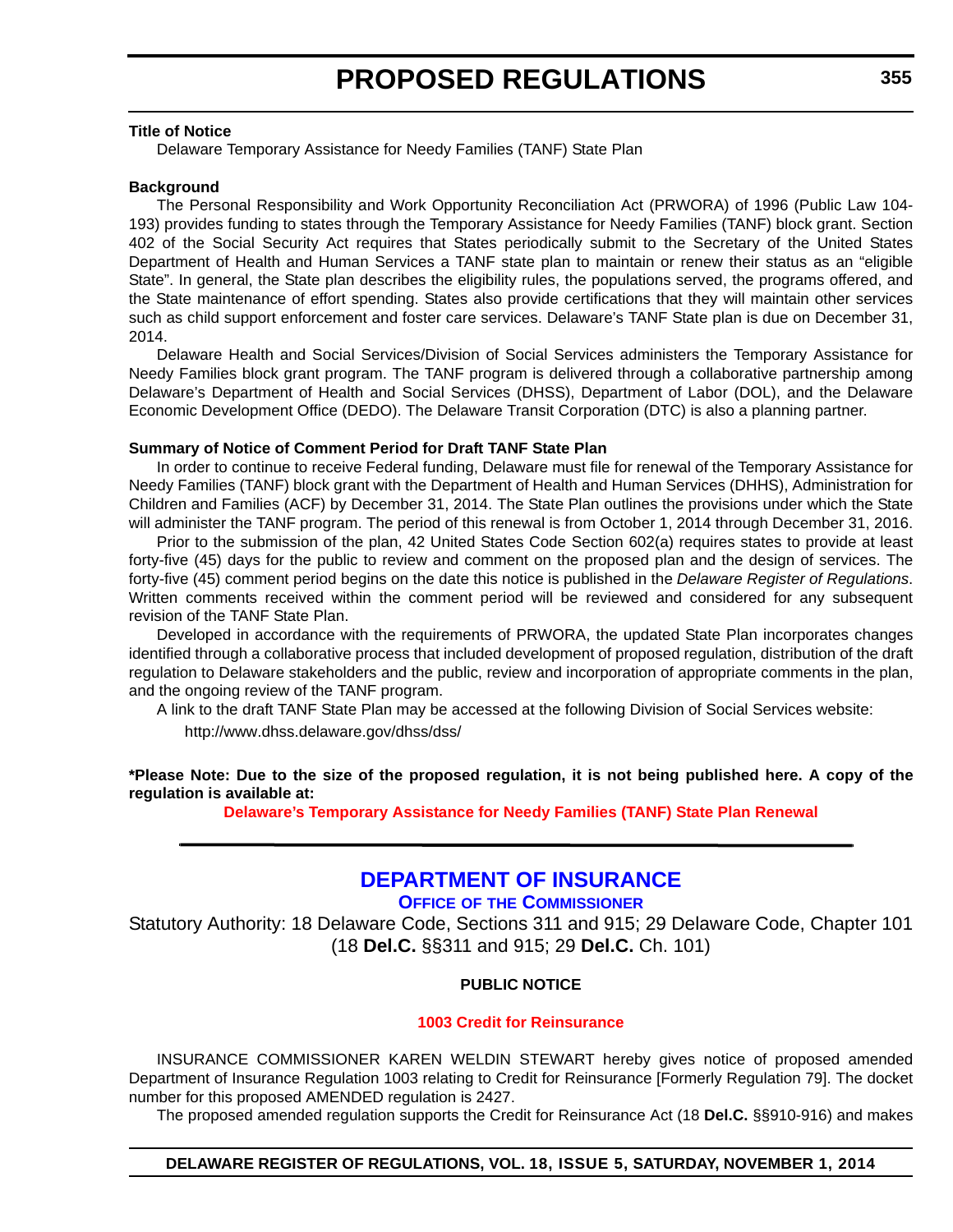two changes for national accreditation purposes (see 8.2.4.8 and 8.2.7.4). The Delaware Code authority for the change is 18 **Del.C.** §311 and §915; and 29 **Del.C.** Ch. 101.

The Department of Insurance does not plan to hold a public hearing on the proposed amended regulation. The proposed amended regulation appears below and can also be viewed at the Delaware Insurance Commissioner's website at:

[www.delawareinsurance.gov/departments/documents/ProposedRegs/ProposedRegs.shtml](http://www.delawareinsurance.gov/departments/documents/ProposedRegs/ProposedRegs.shtml)

Any person can file written comments, suggestions, briefs, and compilations of data or other materials concerning the proposed amendment. Any written submission in response to this notice and relevant to the proposed regulation must be received by the Department of Insurance no later than 4:30 p.m. EST, Monday, December 1, 2014. Any such requests should be directed to:

Regulatory Specialist Rhonda West Delaware Department of Insurance 841 Silver Lake Boulevard Dover, DE 19904 Phone: (302) 674-7379 Fax: (302) 739-5566 Email: [rhonda.west@state.de.us](mailto:rhonda.west@state.de.us)

# **1003 Credit for Reinsurance** *(Break in Continuity of Sections)*

# **8.0 Credit for Reinsurance––Certified Reinsurers**

*(Break in Continuity Within Section)*

8.2 Certification Procedure.

# *(Break in Continuity Within Section)*

8.2.4 Each certified reinsurer shall be rated on a legal entity basis, with due consideration being given to the group rating where appropriate, except that an association including incorporated and individual unincorporated underwriters that has been approved to do business as a single certified reinsurer may be evaluated on the basis of its group rating. Factors that may be considered as part of the evaluation process include, but are not limited to, the following:

# *(Break in Continuity Within Section)*

8.2.4.8 For certified reinsurers not domiciled in the U.S., audited financial statements (audited U.S. GAAP basis if available, audited IFRS basis statements or other audited statements filed with the reinsurer's domestic supervisory authority in a jurisdiction recognized by the Commissioner as a qualified jurisdiction pursuant to Subsection 8.3 of this Section are allowed but must include an audited footnote reconciling equity and net income to a U.S. GAAP basis, or, with the permission of the Commissioner, audited IFRS statements with reconciliation of equity and net income to U.S. GAAP certified by an officer of the company), regulatory filings, and actuarial opinion (as filed with the non-U.S. jurisdiction supervisor). Upon the initial application for certification, the Commissioner will consider audited financial statements for the last three (3) years filed with its non-U.S. jurisdiction supervisor;

# *(Break in Continuity Within Section)*

8.2.7 The certified reinsurer must agree to meet applicable information filing requirements as determined by the Commissioner, both with respect to an initial application for certification and on an ongoing basis. All information submitted by certified reinsurers which are not otherwise public information subject to disclosure shall be exempted from disclosure under 29 **Del.C.**, Ch. 100, and shall be withheld from public disclosure. The applicable information filing requirements are, as follows:

# *(Break in Continuity Within Section)*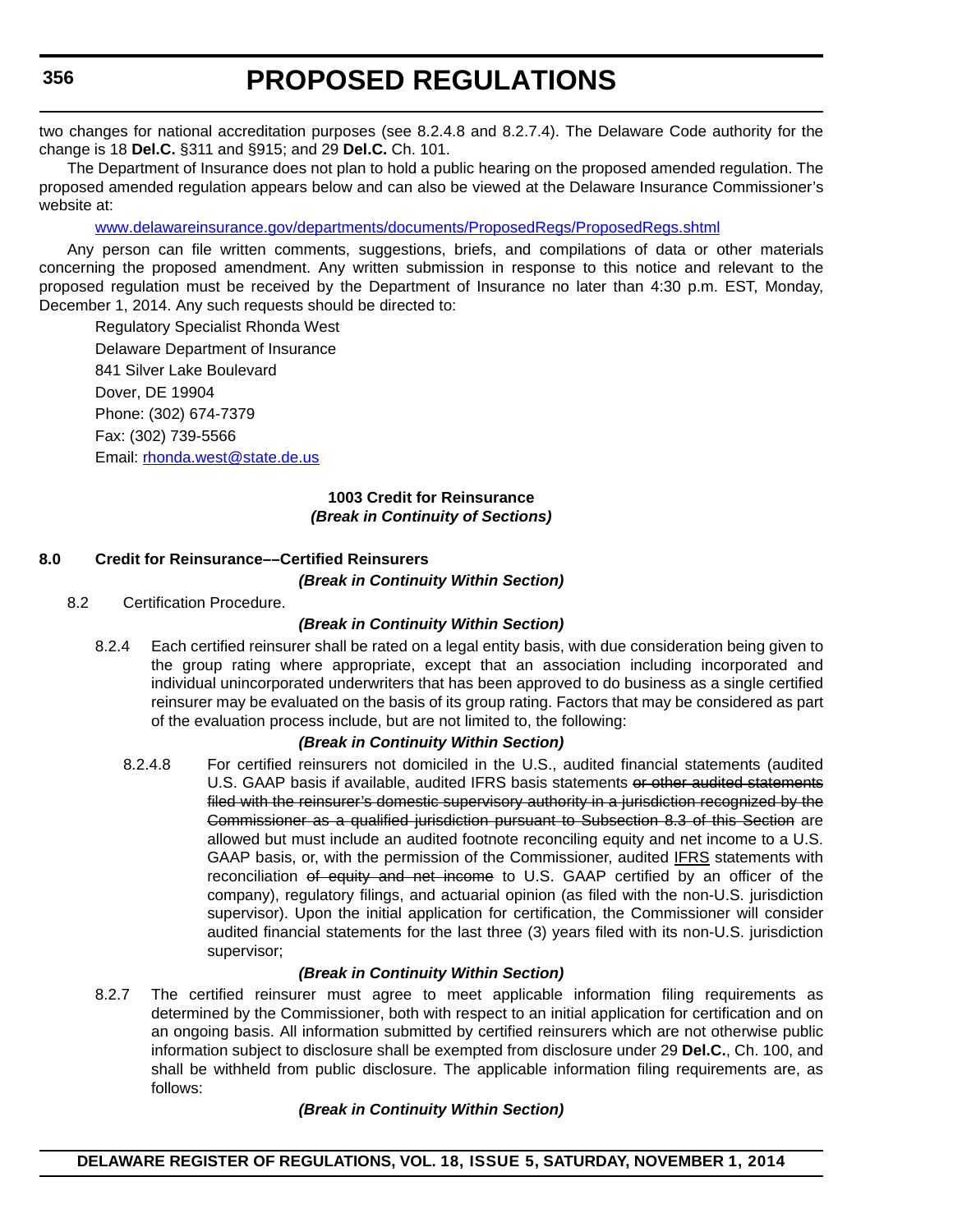<span id="page-26-0"></span>8.2.7.4 Annually, audited financial statements (audited U.S. GAAP basis if available, audited IFRS basis statements or other audited statements filed with the reinsurer's domestic supervisory authority in a jurisdiction recognized by the Commissioner as a qualified jurisdiction pursuant to Subsection 8.3 of this Section are allowed but must include an audited footnote reconciling equity and net income to a U.S. GAAP basis, or, with the permission of the Commissioner, audited IFRS statements with reconciliation of equity and net income to U.S. GAAP certified by an officer of the company), regulatory filings, and actuarial opinion (as filed with the certified reinsurer's supervisor). Upon the initial certification, audited financial statements for the last three (3) years filed with the certified reinsurer's supervisor;

*(Break in Continuity of Sections)*

### **16.0 Effective Date**

This regulation shall become effective on the  $4513^{th}$  day of August-January, 20135.

# **\*Please Note: As the rest of the sections were not amended they are not being published. A copy of the regulation is available at:**

**[1003 Credit for Reinsurance](http://regulations.delaware.gov/register/november2014/proposed/18 DE Reg 355 11-01-14.htm)**

# **[DEPARTMENT OF LABOR](http://dia.delawareworks.com/)**

**DIVISION OF INDUSTRIAL AFFAIRS Office of Workers' Compensation** Statutory Authority: 19 Delaware Code, Section 2322B(19 **Del.C.** §§2322B) 19 **DE Admin. Code** 1341

# **PUBLIC NOTICE**

# **[1341 Workers' Compensation Regulations](#page-3-0)**

The Secretary of Labor, in accordance with 19 **Del.C.** §2322B, has proposed revisions to the rules and regulations relating to the Delaware Workers' Compensation Health Care Payment System (HCPS). These proposals substantially revise the fee schedule instructions and guidelines.

A public meeting will be held before the Workers' Compensation Oversight Panel ("Panel") at 4:00 p.m. on November 24, 2014, in the Department of Labor Fox Valley Annex, 4425 N. Market Street, Wilmington, Delaware 19802, where members of the public can offer comments. Anyone wishing to receive a copy of the proposed rules may obtain a copy from Donna Forrest, Medical Component Manager, Office of Workers' Compensation, Division of Industrial Affairs, Department of Labor, 4425 N. Market Street, Wilmington, Delaware, 19802. Persons wishing to submit written comments may forward them to the Panel at the above address. The final date to receive written comments will be 20 days after the public meeting.

The Panel will consider making a recommendation to the Secretary at the regularly scheduled meeting following the public meeting.

**\*Please Note: Due to the size of the proposed regulation, it is not being published here. A copy of the regulation is available at:**

**[1341 Workers' Compensation Regulations](http://regulations.delaware.gov/register/november2014/proposed/18 DE Reg 357 11-01-14.htm)**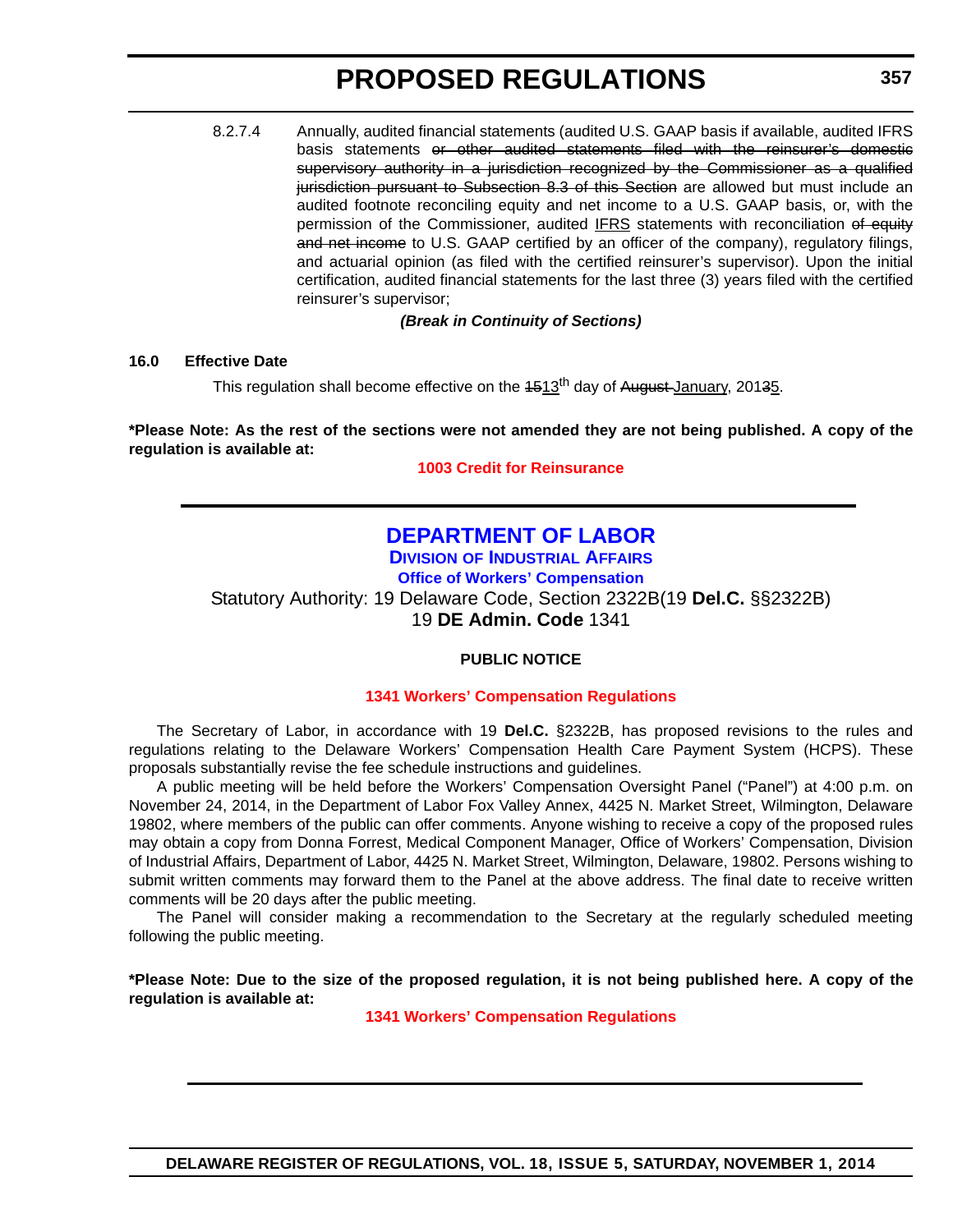# **[DEPARTMENT OF STATE](http://dpr.delaware.gov/)**

**DIVISION OF PROFESSIONAL REGULATION**

Statutory Authority: 24 Delaware Code, Section 4106(a)(1) (24 **Del.C.** §4106(a)(1))

24 **DE Admin. Code** 4100

# **PUBLIC NOTICE**

# **[4100 Board of Home Inspectors](#page-3-0)**

The Delaware Board of Home Inspectors, pursuant to 24 **Del.C.** §4106(a)(1), proposes to amend its rules and regulations*.* The proposed regulation changes decrease the number of supervised inspections a trainee inspector must complete prior to being eligible for full licensure and decreases the number of inspections an experience applicant must complete to be eligible for licensure. The changes are being proposed in light of a recent statutory change that decreased the number of inspections endorsement candidates are required to complete to be eligible for licensure. The changes also eliminate INTERNACHI membership as a qualification for licensure as an experience applicant as the Board believes that INTERNACHI membership is not as strong an indicator of an applicant's qualifications as ASHI and NAHI membership.

The Board will hold a public hearing on the proposed regulation change on December 9, 2014 at 9:00 a.m., Second Floor Conference Room B, Cannon Building, 861 Silver Lake Blvd., Dover, DE 19904. Written comments should be sent to Amanda McAtee, Administrative Specialist of the Delaware Board of Home Inspectors, Cannon Building, 861 Silver Lake Blvd., Dover, DE 19904. Written comments will be accepted until December 24, 2014 pursuant to 29 **Del.C.** §10118(a).

### **4100 Board of Home Inspectors** *(Break in Continuity of Sections)*

# **4.0 Licensure Requirements**

# *(Break in Continuity Within Section)*

4.5 For non-trainee/experience applicants at least one of the following:

# *(Break in Continuity Within Section)*

4.5.2 A log documenting no fewer than 250 75 home inspections, and evidence that the applicant is a member of the American Society of Home Inspectors ("ASHI"), the National Association of Home Inspectors ("NAHI") or the International Association of Certified Home Inspectors ("INTERNACHI"). The Board may request copies of sample home inspection reports to verify experience.

# *(Break in Continuity of Sections)*

# **10.0 Responsibilities of registered home inspector trainee**

10.1 The trainee shall complete at least 425 75 home inspections under the active oversight of a licensed home inspector(s).

**\*Please Note: As the rest of the sections were not amended they are not being published. A copy of the regulation is available at:**

**[4100 Board of Home Inspectors](http://regulations.delaware.gov/register/november2014/proposed/18 DE Reg 358 11-01-14.htm)**

<span id="page-27-0"></span>**358**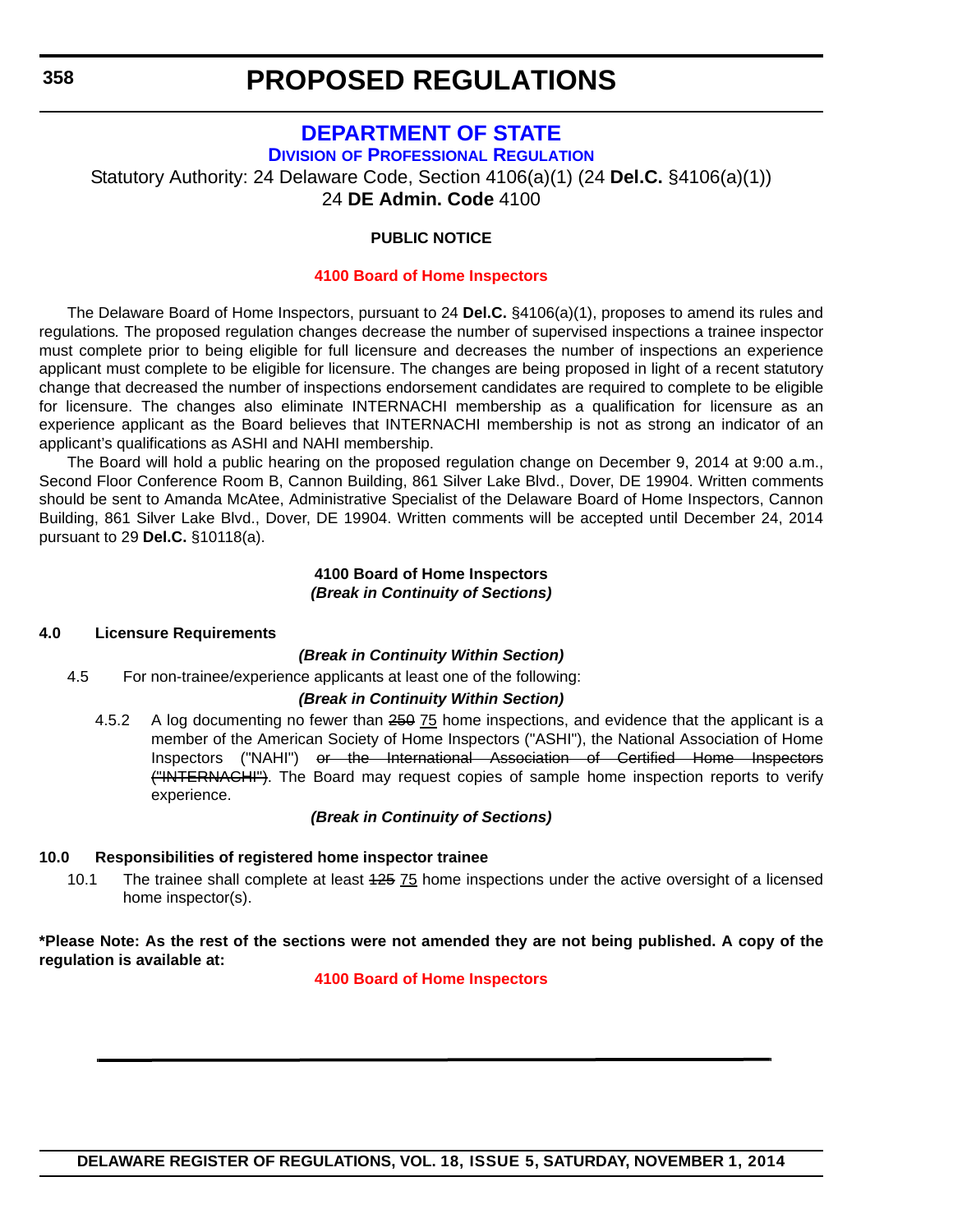# **[EXECUTIVE DEPARTMENT](http://www.stateplanning.delaware.gov/)**

**OFFICE OF MANAGEMENT AND BUDGET**

**OFFICE OF STATE PLANNING COORDINATION**

<span id="page-28-0"></span>Statutory Authority: 22 Delaware Code, Section 1903 (22 **Del.C.** §1903)

# **PUBLIC NOTICE**

#### **[Regulations Governing the Administration and Review of Applications for Designation as Downtown](#page-3-0)  Development Districts**

# **SUMMARY OF PROPOSED ACTION**

Pursuant to its authority under the Downtown Development Districts Act, 22 **Del.C.** §1901 *et seq.* the Office of State Planning Coordination proposes these Regulations to establish procedures relating to the administration and review of Applications for designation as Downtown Development Districts.

### **NOTICE OF PUBLIC COMMENT PERIOD**

Interested persons may submit written comments to Connie Holland, AICP, via email at connie.holland@state.de.us or via U.S. Mail at the Office of State Planning, 122 Martin Luther King Blvd. South, 3<sup>rd</sup> Floor, Dover, DE 19901. The public comment period will close on November 30, 2014.

### **Regulations Governing the Administration and Review of Applications for Designation as Downtown Development Districts**

### **1.0 Authority**

These regulations are authorized pursuant to 22 **Del.C.** §1903.

#### **2.0 Background and Purpose**

- 2.1 On June 5, 2014, Governor Markell signed Senate Bill 191, the Downtown Development Districts Act. The purposes of the Act are:
	- 2.1.1 To spur private capital investment in commercial business districts and surrounding neighborhoods;
	- 2.1.2 To stimulate job growth and improve the commercial vitality of such districts and neighborhoods;
	- 2.1.3 To help build a stable community of long-term residents in such districts and neighborhoods by improving housing opportunities for persons of all incomes and backgrounds; increasing homeownership rates; building a diverse array of successful businesses; and reducing the number of vacant houses; and
	- 2.1.4 To help strengthen neighborhoods, while harnessing the attraction that vibrant downtowns hold for talented young people, innovative small businesses, and residents from all walks of life.
- 2.2 Under the Act, the Office of State Planning is responsible for administering the application process. The purpose of these Regulations is to establish procedures relating to the administration and review of Applications for Designation as Downtown Development Districts.

### **3.0 Definitions**

"**Act**" means the Downtown Development Districts Act, 22 **Del.C.** §1901 *et seq.*

"**Agency Liaison**" means the person designated by the Secretary or Director of a Reviewing Agency to fulfill the Reviewing Agency's obligations under §6.0 hereunder.

# **DELAWARE REGISTER OF REGULATIONS, VOL. 18, ISSUE 5, SATURDAY, NOVEMBER 1, 2014**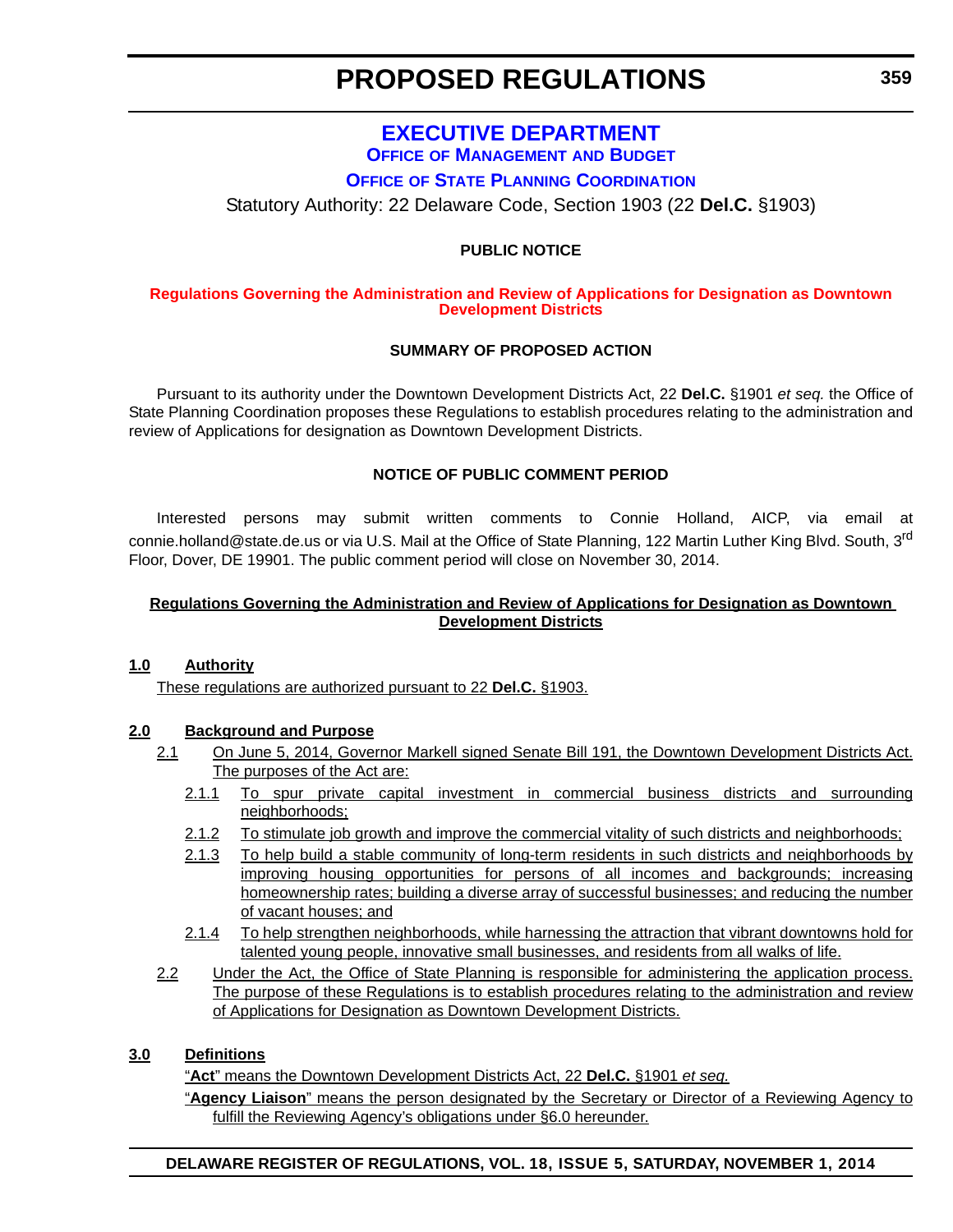- "**Applicant**" means any municipality or unincorporated area (as such terms are defined in the Act) filing an Application.
- "**Application**" means the Application for Designation as a Downtown Development District promulgated by the Office in accordance with the Act.
- "**Central Business District**" means an area around the downtown portion of a city or town that allows for higher intensity residential uses as well as commercial, office, personal services, governmental, and similar uses intended to serve the community and surrounding areas of the city or town.
- "**CCSPI**" or "**Committee**" means the Cabinet Committee on State Planning Issues established pursuant to the Delaware Planning Act, 29 **Del.C.** §9101 *et seq.*
- "**DDD**," "**District**," or "**Downtown Development District**" means an area within a municipality or unincorporated area designated as a Downtown Development District in accordance with the Act.
- "**District Plan**" means the strategic plan or other detailed description of the overall strategy for the development of a proposed district submitted by the municipality or unincorporated area as part of its Application.
- "**Downtown**" means that portion of a city, town, or unincorporated area that traditionally comprises its downtown or central business district, as determined by such city, town, or unincorporated area in accordance with guidelines promulgated by the Office.
- "**Local Incentives**" means the incentives offered by an Applicant as part of its Application that address local economic and community conditions, and that will help achieve the purposes set forth in the Act.
- "**Office**" or "**OSPC**" means the Office of State Planning Coordination.
- "**Reviewing Agency**" means any State Agency assigned by the Office to review and provide comments regarding an Application or any portion thereof.
- "**Staff Report**" means any report prepared by the Office, with assistance from Reviewing Agencies, to aid the Committee in determining which Applications to recommend to the Governor for District designation.

# **4.0 Responsibilities of Office of State Planning Coordination**

In accordance with the Act, the Office:

- 4.1 Shall develop the Application and other supporting materials and information, with input from other state agencies as appropriate;
- 4.2 Shall solicit Applications, at the request of the Governor, from municipalities and unincorporated areas to have areas designated as Downtown Development Districts;
- 4.3 Shall provide assistance to potential Applicants and other stakeholders in connection with the Application process;
- 4.4 Shall evaluate completed Applications and present recommendations to the Committee in accordance with §7.0 below; and
- 4.5 Shall perform such tasks assume such other responsibilities as may arise from time to time in connection with the administration and review of Applications.

# **5.0 Content of Applications**

- 5.1 In accordance with §1903(c) of the Act, the Application shall include but not be limited to the following elements:
	- 5.1.1 Need and Impact
		- 5.1.1.1 The Application must require the Applicant to describe the need for the incentives that will be available in the proposed District, and to describe the potential positive impacts that are likely to accrue due to District designation.
		- 5.1.1.2 Whenever possible, the Application should require the Applicant to demonstrate need and impact through the use of U.S. Census data or other objective information.

**360**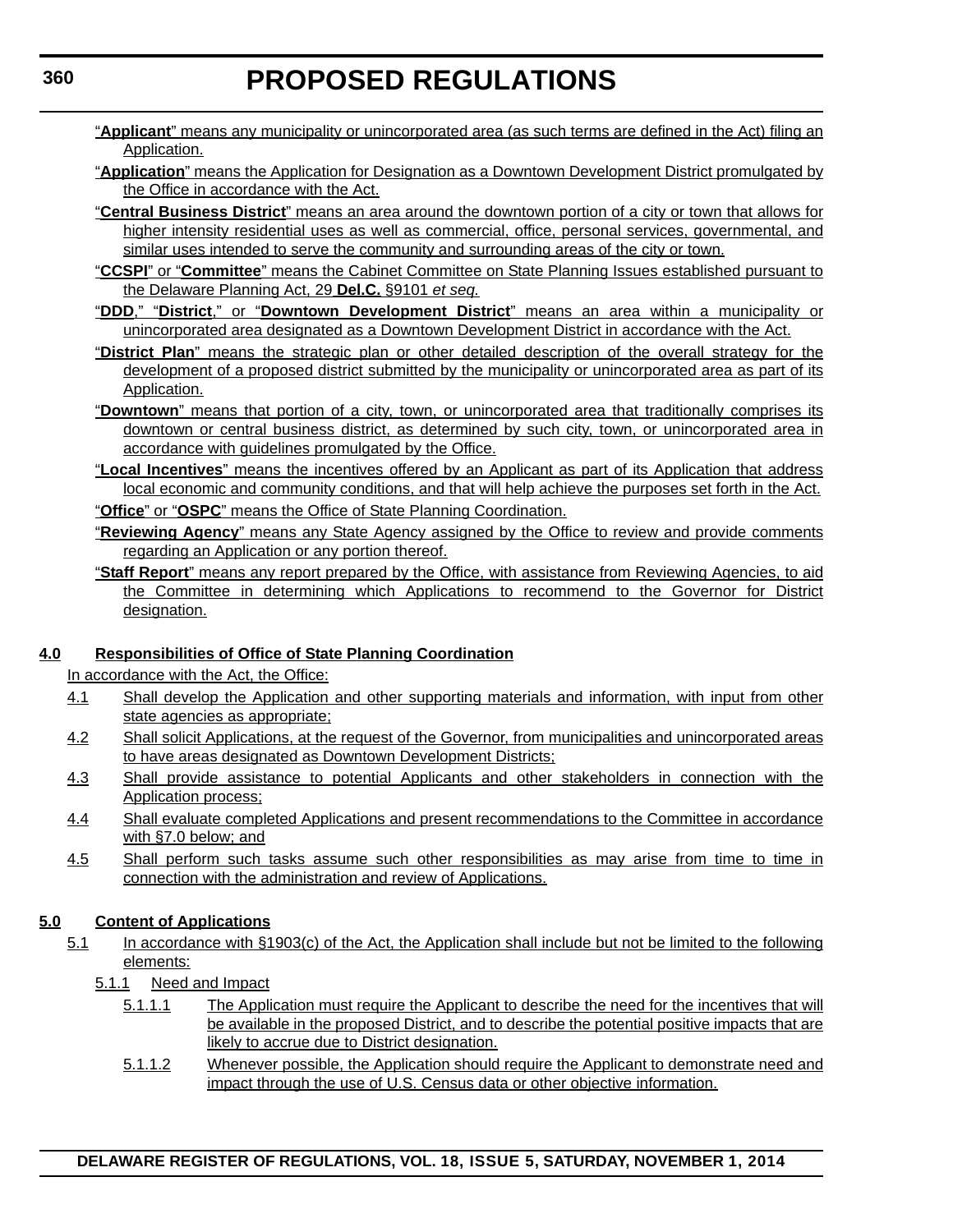- 5.1.1.3 The Applicant shall be permitted to submit as part of its Application any additional information it deems relevant to demonstrate the need for and potential impact of the proposed District designation.
- 5.1.2 District Plan
	- 5.1.2.1 The Application must require the Applicant to submit a detailed description of the overall strategy for the development of the proposed District, with such maps, descriptions, and other information as the Office may require.
	- 5.1.2.2 At minimum, the Application:
		- 5.1.2.2.1 Must require each District Plan to describe the key actions and strategies that will be used to guide growth and revitalization efforts in the proposed District;
		- 5.1.2.2.2 Must require each Applicant to demonstrate that the District Plan is consistent with its certified Comprehensive Plan, the *Strategies for State Policies and Spending*, and any other applicable local planning documents or studies;
		- 5.1.2.2.3 Must require each Applicant to include its Central Business District in its District Plan; and
	- 5.1.2.2.4 Must provide that the proposed District shall be contiguous.
	- 5.1.2.3 In addition, the Application must state that Districts shall be subject to maximum acreage requirements as determined by the Office. For the initial round of Applications, Districts shall be subject to the following area limitations, based on the most recent U.S. Census data:
		- 5.1.2.3.1 No more than 85 acres in area for jurisdictions having a population of less than 9,000 persons; and
		- 5.1.2.3.2 No more than 170 acres for jurisdictions having a population between 9,000 and 30,000 persons; and
		- 5.1.2.3.3 No more than 225 acres for jurisdictions having a population greater than 30,000 persons.
- 5.1.3 Local Incentives
	- 5.1.3.1 The Application must require the Applicant to propose Local Incentives that will help achieve the purposes set forth in the Act, as set forth in §2.1 above. These incentives must address local economic and community conditions, and may include but not be limited to reductions in fees or taxes, permit process and licensing reform, special zoning districts, and exemptions from local ordinances.
	- 5.1.3.2 Upon designation as a District the Applicant shall be required to implement the proposed Local Incentives for the duration of the District designation.

# 5.1.4 Resolution

- 5.1.4.1 The Application shall require the Applicant to provide a resolution adopted by its governing body stating that the governing body supports the Application and will adhere to the District Plan and the Local Incentives for the duration of the District designation.
- 5.1.4.2 Upon the written approval of the Office, the Applicant may provide a resolution adopted by its governing body that deviates from the requirements of §5.1.4.1. In no event, however, shall the requirement to provide a resolution be waived.
- 5.2 In addition to the above, the Office may include such other provisions and adopt such other requirements in connection with the Application process as may be necessary or desirable in connection with the consideration of Applications, or any of them.

# **6.0 Initial Review by Office; Comments from Reviewing Agencies**

6.1 Immediately following the Application deadline, the Office will conduct an initial review to determine the completeness of each Application and, if necessary, to request and receive additional clarifying information.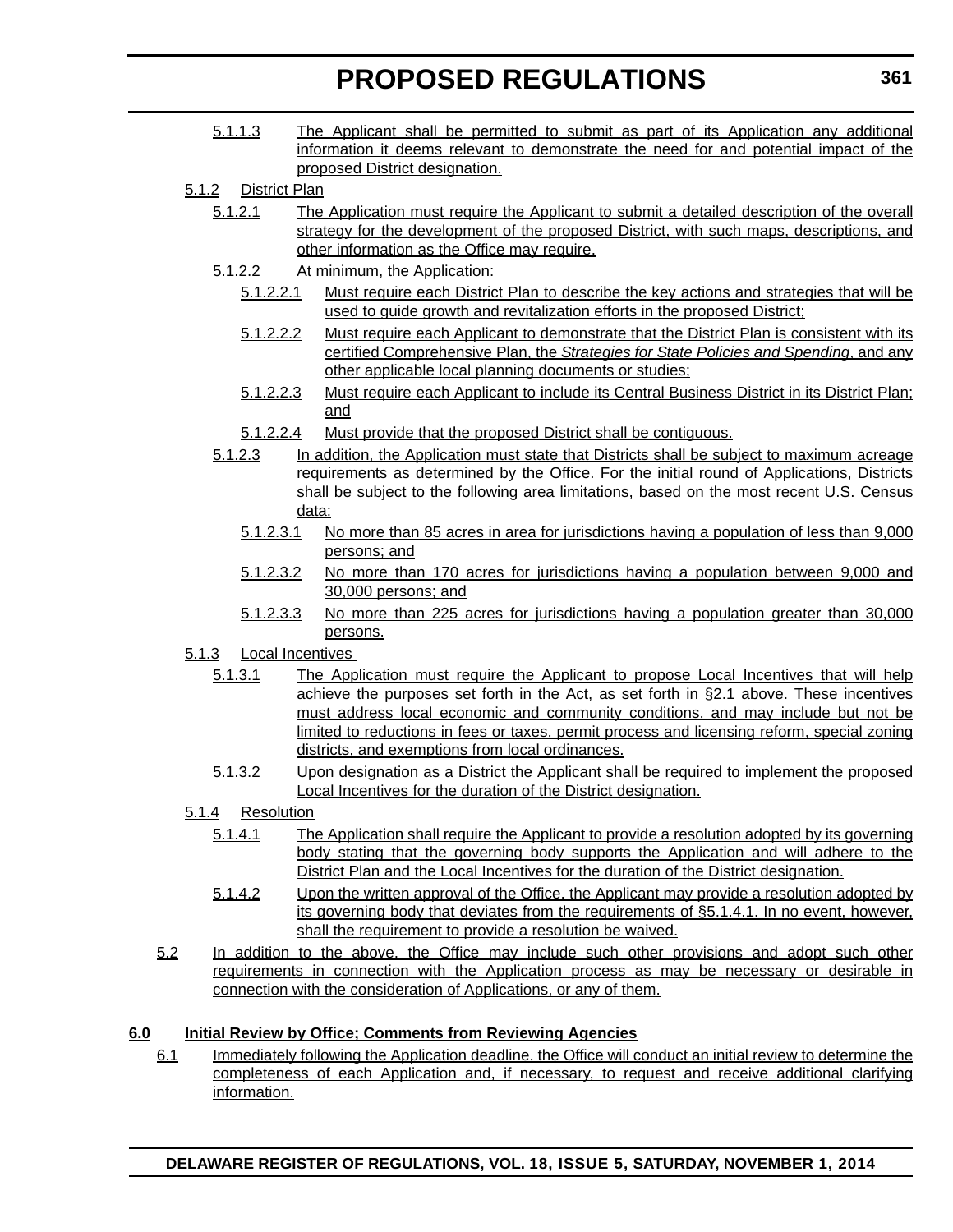- 6.2 If the Office determines that a Reviewing Agency has expertise relevant to the consideration of any Application, the Office may forward the Application or any portion thereof to the Reviewing Agency for review and comment.
- 6.3 Each Reviewing Agency will designate an Agency Liaison to serve as the Office's point of contact during the Application process. The Agency Liaison will ensure that the Reviewing Agency reviews and provides comments on the Application in accordance with the deadlines established by the Office. Reviewing Agencies are advised that the Office may request responses on an expedited basis.
- 6.4 Comments by Reviewing Agencies shall address:
	- 6.4.1 The principal strengths of the Application from the Reviewing Agency's perspective, including those considerations set forth in §8.0 that are within the Reviewing Agency's area of expertise;
	- 6.4.2 The principal weaknesses of the Application from the Reviewing Agency's perspective, including those considerations set forth in §8.0 that are within the Reviewing Agency's area of expertise; and
	- 6.4.3 Such other information as the Reviewing Agency shall determine is relevant to its consideration of the Application and the District Plan and Local Incentives contained therein.

# **7.0 Staff Reports and Recommendations—Procedure**

- 7.1 Following a review of each Application and comments from Reviewing Agencies, the Office will prepare a Staff Report to assist the Committee in fulfilling its obligations under §9.0 below.
- 7.2 The Office will summarize or incorporate in the body of each Staff Report those comments from Reviewing Agencies that the Office determines are relevant to its review of the underlying Application. In addition, the Office may attach *verbatim* the comments of the Reviewing Agency as an exhibit to such Staff Report.
- 7.3 Upon completion of all Staff Reports, the Office will determine which Applications, in its opinion, have the greatest potential for accomplishing the purposes of the Act, as set forth more fully in §2.1 above.
	- 7.3.1 In distinguishing among competing Applications, the Office will evaluate Applications in accordance with the considerations set forth in §8.0 of these Regulations.
	- 7.3.2 For the initial round of District designations, the Office will make separate recommendations pursuant to §7.3 for each county.
- 7.4 The Office will present each Staff Report, as well as its recommendations pursuant to §7.3 above, at the next meeting of the Committee. Copies of all Staff Reports, recommendations, and other relevant materials will be provided to members of the Committee at least ten (10) days prior to the date of such meeting.

# **8.0 Evaluation of Applications**

- 8.1 General Principles
	- 8.1.1 It is understood that Applicants will be given significant flexibility and authority to create a District Plan and propose Local Incentives that best meet the needs of their communities. As a result, each Application will be different, and the evaluation of each Application will require qualitative judgments as well as quantitative factors.
	- 8.1.2 Notwithstanding the above, a substantive framework is necessary to assist the Office and Reviewing Agencies in determining which Applications have the greatest potential for accomplishing the purposes of the Act in accordance with §2.1 above, and to distinguish among competing Applications. To that end, Applications will be reviewed in accordance with the considerations set forth in this section.
	- 8.1.3 Nothing in this section shall be construed to prohibit the establishment or consideration of such other matters as may be necessary or desirable in connection with the consideration of any Application.
- 8.2 Need and Impact Need and impact factors will account for 50 percent of the consideration given to each Application. Evaluation of need and impact may include but shall not be limited to the following:

# **DELAWARE REGISTER OF REGULATIONS, VOL. 18, ISSUE 5, SATURDAY, NOVEMBER 1, 2014**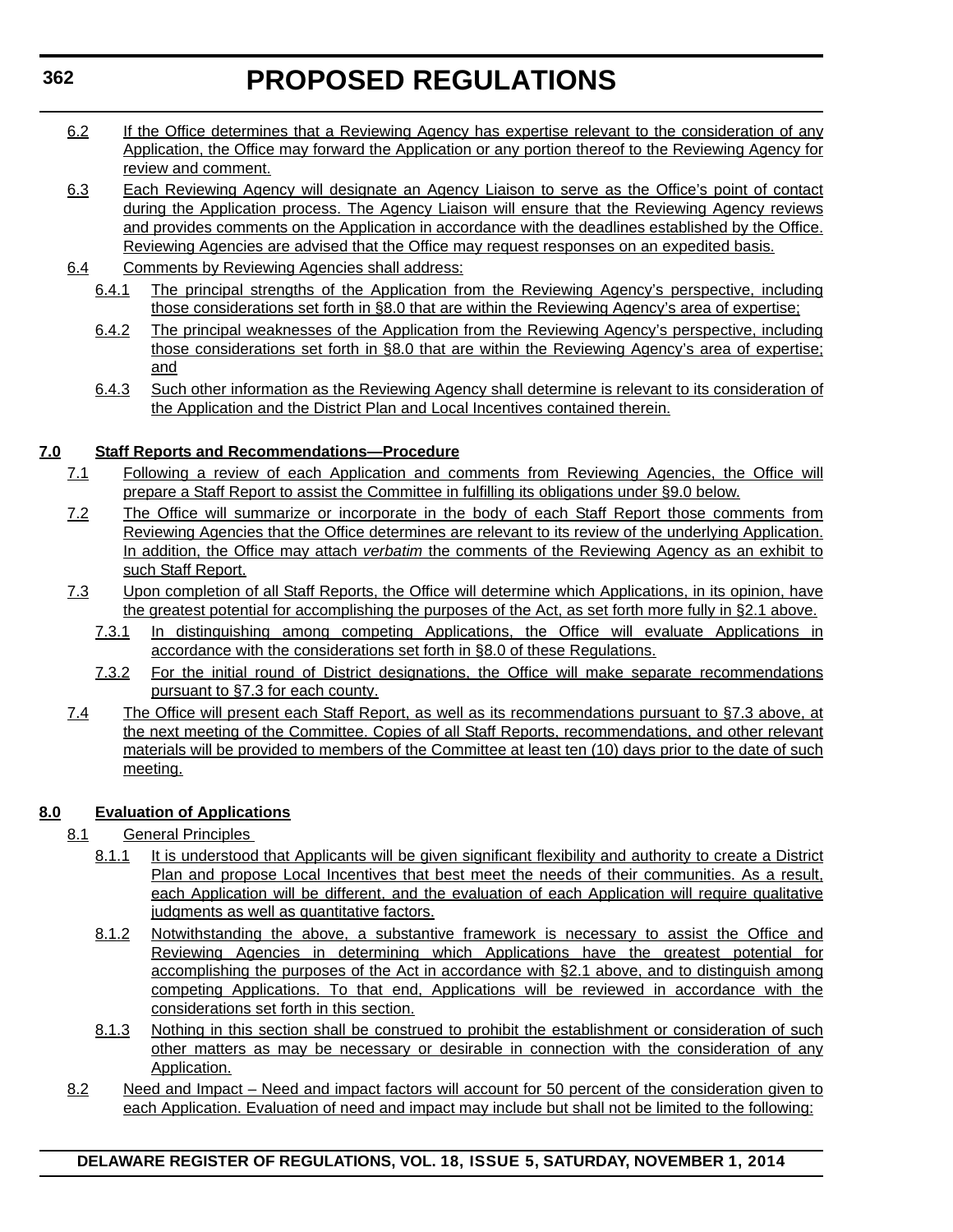- 8.2.1 Economic considerations, including median income, poverty rate, and percentage of low- and moderate-income residents or households;
- 8.2.2 Considerations relating to housing and community conditions, including the number or percentage of vacant or abandoned properties, homeownership and rental rates, median home value, and average or median age of dwelling units or structures;
- 8.2.3 Other considerations as set forth in the Application pursuant to §5.1.1.2, which may include but shall not be limited to considerations relating to population, crime, and education levels; and
- 8.2.4 The Applicant's description of the potential positive impacts that are likely to result from District designation.
- 8.3 District Plan The District Plan will account for 30 percent of the consideration given to each Application. Evaluation of each District Plan may include but shall not be limited to the extent to which:
	- 8.3.1 The District Plan is consistent with sound planning principles, including the extent to which:
		- 8.3.1.1 The size and shape of the proposed District make sense from an urban planning and revitalization perspective;
		- 8.3.1.2 The District Plan clearly and specifically identifies the types of projects and uses intended to be promoted—and discouraged—within the proposed District, for purposes of administering the DDD Grant Program and otherwise;
		- 8.3.1.3 The District Plan is consistent with the Applicant's certified Comprehensive Plan, the *Strategies for State Policies and Spending*, and any other applicable planning documents or studies;
		- 8.3.1.4 The District Plan is well-coordinated, with clear lines of authority among local government agencies, members of the community, for- and non-profit organizations, and other stakeholders;
		- 8.3.1.5 The District Plan complements and is consistent with existing revitalization efforts, including (if applicable) any historic districts or business improvement districts; and
		- 8.3.1.6 The District Plan promotes energy-efficient and environmentally sensitive development, and addresses the potential effects of flooding and sea level rise as applicable;
	- 8.3.2 The District Plan is likely to leverage significant private funding, including whether District designation is likely to assist or result in specific projects moving forward within the first six (6) to twelve (12) months of District designation;
	- 8.3.3 District designation is likely to benefit a wide variety of stakeholders, including investors and other businesses (large and small, non-profit and for-profit), homeowners, and other stakeholders;
	- 8.3.4 The District Plan evidences input from, and the support of, such stakeholders;
	- 8.3.5 The extent to which the proposed District concentrates benefits in as small an area as possible, which may but shall not be required to includes prioritization, phasing, and/or timing of redevelopment activities as appropriate to maximize the effectiveness of District incentives;
	- 8.3.6 The key actions and strategies proposed in the District Plan are realistic in light of existing economic and other conditions;
	- 8.3.7 The District Plan encourages accountability by establishing clear lines of responsibility for the applicant to meet its District obligations; and
	- 8.3.8 The District Plan evidences a strong and sustained commitment of the Applicant to ensure the long-term success of the District, to the extent it is so designated.
- 8.4 Local Incentives The Local Incentives shall account for 20 percent of the consideration given to each Application. Evaluation hereunder may include but shall not be limited to the extent to which the proposed Local Incentives:
	- 8.4.1 Are coordinated with and integrated into the District Plan, *i.e.,* they support the specific initiatives contained in or contemplated by such Plan;
	- 8.4.2 Are likely to leverage significant private funding;
	- 8.4.3 Are meaningful and substantial, thereby demonstrating the Applicant's commitment to the success of the proposed District;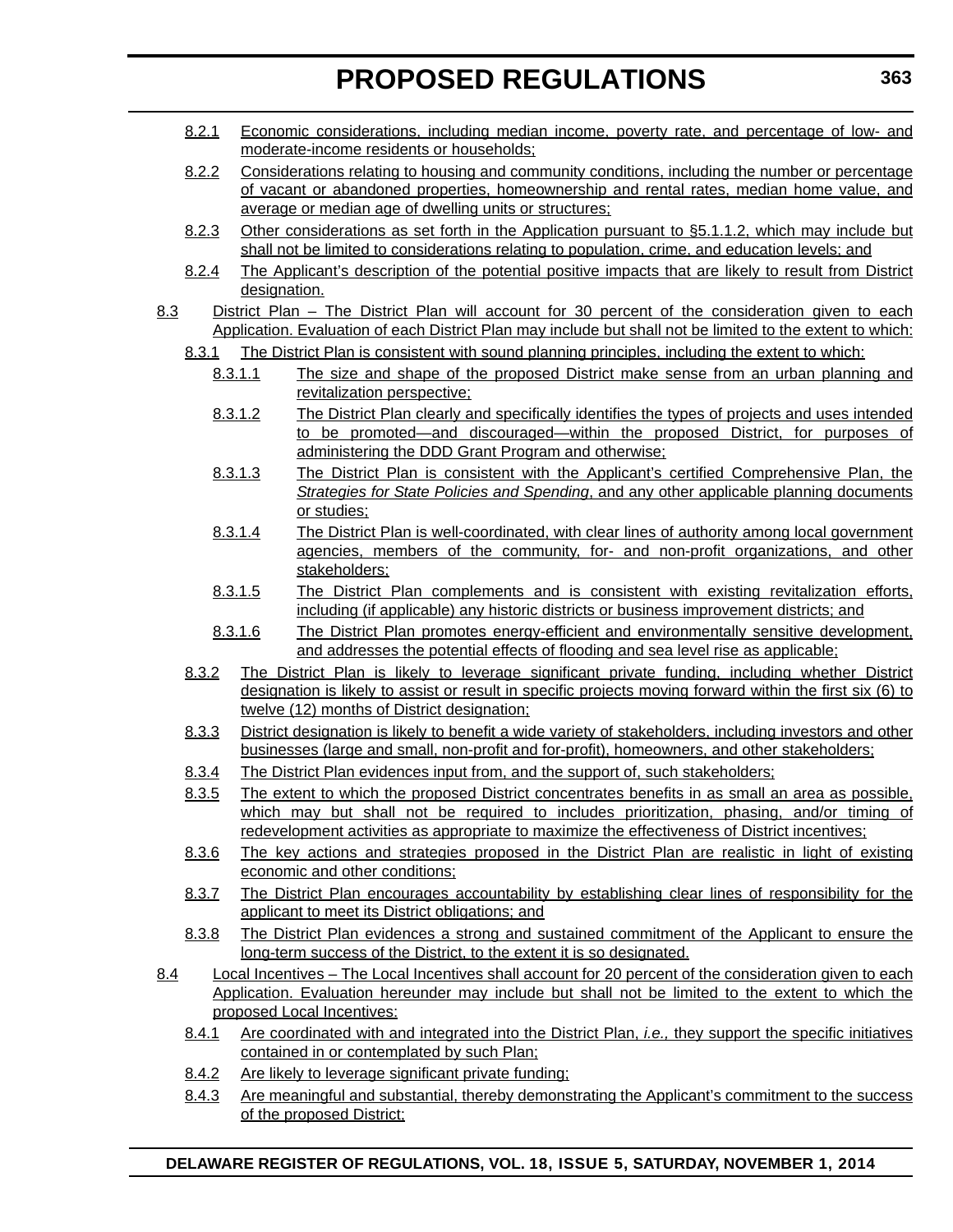- 8.4.4 Are likely to benefit a wide variety of stakeholders, including those stakeholders described in §8.3.3 above;
- 8.4.5 Promote energy-efficient and environmentally sensitive development, and address the potential effects of flooding and sea level rise as applicable;
- 8.4.6 Are user-friendly, easy to understand, and to the extent possible, cut or minimize red tape;
- 8.4.7 Clearly and specifically describe which person(s) are responsible for ensuring that the Local Incentives are available throughout the life of the District; and
- 8.4.8 Are measurable with respect to determining the success or failure of such Local Incentives in accomplishing the purposes of the Act, as set forth more fully in §2.1 above.

# **9.0 Committee Review of Applications**

- 9.1 At a reasonable time following the close of the Application period, a meeting of the Committee will be convened to consider, discuss, and evaluate the Applications.
- 9.2 At such meeting, the Office shall present to the Committee each Application and associated Staff Report, as well as the Office's recommendations in accordance with §7.3 above. The Committee shall give significant weight to the Staff Reports and the recommendations contained therein, but shall not be bound thereby.
- 9.3 At the conclusion of the meeting, the Committee shall recommend to the Governor those applications with the greatest potential for accomplishing the purposes of the Act. In connection therewith, the Committee shall consider the provisions of §§2.1 and 8.0 above.
- 9.4 Recommendations of the Committee shall be made by a resolution adopted by no less than a majority of Committee members present. If the Committee is unable to adopt a resolution at the conclusion of the meeting, the Committee shall defer its recommendations until the next meeting, which shall be scheduled at the earliest possible opportunity in accordance with FOIA. In connection therewith, the Committee may request that the Office provide additional information relevant to its consideration of Applications hereunder.
- 9.5 As soon as is practicable following the date upon which the Committee issues its recommendations, the Office shall forward to the Governor:
	- 9.5.1 All Applications recommended by the Committee in accordance with this §9.0, and any supporting materials submitted by the Applicant in connection therewith;
	- 9.5.2 All Staff Reports prepared by the Office and presented to the Committee in connection with such Applications, including all comments of Reviewing Agencies;
	- 9.5.3 The minutes of the Committee meeting held pursuant to §9.0 above; and
	- 9.5.4 Such other information as the Office or the Committee shall deem relevant, or as otherwise requested by the Governor or his designee(s).

# **10.0 Review and Designation; Agreements Evidencing Designation**

- 10.1 As set forth in §1904(b) of the Act, following receipt of any Application set forth in §9.5 above, the Governor:
	- 10.1.1 Shall approve the Application for immediate designation as a District; or
	- 10.1.2 Shall approve the Application for designation as a District, effective one (1) year from the date of such determination by the Governor; or
	- 10.1.3 Shall deny such Application.
- 10.2 In connection with the Designation of any District hereunder, the Office may require the successful Applicant to execute such documents and enter into such agreements as may be necessary or desirable in connection with such designation and the rights and obligations of the Applicant thereunder.

**DELAWARE REGISTER OF REGULATIONS, VOL. 18, ISSUE 5, SATURDAY, NOVEMBER 1, 2014**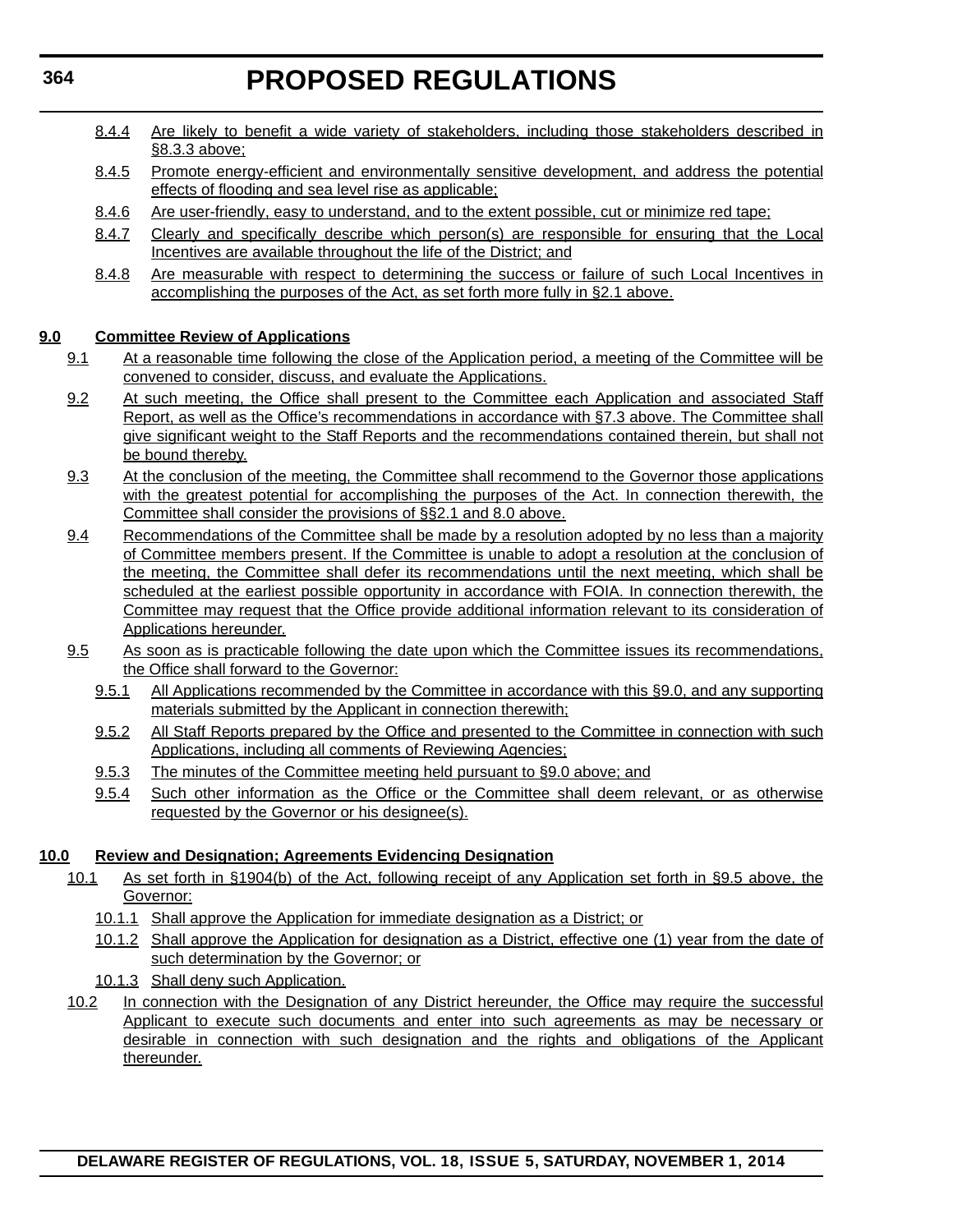# **11.0 Preservation of Applications; Subsequent Application Rounds**

- 11.1 Any Application that is not approved for District designation will remain on file with the Office for a period of not less than four (4) years from the date the original Application was filed.
- 11.2 In subsequent Application periods, any Applicant whose Application remains on file will not be required to submit an entirely new Application. Instead, the Office will request that the prior Applicant revise, amend, or supplement only those portions of the prior Application as necessary to update the Application for consideration in the subsequent round of Applications.
- 11.3 Nothing in this section shall prohibit or prevent the prior Applicant from revising, amending, or supplementing such portions of the Application as may be necessary to improve upon the prior Application and to better position the Applicant for District designation in the subsequent round of Applications.
- 11.4 Notwithstanding the foregoing, a prior Applicant seeking to renew its Application in any subsequent round of Applications shall be required to obtain and submit a new Resolution in accordance with §5.1.4 above.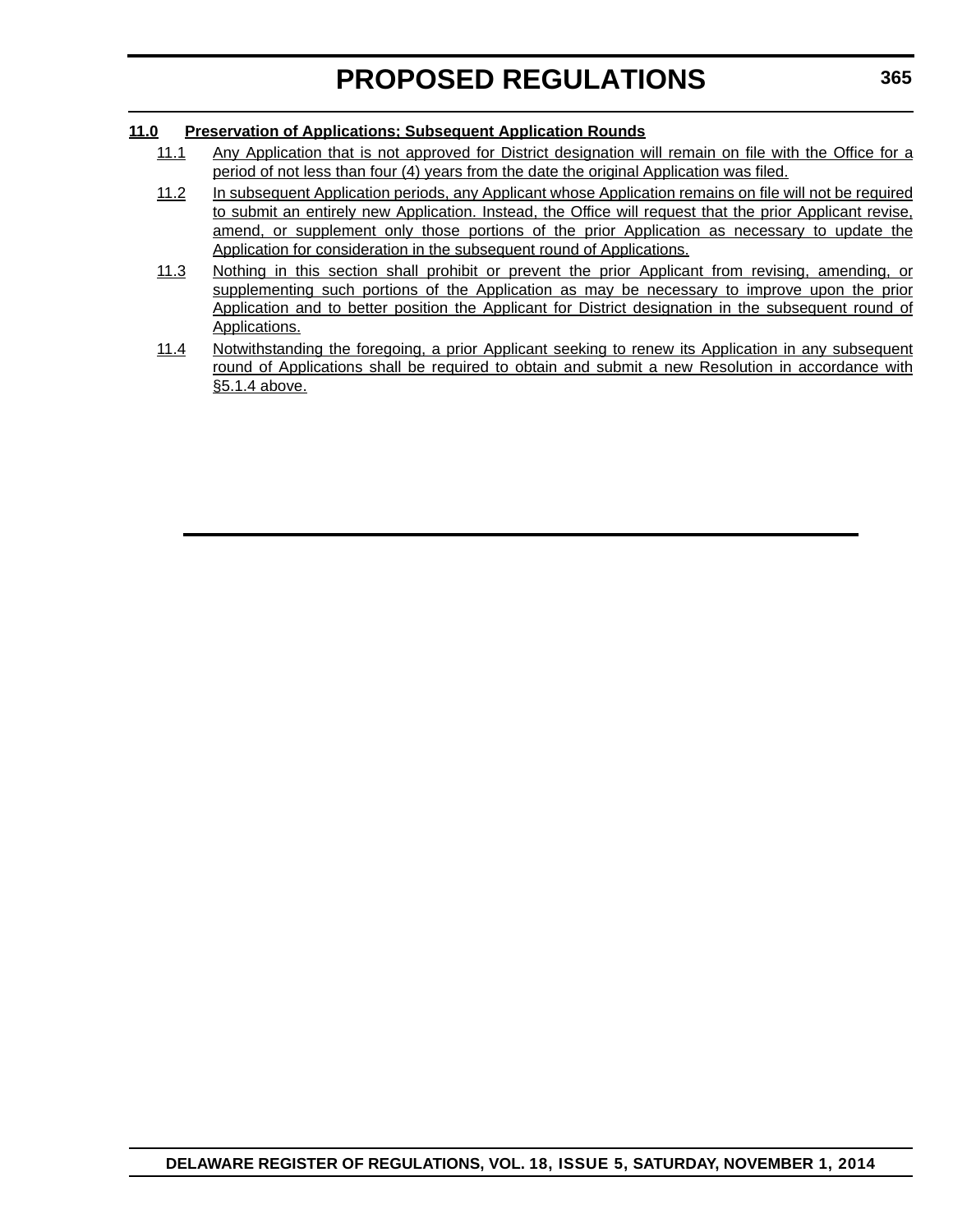# **FINAL REGULATIONS**

# **Symbol Key**

<span id="page-35-0"></span>Arial type indicates the text existing prior to the regulation being promulgated. Underlined text indicates new text added at the time of the proposed action. Language which is stricken through indicates text being deleted. **[Bracketed Bold language]** indicates text added at the time the final order was issued. **[Bracketed bold stricken through]** indicates language deleted at the time the final order was issued.

# **Final Regulations**

The opportunity for public comment shall be held open for a minimum of 30 days after the proposal is published in the *Register of Regulations*. At the conclusion of all hearings and after receipt within the time allowed of all written materials, upon all the testimonial and written evidence and information submitted, together with summaries of the evidence and information by subordinates, the agency shall determine whether a regulation should be adopted, amended or repealed and shall issue its conclusion in an order which shall include: (1) A brief summary of the evidence and information submitted; (2) A brief summary of its findings of fact with respect to the evidence and information, except where a rule of procedure is being adopted or amended; (3) A decision to adopt, amend or repeal a regulation or to take no action and the decision shall be supported by its findings on the evidence and information received; (4) The exact text and citation of such regulation adopted, amended or repealed; (5) The effective date of the order; (6) Any other findings or conclusions required by the law under which the agency has authority to act; and (7) The signature of at least a quorum of the agency members.

The effective date of an order which adopts, amends or repeals a regulation shall be not less than 10 days from the date the order adopting, amending or repealing a regulation has been published in its final form in the *Register of Regulations*, unless such adoption, amendment or repeal qualifies as an emergency under §10119.

# **[DEPARTMENT OF EDUCATION](http://www.doe.k12.de.us/)**

**OFFICE OF THE SECRETARY** Statutory Authority: 14 Delaware Code, Section 122(d) (14 **Del.C.** §122(d)) 14 **DE Admin. Code** 275

# **REGULATORY IMPLEMENTING ORDER**

# **[275 Charter Schools](#page-3-0)**

# **I. SUMMARY OF THE EVIDENCE AND INFORMATION SUBMITTED**

The Secretary of Education seeks the consent of the State Board of Education to amend 14 **DE Admin. Code** 275 Charter Schools. This regulation amends the approval procedure for charter schools as required by Senate Bill 209 as amended by Senate Amendment 1. The amendments are related specifically to how "impact" may be used as an element of approval and any conditions upon approval or disapproval of a charter.

Notice of the proposed regulation was published in the *News Journal* and the *Delaware State News* on September 1, 2014, in the form hereto attached as *Exhibit "A"*. Comments were received from Governor's Advisory Council for Exceptional Citizens, State Council for Persons with Disabilities and the Delaware Charter School Network. Comments were related to the definition of impact as it relates to the education system of the state, and relative to a proposed definition for "programmatic offerings".

# **II. FINDINGS OF FACTS**

The Secretary finds that it is appropriate to amend 14 **DE Admin. Code** 275 in order to be in compliance with Senate Bill 209 which clarifies how "impact" may be used as an element of approval and any condition upon approval or disapproval of a charter.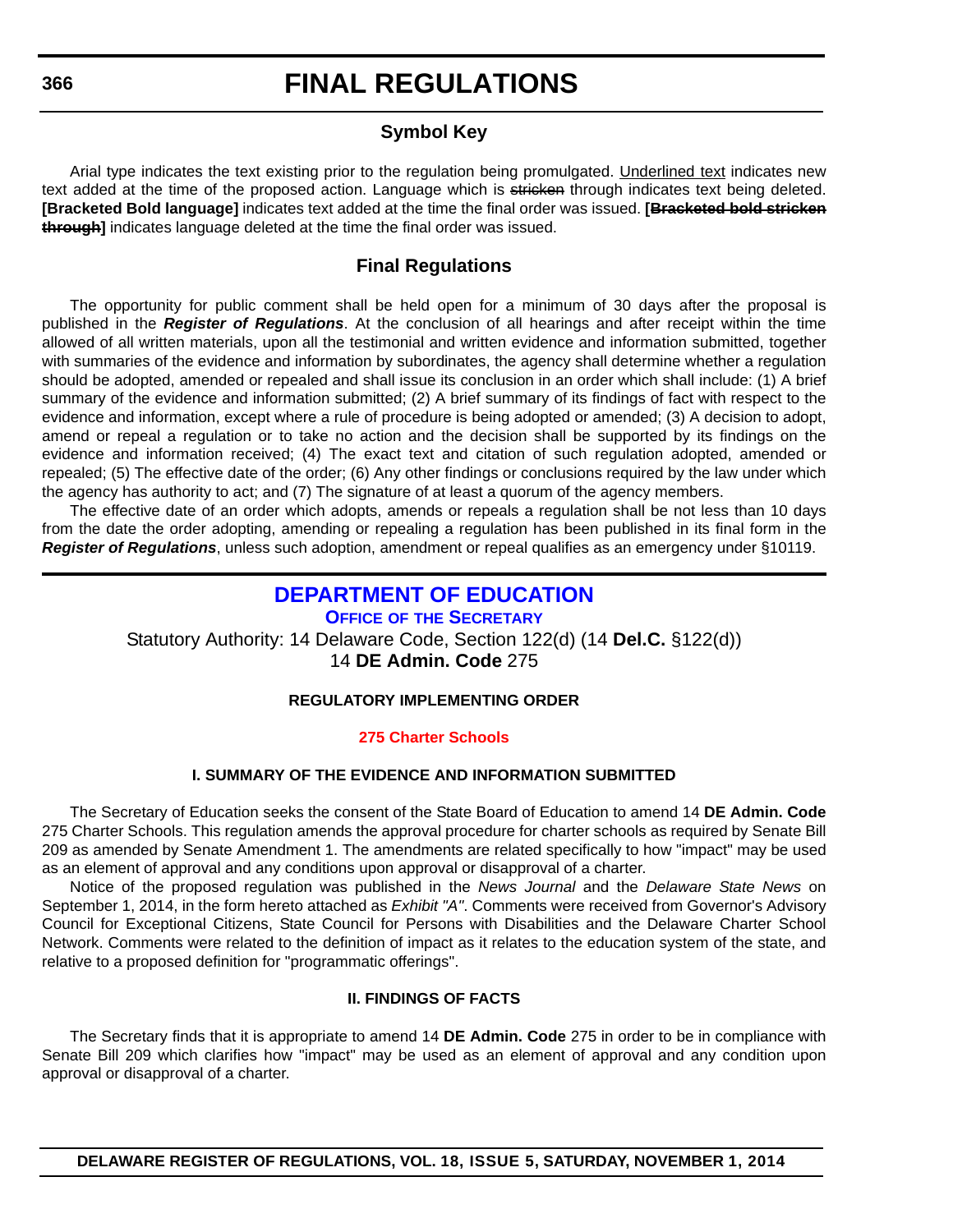# **III. DECISION TO AMEND THE REGULATION**

For the foregoing reasons, the Secretary concludes that it is appropriate to amend 14 **DE Admin. Code** 275 Charter Schools. Therefore, pursuant to 14 **Del.C.** §122, 14 **DE Admin. Code** 275 Charter Schools attached hereto as *Exhibit "B"* is hereby amended. Pursuant to the provision of 14 **Del.C.** §122(e), 14 **DE Admin. Code** 275 Charter Schools hereby amended shall be in effect for a period of five years from the effective date of this order as set forth in Section V. below.

# **IV. TEXT AND CITATION**

The text of 14 **DE Admin. Code** 275 Charter Schools amended hereby shall be in the form attached hereto as *Exhibit "B"*, and said regulation shall be cited as 14 **DE Admin. Code** 275 Charter Schools in the *Administrative Code of Regulations* for the Department of Education.

# **V. EFFECTIVE DATE OF ORDER**

The actions hereinabove referred to were taken by the Secretary pursuant to 14 **Del.C.** §122 on October 9, 2014. The effective date of this Order shall be ten (10) days from the date this Order is published in the *Delaware Register of Regulations*.

**IT IS SO ORDERED** the 9th day of October 2014.

# **Department of Education**

Mark T. Murphy, Secretary of Education

Approved this 9th day of October 2014

# **State Board of Education**

Teri Quinn Gray, Ph.D., President Gregory B. Coverdale, Jr. Jorge L. Melendez, Vice President Terry M. Whittaker, Ed.D. G. Patrick Heffernan **Randall L. Hughes II** Barbara B. Rutt

# **275 Charter Schools** *(Break in Continuity of Sections)*

# **3.0 Application Process**

*(Break in Continuity Within Section)*

3.10 Consideration of Impact

# *(Break in Continuity Within Section)*

3.10.5 The State Board, in addition to voting to assent to the decision of the Department, may include any previously proposed conditions related to Impact or modify conditions related to Impact within the Secretary's decision, but shall not include any conditions relating to Impact not previously proposed in accordance with 14 **DE Admin. Code** 275.3.10.2 and 275.3.10.3 in **[their its]** motion for assent to approve such application.

**\*Please note that no additional changes were made to the regulation as originally proposed and published in the September 2014 issue of the** *Register* **at page 177 (18 DE Reg. 177). Therefore, the final regulation is not being republished here in its entirety. A copy of the final regulation is available at: [275 Charter Schools](http://regulations.delaware.gov/register/november2014/final/18 DE Reg 366 11-01-14.htm)**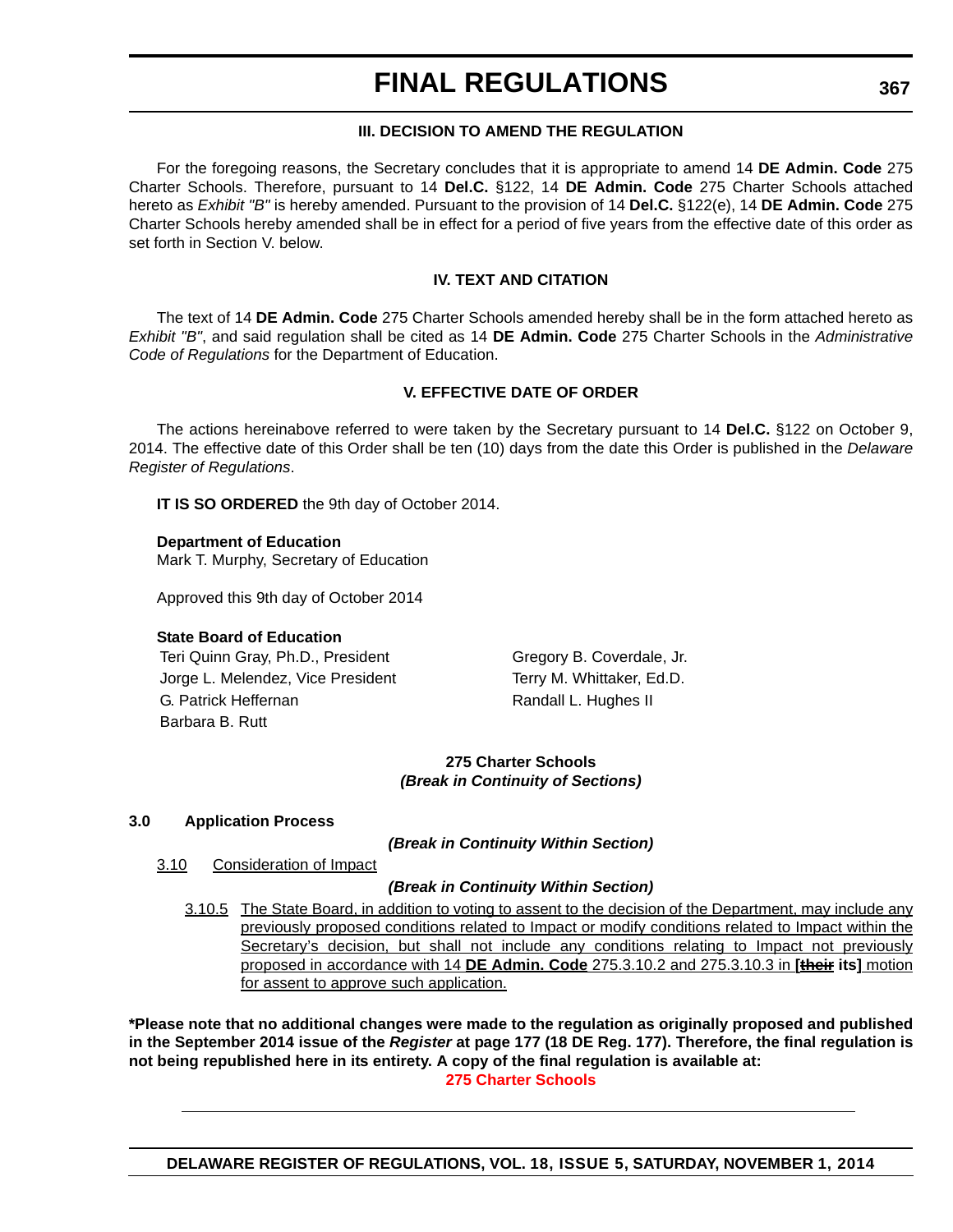#### **OFFICE OF [THE SECRETARY](http://www.doe.k12.de.us/)**

Statutory Authority: 14 Delaware Code, Section 122(b) (14 **Del.C.** §122(b)) 14 **DE Admin. Code** 405

### **REGULATORY IMPLEMENTING ORDER**

#### **[405 Minor Capital Improvement Programs](#page-3-0)**

#### **I. SUMMARY OF THE EVIDENCE AND INFORMATION SUBMITTED**

The Secretary of Education intends to amend Title 14 of the Delaware Administrative Code by amending 14 **DE Admin. Code** 405 Minor Capital Improvement Programs.

Notice of the proposed regulation was published in the *News Journal* and the *Delaware State News* on September 1, 2014, in the form hereto attached as *Exhibit "A"*. No comments were received for this amended regulation.

#### **II. FINDINGS OF FACTS**

The Secretary finds that it is appropriate to amend 14 **DE Admin. Code** 405 Minor Capital Improvement Programs in order to increase the threshold from \$500,000 to \$750,000 for such projects that can be classified as Minor Capital Improvement Projects.

### **III. DECISION TO AMEND THE REGULATION**

For the foregoing reasons, the Secretary concludes that it is appropriate to amend 14 **DE Admin. Code** 405 Minor Capital Improvement Programs. Therefore, pursuant to 14 **Del.C.** §122, 14 **DE Admin. Code** 405 Minor Capital Improvement Programs attached hereto as *Exhibit "B"* is hereby amended. Pursuant to the provision of 14 **Del.C.** §122(e), 14 **DE Admin. Code** 405 Minor Capital Improvement Programs hereby amended shall be in effect for a period of five years from the effective date of this order as set forth in Section V. below.

#### **IV. TEXT AND CITATION**

The text of 14 **DE Admin. Code** 405 Minor Capital Improvement Programs amended hereby shall be in the form attached hereto as *Exhibit "B"*, and said regulation shall be cited as 14 **DE Admin. Code** 405 Minor Capital Improvement Programs in the *Administrative Code of Regulations* for the Department of Education.

### **V. EFFECTIVE DATE OF ORDER**

The actions hereinabove referred to were taken by the Secretary pursuant to 14 **Del.C.** §122 on October 9, 2014. The effective date of this Order shall be ten (10) days from the date this Order is published in the *Delaware Register of Regulations*.

**IT IS SO ORDERED** the 9<sup>th</sup> day of October 2014.

**Department of Education** Mark T. Murphy, Secretary of Education Approved this 9<sup>th</sup> day of October 2014

**\*Please note that no changes were made to the regulation as originally proposed and published in the September 2014 issue of the** *Register* **at page 180 (18 DE Reg. 180). Therefore, the final regulation is not being republished. A copy of the final regulation is available at:**

**[405 Minor Capital Improvement Programs](http://regulations.delaware.gov/register/november2014/final/18 DE Reg 368 11-01-14.htm)**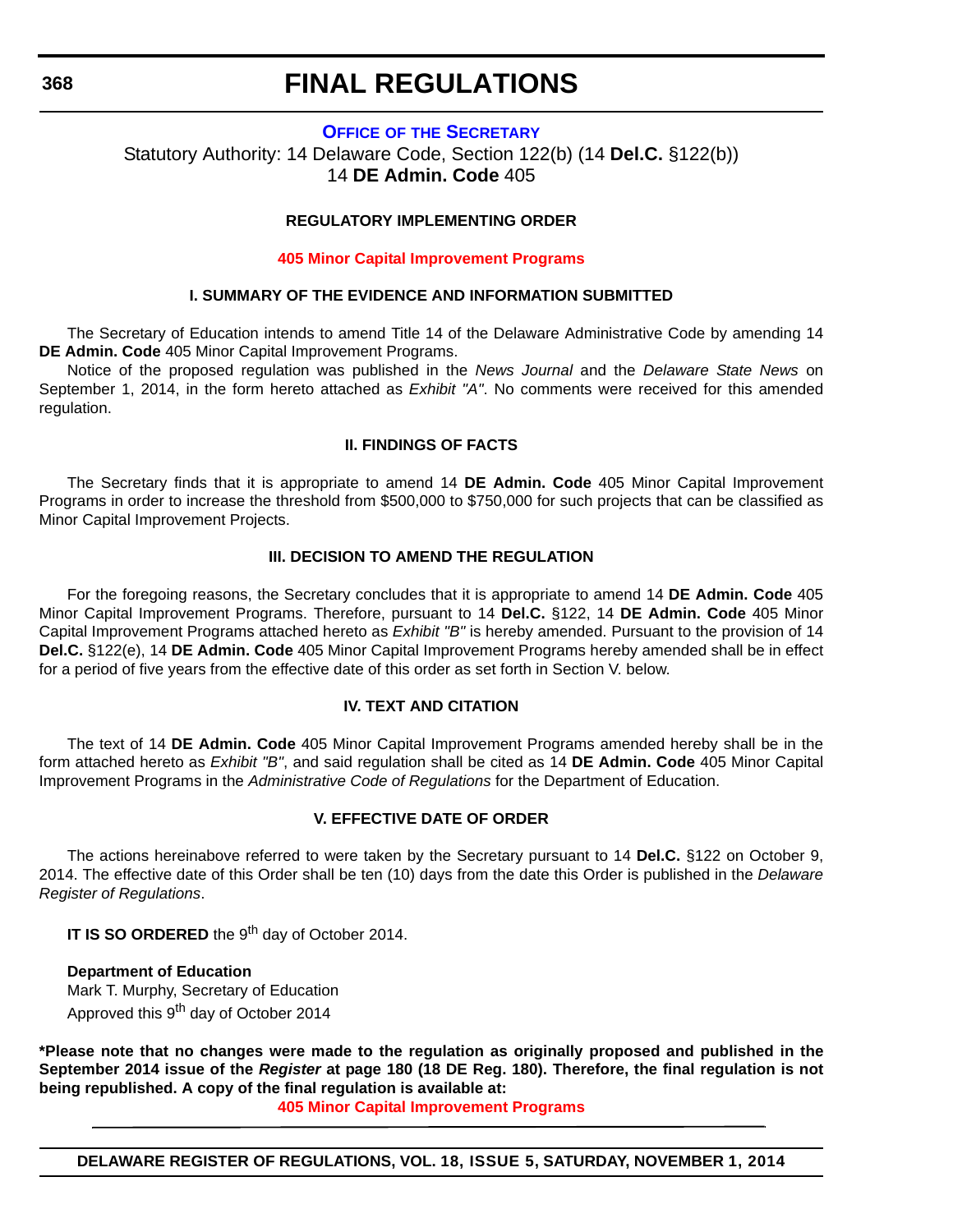# **OFFICE OF [THE SECRETARY](http://www.doe.k12.de.us/)** Statutory Authority: 14 Delaware Code, Section 122(b) (14 **Del.C.** §122(b)) 14 **DE Admin. Code** 851

### **REGULATORY IMPLEMENTING ORDER**

#### **[851 K to 12 Comprehensive Health Education Program](#page-3-0)**

#### **I. SUMMARY OF THE EVIDENCE AND INFORMATION SUBMITTED**

The Secretary of Education seeks the consent of the State Board of Education to amend 14 **DE Admin. Code** 851 K to 12 Comprehensive Health Education Program. The amendment is needed to clarify some language regarding the incorporation of psychomotor skills learning into the instruction, and the implementation date shall be no later than the 2015-2016 school year.

Notice of the proposed regulation was published in the *News Journal* and the *Delaware State News* on August 1, 2014, in the form hereto attached as *Exhibit "A"*. Comments were received from American Heart Association, Governor's Advisory Council for Exceptional Citizens and the State Council for Persons with Disabilities. These organizations expressed similar concerns related to delaying the implementation of the psychomotor skills learning into CPR instruction until the 2015-2016 school year. They also requested an exemption for students with an Individual Education Program (IEP) due to a physical or other limitation which would prevent the student from performing CPR.

#### **II. FINDINGS OF FACTS**

The Secretary finds that it is appropriate to amend 14 **DE Admin. Code** 851 K to 12 Comprehensive Health Education Program in order to clarify language regarding the incorporation of psychomotor skills learning into the instruction, and the implementation date shall be no later than the 2015-2016 school year.

#### **III. DECISION TO AMEND THE REGULATION**

For the foregoing reasons, the Secretary concludes that it is appropriate to amend 14 **DE Admin. Code** 851 K to 12 Comprehensive Health Education Program. Therefore, pursuant to 14 **Del.C.** §122, 14 **DE Admin. Code** 851 K to 12 Comprehensive Health Education Program attached hereto as *Exhibit "B"* is hereby amended. Pursuant to the provision of 14 **Del.C.** §122(e), 14 **DE Admin. Code** 851 K to 12 Comprehensive Health Education Program hereby amended shall be in effect for a period of five years from the effective date of this order as set forth in Section V. below.

#### **IV. TEXT AND CITATION**

The text of 14 **DE Admin. Code** 851 K to 12 Comprehensive Health Education Program amended hereby shall be in the form attached hereto as *Exhibit "B"*, and said regulation shall be cited as 14 **DE Admin. Code** 851 K to 12 Comprehensive Health Education Program in the *Administrative Code of Regulations* for the Department of Education.

#### **V. EFFECTIVE DATE OF ORDER**

The actions hereinabove referred to were taken by the Secretary pursuant to 14 **Del.C.** §122 on October 9, 2014. The effective date of this Order shall be ten (10) days from the date this Order is published in the *Delaware Register of Regulations*.

**IT IS SO ORDERED** the 9<sup>th</sup> day of October 2014. **Department of Education** Mark T. Murphy, Secretary of Education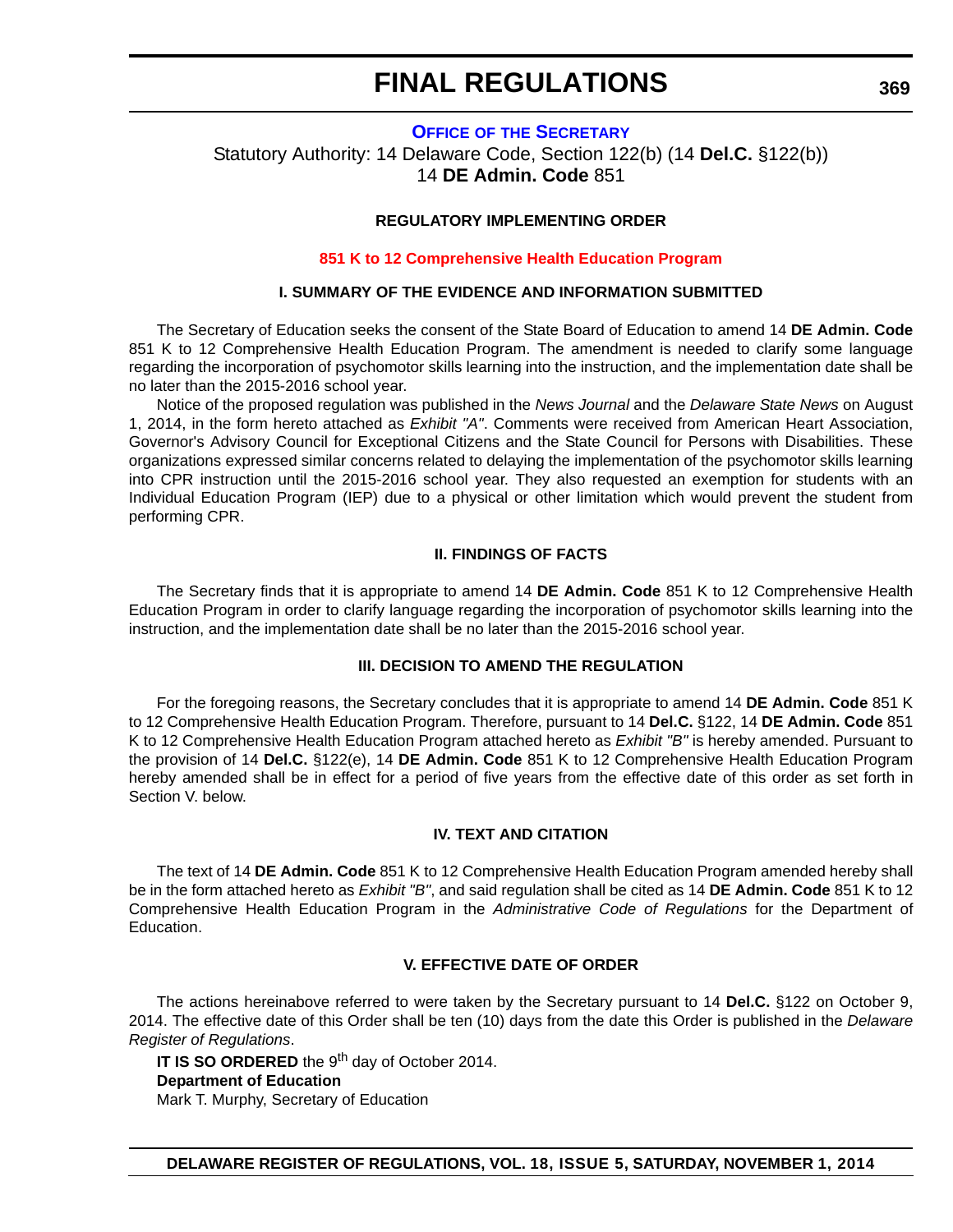**370**

# **FINAL REGULATIONS**

Approved this 9<sup>th</sup> day of October 2014

**State Board of Education** Teri Quinn Gray, Ph.D., President Gregory B. Coverdale, Jr. Jorge L. Melendez, Vice President Terry M. Whittaker, Ed.D. G. Patrick Heffernan **Randall L. Hughes II** Barbara B. Rutt

**\*Please note that no changes were made to the regulation as originally proposed and published in the August 2014 issue of the** *Register* **at page 104 (18 DE Reg. 104). Therefore, the final regulation is not being republished. A copy of the final regulation is available at:**

**[851 K to 12 Comprehensive Health Education Program](http://regulations.delaware.gov/register/november2014/final/18 DE Reg 369 11-01-14.htm)**

# **[DEPARTMENT OF FINANCE](http://www.delottery.com/index.asp)**

**OFFICE OF THE STATE LOTTERY** Statutory Authority: 29 Delaware Code, Section 4826 (29 **Del.C.** §4826) 10 **DE Admin. Code** 206

# **ORDER**

# **[206 Internet Lottery Rules and Regulations](#page-3-0)**

After due notice in the *Register of Regulations* and two Delaware newspapers, written comments on proposed regulations relating to anonymous play and play for free were invited.

The proposed regulations allow PC and Mac players to register to play for free and establish requirements for registering to play for free on a mobile device.

The proposed amendments were published in the *Register of Regulations*, Vol. 18, Issue 3, on September 1, 2014.

# **SUMMARY OF THE EVIDENCE AND INFORMATION SUBMITTED**

No written comments were received.

# **FINDINGS OF FACT AND CONCLUSIONS OF LAW**

1. The public was given notice and an opportunity to provide written comments and testimony on the proposed amendments.

2. The Lottery finds that the proposed amendments to the rules are necessary and in the public interest.

3. Pursuant to 29 **Del.C.** §4805, the Lottery has statutory authority to promulgate regulations governing the establishment and operation of lottery matters.

# **DECISION AND EFFECTIVE DATE**

The Lottery hereby adopts the proposed rules in the manner to be published in the *Register of Regulations* in November, 2014, to be effective ten days after publication of the Order in the *Register of Regulations*.

# **TEXT AND CITATION**

The text of the revised rules shall be as published in the *Register of Regulations* in November, 2014 as attached hereto as Exhibit A.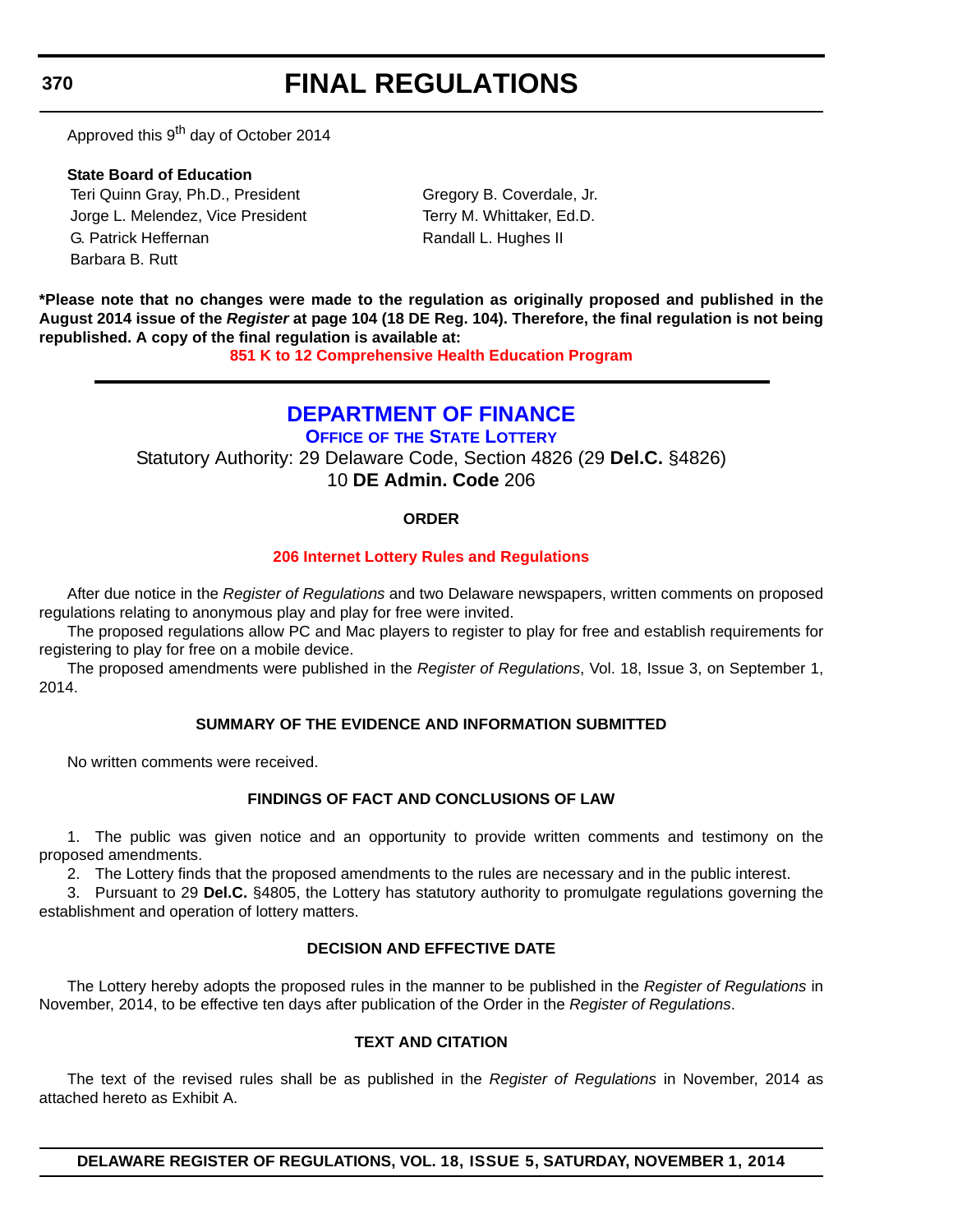**SO ORDERED** this 10<sup>th</sup> day of October, 2014.

**DELAWARE STATE LOTTERY OFFICE**

Vernon Kirk, Director

**\*Please note that no changes were made to the regulation as originally proposed and published in the September 2014 issue of the** *Register* **at page 182 (18 DE Reg. 182). Therefore, the final regulation is not being republished. A copy of the final regulation is available at:**

**[206 Internet Lottery Rules and Regulations](http://regulations.delaware.gov/register/november2014/final/18 DE Reg 370 11-01-14.htm)**

# **[DEPARTMENT OF HEALTH AND SOCIAL SERVICES](http://www.dhss.delaware.gov/dhss/dmma/)**

**DIVISION OF MEDICAID AND MEDICAL ASSISTANCE**

Statutory Authority: 31 Delaware Code, Section 512 (31 **Del.C.** §512)

**ORDER**

#### **[Diamond State Health Plan 1115 Demonstration Waiver Amendment – Promoting Optimal Mental Health for](#page-4-0)  Individuals through Supports and Empowerment**

### **NATURE OF THE PROCEEDINGS:**

Delaware Health and Social Services ("Department") / Division of Medicaid and Medical Assistance (DMMA) initiated proceedings to amend the Diamond State Health Plan (DSHP) Section 1115 Demonstration Waiver to coordinate coverage of the new Home and Community-Based Services (HCBS) behavioral health program, identified *as PROMISE (Promoting Optimal Mental Health for Individuals through Supports and Empowerment)*. The Department's proceedings to amend its regulations were initiated pursuant to 29 **Delaware Code** Section 10114 and its authority as prescribed by 31 **Delaware Code** Section 512.

The Department published its notice of proposed regulation changes pursuant to 29 **Delaware Code** Section 10115 in the September 1, 2014 Delaware *Register of Regulations*, requiring written materials and suggestions from the public concerning the proposed regulations to be produced by September 30, 2014 at which time the Department would receive information, factual evidence and public comment to the said proposed changes to the regulations.

#### **SUMMARY OF PROPOSAL**

The proposed provides notice to the public that the Division of Medicaid and Medical Assistance (DMMA) intends to submit an application to the Centers for Medicare and Medicaid Services (CMS) to amend the Diamond State Health Plan (DSHP) Section 1115 Demonstration Waiver to coordinate coverage of the new Home and Community-Based Services (HCBS) behavioral health program, identified as *PROMISE (Promoting Optimal Mental Health for Individuals through Supports and Empowerment)*.

### **Statutory Authority**

- 42 U.S.C. §1315, *Demonstration projects*
- Social Security Act §1115, *Demonstration projects*
- 42 CFR 431 Subpart G, *Section 1115 Demonstrations*

#### **Background**

Under a waiver of Section 1115(a) of the Social Security Act, the Diamond State Health Plan (DSHP) implemented a mandatory Medicaid managed care demonstration program statewide on January 1, 1996. Goals of the DSHP are to improve and expand access to healthcare to more adults and children throughout the State, create and maintain a managed care delivery system emphasizing primary care, and to strive to control the growth of healthcare expenditures for the Medicaid population.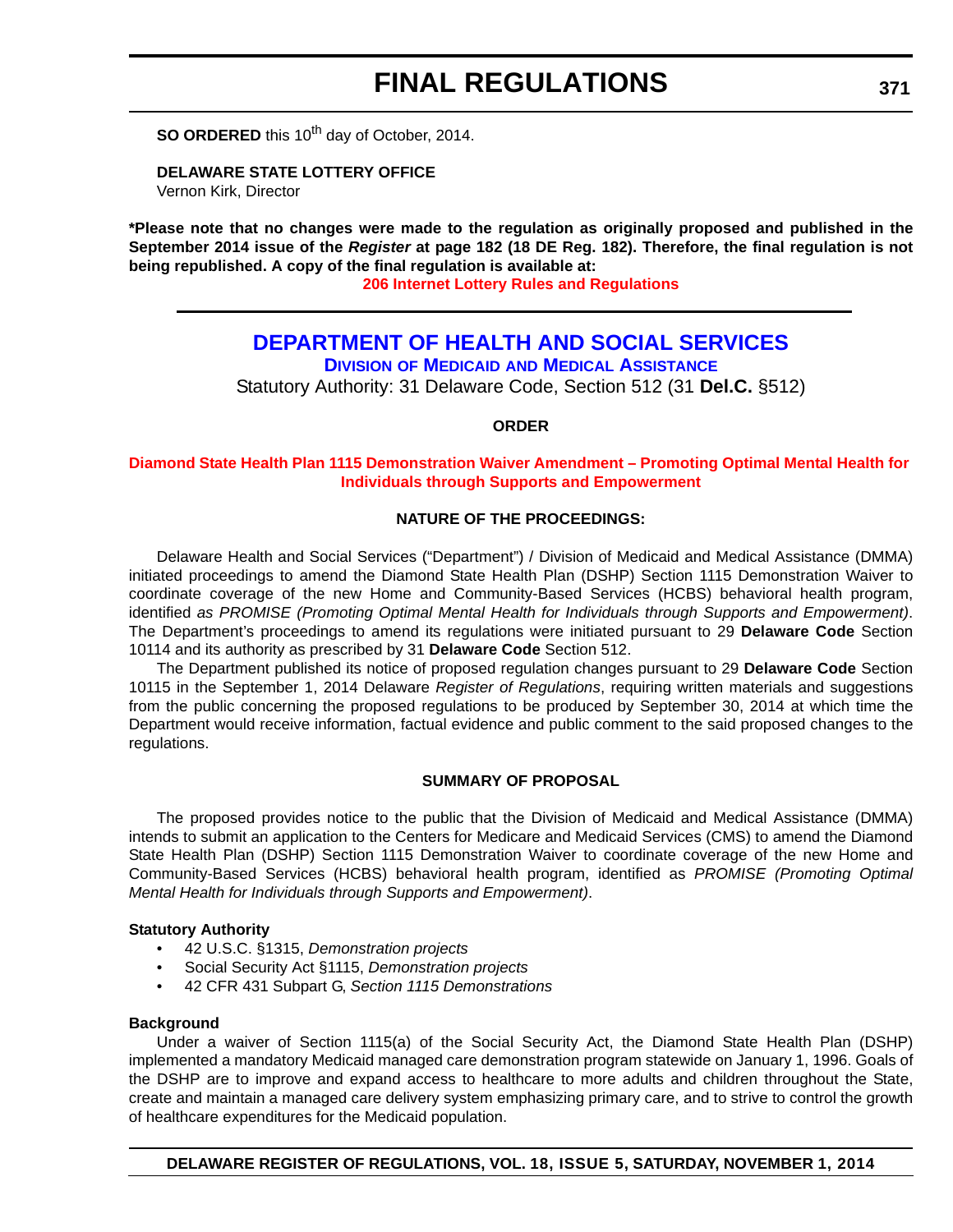Specifically, the proposed waiver amendment provides home- and community-based services (HCBS) for individuals in a target population with behavioral health needs in order to support those individuals in the community and prevent institutionalization.

The Department proposes to comprehensively meet the needs of individuals with behavioral health (BH) needs, including individuals identified under the State's Olmstead settlement with the United States Department of Justice.

#### **Summary of Proposal**

In accordance with the public notice requirements of 42 U.S.C. §1315(d), 42 CFR Part 431, Subpart G, 42 CFR 447.205 and Title 29, Chapter 101 of the **Delaware Code**, Delaware Health and Social Services (DHSS), Division of Medicaid and Medical Assistance (DMMA), Division of Substance Abuse and Mental Health (DSAMH) gives notice of their intent to file an application with the Centers for Medicare and Medicaid Services (CMS) to amend the Diamond State Health Plan (DSHP) Section 1115 Demonstration Waiver.

If implemented as proposed, the proposed 1115 demonstration amendment will have the following effect on July 1, 2014:

- For adult Medicaid populations meeting the Olmstead settlement behavioral health (BH) target population as well as Medicaid-eligible adults requiring HCBS to live and work in the most integrated setting and meeting targeting and functional limitations statewide, the State will offer an enhanced benefit package of HCBS using the 1915(i)-like authority in the 1115 demonstration in addition to the State Plan services to help maintain individuals in home- and community based settings. The enhanced Medicaid benefit package will be coordinated by DSAMH through the fee-for-service program in compliance with home- and community-based standards and assurances and the signed Olmstead agreement. This population will continue to receive non-BH and most non-enhanced BH Medicaid State Plan services through the managed care organization (MCO) benefit. See the benefit sections below for a description of the covered services. The State is also considering including non-medical transportation services in the State's existing transportation broker contract and the amendment would provide the freedom of choice authority necessary for that contract amendment.
- For adults served in MCOs throughout the State who are not in the PROMISE target populations, the MCOs will integrate all covered services for mental illness, SUDs, and physical health conditions under this demonstration.

#### *Draft of Proposed 1115 Waiver Amendment*

A draft of Delaware's waiver amendment is currently available for review on the Division of Medicaid and Medical Assistance (DMMA) website at http://dhss.delaware.gov/dhss/dmma/ and the Division of Substance Abuse and Mental Health website at http://www.dhss.delaware.gov/dhss/dsamh/.

The provisions of this waiver amendment are subject to approval by the Centers for Medicare and Medicaid Services (CMS).

#### **Fiscal Impact Statement**

There is no increase in cost on the General Fund. Demonstrations must be "budget neutral" over the life of the project, meaning that they cannot be expected to cost the Federal government more than it would cost without the waiver.

### **SUMMARY OF COMMENTS RECEIVED WITH AGENCY RESPONSE**

A Client, the Disabilities Law Program of Community Legal Aid Society, Inc., (CLASI), the State Council for Persons with Disabilities (SCPD), the Governor's Advisory Council for Exceptional Citizens (GACEC) and a comment from an individual identified for publication purposes as Public Comment #5 offered the following observations and recommendations summarized below. Each comment has been considered and the agency's response follows.

*Agency Response Note*: With regard to the following comments, please note that each "Agency Response" provided below was developed and prepared by staff of the Division of Substance Abuse and Mental Health (DSAMH) in collaboration with the Division of Medicaid and Medical Assistance (DMMA).

**372**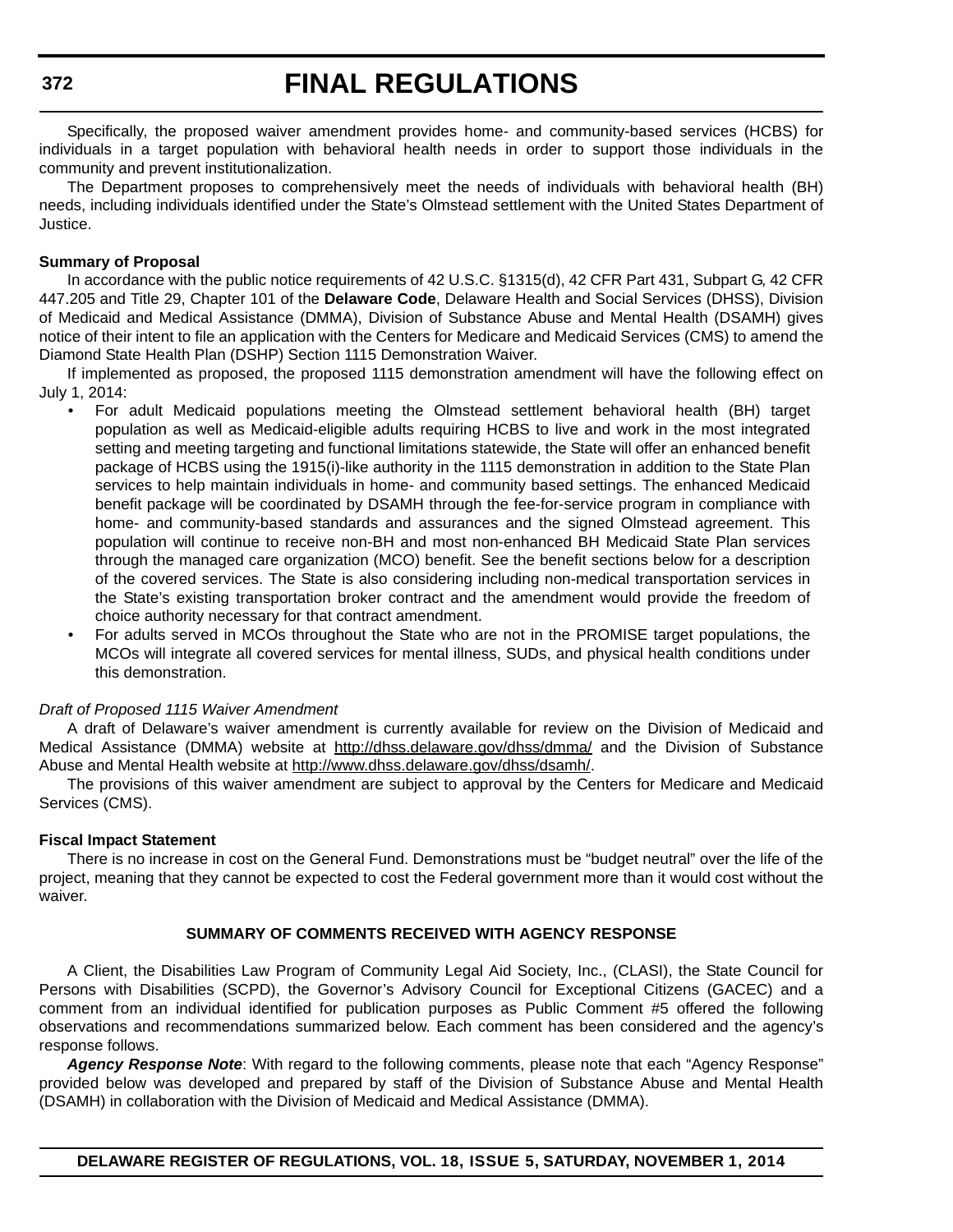#### **Client Comment**

*Please Note: For purposes of confidentiality, the name of the letter writer and the location of the mental health facility are not identified.*

This letter is to lodge a complaint against the changes that are occurring to the XXXX Mental Health Facility. The planned changes, forcing the patients out of this facility, were not, I think, made with the patients' wellbeing in mind. As a client of this facility, I am greatly opposed to the changes. The XXXX Mental Health Clinic has not only provided me with a safe place, but the groups offered have been invaluable as well. My therapist there is someone I have put my complete trust in and any headway I have made in therapy will now be completely derailed. Forcing mental health clients to start all over again is detrimental to their well-being. I would not be surprised if there was an increase in hospitalizations after the implementation of your new plan.

*Agency Response*: Thank you for sharing your thoughts and concerns with us regarding PROMISE. We received your letter, and wanted to let you know that we will consider your thoughts and concerns as we move forward with PROMISE. Our goal in making these changes is to improve the quality of behavioral health care and provide a more robust array of services to more people.

#### **Disabilities Law Program of Community Legal Aid Society, Inc. and the State Council for Persons with Disabilities**

Please consider this letter and attachments as commentary submitted in response to the solicitation appearing at http://www.dhss.delaware.gov/dhss/dsamh. A link at that Web location connects to a 38-page document dated August 22, 2014 entitled "1115 Demonstration Amendment for State of Delaware PROMISE (Promoting Optimal Mental Health for Individuals through Supports and Empowerment) Program Changes", hereinafter "Amendment".

As background, we understand that DHSS is proposing an amendment to the DSHP 1115 Waiver to offer an enhanced benefits package to eligible persons. The target population is described as "individuals meeting the Olmstead settlement BH target population as well as other Medicaid-eligible adults with serious mental illness and/ or substance abuse disorder needs requiring HCBS to live and work in the most integrated setting." Amendment, p. 1. Specific eligibility standards are outlined at pp. 3-6.

The enhanced benefit package (pp. 7-8) includes the following fifteen (15) supports:

- care management
- benefits counseling
- community psychiatric support and treatment
- community-based residential supports, excluding assisted living
- financial coaching
- independent activities of daily living/chore
- individual employment supports
- non-medical transportation
- nursing
- peer support
- personal care
- psychosocial rehabilitation
- **respite**
- short-term small group supported employment
- community transition services

Individuals enrolled in the Pathways program would be categorically ineligible for enrollment in the PROMISE program. Amendment, p. 3. For individuals enrolled in the DSHP and DSHP+ program, case management and services would be coordinated. Amendment, p. 3.

The Disabilities Law Program and the SCPD endorse the initiative subject to consideration of the following.

First, we highly recommend that Target Criteria A (pp. 3-5) be amended to include "Major Neurocognitive Disorder Due to TBI" (DSM-5), a/k/a Dementia Due to Head Trauma (294.1x) under DSM-IV. Consistent with Attachment "A", characteristics associated with Dementia Due to Head Trauma are described as follows:

These symptoms include aphasia, attentional problems, irritability, anxiety, depression or affective liability, apathy, increased aggression, or other changes in personality. Alcohol or other Substance Intoxication is often present in individuals with acute head injuries, and concurrent Substance Abuse or Dependence may be present.

Concomitantly, Target Criteria B should be amended to include at least trauma-based "Major Neurocognitive Disorders".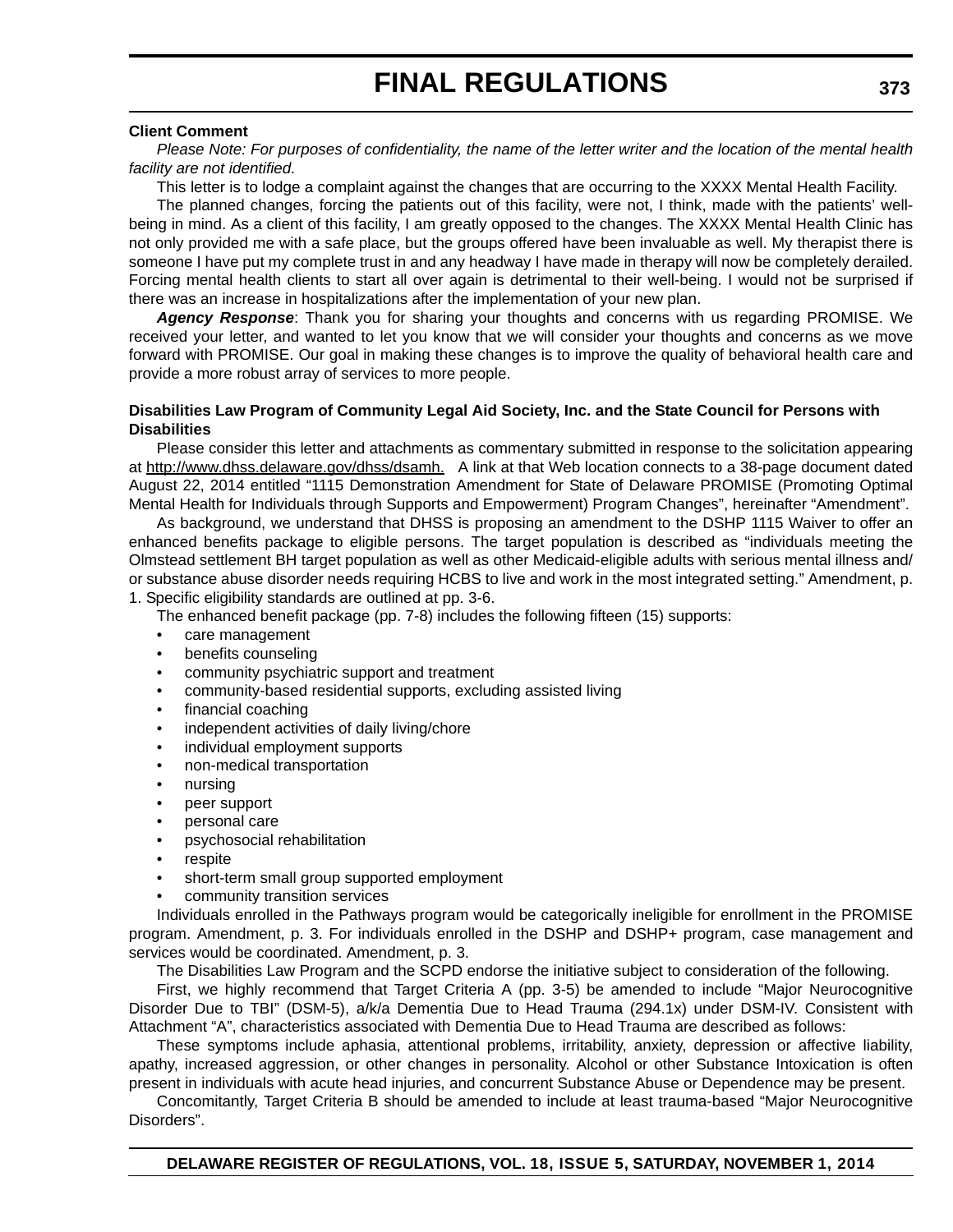On a practical level, individuals with a diagnosis of "Major Neurocognitive Disorder Due to TBI" will generally present with an array of symptoms at least equivalent to the included PTSD, OCD, and anxiety-based disorders. The former individuals also frequently have co-occurring physical/spinal cord deficits which could be addressed with many of the supports in the services menu, including personal care, nursing, and respite. Moreover, the diagnosis of Major Neurocogntive Disorder Due to TBI requires persistent and significant impairments:

In DSM-5, not all brain injuries can be considered potentially causative of NCD (neurocognitive disorder). The diagnostic criteria for NCD due to TBI require that the TBI be associated with at least one of four features: loss of consciousness, posttraumatic amnesia, disorientation and confusion, or neurological signs, such as neuroimaging findings, seizures, visual field cuts, anosmia, or hemiparesis (Ref.5, p. 624). Furthermore, the NCD must have its onset either immediately after the TBI or after recovery of consciousness and must persist past the acute post injury period. Thus, trauma that produced no cognitive or neurological changes at the time of the incident cannot produce an NCD under this scheme.

J. Simpson, M.D, Ph.D., DSM-5 and Neurocognitive Disorders, Journal of the American Academy of Psychiatry and the Law (June 1, 2014) (Attachment "B").

*Agency Response*: Thank you for your comment. Individuals may have a diagnosis in addition to one of the required diagnostic categories (ie: TBI) and receive services under PROMISE as long as the PROMISE criteria are met.

Second, there is some inconsistency/tension in the descriptions of choice of providers. Compare the following: All adults receiving PROMISE services will have a choice of practitioner among the contracted and qualified providers. At 8.

If the individual is identified as a CRISP individual, the individual will be enrolled in the PROMISE program only and will receive all services necessary for community living from the PROMISE program through CRISP. At 3.

The Department may wish to conform the reference on p. 8 to acknowledge the "CRISP" exception described on p. 3.

*Agency Response*: Thank you for your comment. Individuals in the CRISP program will be able to choose from the CRISP providers because they are the providers who are contracted and qualified to provide CRISP services.

#### **GACEC**

The Governor's Advisory Council for Exceptional Citizens (GACEC) has been given the responsibility to provide advocacy and advice on the human service needs of exceptional citizens of all ages in the State of Delaware. The GACEC would like to express support for the comments provided by the Disabilities Law Program (DLP) in reference to the proposed Diamond State Health Plan proposed amendments to coordinate coverage in the *PROMISE (Promoting Optimal Mental Health for Individuals through Supports and Empowerment)* program. PROMISE is the new Home and Community-Based Services (HCBS) behavioral health program. A copy of the DLP letter is attached for your reference. The GACEC endorses the commentary and recommendations provided by the DLP.

*Agency Response*: Thank you for your comments. Responses to the DLP comments are provided in the above response.

#### **Public Comment #5**

*Please Note: For purposes of confidentiality, the name of the letter writer and the location of the mental health facility are not identified.*

XXXX Mental Health [XMH] was providing stable services for mental health clients such as: individual counseling, Psychiatric Medicine Prescribing, Nurse Evaluations and Group Support for both women and men.

Presently, they are mainstreaming these clients into different programs thus taking away the stability of services for the clients. Many clients were told if they tried the new program they could return to XMH if they were not satisfied. However, when clients wanted to return to their original services provided by XMH they were denied.

Majority of the clients at XMH were very satisfied with the services they offered. In other words, it was working!! So now someone thinks they have a better idea which will save money etc. etc. However, they have no real understanding about the impact this is having on the clients. You are doing a great disservice to mental health patients and their needs.

Please reconsider PROMISE 1115, as it is, not what the mental health patient's need nor want. Go back and

#### **DELAWARE REGISTER OF REGULATIONS, VOL. 18, ISSUE 5, SATURDAY, NOVEMBER 1, 2014**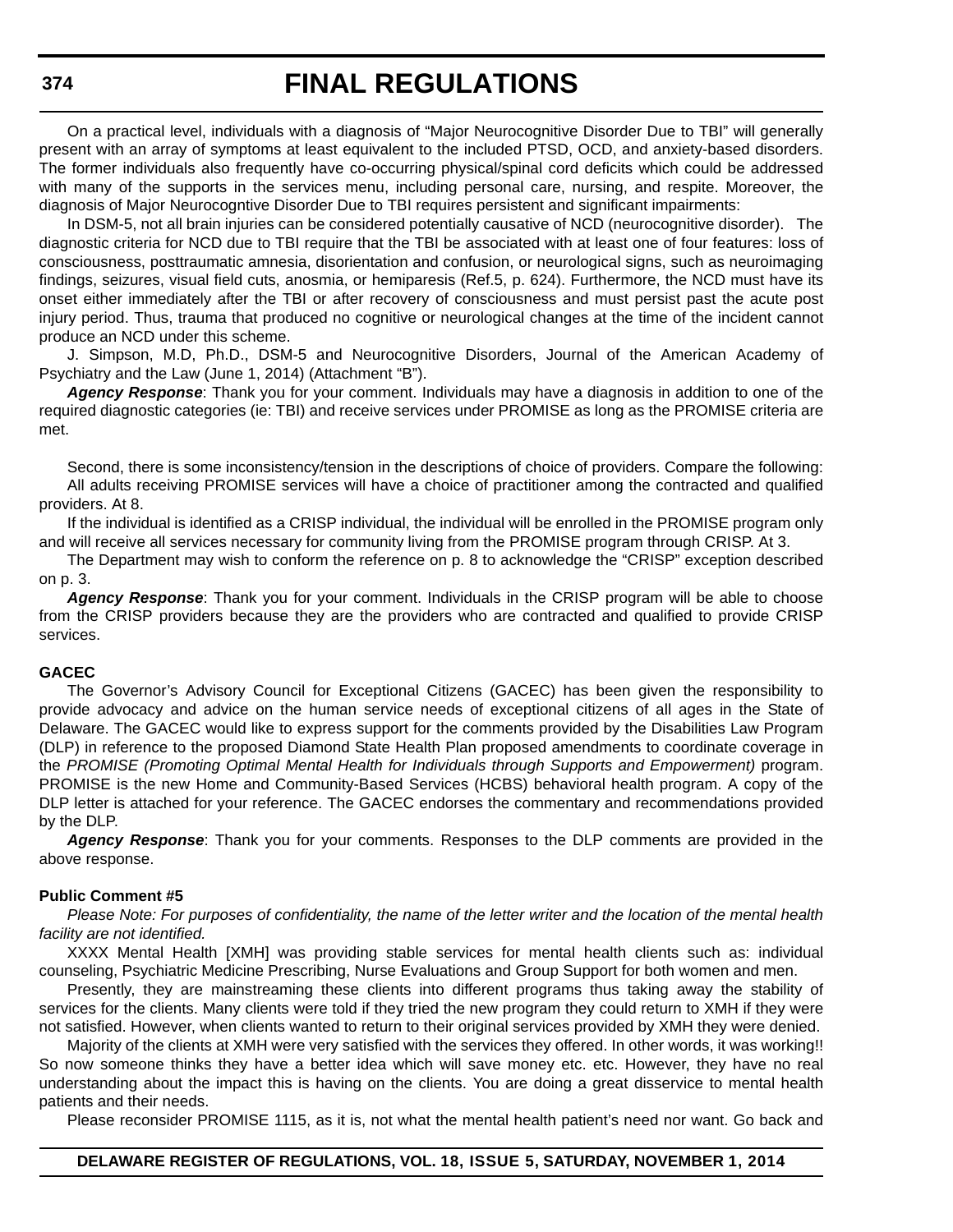find another program to save money which DOES NOT affect individuals who have any form of disability.

Remember you also thought changing Detox to Recovery was a good idea which it has not been. (No reflection on the employees they are doing their best.) Learn to understand the true affect your decisions are making on people with disabilities who really often cannot stand up and rally for their best interests.

*Agency Response*: Thank you for sharing your thoughts and concerns with us regarding PROMISE. Our goal in making these changes is to improve the quality of behavioral health care and provide a more robust array of services to more people.

### **FINDINGS OF FACT:**

The Department finds that the proposed changes as set forth in the September 1, 2014 *Register of Regulations* should be adopted.

**THEREFORE, IT IS ORDERED**, that the proposed regulation to amend the Diamond State Health Plan 1115 Demonstration Waiver Amendment to cover *PROMISE (Promoting Optimal Mental Health for Individuals through Supports and Empowerment)* is adopted and shall be final effective November 10, 2014.

Rita M. Landgraf, Secretary, DHSS

**\*Please note that no changes were made to the regulation as originally proposed and published in the September 2014 issue of the** *Register* **at page 186 (18 DE Reg. 186). Therefore, the final regulation is not being republished. A copy of the final regulation is available at:**

**[Diamond State Health Plan 1115 Demonstration Waiver Amendment – P.R.O.M.I.S.E.](http://regulations.delaware.gov/register/november2014/final/18 DE Reg 371 11-01-14.htm)**

# **DIVISION OF MEDICAID [AND MEDICAL ASSISTANCE](http://www.dhss.delaware.gov/dhss/dmma/)**

Statutory Authority: 31 Delaware Code, Section 512 (31 **Del.C.** §512)

# **ORDER**

# **[Title XXI Delaware Healthy Children Program State Plan - Cost Sharing and Payment](#page-4-0)**

# **NATURE OF THE PROCEEDINGS:**

Delaware Health and Social Services ("Department") / Division of Medicaid and Medical Assistance (DMMA) initiated proceedings to amend the Title XXI Delaware Healthy Children Program State Plan and the Division of Social Services Manual (DSSM) regarding Cost Sharing and Payment, specifically, *Premium Requirements*. The Department's proceedings to amend its regulations were initiated pursuant to 29 **Delaware Code** Section 10114 and its authority as prescribed by 31 **Delaware Code** Section 512.

The Department published its notice of proposed regulation changes pursuant to 29 **Delaware Code** Section 10115 in the September 2014 Delaware *Register of Regulations*, requiring written materials and suggestions from the public concerning the proposed regulations to be produced by September 30, 2014 at which time the Department would receive information, factual evidence and public comment to the said proposed changes to the regulations.

# **SUMMARY OF PROPOSAL**

The purpose of this notice is to advise the public that Delaware Health and Social Services/Division of Medicaid and Medical Assistance is proposing to amend the Title XXI Delaware Healthy Children Program State Plan and the Division of Social Services Manual (DSSM) regarding Cost Sharing and Payment, specifically, *Premium Requirements.*

# **Statutory Authority**

• Patient Protection and Affordable Care Act (Pub. L. No. 111-148 as amended by the Health Care and Education Reconciliation Act of 2010 (Pub. L. No. 111-152)), together known as the Affordable Care Act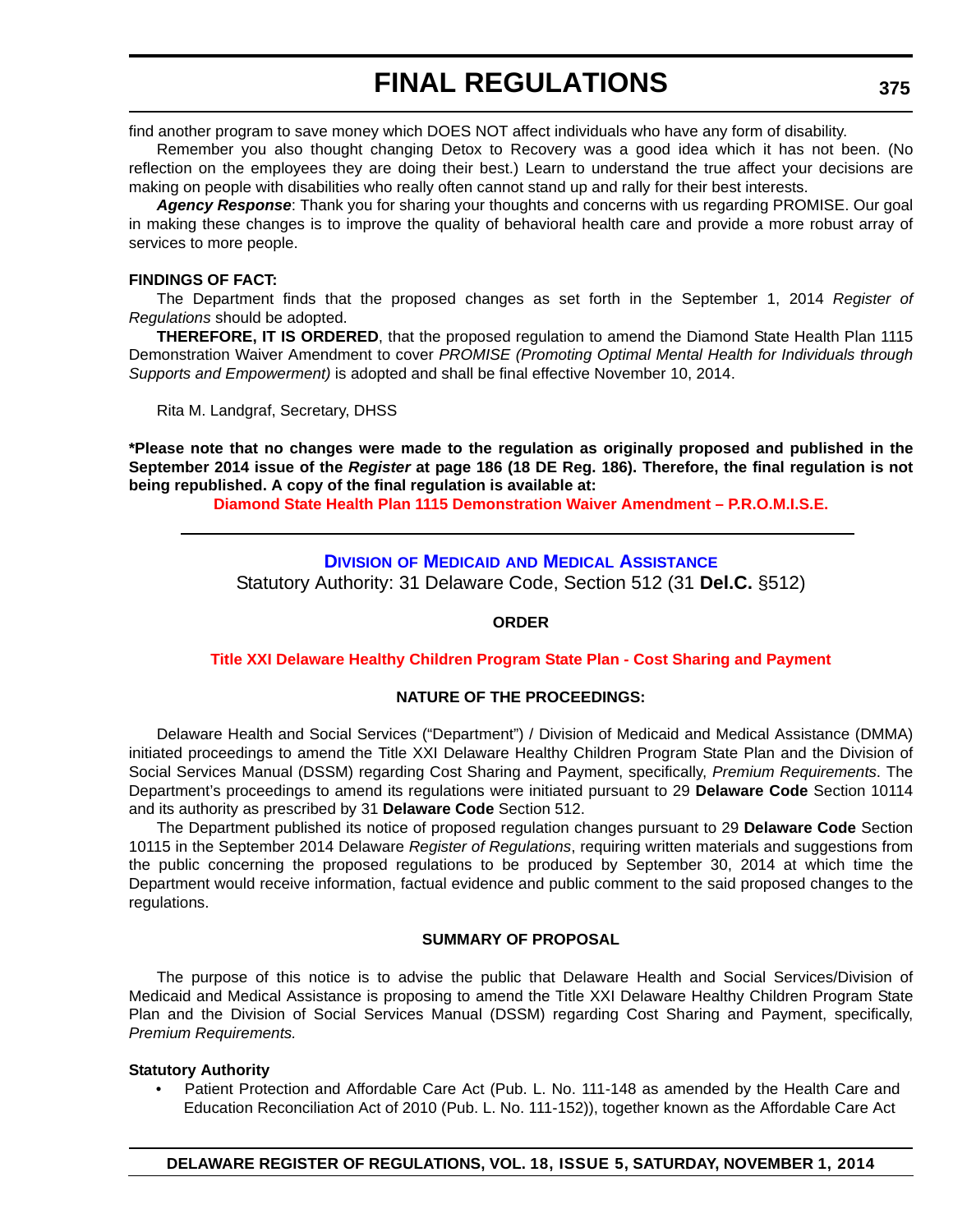**376**

# **FINAL REGULATIONS**

- Title XXI of the Social Security Act, *State Children's Health Insurance Program*
- 42 CFR Part 457, *State Children's Health Insurance Programs (SCHIPs)*
- 16 Delaware Code, Section 9909

# **Background**

The Balanced Budget Act of 1997, enacted on August 5, 1997, established the "State Children's Health Insurance Program (SCHIP)" by adding Title XXI to the Social Security Act. The purpose of this program is to provide funds to States to enable them to initiate and expand the provision of child health assistance to uninsured, low-income children in an effective and efficient manner that is coordinated with other sources of health benefits coverage for children. Delaware's SCHIP program called the Delaware Healthy Children Program (DHCP) is authorized under Title 19, Chapter 99, and Section 9905 of the **Delaware Code**.

*Modified Adjusted Gross Income (MAGI) Conversion Plan*

Under the Affordable Care Act, to complete the transition to the MAGI-based methodology, states developed MAGI-based income eligibility standards for the applicable eligibility groups that "are not less than the effective income levels" that were used to determine Medicaid and CHIP income eligibility as of the enactment of the Affordable Care Act. The conversion of current income eligibility standards to equivalent MAGI-based income eligibility standards account for any income disregards now used. Finally, under section 1902(e)(14)(E) of the Act, each state must submit to the Secretary for approval its proposed MAGI-equivalent income eligibility standards and the methodologies and procedures that support those proposed standards, for each applicable eligibility group. This submission is referred to as the state's "MAGI Conversion Plan". Delaware's conversion plan was approved on September 17, 2013.

The conversion to MAGI-based income eligibility standards impacts the percentages of the Federal Poverty Level (FPL) used to set the premium levels under CHIP.

# **Summary of Proposal**

The Centers for Medicare and Medicaid Services (CMS) recently advised Delaware that the State needs to amend the Delaware Healthy Children Program (DHCP) state plan to update the premium levels to account for the MAGI-based conversion standards.

Therefore, Delaware Health and Social Services (DHSS)/Division of Medicaid and Medical Assistance (DMMA) will be submitting a state plan amendment to change the percentages of the Federal Poverty Level (FPL) applied to the premium levels and to describe the incentives for pre-payment of premiums, as follows:

- 1. Effective January 1, 2014, the ten dollar (\$10.00) per family per month premium for families with incomes between 101% and 133% of the Federal Poverty Level (FPL) is obsolete. Children in these families transitioned to Medicaid effective January 1, 2014.
- 2. Effective January 1, 2014, the conversion to MAGI-based standards results in a premium of fifteen dollars (\$15.00) per family per month for families with incomes between 134% and 166% of the FPL and a premium of twenty-five dollars (\$25.00) per family per month for families with incomes between 167% and 212% of the FPL. These revised premium levels have been in practice since January 1, 2014, but had not been set forth in the CHIP state plan.

Section 8 of the DHCP State Plan and Section 18700 of the Division of Social Services Manual (DSSM) will be amended to reflect the above-referenced change to the premium levels.

In addition, based on agency review, DHSS/DMMA intends to amend the DHCP state plan at section 8.2.1 to update the language regarding incentives for pre-payment of premiums. The updated language reflects incentives for pre-payment of premiums that have been in practice since the inception of Delaware's CHIP program. These incentives are described at Section 18700 of the Division of Social Services Manual (DSSM).

# **Fiscal Impact Statement**

The proposed regulation changes impose no increase in costs on the General Fund as the income conversion takes into account current disregards so the net effect is zero.

# **SUMMARY OF COMMENTS RECEIVED WITH AGENCY RESPONSE**

The Governor's Advisory Council for Exceptional Citizens (GACEC) and the State Council for Persons with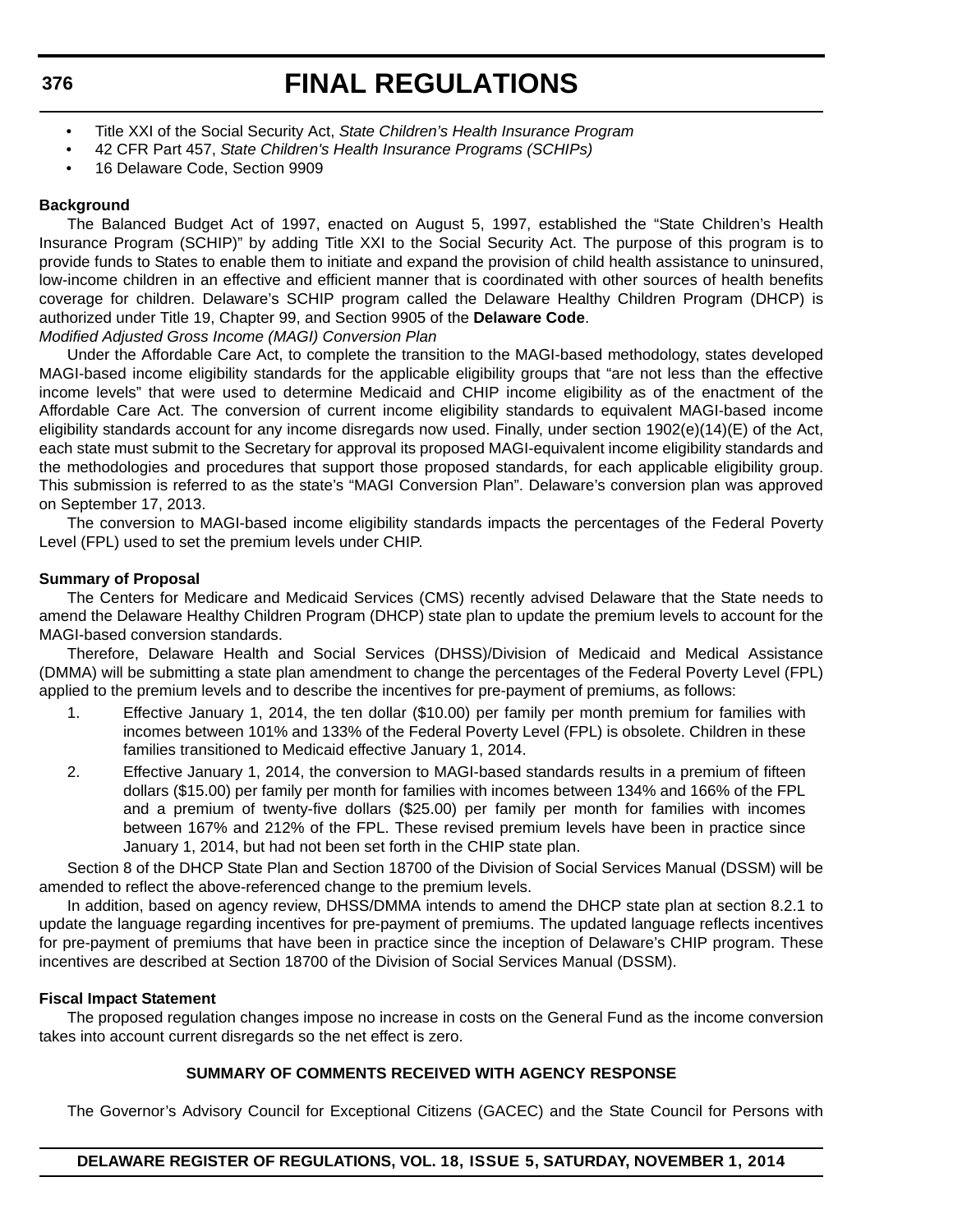Disabilities (SCPD) offered the following observations summarized below. The Division of Medicaid and Medical Assistance (DMMA) has considered each comment and responds as follows.

#### **GACEC**

The GACEC has reviewed the Division of Medicaid and Medical Assistance (DMMA) proposal to modify its schedule of Delaware Healthy Children Program premiums to align with Centers for Medicare and Medicaid Services (CMS) guidance based on the Affordable Care Act. The Delaware Healthy Children Program is the Delaware version of the federal State Children's Health Insurance Program (SCHIP) and is designed to provide health insurance to uninsured, low income children not eligible for Medicaid. Historically, Delaware has charged a monthly premium as a condition of eligibility. Since the proposed changes are being prompted by CMS guidance and benefit low-income families with children, we endorse the proposed changes. Thank you for your time and consideration of our observations.

*Agency Response*: DMMA appreciates and thanks the GACEC for its endorsement.

No change was requested or made in the final regulation in response to these comments.

### **SCPD**

Historically, Delaware has charged a monthly premium as a condition of eligibility. CMS guidance based on the Affordable Care Act has prompted the Division of Medicaid & Medical Insurance to modify its schedule of premiums effective January 1, 2014 as follows:

- A. family income between 101%- 133% of the Federal Poverty Level children transitioned to Medicaid with no premium;
- B. family income between 134% 166% of Federal Poverty Level \$15/month per family; and
- C. family income between 167%-212% of Federal Poverty Level \$25/month per family.

These premium levels had already been implemented effective January 1, 2014. See Summary of Proposal at p. 184 and attached DMMA Administrative Notice 01-2014, last page. However, the Delaware Healthy Children State Plan had not been amended to conform to practice. The proposed regulation amends the Delaware Healthy Children Program plan to reflect the current premium structure.

DMMA is also amending the plan to incorporate a pre-payment premium discount which has been implemented since the inception of the Program but not specifically included in the plan. The discount is described as follows:

Pay three (3) months get one (1) premium free month; pay six (6) months get two (2) premium free months; pay nine (9) months get three (3) premium free months.

SCPD endorses the proposed changes since they are being prompted by CMS guidance and the changes benefit low-income families with children.

*Agency Response*: DMMA appreciates and thanks the SCPD for its endorsement.

No change was requested or made in the final regulation in response to these comments.

#### **FINDINGS OF FACT:**

The Department finds that the proposed changes as set forth in the September 2014 *Register of Regulations* should be adopted.

**THEREFORE, IT IS ORDERED**, that the proposed regulation to amend Delaware Title XXI Delaware Healthy Children Program State Plan regarding Cost Sharing and Payment, specifically, *Premium Requirements*, is adopted and shall be final effective November 11, 2014.

Rita M. Landgraf, Secretary, DHSS

**\*Please note that no changes were made to the regulation as originally proposed and published in the September 2014 issue of the** *Register* **at page 183 (18 DE Reg. 183). Therefore, the final regulation is not being republished. A copy of the final regulation is available at:**

**[Title XXI Delaware Healthy Children Program State Plan - Cost Sharing and Payment](http://regulations.delaware.gov/register/november2014/final/18 DE Reg 375 11-01-14.htm)**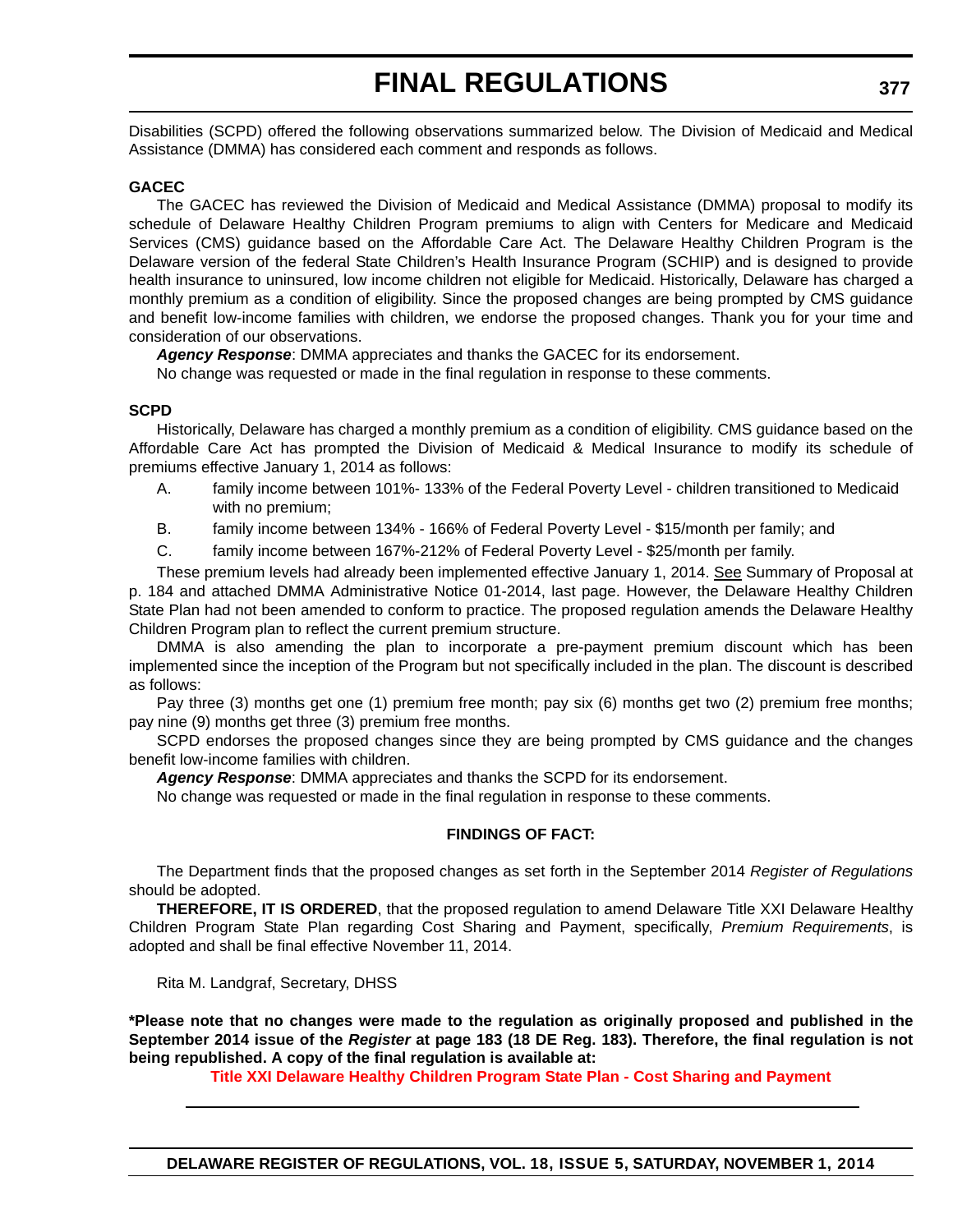# **DIVISION [OF PUBLIC HEALTH](http://dhss.delaware.gov/dhss/dph/index.html)**

Statutory Authority: 16 Delaware Code, Section 122(3)p (16 **Del.C.** §122(3)p) 16 **DE Admin. Code** 4405

#### **ORDER**

#### **[4405 Free Standing Surgical Centers](#page-4-0)**

#### **NATURE OF THE PROCEEDINGS:**

Delaware Health and Social Services ("DHSS") initiated proceedings to adopt amendments to the State of Delaware Regulations governing Free Standing Surgical Centers. The DHSS proceedings to amend the regulations were initiated pursuant to 29 **Delaware Code** Chapter 101 and authority as prescribed by 16 **Delaware Code**, Section 122(3)p.

On July 1, 2014 (Volume 18, Issue 1), DHSS published in the Delaware *Register of Regulations* its notice of proposed regulations, pursuant to 29 **Delaware Code** Section 10115. It requested that written materials and suggestions from the public concerning the proposed regulations be delivered to DHSS by July 31, 2014, after which time the DHSS would review information, factual evidence and public comment to the said proposed regulations.

Written comments were received during the public comment period and evaluated. The results of that evaluation are summarized in the accompanying "Summary of Evidence."

# **SUMMARY OF EVIDENCE**

In accordance with Delaware Law, public notices regarding proposed Department of Health and Social Services (DHSS) Regulations governing Free Standing Surgical Centers were published in the *Delaware State News*, the *News Journal* and the Delaware *Register of Regulations*. Written comments were received on the proposed regulations during the public comment period (July 1, 2014 through July 31, 2014). Entities offering written comments included:

- State Senator Karen E. Peterson
- Paula F. Paul, PA-C, Delaware Academy of Physician Assistants (DAPA) Chair, Legislative and Policy Outreach Committee
- Raymond M. Krett, Jr., Administrator/Director of Nursing, First State Surgery Center
- Danielle Glover, MPA, Association of periOperative Registered Nurses (AORN) Legal and Government Affairs Associate
- Nancy Fan, M.D., Medical Society of Delaware, President
- Cheryl Gamble, CRNA MSN, President, Delaware Association of Nurse Anesthetists Co-Chair, DANA Government Affairs Committee
- Jacob A. Good
- AmSurg Corporation, Peter J. Shanley, Esquire, Shanley & Associates, P.A.
- Peter J. Shanley, Esquire, Shanley & Associates, P.A.

Public comments and the DHSS (Agency) responses are as follows:

#### **State Senator Karen E. Peterson**

The purpose of this letter is to request an amendment to Section 3.2.1.11 of the proposed regulations for Free Standing Surgical Centers.

Section 3.2.1.11 states: **"Applicants wanting to open a FSSC to accommodate patient stays of 23 hours and 59 minutes must have written approval from the local government having jurisdiction prior to applying for licensure to the Department."**

I request that the following language be added:

**"The local government shall certify that the proposed use will not conflict with any zoning restrictions, deed restrictions, and will not adversely affect the quality of life in adjacent residential communities. The applicant shall provide proof to the local government that the owners of all**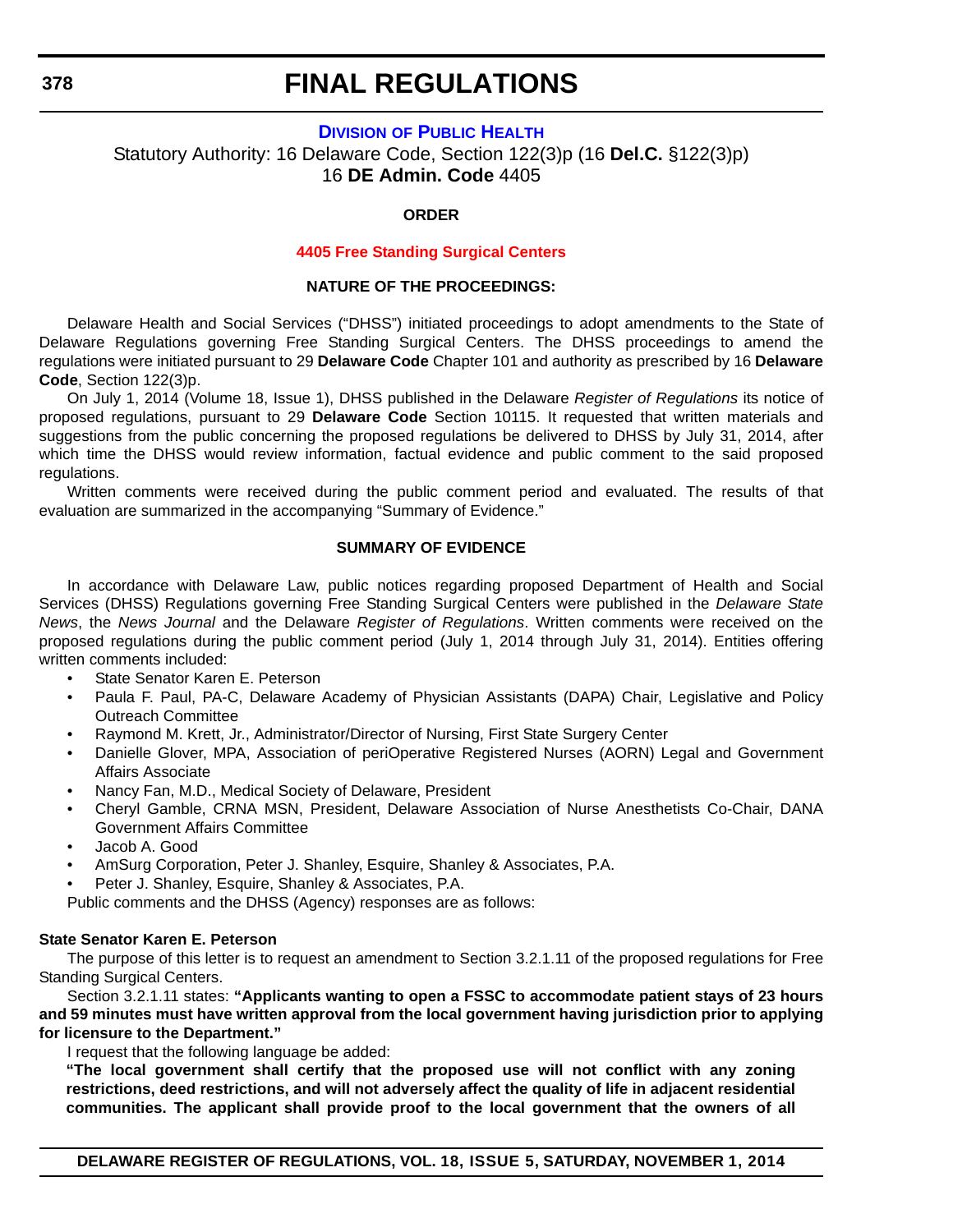### **properties within 1,000 feet of the FSSC property were notified of the intent to file the application and were provided with the name and address of the local government official responsible for certifying the appropriateness of the use of the property."**

The proposed language will protect residents whose properties abut those of the Free Standing Surgical Center, as in the case of The Landings which is immediately adjacent to the First State Surgery Center. All-night activity in the parking lot (patients leaving, employees coming and going) will be disruptive to the residents whose homes are situated next to the Center's parking lot. There are numerous other communities in my district that could also be adversely affected by this proposal.

*Agency Response:* The Agency appreciates and acknowledges these comments. Local governments are best positioned to address quality of life issues within their communities. The Agency will revise the regulation to read "3.2.1.11 Applicants wanting to open a FSSC to accommodate patient stays of 23 hours and 59 minutes must have written approval from the local government having jurisdiction certifying that the proposed use will not conflict with any zoning restrictions, deed restrictions and local noise ordinances prior to applying for licensure to the Department".

#### **Paula F. Paul, PA-C, Delaware Academy of Physician Assistants Chair, Legislative and Policy Outreach Committee**

The Delaware Academy of Physician Assistants (DAPA) is pleased to have the opportunity to comment on the Proposed regulations: 4405 Free Standing Surgery Centers.

DAPA represents the approximately 450 physician assistants in our state. Many of our PA's work in general surgery and surgical subspecialties in both hospitals and free standing surgery centers.

We have 2 specific comments that are detailed below along with the relevant section of the regulations.

We appreciate the opportunity to comment on these regulations. Our comments are as follows:

1. Section 6.7.2 requires that a physician be on call and available to be on-site within 30 minutes. We would suggest that this be revised to require that the physician be available immediately via electronic communications.

Physician assistants have had considerable experience with similar on-site requirements which used to be part of the Medical Practice Act until it was removed in 2012. Time-related onsite requirements are outdated and being removed from most modern legislation and regulations. With the modern developments of telecommunications (and telemedicine) electronic contact is sufficient to deal with emergencies. In the case of a true emergency it is more appropriate to call an ambulance to transfer the patient to the emergency room of the nearest hospital rather than wait 30 minutes.

- 2. Section 6.7.7 refers to **licensed independent practitioners** but does not define this term. We would suggest that a definition of this term be added to the definitions section of the regulation as follows:
- Add to definitions, Section 2.0

"Licensed Independent Practitioners": This term includes physician assistants and advanced practice nurses.

6.6.5 All newly hired employees and contractors must pass a competency evaluation test prior to providing care to patients and annually thereafter.

6.6.6 Attendance records must be kept for all orientation and continuing education programs.

6.7 Medical staff

6.7.1 All persons admitted to the FSSC shall be under the care of a physician.

6.7.2 One (1) or more physicians must be on premises during all hours of surgical services and until all patients have been discharged or must be on call and immediately available **[on-site within 30 minutes (via electronic communication)]**

6.7.3 A medical director shall be appointed and shall be responsible for the direction, provision and quality of medical care.

6.7.4 All members of the FSSC's medical staff must be appointed to their position within the FSSC by the governing body.

6.7.5 Medical staff privileges must be granted by the governing body, in writing, and must specify, in detail, the types of procedures that each physician may perform within the FSSC.

6.7.6 Medical staff privileges must be reappraised by the FSSC at least every 24 months.

6.7.7 If the FSSC assigns patient care responsibilities to **licensed independent practitioners (needs**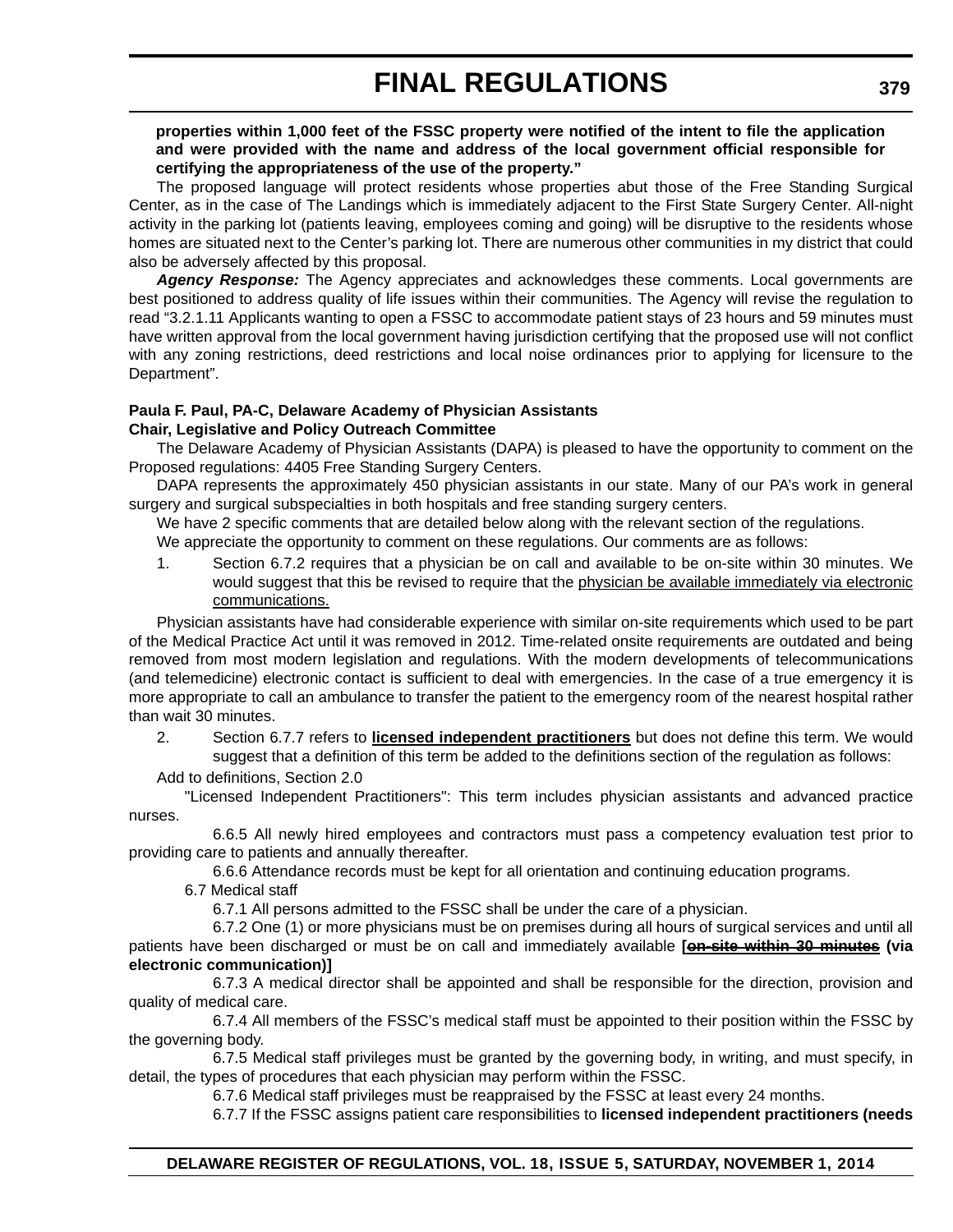**380**

# **FINAL REGULATIONS**

### **to be defined)** other than physicians, it must have:

6.7.7.1 Established credentialing and privileging procedures approved by the governing body; and 6.7.7.2 Policies and procedures, approved by the governing body, for overseeing and evaluating

clinical activities.

*Agency Response:* The Agency appreciates and acknowledges these comments. Based upon review of current national standards, the Agency will revise 6.7.2 to read "One (1) or more physicians should be in attendance in the FSSC, or in the case of overnight care, immediately available via electronic communication, at all times during patient treatment and recovery and until patients are medically discharged." In addition, the Agency will define "Licensed Independent Practitioner" as "a person currently licensed as an advanced practice nurse pursuant to Title 24 Chapter 17 of the **Delaware Code**, or a person currently licensed as a physician's assistant pursuant to Title 24 Chapter 19 of the **Delaware Code**."

### **Raymond M. Krett, Jr., Administrator/Director of Nursing First State Surgery Center**

On behalf of the First State Surgery Center, we appreciate the opportunity to review and provide our comments on the Proposed Regulations for Free Standing Surgery Centers.

While we agree substantially with the majority of the proposed regulations, there are several that we would like to offer comments, questions and suggestions. This letter serves to provide you with those comments, questions and suggestion as follows:

• 2.0 Definitions – the definition "Director" references the requirement for a degree in a "health related field." We agree that a degree and experience are necessary, but as the Director often handles business aspects of the center, we suggest that the requirements be expanded to allow individuals with Business Management or Finance Degree. The pertinent section may read "a Baccalaureate degree in health care, business management or finance; …"

*Agency Response:* The Agency appreciates and acknowledges these comments. The Agency will revise the definition to read "…1) a Baccalaureate Degree; 2) five (5) years healthcare experience; and 3) one (1) year supervisory experience in a surgical setting."

• 3.1.5 suggest a clarification as a surgery center routinely schedule more patients during the day than the total number of licensed beds. Suggested language in the second sentence "…The number of admitted patients shall not exceed…" to avoid the unintended consequence of not distinguishing between a scheduled patient and an admitted patient.

*Agency Response:* The Agency appreciates and acknowledges these comments. The Agency will revise the second sentence of 3.1.5 to read "The number of admitted patients shall not exceed the total number of licensed beds."

• 3.1.7 presents an issue that we also see in the entire 3.4. We believe that the Modification of Ownership and Control re-application requirement is a burdensome process for the centers. The voiding of the current license and the requirement to re-apply as a new center and be required to meet current construction/design standards for routine business decisions controlled by corporate bylaws and contracts, such as the retirement of a physician owner, is overly burdensome. These decisions do not impact the continuity or quality of care.

*Agency Response:* The Agency appreciates and acknowledges these comments. As stated in regulation 3.1.3, free standing surgical center (FSSC) licenses are non-transferable from person to person, entity to entity or from one location to another. Therefore, to ensure the provision of quality care in a safe surgical setting, regulation 3.1.7 will remain as written.

• 3.1.8 requires approval for hours of operation. We are unclear on the purpose of this approval requirement. We believe that the center's leadership should determine the operational hours of the center based on patient needs and an effective business model. We agree with a requirement of notification of changes in operational hours.

*Agency Response:* The Agency appreciates and acknowledges these comments. The license for a free standing surgical center (FSSC) will be issued for specific hours of operation. If the FSSC choses to operate beyond the hours specified on the license, the FSSC must notify the Agency and obtain the necessary approvals. The regulation will remain as written.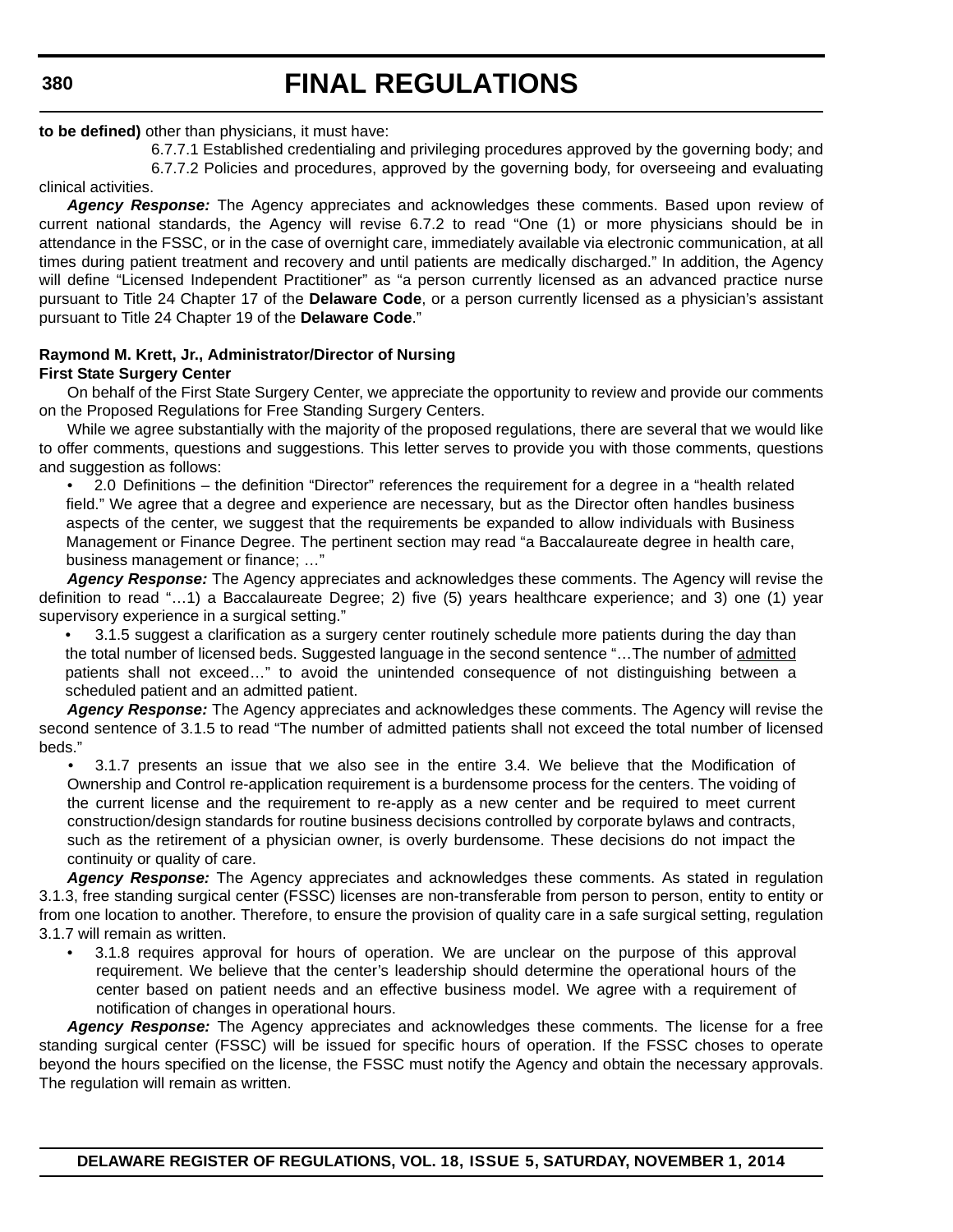• 3.2.1.11 & 3.2.2 require local government approval. We are unclear on the purpose of these requirements. Local government regulations, such as zoning and other restrictions, must always be followed. These processes should be concurrent, but one should not be contingent upon the other.

*Agency Response:* The Agency appreciates and acknowledges these comments. The local government written approval is required by any free standing surgical center (FSSC) wishing to accommodate patient stays of 23 hours and 59 minutes. To clarify, regulation 3.2.1.11 is specific to new FSSC applicants and regulation 3.2.2 is specific to currently licensed (existing) FSSCs; therefore, the regulations will remain as written.

• 3.4 presents an issue that we also saw in 3.1.7 above. We believe that the Modification of Ownership and Control section requires further discussion, review and revision. The proposed MOC's restrict the natural cycle of any business, such as appointing new partners or the retirement of a partner. These are business decisions, made in accordance with bylaws and contracts, much like any other business and they do not affect quality or continuity of patient care. To require an entire administrative process for natural changes in staffing, ownership, etc, is an unnecessary burden. As proposed, a facility that has been in operation for 10 years that has a Partner retire therefore relinquishing their partnership, would have their license voided, be required to reapply as an initial license and undergo renovations to meet the current construction standards – is this the intent of the proposed regulations?

We question the need/intent of the proposed regulations in regards to the routine business of the facility/ corporation. We question why it is significant to the State if a partner moves from a full share to a half share or vice versa, why it is significant if a decision is made to offer a partnership to an individual that would positively impact the facility. We question the intent of this section as it relates to the provision of quality patient care.

*Agency Response:* The Agency appreciates and acknowledges these comments. The intent of the free standing surgical center (FSSC) regulations is not to restrict the natural cycle of business, but to ensure the provision of quality care in a safe environment. As stated in regulation 3.1.3, FSSC licenses are non-transferable from person to person, entity to entity or from one location to another. The Agency will delete regulations 3.4.5.8 and 3.4.5.9.

• 3.4.1 requires the facility to report any proposed MOC to the department a minimum of 30 calendar days prior to the change. This requirement is inconsistent with the reporting requirement of other licensure and accreditation agencies such as CMS and AAAHC.

*Agency Response:* The Agency appreciates and acknowledges these comments. The Agency follows a protocol which requires a thirty (30) calendar day notice to ensure the continuity of operations during a modification of ownership and control. Therefore, the regulations will remain as written.

• 3.4.3 & 3.4.4 the proposed list of MOC's voids the current license, requires re-application for licensure, which would be treated as an initial license and requires the facility to meet the current design and construction standards. These requirements are burdensome as well as raise concerns of how a transition period would be handled. Does the facility receive a 'different license' to continue operations or does the facility stop operations since it essentially doesn't have a license?

*Agency Response:* The Agency appreciates and acknowledges these comments. As stated in regulation 3.1.3, free standing surgical center (FSSC) licenses are non-transferable from person to person, entity to entity or from one location to another. The Agency follows a protocol to ensure the continuity of operations during the transition. Therefore, the regulations will remain as written.

• 6.8.5 requires two (2) registered nurses, with specialized training or experience in emergency care, including ACLS certification be available at all times when patients are present. We question the requirement for two ACLS nurses when one ACLS nurse has been proven sufficient in Position Statements by a number of Medical and Nursing Associations (AORN, etc). Is the underlying purpose of this requirement to be that there must be two medical professionals at all times, one of which must be a registered nurse with ACLS Certification?

*Agency Response:* The Agency appreciates and acknowledges these comments. The Agency will revise the regulations to delete 6.8.5 and add "7.7 There must be healthcare professionals with specialized training or experience in emergency care including current Advance Cardiac Life Support certification, available in the FSSC to provide emergency treatment at all times when patients are present." In addition, the definition of healthcare professionals will be added to 2.0 Definitions.

• 7.6.6 proposes significant requirements for nutritional services. We suggest that the dietitian requirement should be removed as this requirement is burdensome to the center. The nursing staff is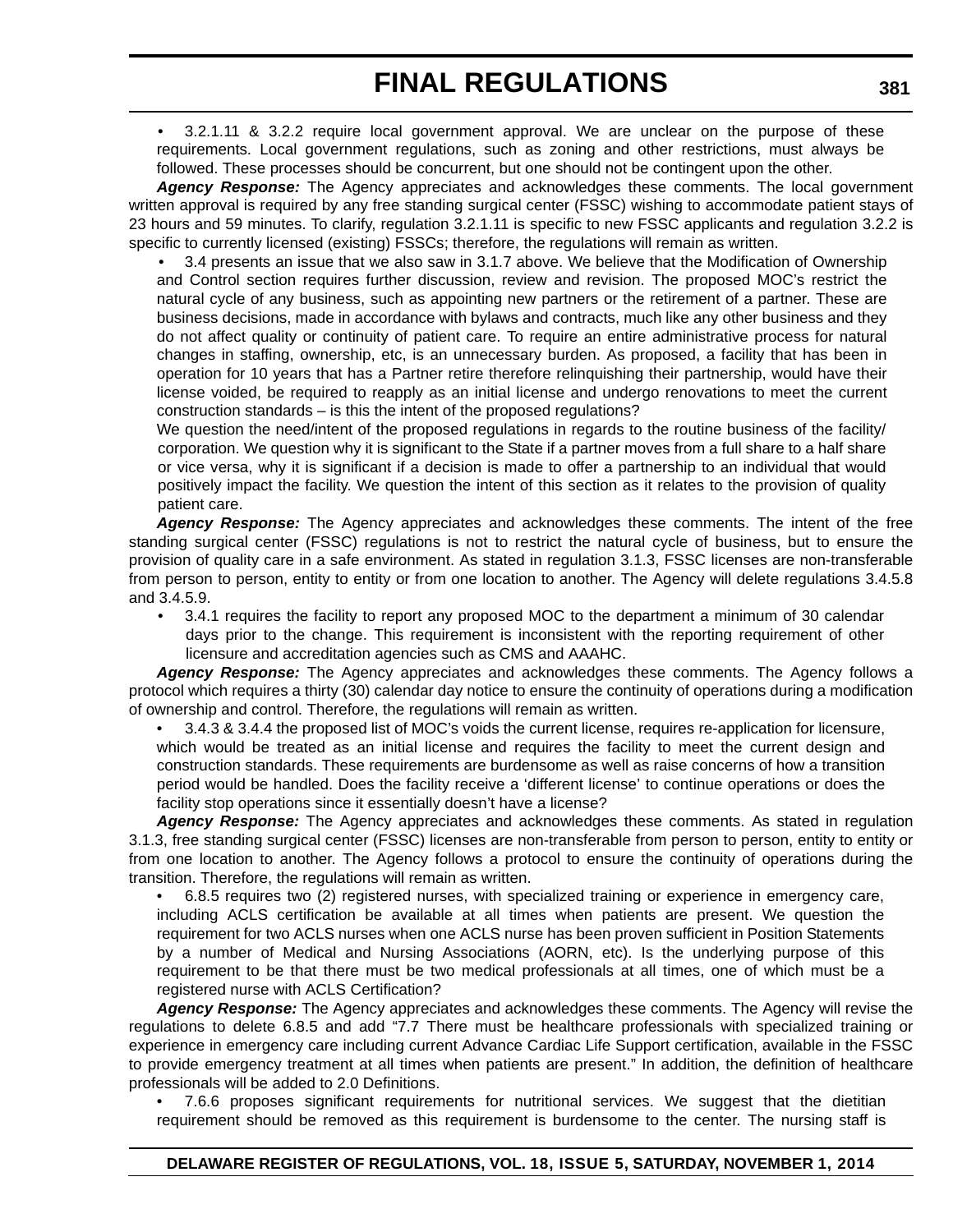trained to provide appropriate beverages, snacks and meals to outpatient surgical patients. We believe the state should follow the lead of CMS which has recently removed the need for consultants such as a Radiology Consultant, which was burdensome. Additionally, the annual training requirement for food service can be accomplished efficiently and effectively through internet or a self-study requirement.

*Agency Response:* The Agency appreciates and acknowledges these comments. The Agency will revise 7.6.6 to read "All employees/contractors involved in direct patient care shall be trained on basic and special nutritional needs and proper food handling techniques. Training shall be part of the initial orientation and shall be conducted annually thereafter."

### **Danielle Glover, MPA, Association of periOperative Registered Nurses (AORN) Legal and Government Affairs Associate**

AORN represents the interests of 160,000 perioperative registered nurses in the United States and abroad who facilitate the management, teaching, and practice of perioperative nursing, are engaged in perioperative research, are enrolled in nursing education, and perioperative nurses who work in related business and industry sectors. AORN estimates that 40% of its 42,000 perioperative nurse members work in hospital outpatient and free standing ambulatory surgical center environments.

In 2012 AORN submitted comments for proposed revisions to the regulations governing Free Standing Surgical Centers 16 DE Admin. Code 4405 requesting the Delaware Division of Public Health retain its requirement that a qualified registered nurse serve in the role of circulator in Delaware free standing surgical centers or, at the very least, retain its registered nurse circulator requirement for patients undergoing procedures under general anesthesia and moderate and deep sedation.

In the operating room, patients are powerless to make decisions on their own behalf. The registered nurse circulator provides high-quality nursing care through patient assessment, diagnosis, outcome identification, planning, implementation and evaluation. In this role, the registered nurse circulator is often the single advocate for the patient's safety during surgery. No other person is more knowledgeable or qualified to handle the multiple critical issues surrounding patient safety in the operating room than the registered nurse who is specifically trained in perioperative nursing.

AORN is supportive of the proposed rule changes published on July 1, 2014. We appreciate the Delaware Division of Public Health's choice to keep patient safety first and follow best practices by retaining its requirement that a registered nurse be present as a circulating nurse in each operating room where moderate/deep/general anesthesia/sedation is administered during operative procedures.

*Agency Response:* The Agency appreciates and acknowledges these comments. The regulation will remain as written.

#### **Nancy Fan, M.D., Medical Society of Delaware, President**

On behalf of the Medical Society of Delaware, thank you for your work in the crafting of these proposed regulations and for the opportunity to provide comments. We agree substantially with the regulations and look forward to their implementation. In this letter we offer a number of technical amendments and suggestions:

• 2.0 Definitions – the definition of "Clinical Director" requires a "registered nurse" specifically. We agree that the position requires medical expertise, but suggest widening the qualifications to "means a person with a degree in medical or nursing care, currently licensed in their field" to allow for a broader scope of those who may meet the criteria.

Similarly, the definition "Director" references the requirement for a degree in a "health related field." We agree that a degree and experience are necessary, but as the Director often handles business aspects of a practice and expansion to allow individuals with Business Management or Finance. Suggested pertinent section may read "an advanced degree in health care, business management or finance; …" This would also allow for physicians to be Directors as they may not have a Baccalaureate in health specifically.

*Agency Response:* The Agency appreciates and acknowledges these comments. The "Clinical Director" is responsible for the supervision and direction of services, which includes nursing services, offered by the free standing surgical center. Similar to the Centers for Medicare and Medicaid Services regulations for ambulatory surgical centers, nursing services must be under the leadership of a registered nurse; therefore, the definition of "Clinical Director" will remain as written. The Agency will revise the definition of "Director" to read "…1) a Baccalaureate Degree; 2) five (5) years healthcare experience; and 3) one (1) year supervisory experience in a surgical setting."

**382**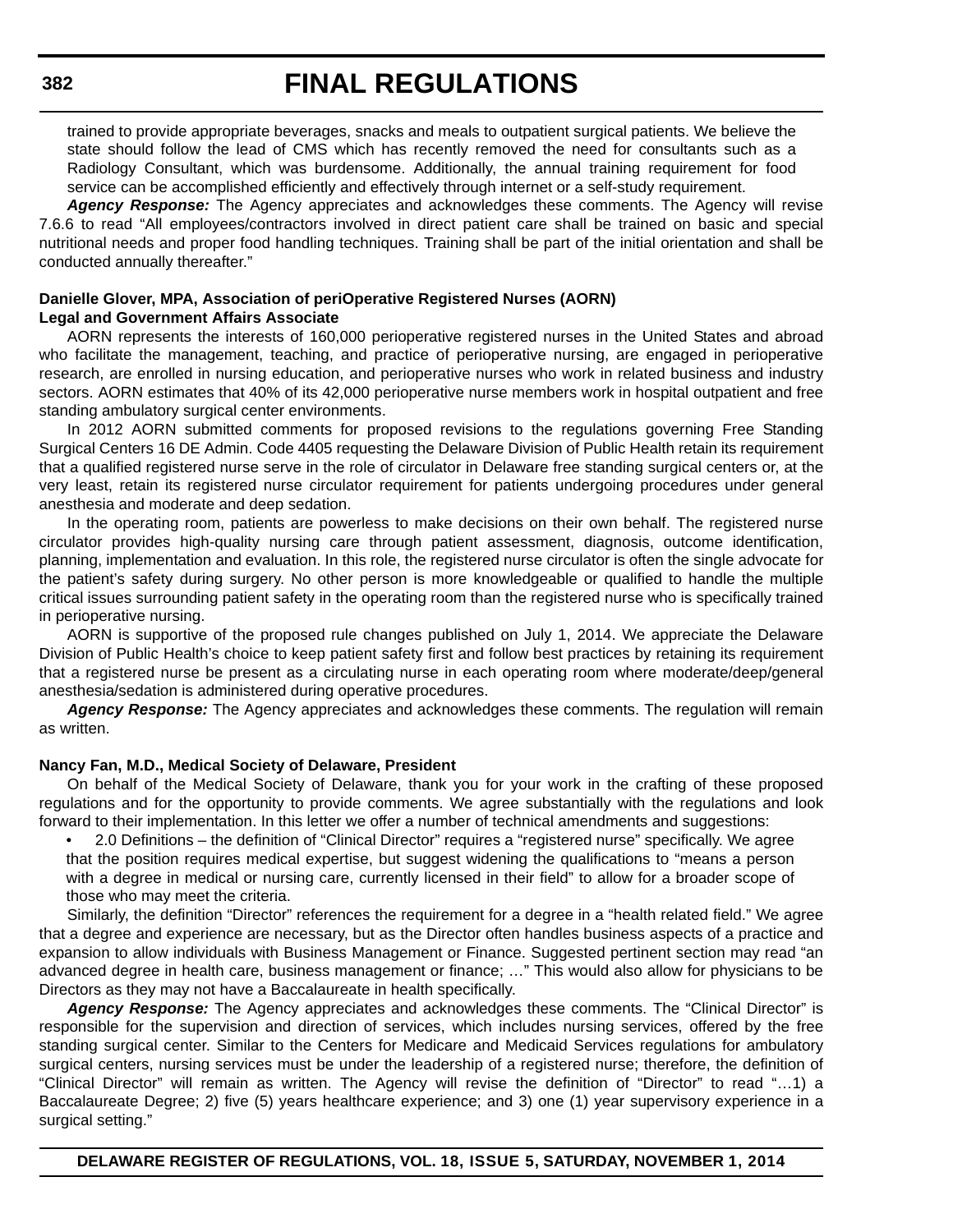• 3.1.5 should be tweaked for clarification purposes. Suggested language in the second sentence "…The number of admitted patients shall not exceed…" to avoid the unintended consequence of not distinguishing between a scheduled patient and those currently in care.

*Agency Response:* The Agency appreciates and acknowledges these comments. The Agency will revise the second sentence of 3.1.5 to read "The number of admitted patients shall not exceed the total number of licensed beds."

• 3.1.7 presents an issue that we also see in 3.4 which is not allowing for ease of retirement or new hire which is the natural cycle of any business. The process for a Modification of Ownership and Control creates patient care issues where none existed previously. The natural cycle of hires and retirements are business decisions which do not affect the quality or continuity of care and are made in accordance with bylaws much like any other business. Again, patients are not affected by these decisions and to require an entire administrative process for natural changes in staffing, in addition to 3.1.7, particularly 3.4.5.8 and 3.4.5.9, is an unnecessary burden that creates a potential to harm care where none existed previously.

*Agency Response:* The Agency appreciates and acknowledges these comments. As stated in regulation 3.1.3, free standing surgical center (FSSC) licenses are non-transferable from person to person, entity to entity or from one location to another; therefore, regulation 3.1.7 will remain as written. The Agency will delete regulations 3.4.5.8 and 3.4.5.9.

• Related, 3.4.1 and 3.4.3 raise concerns of how a transition period is handled if there is a modification. These present potentially huge burdens. The notice requirement may not be possible to comply with is some circumstances. Perhaps a "when practicable" wording modification for notice would be in order. Regarding new licenses upon MOC, this requires the facility to undergo a process that may subject it to all new design and construction standards which are not only costly and burdensome, but affect provision of care.

*Agency Response:* The Agency appreciates and acknowledges these comments. As stated in regulation 3.1.3, free standing surgical center (FSSC) licenses are non-transferable from person to person, entity to entity or from one location to another. The Agency follows a protocol which requires a thirty (30) calendar day notice to ensure the continuity of operations during a modification of ownership and control. Therefore, to ensure the provision of quality care in a safe surgical setting, the regulations will remain as written.

• 3.2.1.11 & 3.2.2 require local government approval. We are unclear on the purpose of these requirements. Local government regulations, such as zoning and other restrictions, must always be followed. These processes should be concurrent, but one should not be contingent upon the other.

*Agency Response:* The Agency appreciates and acknowledges these comments. The local government written approval is required by any free standing surgical center (FSSC) wishing to accommodate patient stays of 23 hours and 59 minutes. To clarify, regulation 3.2.1.11 is specific to new FSSC applicants and regulation 3.2.2 is specific to currently licensed (existing) FSSCs; therefore, the regulations will remain as written.

• 6.8.5 requires two registered nurses where one ACLS Nurse has been proven sufficient by a number of Associations. We suggest that the underlying purpose is met to state that there must be two medical professionals at all times, one of which must be a registered nurse with ACLS training.

*Agency Response:* The Agency appreciates and acknowledges these comments. The Agency will revise the regulations to delete 6.8.5 and add "7.7 There must be healthcare professionals with specialized training or experience in emergency care including current Advance Cardiac Life Support certification, available in the FSSC to provide emergency treatment at all times when patients are present." In addition, the definition of healthcare professionals will be added to 2.0 Definitions.

7.6.6 requires a dietitian to be available for consultation and requires annual training. We suggest that the dietitian requirement should be lowered to suggested, "shall" replaced with "may." We believe the state should follow the lead of CMS which has recently removed the need for consultants such as a Radiology Consultant, which drive up costs. Additionally, the annual training requirement for food service can be accomplished efficiently and effectively through internet or a self-study requirement.

*Agency Response:* The Agency appreciates and acknowledges these comments. The Agency will revise 7.6.6 to read "All employees/contractors shall be trained on basic and special nutritional needs and proper food handling techniques. Training shall be part of the initial orientation and shall be conducted annually thereafter."

# **Cheryl Gamble, CRNA MSN, President, Delaware Association of Nurse Anesthetists Co-Chair, DANA Government Affairs Committee**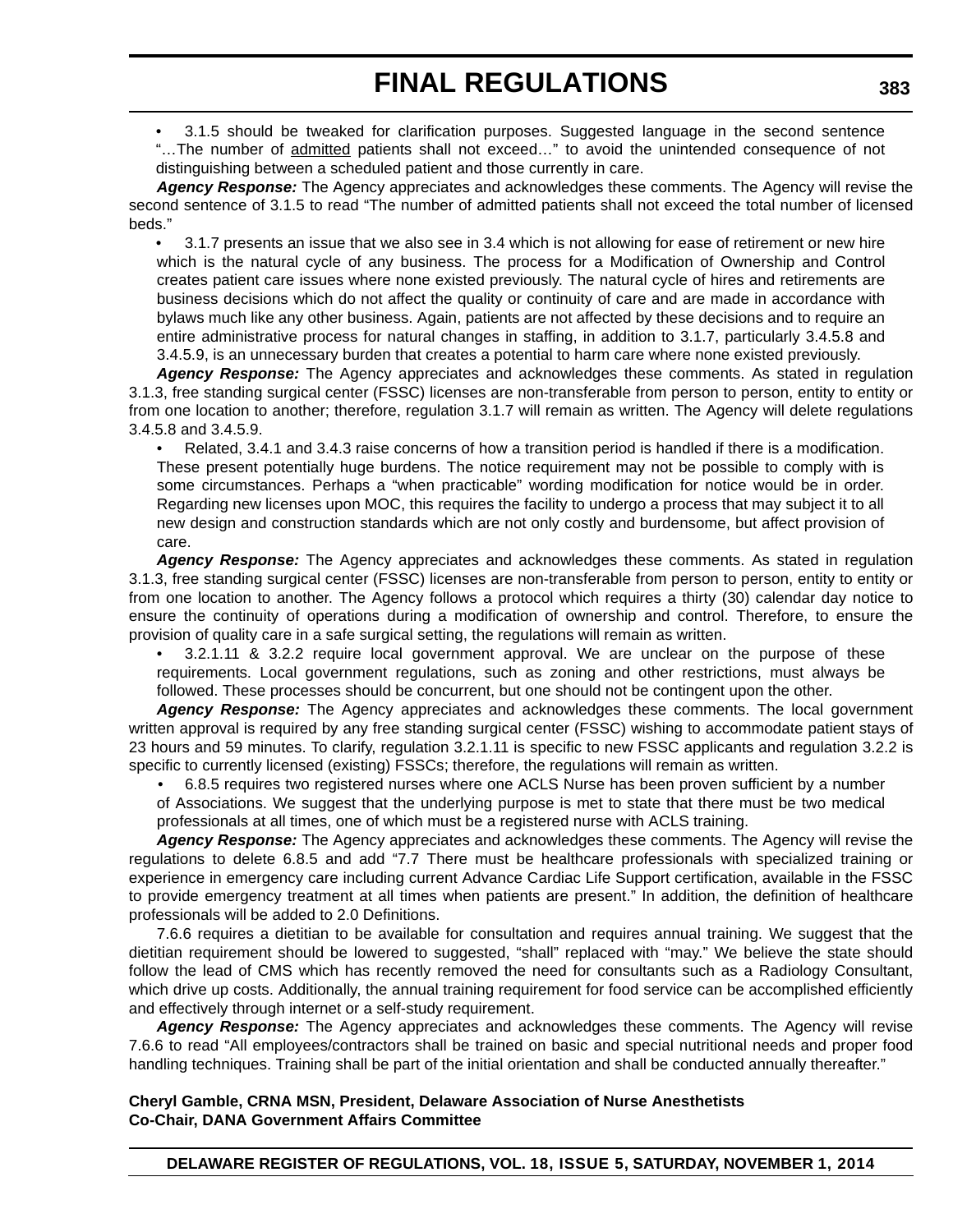The Delaware Association of Nurse Anesthetists (DANA) applauds the work of the Department for its efforts in proposing revisions to Regulation 4405- Free Standing Surgical Centers.

DANA is comprised of certified registered nurse anesthetists (CRNAs) who work in hospitals, surgery centers, and office-based practices throughout Delaware and the surrounding area. The organization strives to assure the highest standards of anesthesia care for patients and promotes professionalism among its members. With these goals in mind, DANA expresses its support of the proposed amendments but offers three (3) suggested changes for purposes of clarity:

# **1. Add clarifying language at the end of Section 2.0.**

In section 2.0 following the definition of "Surgery", DANA proposes adding the phrase: "Nothing in this definition is intended to restrict the practice of qualified licensed healthcare professionals practicing in accordance with Delaware law."

DANA suggests adding this language to avoid unintended confusion about the appropriate role of qualified licensed healthcare professionals in Free Standing Surgical Centers. The statute that authorizes this regulation, 16 **Del.C.** §122(3)p, makes it clear that Regulation 4405 shall not expand or limit the scope of practice afforded to professionals under other provisions of Delaware law.

Since the Delaware Code clearly outlines the parameters of practice for all licensed healthcare professionals in their respective practice acts, DANA respectfully submits that adding the proposed language clarifies that the roles of these licensees are not changed simply by virtue of working in Free Standing Surgical Centers. For example, a Certified Registered Nurse Anesthetist (CRNA) is authorized and licensed in Delaware to provide sedation, regional and general anesthesia in the ordinary course of CRNA nursing practice using "needles" and injecting "therapeutic substances" as those terms appear in section 2.0 of the proposed regulations but the broad definition of "Surgery" in that section could be misconstrued to define CRNA practice as surgery which is limited to the practice of medicine.

*Agency Response:* The Agency appreciates and acknowledges these comments. The Agency will revise 6.6.4 by adding the following sentence, "Nothing in these regulations is intended to restrict the practice of qualified licensed healthcare professionals practicing in accordance with Delaware law."

#### **2. Unify terminology in sections 6.0 and 7.0.**

For the sake of clarity DANA suggests choosing one phrase to use throughout the regulation to refer to licensed healthcare professionals who are not physicians. In sections 6.7.7, 7.2, and 7.3 the proposed regulation refers to "licensed independent practitioner, "qualified licensed independent healthcare practitioner", and "qualified licensed healthcare practitioner."

DANA suggests using the phrase "qualified licensed healthcare professional" which is used in other sections of the Delaware Code.

Agency Response: The Agency appreciates and acknowledges these comments. The Agency will revise 6.7.7, 7.2 and 7.3 to consistently use "licensed independent practitioner". In addition, "licensed independent practitioner" has been added to regulation 2.0 Definitions.

### **3. Add language in section 7.4 to reflect the current standard of care in evaluating a patient for proper recovery from anesthesia.**

In accordance with the Centers for Medicare and Medicaid Services<sup>1</sup> and the Delaware law, DANA suggests adding the phrase "or certified registered nurse anesthetist" after the word "physician" to reflect the appropriate standard of care and current practice of evaluating patients for proper recovery from anesthesia.

 $1$  The Federal Regulations direct that a physician or anesthetist must evaluate a patient for proper anesthesia recovery prior to discharge from an ambulatory surgery center. See **42 CFR 416.42(a) - Standard: Anesthetic Risk and Evaluation** (2) Before discharge from the ASC, each patient must be evaluated by a physician or by an anesthetist as defined at §410.69(b) of this chapter, in accordance with applicable State health and safety laws, standards of practice, and ASC policy, for proper anesthesia recovery.

*Agency Response:* The Agency appreciates and acknowledges these comments. The Agency will add "or certified registered nurse anesthetist" to 7.4. In addition, "Certified Registered Nurse Anesthetist" was added to regulation 2.0 Definitions.

#### **Jacob A. Good**

I am writing to voice my concerns for the proposed rules and regulation changes for the Free Standing Surgical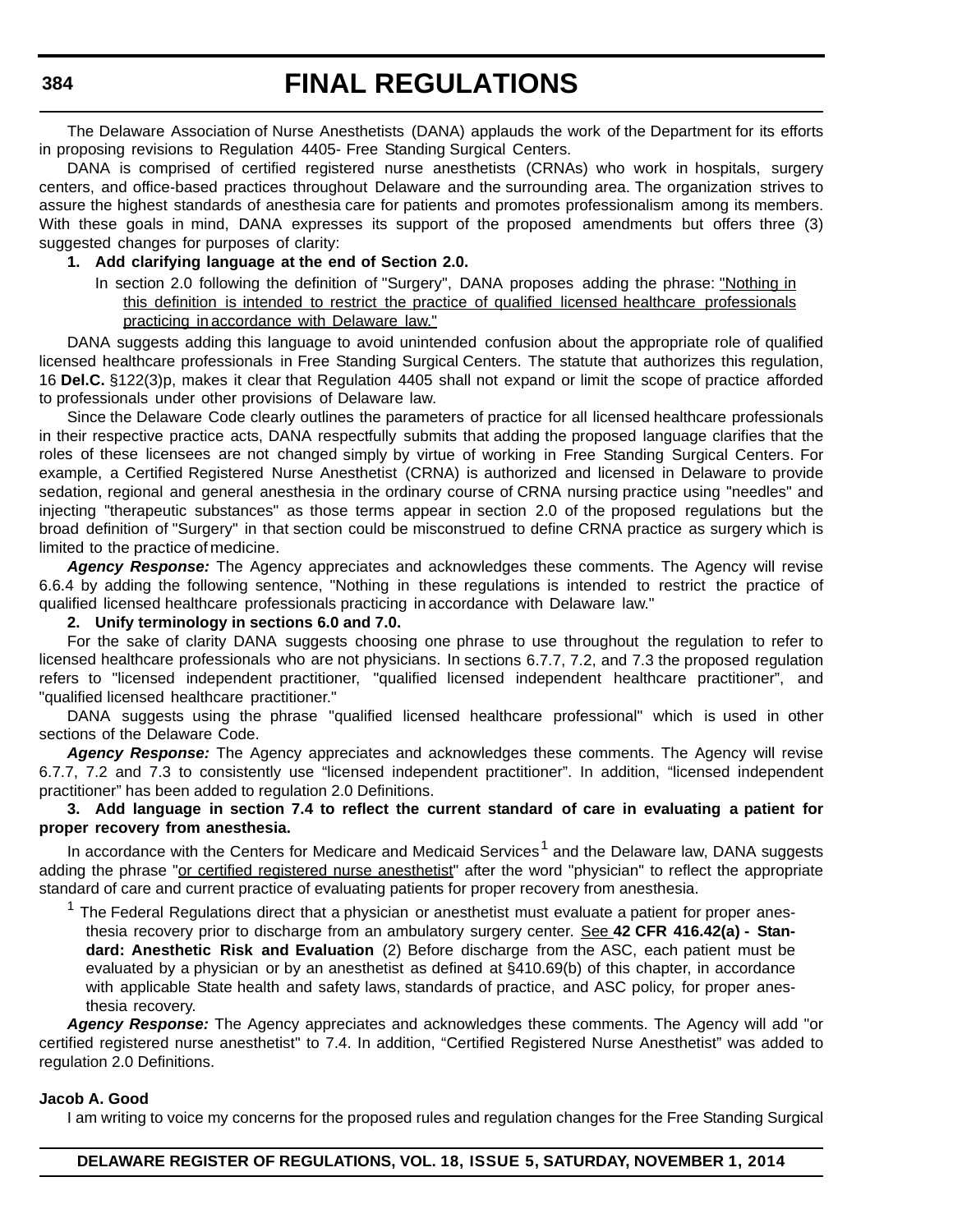Centers.

I live in, and also am a board member of, a neighborhood that is surrounded by medical office facilities on 3 sides. Some of these facilities have an interest in the proposed Free Standing Surgical Centers. These facilities are within 20 - 30 feet from the office building to the dwelling units of the neighborhood. The parking lots are also in very close proximity to several other homes.

Having patients and visitors at these facilities continuously around the clock would be very disturbing to the residents of the homes and to our community 24 hours a day. The majority of us have purchased our homes well before the medical buildings were built. Our quality of life during the day has diminished since the facilities have been built with excessive noise, car alarms, trespassers, and even medical waste blowing into our yards from the dumpsters. Having a 23 hour and 59 minute surgical facility would mean 24 hours of nuisance noise and further diminishing our quality of life at home.

The Departments proposal for **Section 3.2.1.11 Applicants wanting to open a FSSC to accommodate patient stays of 23 hours and 59 minutes must have written approval from local government having jurisdiction prior to applying for licensure to the Department**, is very vague, and has no guidelines or standards to follow for approval.

Senator Karen Peterson sent the Department another proposal to add to **Section 3.2.1.11** which reads something like:

**The local government shall certify that the proposed use will not conflict with any zoning restrictions, deed restrictions, and will not adversely affect the quality of life in adjacent communities.**

In addition to Karen's proposal I would also like amend Section 3.2.1.11 to read: **Section 3.2.1.11 Applicants wanting to open a FSSC to accommodate patient stays of 23 hours and 59 minutes must have written approval from local government having jurisdiction prior to applying for licensure to the Department. The local government shall certify that the proposed use will not conflict with any zoning restrictions, deed restrictions, and will not adversely affect the quality of life in adjacent communities. All members residing in communities within 1000 feet of the FSSC shall be notified by the facility of their intent and the facility shall conduct a meeting with the community or communities at a convenient and neutral location. 50% of community's approval shall be required prior to applying for government approval.**

Acceptance of this proposal will certainly assure not only our quality of life is protected, but also of the quality of life for other communities throughout Delaware.

#### **Please notify Senator Karen Peterson and myself of your decision, and if denied, state a reason for denial.**

*Agency Response:* The Agency appreciates and acknowledges these comments. Local governments are best positioned to address quality of life issues within their communities. The Agency will revise the regulation to read "3.2.1.11 Applicants wanting to open a FSSC to accommodate patient stays of 23 hours and 59 minutes must have written approval from the local government having jurisdiction certifying that the proposed use will not conflict with any zoning restrictions, deed restrictions and local noise ordinances prior to applying for licensure to the Department".

# **AmSurg Corporation, Peter J. Shanley, Esquire, Shanley & Associates, P.A.**

Please accept this correspondence in response to the above referenced proposed Restated Regulation 4405 Free Standing Surgical Centers of Title 16 of the Administrative Code of the State of Delaware. I submit this correspondence on behalf of my client, AmSurg Corp. ("AmSurg").

# *Background*

AmSurg is the largest ambulatory surgery company in United States, with 244 surgery centers in 35 states and the District of Columbia. AmSurg performs over 392,313 procedures per year. A few statistics on the breakdown of services provided by AmSurg facilities nationally:

- 152 of the AmSurg centers are exclusive to gastroenterology ("GI")
- 37 of the AmSurg centers are exclusive to ophthalmology.
- 55 of the centers are multispecialty.

By the end of 2013, over 98 percent (in the United States) of the AmSurg centers were fully accredited by the Joint Commission or the Accreditation Association for Ambulatory Health Care.

In Delaware, AmSurg operates four Free Standing Surgery Centers ("FSSC"), three are GI dedicated and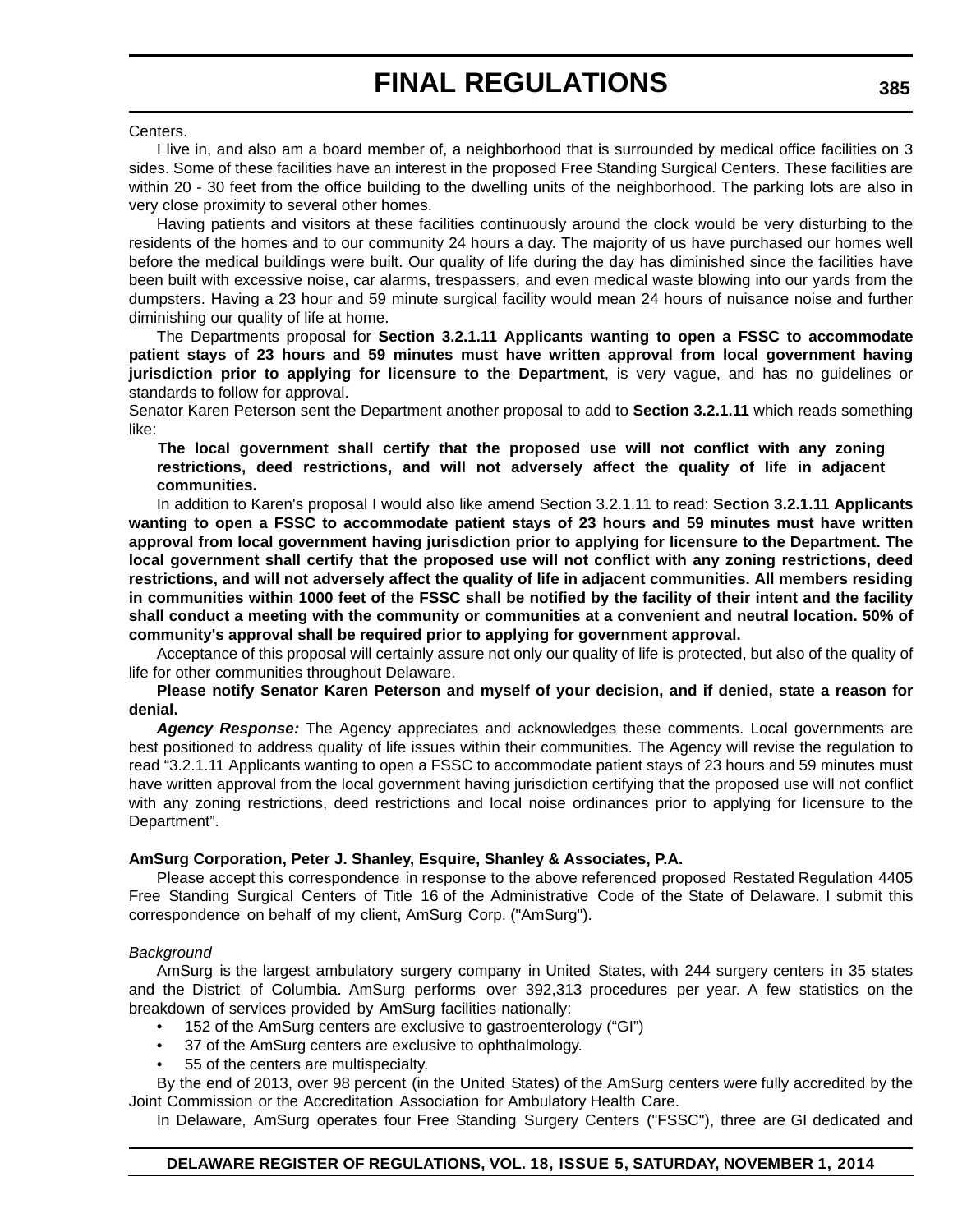one is multispecialty. The three GI centers offer services in Lewes and Newark and the multispecialty center is located in Dover.

AmSurg is committed to the highest quality, efficiency, access and cost, which is consistently achieved by its medical staffs and administration. Notably, all of the AmSurg facilities in Delaware share significant ownership with physicians, and more importantly, such physician owners are directly involved in overseeing clinical matters and setting care standards.

#### *Comments*

The July 1, 2014 Public Notice states that "any person who wishes to make written suggestions, testimony, briefs or other written materials concerning the proposed regulations must submit same to [you] by Thursday, July 31, 2014". On behalf of AmSurg, I would like to state that such Public Notice may be considered technically compliant with the Delaware Administrative Procedures Act, we nevertheless offer a general procedural objection for purpose of reservation of all available rights. As such, AmSurg reserves the right to challenge the proposed rules on procedural grounds.

Before I give you specific comments on proposed Regulation 4405, I question whether the information in the Public Notice complies with Section 10115(a)(1) of Subchapter II of Chapter 101 of Title 29 of the Delaware Code. I also suggest that the complete restatement of Rule 4405 and the adverse effect this restatement will have on existing licensed FSSCs require that the comment period be extended to Friday, August 29, 2014, and that a public hearing be held on proposed Regulation 4405, at an appropriate time after the end of the comment period.

I will now give you AmSurg's specific concerns in numbered paragraph format for ease of reference.

1. Because proposed Regulation 4405 completely replaces existing Regulation 4405, all existing FSSCs should be grandfathered for ten full calendar years after the effective date of the adoption of Regulation 4405.

*Agency Response:* The Agency appreciates and acknowledges these comments. The intent of the free standing surgical center (FSSC) regulations is to ensure the FSSC is utilizing current accepted standards of practice. Grandfathering all existing FSSCs for ten (10) full years could potentially delay the FSSC implementation of current accepted standards of practice and would be inconsistent with the Agency's mission.

2. Existing Delaware law provides that free-standing diagnostic endoscopy facilities and pain management centers are exempt from Delaware licensure otherwise applicable to FSSCs. The definition of "Surgery" in Section 2.0 of proposed Regulation 4405 arguably includes GI procedures and pain management services. Both specialties should be expressly excluded from the definition of Surgery. These exclusions should also be included in the definition of FSSC.

*Agency Response:* The Agency appreciates and acknowledges these comments. The existing law does not exempt free standing diagnostic endoscopy facilities and pain management centers from state licensure. A Delaware Attorney General's interpretation, issued on January 12, 1995, exempted single specialty diagnostic endoscopy and pain management centers from licensure as a free standing surgical center. Therefore, the regulations will remain as written.

3. In Section 2.0 of proposed Regulation 4405, the term "Director" is defined as an individual appointed by the governing body to act on its behalf in the overall management of the facility and the Director shall have: 1) a Baccalaureate Degree in a health related field; 2) five (5) years healthcare experience; and 3) one (1) year supervisory experience in a surgical setting. In existing Regulation 4405, the concept of "Director" is found in Section 2.1 where the reference is to "Chief Executive Officer". There is no reference in Section 2.1 that the CEO must have a Baccalaureate Degree in a health related field. Many FSSCs have CEOs that do not have a Baccalaureate Degree in a health related field. If the proposed Regulation 4405 is adopted as written, will the fact that many of the CEOs do not meet the definition of "Director" mean that the FSSCs would lose their licenses? We recommend that the second sentence of this definition be modified to read: "The director shall have education and experience sufficient to oversee the administrative and clinical responsibilities of the FSSC as determined by the Governing Body."

*Agency Response:* The Agency appreciates and acknowledges these comments. The Agency has revised the definition of "Director" to read "…1) a Baccalaureate Degree; 2) five (5) years healthcare experience; and 3) one (1) year supervisory experience in a surgical setting." The Agency will not apply this regulation to directors appointed prior to the effective date of this regulation. Directors appointed on or after the effective date of this regulation must comply with the new standards.

#### **386**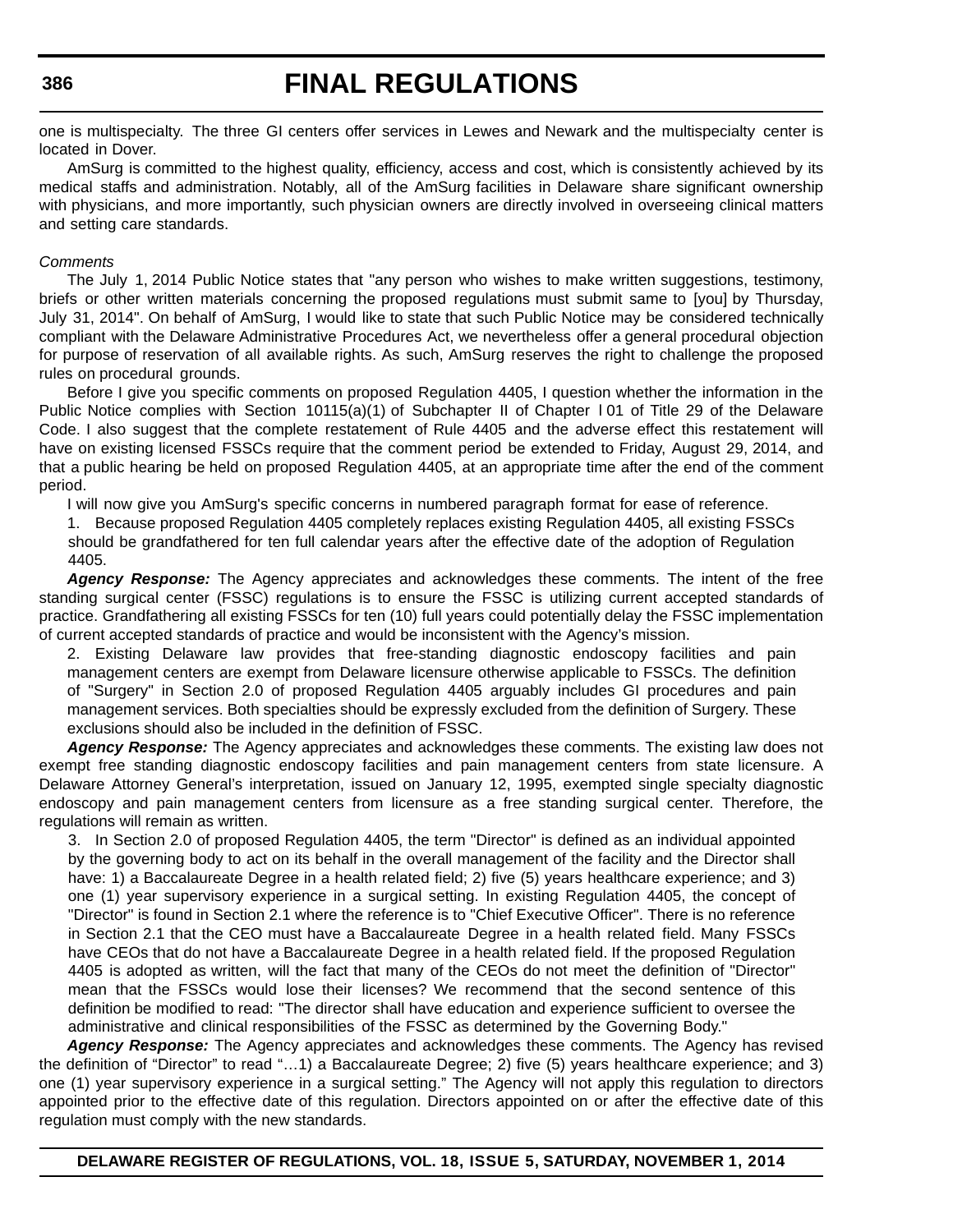4. Section 3.1.7 requires that any FSSC that undergoes a modification or ownership re-apply for licensure meeting new design and construction standards. We recommend that this Section be revised to state: "Any FSSC that undergoes a modification of ownership and control is required to notify the State of that new ownership."

*Agency Response:* The Agency appreciates and acknowledges these comments. As stated in regulation 3.1.3, free standing surgical center (FSSC) licenses are non-transferable from person to person, entity to entity or from one location to another. Therefore, to ensure the provision of quality care in a safe surgical setting, regulation 3.1.7 will remain as written.

5. Section 3.4 of proposed Regulation 4405 covers the modification of ownership and control ("MOC"). Ownership is covered in Section 2.4 of existing Regulation 4405. If there is a change in ownership under the existing Regulation, the change must be reported to the Office of Health Facilities Licensing and Certification in writing immediately prior to or after the change. In Section 3.4.3 of proposed Regulation 4405, a MOC voids the current license and possession of the facility. This provision in effect makes it difficult for an Owner of a FSSC to transfer ownership because to do so will cancel the facility's license and subject the new owner and the facility to the then applicable licensing requirements pursuant to Section 3.4.4. We recommend that Sections 3.4.3 and 3.4.4 be deleted.

*Agency Response:* The Agency appreciates and acknowledges these comments. As stated in regulation 3.1.3, free standing surgical center (FSSC) licenses are non-transferable from person to person, entity to entity or from one location to another. Therefore, the regulations will remain as written.

6. Existing Regulation 4405 provides for the appointment of a CEO, a Medical Director and a Director of Nursing. Proposed Regulation 4405 requires the appointment of a Director (Section 6.1.1), a Clinical Director (Section 6.2.1) and a Medical Director (Section 6.7.3). Presumably, the term Clinical Director in Section 6.2.1 of proposed Regulation 4405 is designed to replace the position of the Director of Nursing in existing Regulation 4405. In Section 6.2.3.1, the Clinical Director must be a registered nurse with at least one year of surgical and administrative/supervisory experience. Section 7.1 in existing Regulation 4405 provides that the Director of Nursing must currently be licensed by the State of Delaware as a professional registered nurse. The requirement that the Clinical Director have at least one year of surgical and administrative/supervisory experience may mean that a number of Directors of Nursing may not qualify for the position of Clinical Director under proposed Regulation 4405. In many FSSCs, the position of Director and Clinical Director under proposed Regulation 4405 and the position of CEO and Director of Nursing under existing Regulation 4405 would be held by the same individual, i.e. a registered nurse. In those circumstances under proposed Regulation 4405, it is doubtful that the same person could be both the Director and the Clinical Director unless proposed Section 6.2.3 is modified to make it clear that a nurse licensed in Delaware as a professional registered nurse meets the requirement that the Director have a baccalaureate degree in health (Definition of Director). In addition, the requirement that the Clinical Director have at least one year of surgical experience may exclude endoscopy and other nurses from acting as a Clinical Director. The requirement that the Clinical Director have one year of surgical and administrative/supervisory experience may also prevent in many cases FSSCs from promoting within. We recommend that Section 6.2.3.1 be modified to delete the words "with at least one year of surgical and administrative/supervisory experience.

*Agency Response:* The Agency appreciates and acknowledges these comments. The Clinical Director of a FSSC must have surgical and administrative/supervisory experience to ensure the provision of quality care in a safe setting. Therefore, the regulation will remain as written.

7. Section 6.6.5 in proposed Regulation 4405 requires that all newly hired employees and contractors must pass a competency evaluation test prior to providing care to patients and annually thereafter. Proposed Regulation 4405 does not provide any material guidance relating to the criteria for a "competency evaluation test". We suggest that the language be modified to state that "all newly hired employees and contractors must have a written validation of competency upon orientation, prior to providing care to patients, and annually thereafter."

*Agency Response:* The Agency appreciates and acknowledges these comments. The Agency will revise 6.6.5 to read "All newly hired employees and contractors must have a written validation of competency upon orientation, prior to providing care to patients, and annually thereafter."

8. Section 6.8.5 provides that there must be two registered nurses with specialized training or experience in emergency care, including Advanced Cardiac Life Support Certification, available in the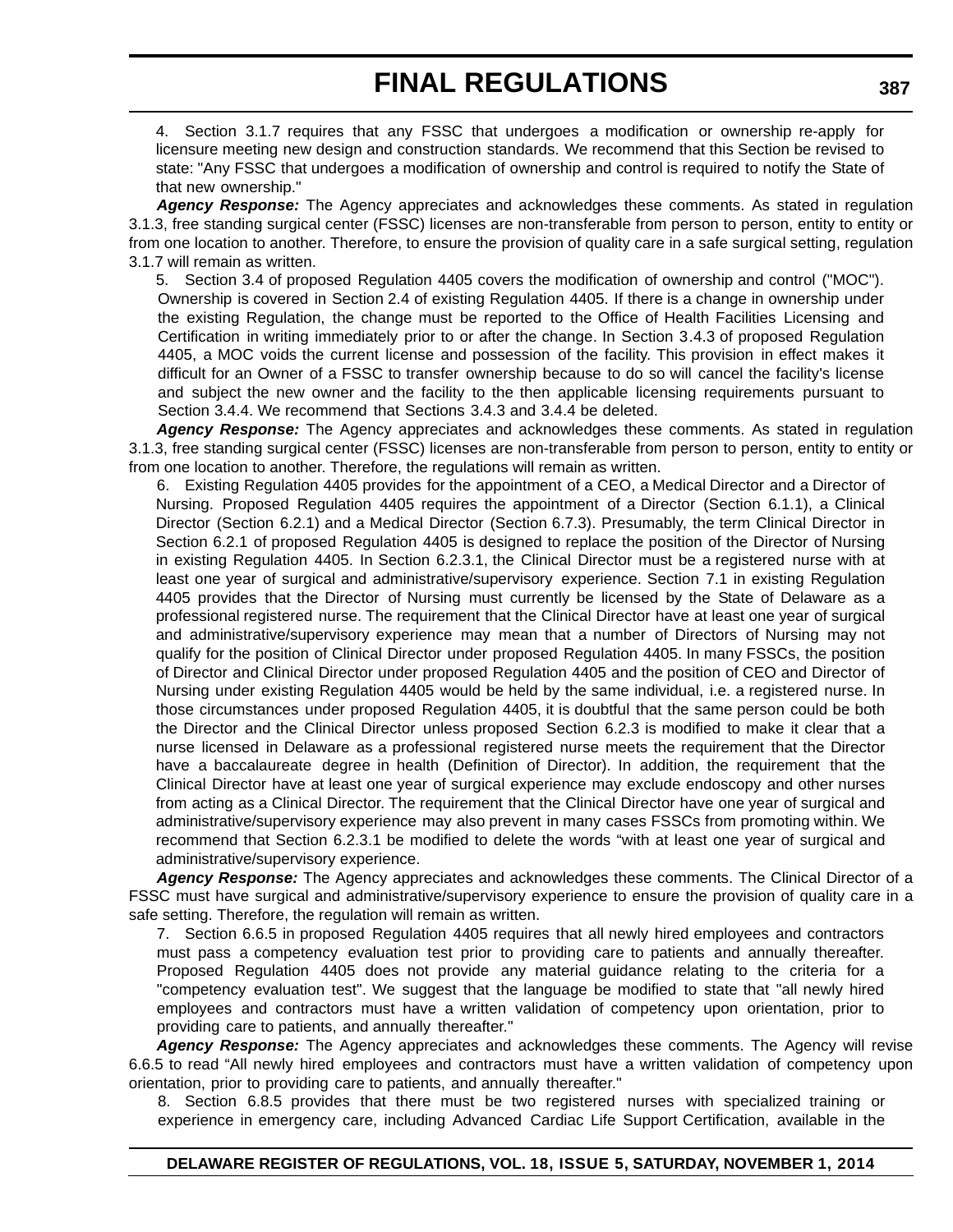FSSC to provide emergency treatment whenever there is a patient in the facility. If in fact every FSSC must have two qualified registered nurses in the facility when patients are present, most Delaware licensed FSSCs will not qualify. We suggest that Section 6.8.5 be modified to provide that there be two (2) clinical staff, one of which must have specialized training or experience in emergency care, including ACLS certificate, available in the FSSC to provide emergency treatment at all times when patients are present.

*Agency Response:* The Agency appreciates and acknowledges these comments. The Agency will revise the regulations to delete 6.8.5 and add "7.7 There must be healthcare professionals with specialized training or experience in emergency care including current Advance Cardiac Life Support certification, available in the FSSC to provide emergency treatment at all times when patients are present." In addition, the definition of healthcare professionals will be added to 2.0 Definitions.

9. Section 6.8.6 in the proposed Regulation 4405 requires that there be a registered nurse, qualified by education and experience in operating room nursing, be present as a circulating nurse in each operating room where moderate/deep/general anesthesia/sedation is administered during operative procedures. We suggest that Section 6.8.6 be reworded to state: "A registered nurse or CRNA qualified by education and experience, be present in each operating or procedure room where moderate/general anesthesia/ sedation is administered."

*Agency Response:* The Agency appreciates and acknowledges these comments. In accordance with nationally recognized standards of practice, one registered nurse circulator should be dedicated to each patient undergoing an operative procedure and be present for the duration of the intraoperative experience. Therefore, the regulation will remain as written.

10. Section 4.5.4 in existing Regulation 4405 provides that each patient's medical record must contain a medical history and physical examination completed prior to surgery. Proposed Regulation 4405 in Section 7.2 substantially expands what must be in the patient's medical record prior to the date of the scheduled surgery. This Section refers to the term "comprehensive medical history and physical assessment" and provides that it must include at a minimum physical assessments relating to vital signs, head and neck, heart and lungs, abdomen, rectal/pelvic (as appropriate), extremities, neurological, and other pertinent physical findings. We suggest that the Regulation be modified to reflect the fact that in many cases, all these physical assessments are not appropriate.

*Agency Response:* The Agency appreciates and acknowledges these comments. The comprehensive medical history and physical assessment is used to determine if there is anything in the patient's overall condition that requires additional intervention to reduce risks or to indicate that the free standing surgical center may not be the appropriate setting for the patient's surgery. Therefore, the regulation will remain as written.

11. Section 11.11.4 provides that each FSSC must establish procedures for the notification to patients regarding the pending destruction of medical records. This is not currently a CMS requirement. To attempt to notify every patient of the destruction of medical records would be overly burdensome on FSSCs. We request that Section 11.11.4 be deleted.

*Agency Response:* The Agency appreciates and acknowledges these comments. The intent of the regulation is for the free standing surgical center (FSSC) to establish a procedure to notify patients of the pending destruction of medical records. The regulation does not specify the method each FSSC must utilize to comply with this regulation. Therefore, the regulation will remain as written.

12. Section 12.4 of proposed Regulation 4405 provides that orders given orally for drugs and biologicals must be followed by a written order and signed by the prescribing physician within 48 hours. We do not feel that the 48 hours requirement is realistic because it does not take into account weekends/holidays/ etc. We suggest that the reference to "within 48 hours" be deleted.

*Agency Response:* The Agency appreciates and acknowledges these comments. The Agency will remove "within 48 hours" from regulation 12.4.

13. Sections 4.2 through 4.5 incorporate in Regulation 4405 five separate Federal regulations. Specifically, Section 4.2 adopts Part 416, Subparts A, B and C found in 42 CFR Ch. IV. This Regulation is 11 pages in length and applies to ambulatory surgical services.

Section 4.3 incorporates the 2012 National Fire Protection Association's Life Safety Code. This Code is outlined in 43 separate Chapters.

Section 4.4 incorporates the provisions issues by the Centers for Disease Control relating to the transmission of Mycobacterium tuberculosis. These Guidelines are found in a 107 page publication dated December 30, 2005.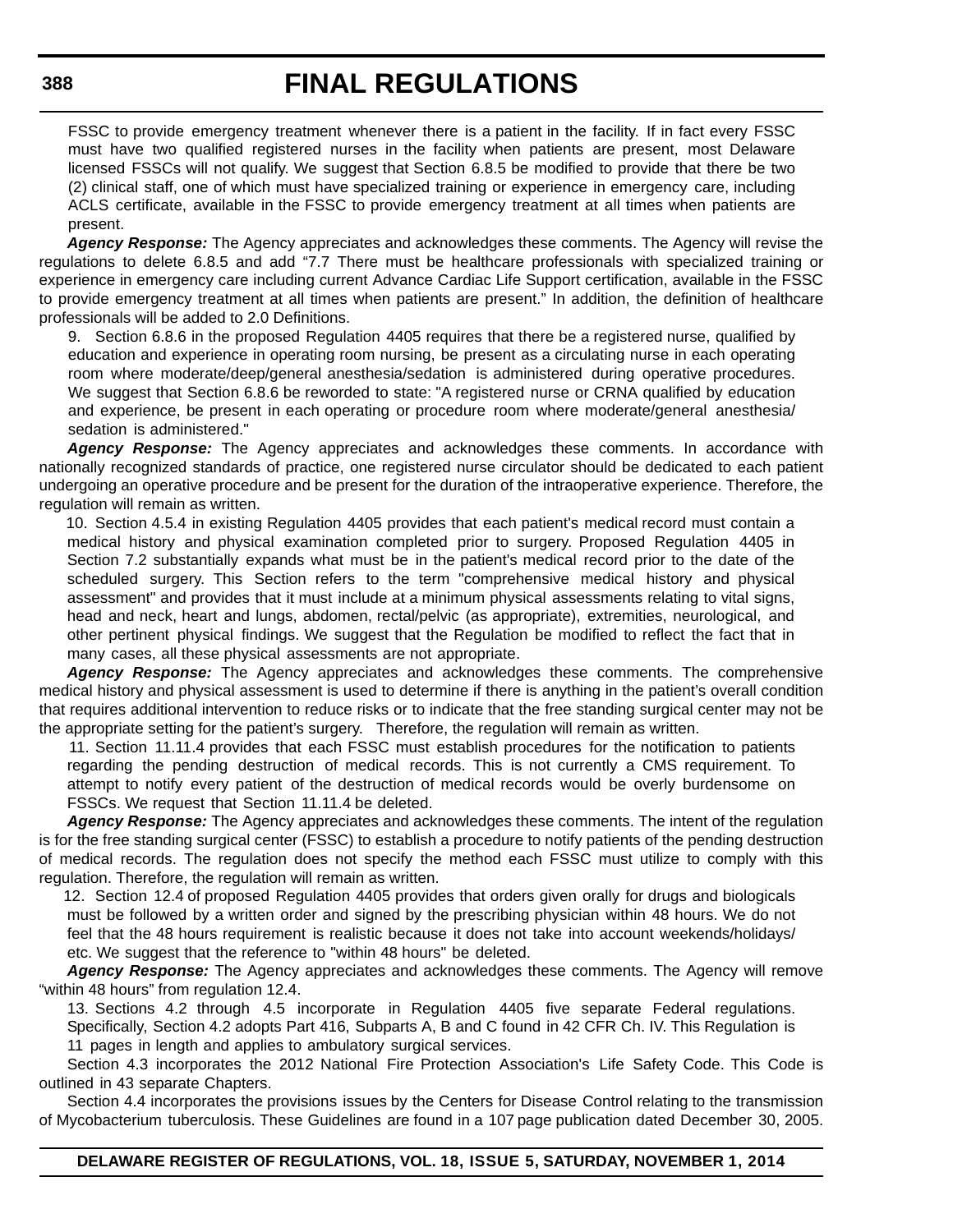Section 4.5 adopts the 2014 Facility Guidelines for Design and Construction of Health Care Facilities. These Guidelines are stated in 397 pages of documentation.

It is not possible for any person to understand the effect of incorporating these provisions in Regulation 4405 within 30 days. Therefore, I request that Sections 4.2 through 4.5 be deleted. If appropriate after public review, they can be added at a later date.

*Agency Response:* The Agency appreciates and acknowledges these comments. The purpose of the free standing surgical center regulations is to ensure the provision of quality care in a safe surgical setting. Compliance with the specified regulations and standards is required to ensure the provision of quality care in safe surgical setting; therefore, the regulation will remain as written.

#### *Conclusion*

Existing Regulation 4405 and any modification thereof should have a positive impact on the delivery of care in Delaware FSSCs. We suggest that overall proposed Regulation 4405 does not meet this criteria and will create unintended consequences. The proposed Regulation does not adequately recognize that certain FSSCs are specialized, particularly GI, ophthalmology and pain management, and that certain provisions in the proposed Regulation are not based on a discernible and rational purpose regarding currently licensed and specialized FSSCs with a consistent track record of good outcomes.

We are also concerned that the Division will incur additional costs of implementation at a time when budget cuts are a regular occurrence among Delaware agencies, particularly in light of the apparent lack of a correlation between the proposed rules and increased quality and efficiency.

We are requesting that the Division of Public Health:

1. Tailor the proposed Regulation to remove or modify the objectionable provisions as noted above;

2. Grandfather existing operational and specialized facilities from the Regulation as discussed above;

3. Rescind or delay the implementation of the proposed Regulation in order to weigh the potential implementation time and costs that will be incurred by both the Division and FSSCs, and whether such implementation will improve quality and increase efficiency among providers; and

4. Delete Sections 4.2 through 4.5.

*Agency Response:* The Agency appreciates and acknowledges these comments. The Agency has evaluated and responded to each comment received during the public comment period. The proposed free standing surgical center regulations incorporate updated standards and guidelines. As of the effective date of these regulations, the Delaware Attorney General's interpretation, issued on January 12, 1995, which exempted single specialty diagnostic endoscopy and pain management centers from licensure as a free standing surgical center is still in effect. Therefore, the Agency will proceed with finalizing the regulations with the non-substantive revisions.

#### **Peter J. Shanley, Esquire, Shanley & Associates, P.A.**

Today I sent you a detailed letter discussing proposed restated Regulation 4405- Free Standing Surgical Centers. This letter was submitted to you on behalf of my client, AmSurg Corporation.

In comment 2, I state that existing Delaware law provides that free standing diagnostic endoscopy facilities and pain management centers are exempt from Delaware Licensure requirement otherwise applicable to FSSCs and comment 2 requests that the definition of "surgery" should be modified in Section 2.0 of proposed Regulation 4405 to expressly exclude both specialties from the definition of "surgery".

The purpose of this letter is to expand on my comment that existing Delaware law exempts endoscopy facilities and pain management centers from Delaware Licensure regulations.

Enclosed is a copy of a July 16, 2009 letter to a redacted ASC that provides pain management procedures. Mary Peterson, Director of the Office of Health Facilities, Licensing and Certification specifically states that pain management centers are excluded from State Licensure in Delaware, Ms. Peterson refers to the enclosed Delaware Attorney General interpretation dated January 12, 1995 that specifically states that pain management and endoscopy centers are excluded from Delaware Licensure requirements because these services do not constitute surgery under Delaware law.

Clearly, proposed Regulation 4405 should exclude these FSSCs as required by Delaware law.

*Agency Response:* The Agency appreciates and acknowledges these comments. The existing law does not exempt free standing diagnostic endoscopy facilities and pain management centers from state licensure. A Delaware Attorney General's interpretation, issued on January 12, 1995, exempted single specialty diagnostic endoscopy and pain management centers from licensure as a free standing surgical center. Therefore, the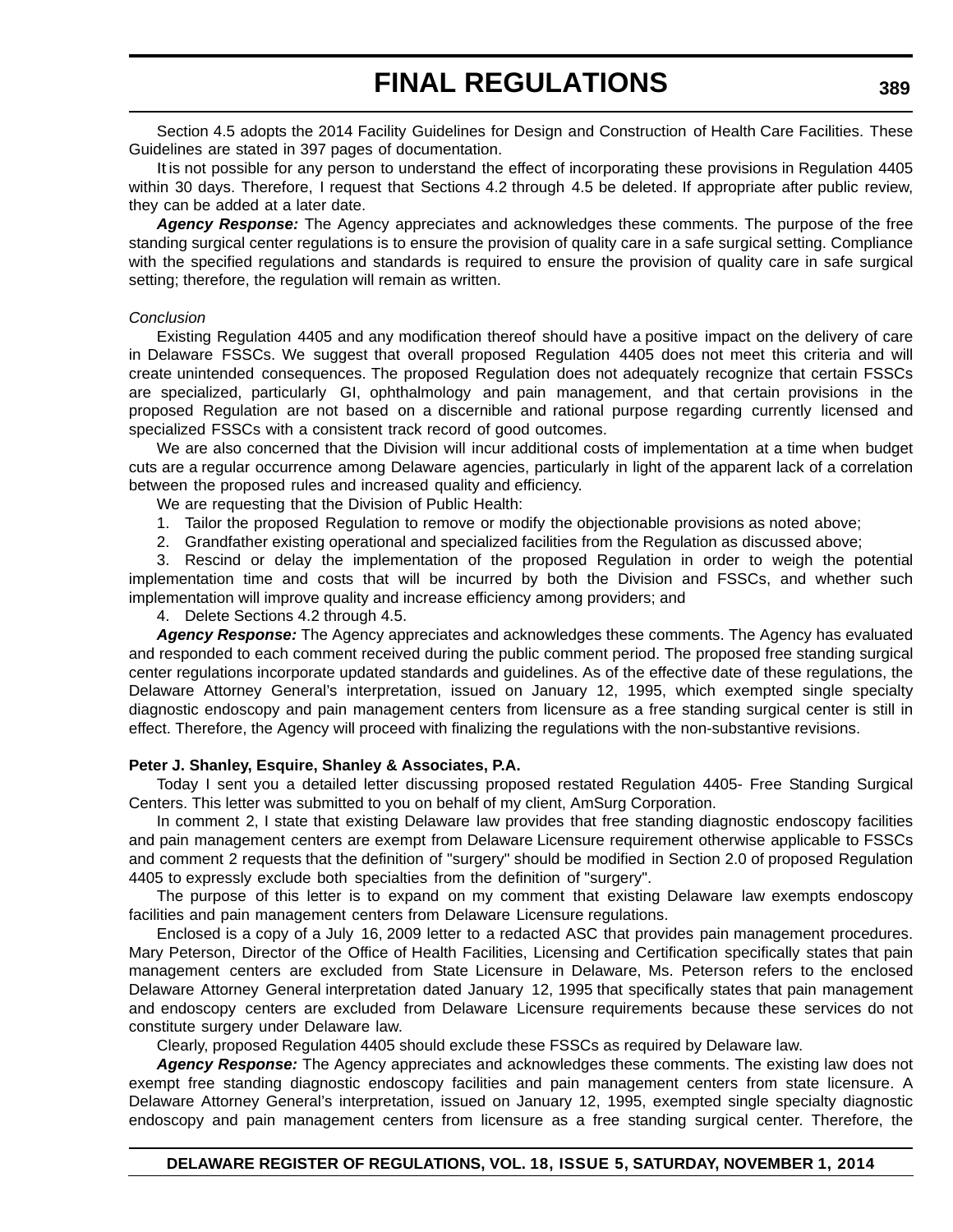**390**

# **FINAL REGULATIONS**

regulations will remain as written.

The public comment period was open from July 1, 2014 through July 31, 2014. Minor amendments were made to the proposed regulations based on public comment; these amendments are not substantive in nature. Additionally, some grammatical amendments were made to the proposed regulations. The regulations have been reviewed by the Delaware Attorney General's office and approved by the Cabinet Secretary of DHSS.

#### **FINDINGS OF FACT:**

Minor amendments were made to the proposed regulations based on public comment; these amendments are not substantive in nature. Additionally, some grammatical amendments were made to the proposed regulations. The Department finds that the proposed regulations, as set forth in the attached copy should be adopted in the best interest of the general public of the State of Delaware.

**THEREFORE, IT IS ORDERED**, that the proposed State of Delaware Regulations governing Free Standing Surgical Centers are adopted and shall become effective November 11, 2014, after publication of the final regulation in the Delaware *Register of Regulations.*

Rita M. Landgraf, Secretary

**\*Please Note: Due to the size of the final regulation, it is not being published here. A copy of the regulation is available at:**

**[4405 Free Standing Surgical Centers](http://regulations.delaware.gov/register/november2014/final/18 DE Reg 378 11-01-14.htm)**

### **DIVISION [OF PUBLIC HEALTH](http://www.dhss.delaware.gov/dhss/dph/index.htm)**

Statutory Authority: 16 Delaware Code, Section 1007 (16 **Del.C.** §1007) 16 **DE Admin. Code** 4407

#### **ORDER**

#### **[4407 Hospital Standards \(Construction, Maintenance, and Operation\)](#page-4-0)**

#### **NATURE OF THE PROCEEDINGS:**

The Delaware Department of Health and Social Services ("DHSS") initiated proceedings to adopt the State of Delaware Regulations Governing Hospital Standards (Construction, Maintenance, and Operation). The DHSS proceedings to adopt regulations were initiated pursuant to 29 Delaware Code Chapter 101 and authority as prescribed by 16 **Del.C.** §1007.

On August 1, 2014 (Volume 18, Issue 2), DHSS published in the Delaware *Register of Regulations* its notice of proposed regulations, pursuant to 29 **Del.C.** §10115. It requested that written materials and suggestions from the public concerning the proposed regulations be delivered to DHSS by September 2, 2014, after which time the DHSS would review information, factual evidence and public comment to the said proposed regulations.

Written comments were received during the public comment period and evaluated. The results of that evaluation are summarized in the accompanying "Summary of Evidence."

# **SUMMARY OF EVIDENCE**

In accordance with Delaware Law, public notices regarding proposed Department of Health and Social Services (DHSS) Regulations Governing Hospital Standards (Construction, Maintenance, and Operation) were published in the *Delaware State News*, the *News Journal* and the Delaware *Register of Regulations*. Entities offering written comments include:

- State Council for Persons with Disabilities, Denise McMullin-Powell, Chairperson
- Governor's Advisory Council for Exceptional Citizens, Robert D. Overmiller, Chairperson

Public comments and the DHSS (Agency) responses are as follows: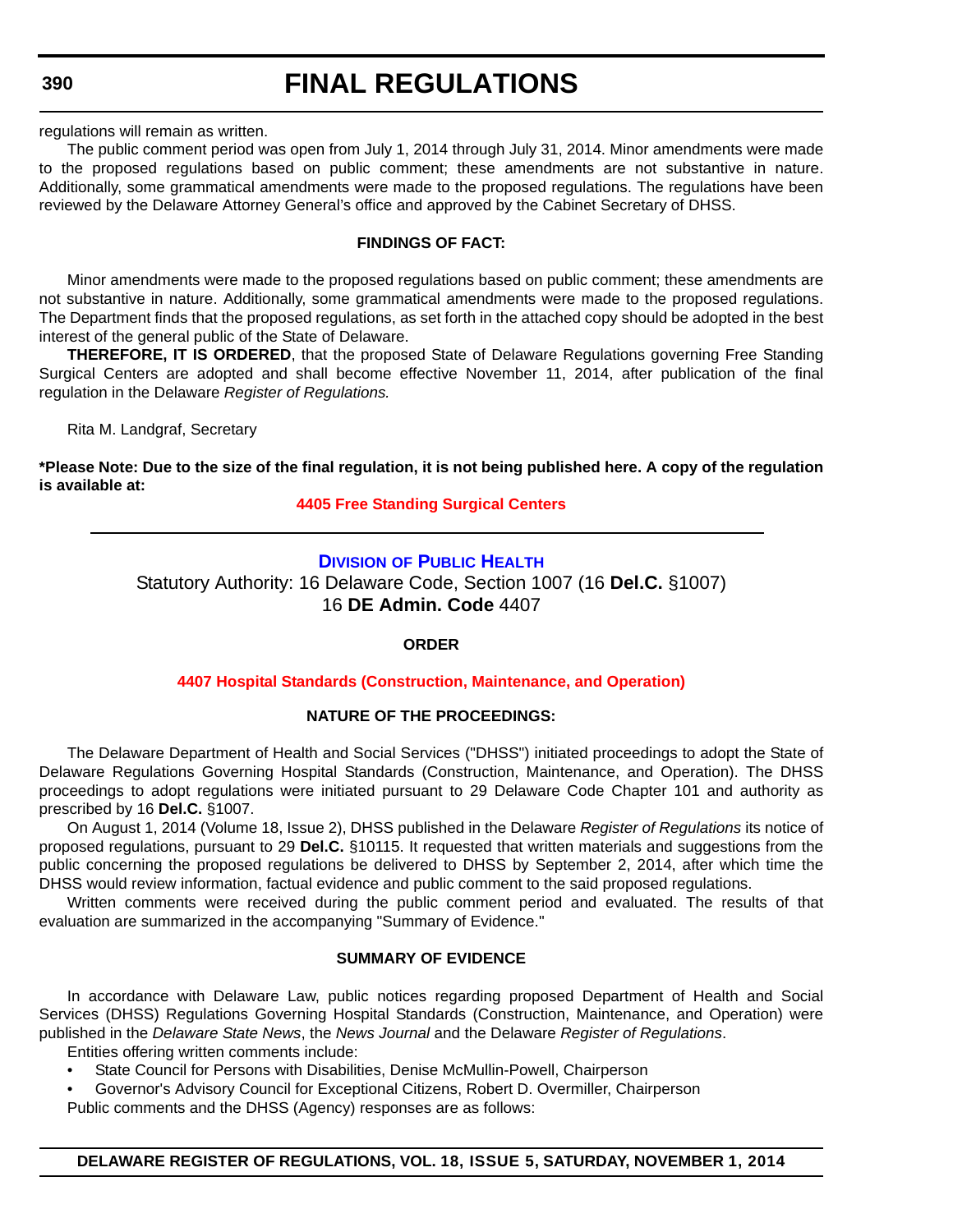### **State Council for Persons with Disabilities, Denise McMullin-Powell, Chairperson:**

The State Council for Persons with Disabilities (SCPD) has reviewed the Department of Health and Social Services/Division of Public Health's (DPH's) proposal to amend its hospital standards to ensure that hospital staff have ready access to a locked hospital bathroom in the event of an emergency. This is a result of enactment of H.B. 129 ("Christina's Law") which the Governor signed on June 10, 2014. DPH is implementing the statutory mandate by proposing the addition of the following subsection to its regulations covering hospital construction, maintenance, and operation:

4.4. Hospitals must develop and implement policies and procedures for hospital staff to have ready access to a locked hospital bathroom in the event of an emergency.

The proposed regulation was published as 18 DE Reg. 119 in the August 1, 2014 issue of the *Register of Regulations*. SCPD has the following observations.

**First**, placement of this sentence in the personnel-related "§4.0 Governing Body, Organization and Staff" regulation is counterintuitive. If someone were looking for a standard on bathroom access, it may be more logical to place the sentence in "§3.0 Physical Environment".

*Agency Response:* The Agency appreciates and acknowledges these comments. The hospital's governing body is responsible for all hospital operations; therefore, the regulations will remain as written.

**Second**, it's unclear what process will be used to alert hospitals of the new regulation and what time line applies to "development and implementation" of the policies and procedures. Are hospitals out of compliance if a policy is not operational on the effective date of the regulation (e.g. October 1, 2014) or do they enjoy some time to develop and implement the policies and procedures? DPH may wish to consider either inserting a firm effective date (e.g. December 1, 2014) or communicating an expectation through a sub-regulatory letter or guidance document.

*Agency Response:* The Agency appreciates and acknowledges these comments. The Agency has developed a plan to notify all licensed hospitals and ensure the implementation of the new regulations.

**Third**, in reviewing the regulation, SCPD noted that 1977 and 1981 versions of national standards are incorporated by reference. See §§3.1 and 4.1. DPH may wish to review these references to determine if they should be updated. Literally, the 1977 and 1981 versions of standards are binding.

*Agency Response:* The Agency appreciates and acknowledges these comments. The Agency intends to review and update the hospital regulations in the near future.

# **Governor's Advisory Council for Exceptional Citizens, Robert D. Overmiller, Chairperson:**

The Governor's Advisory Council for Exceptional Citizen's (GACEC) has reviewed the Division of Public Health (DPH) proposal to implement the requirements of House Bill No. 129 which was signed by Governor Markell on June 10, 2014.

As background, a 14 year old girl experienced a medical emergency while locked in a hospital bathroom and staff was unable to unlock the door prior to her death. This prompted the introduction and eventual enactment of House Bill No. 129, labeled "Christina's Law". The preamble to House Amendment No. 1 to House Bill No. 129 provides details on the inability of hospital staff to reach Christina without undue delay.

The legislation requires the Department of Health and Social Services to "adopt regulations to ensure that hospital staff persons have ready access to a locked hospital bathroom in the event of an emergency." The Division of Public Health is implementing the statutory mandate by proposing the addition of the following subsection to its regulations covering hospital construction, maintenance, and operation:

4.4. Hospitals must develop and implement policies and procedures for hospital staff to have ready access to a locked hospital bathroom in the event of an emergency.

Council would like to share a few observations.

**First**, placement of this sentence in the personnel-related "§4.0 Governing Body, Organization and Staff" regulation is unexpected. If someone were looking for a standard on bathroom access, it may be more logical to place the sentence in "§3.0 Physical Environment".

*Agency Response:* The Agency appreciates and acknowledges these comments. The hospital's governing body is responsible for all hospital operations; therefore, the regulations will remain as written.

**Second**, the process that will be used to alert hospitals of the new regulation and what time line applies to "development and implementation" of the policies and procedures is not clear in the proposed regulations. Are hospitals out of compliance if a policy is not operational on the effective date of the regulation (e.g. October 1,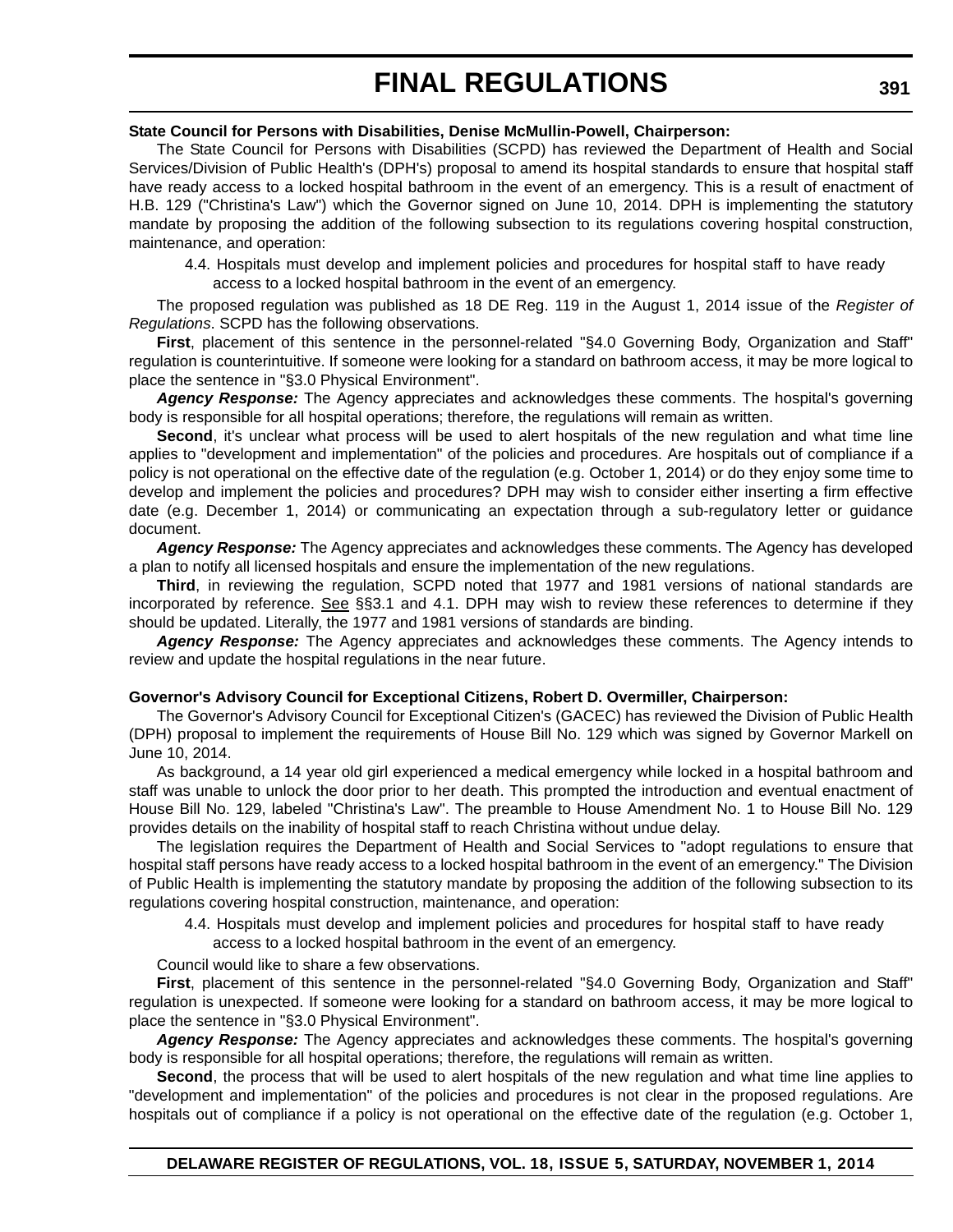2014) or do they enjoy some time to develop and implement the policies and procedures? The Department of Health and Social Services (DHSS) may wish to consider either inserting a firm effective date (e.g. December 1, 2014) or communicating an expectation through a sub-regulatory letter or guidance document.

*Agency Response:* The Agency appreciates and acknowledges these comments. The Agency has developed a plan to notify all licensed hospitals and ensure the implementation of the new regulations.

**Third**, in reviewing the regulation, it was noted that versions of national standards from 1977 and 1981 are incorporated by reference. See §§3.1 and 4.1. DPH may wish to review these references to determine if they should be updated. The 1977 and 1981 versions of standards appear to be binding.

*Agency Response:* The Agency appreciates and acknowledges these comments. The Agency intends to review and update the hospital regulations in the near future.

The public comment period was open from August 1, 2014 through September 2, 2014.

Based on comments received during the public comment period, no changes have been made to the proposed regulations. The regulations have been approved by the Delaware Attorney General's office and the Cabinet Secretary of DHSS.

#### **FINDINGS OF FACT:**

Based on public comments received, no changes were made to the proposed regulation. The Department finds that the proposed regulations, as set forth in the attached copy should be adopted in the best interest of the general public of the State of Delaware.

**THEREFORE, IT IS ORDERED**, that the proposed State of Delaware Regulations Governing Hospital Standards (Construction, Maintenance, and Operation) are adopted and shall become effective November 11, 2014, after publication of the final regulation in the Delaware *Register of Regulations*.

Rita M. Landgraf, Secretary

**\*Please note that no changes were made to the regulation as originally proposed and published in the August 2014 issue of the** *Register* **at page 119 (18 DE Reg. 119). Therefore, the final regulation is not being republished. A copy of the final regulation is available at:**

**[4407 Hospital Standards \(Construction, Maintenance, and Operation\)](http://regulations.delaware.gov/register/november2014/final/18 DE Reg 390 11-01-14.htm)**

#### **DIVISION [OF PUBLIC HEALTH](http://dhss.delaware.gov/dhss/dph/index.html)**

Statutory Authority: 16 Delaware Code, Chapter 30D (16 **Del.C.** Ch. 30D) 16 **DE Admin. Code** 4454

#### **ORDER**

#### **[4454 Tanning Facilities Regulations](#page-4-0)**

#### **NATURE OF THE PROCEEDINGS:**

Delaware Health and Social Services ("DHSS") initiated proceedings to adopt the State of Delaware Regulations Governing Tanning Facilities. The DHSS proceedings to adopt the regulations were initiated pursuant to 29 **Delaware Code** Chapter 101 and authority as prescribed by 16 **Delaware Code**, Chapter 30D.

On September 1, 2014 (Volume 18, Issue 3), DHSS published in the *Delaware Register of Regulations* its notice of proposed regulations, pursuant to 29 **Del.C.** §10115. It requested that written materials and suggestions from the public concerning the proposed regulations be delivered to DHSS by October 1, 2014, after which time the DHSS would review information, factual evidence and public comment to the said proposed regulations.

No written comments were received during the public comment period. Therefore, no evaluation or summarization of comments is presented in the accompanying "Summary of Evidence." One letter of endorsement was received during the public comment period from the American Academy of Dermatology Association.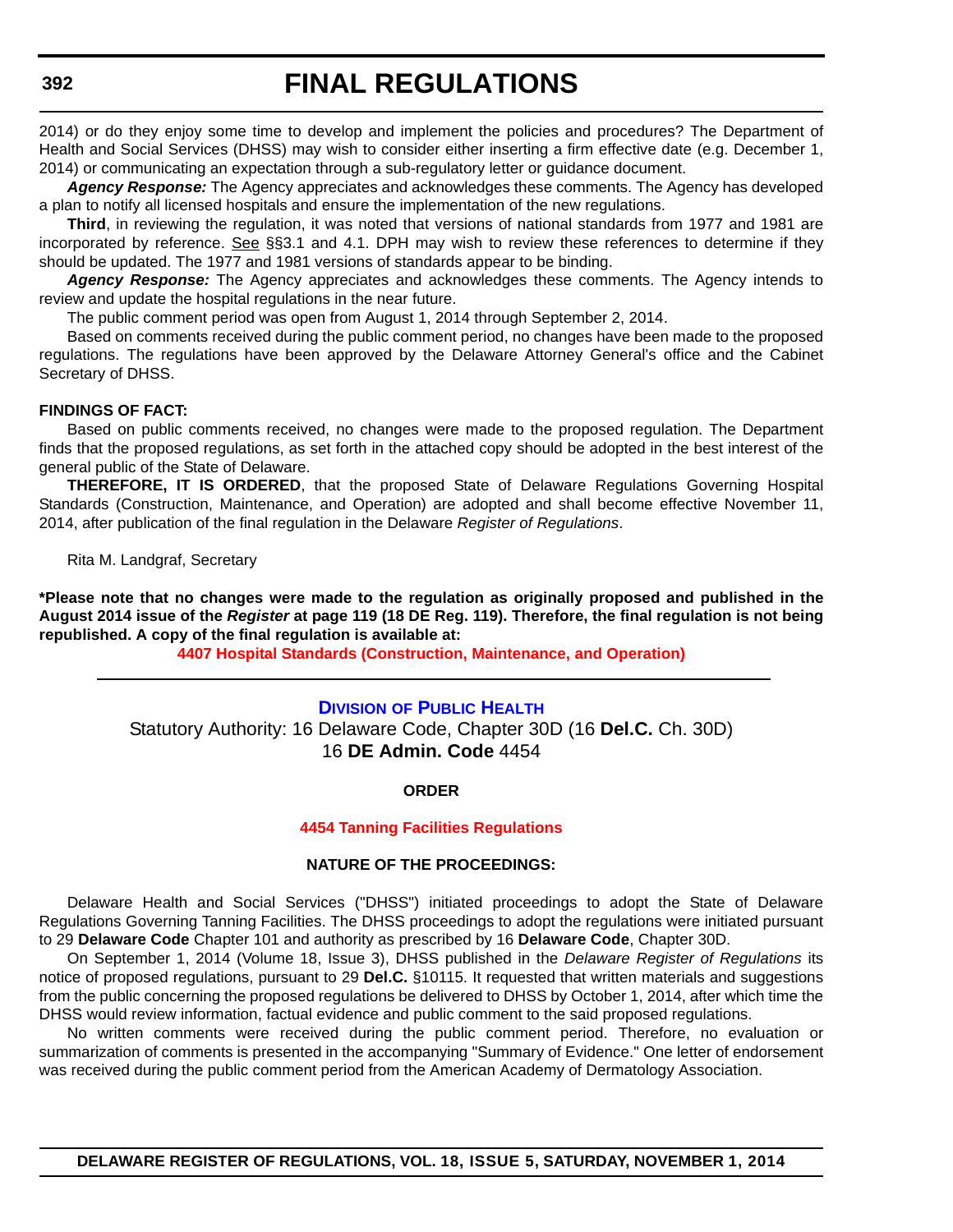### **SUMMARY OF EVIDENCE**

In accordance with Delaware Law, public notices regarding proposed Department of Health and Social Services (DHSS) Regulations Governing Tanning Facilities were published in the *Delaware State News*, the *News Journa*l and the Delaware *Register of Regulations*. One letter of support was received on the proposed regulation during the public comment period (September 1, 2014 through October 1, 2014).

Entity offering a letter in support of the proposed regulation:

#### **American Academy of Dermatology Association, Brett Coldiron, MD, FAAD, President:**

(In Part)

On behalf of nearly 13,000 U.S. members of the American Academy of Dermatology Association (AADA), I am writing to share our support for the proposed indoor tanning regulations, which implement legislation protecting minors under 18 from using indoor tanning devices (SB 94,147th General Assembly, Regular Session). As dermatologists, we dedicate our lives to promoting habits in our patients that ensure healthy skin. The AADA commends Delaware for its leadership in enacting SB 94 and we urge the Division of Public Health to adopt the proposed rule.

The public comment period was open from September 1, 2014 through October 1, 2014.

Based on comments received during the public comment period, no changes have been made to the proposed regulations. The regulation has been reviewed by the Delaware Attorney General's office and approved by the Cabinet Secretary of DHSS.

### **FINDINGS OF FACT:**

Based on public comments received, no changes were made to the proposed regulations. The Department finds that the proposed regulations, as set forth in the attached copy should be adopted in the best interest of the general public of the State of Delaware.

**THEREFORE, IT IS ORDERED**, that the proposed State of Delaware Regulations Governing Tanning Facilities are adopted and shall become effective January 1, 2015, after publication of the final regulation in the *Delaware Register of Regulations*.

Rita M. Landgraf, Secretary

**\*Please note that no changes were made to the regulation as originally proposed and published in the September 2014 issue of the** *Register* **at page 191 (18 DE Reg. 191). Therefore, the final regulation is not being republished. A copy of the final regulation is available at:**

**[4454 Tanning Facilities Regulations](http://regulations.delaware.gov/register/november2014/final/18 DE Reg 392 11-01-14.htm)**

# **[DEPARTMENT OF INSURANCE](http://www.delawareinsurance.gov/)**

**OFFICE OF THE COMMISSIONER**

Statutory Authority: 18 Delaware Code, Sections 311 and 1333 (18 **Del.C.** §§311 and 1333)

**ORDER**

#### **Docket No. 2401**

#### **[404 Derivative Instruments](#page-4-0)**

Proposed Regulation 404 relating to Derivative Instruments was published in the Delaware *Register of Regulations* on September 1, 2014. The comment period remained open until September 30, 2014. There was no public hearing on proposed Regulation 404. Public notice of the proposed Regulation 404 in the *Register of Regulations* was in conformity with Delaware law.

**DELAWARE REGISTER OF REGULATIONS, VOL. 18, ISSUE 5, SATURDAY, NOVEMBER 1, 2014**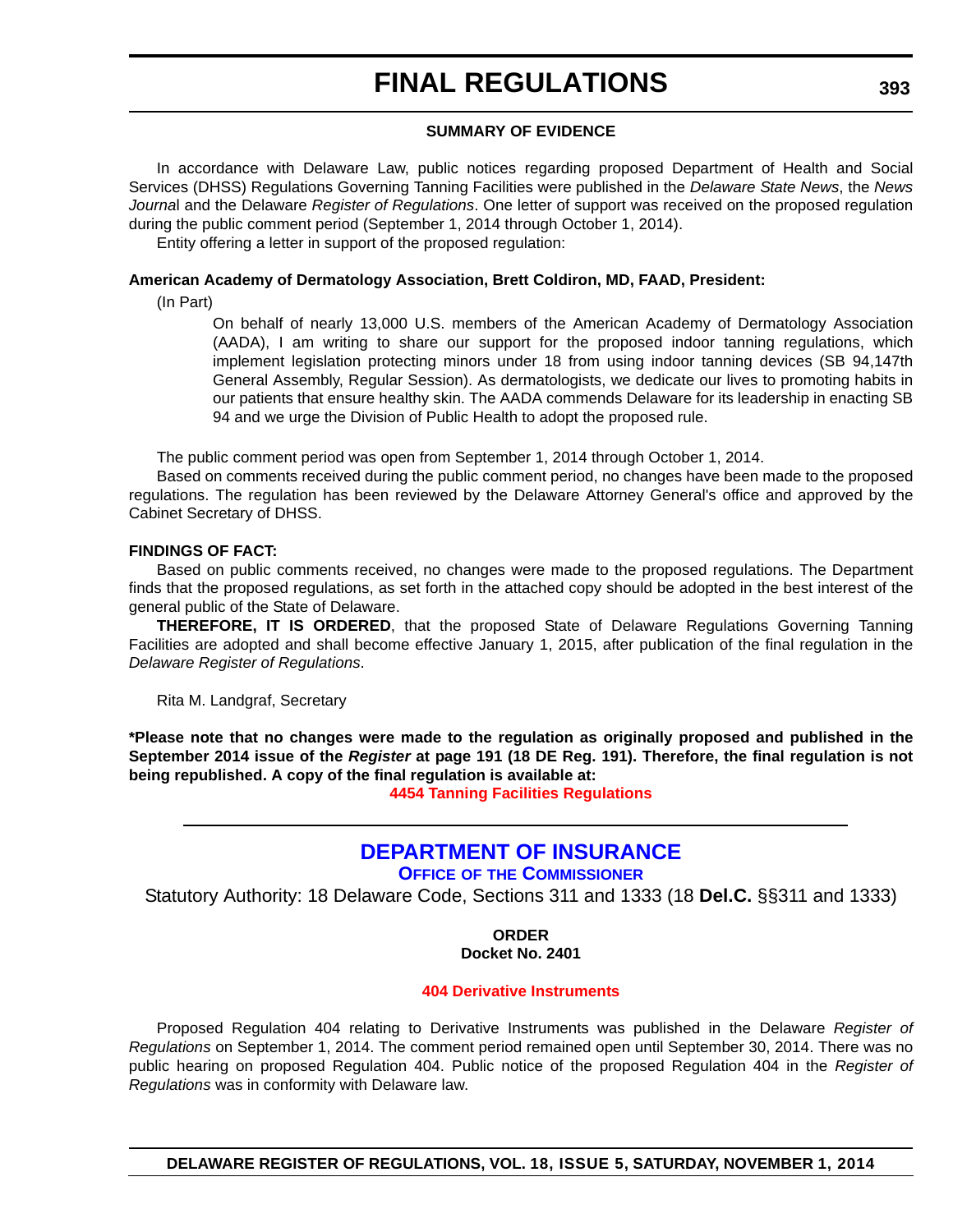# **SUMMARY OF THE EVIDENCE AND INFORMATION SUBMITTED**

Comments were not received on the proposed amended Regulation 404.

With no comments received and no additional amendments being suggested, no changes were made to the proposed Regulation 404.

#### **FINDINGS OF FACT**

Based on Delaware law and the record in this docket, I make the following findings of fact:

- 1. 18 **Del.C.** §§311 and 1333 of the Insurance Code requires a regulation to set forth rules and procedural requirements which the Commissioner deems necessary to carry out the provisions of the Code.
- 2. The requirements of proposed Regulation 404 best serve the interests of the public and of insurers and comply with Delaware law.

### **DECISION AND EFFECTIVE DATE**

Based on the provisions of 18 **Del.C.** §§311 and 1333, and of 29 **Del.C.** Ch. 101, and the record in this docket, I hereby adopt proposed Regulation 404 as may more fully and at large appear in the version attached hereto to be effective 10 days after being published as final.

#### **TEXT AND CITATION**

The text of proposed Regulation 404 last appeared in the *Register of Regulations* Vol. 18, Issue 3, pages 195- 201.

IT IS SO ORDERED this 15<sup>th</sup> day of October, 2014. Karen Weldin Stewart, CIR-ML Insurance Commissioner

**\*Please note that no changes were made to the regulation as originally proposed and published in the September 2014 issue of the** *Register* **at page 195 (18 DE Reg. 195). Therefore, the final regulation is not being republished. A copy of the final regulation is available at:**

**[404 Derivative Instruments](http://regulations.delaware.gov/register/november2014/final/18 DE Reg 393 11-01-14.htm)**

# **[DEPARTMENT OF JUSTICE](http://attorneygeneral.delaware.gov/fraud/index.shtml)**

### **FRAUD AND CONSUMER PROTECTION DIVISION**

**INVESTOR PROTECTION UNIT** 

Statutory Authority: 6 Delaware Code, Section 73-102(b) (6 **Del.C.** §73-102(b))

#### **ORDER**

#### **[Rules and Regulations Pursuant to the Delaware Securities Act](#page-4-0)**

**WHEREAS**, on September 1, 2014, the Delaware *Registrar of Regulations*, pursuant to the request of the Investor Protection Director, caused the proposed rules and regulations pursuant to the Delaware Securities Act to be published in the Delaware *Register of Regulations*, 18 DE Reg. 202 (9/1/14); and

**WHEREAS**, the proposed rules and regulations were held open for public comment until October 1, 2014; and **WHEREAS**, no comments were received by the Investor Protection Director, and therefore no evaluation or summarization of comments is presented in the accompanying "Summary of Evidence";

**NOW THEREFORE, IT IS HEREBY ORDERED** this 10th day of October, 2014, that the information set forth

#### **DELAWARE REGISTER OF REGULATIONS, VOL. 18, ISSUE 5, SATURDAY, NOVEMBER 1, 2014**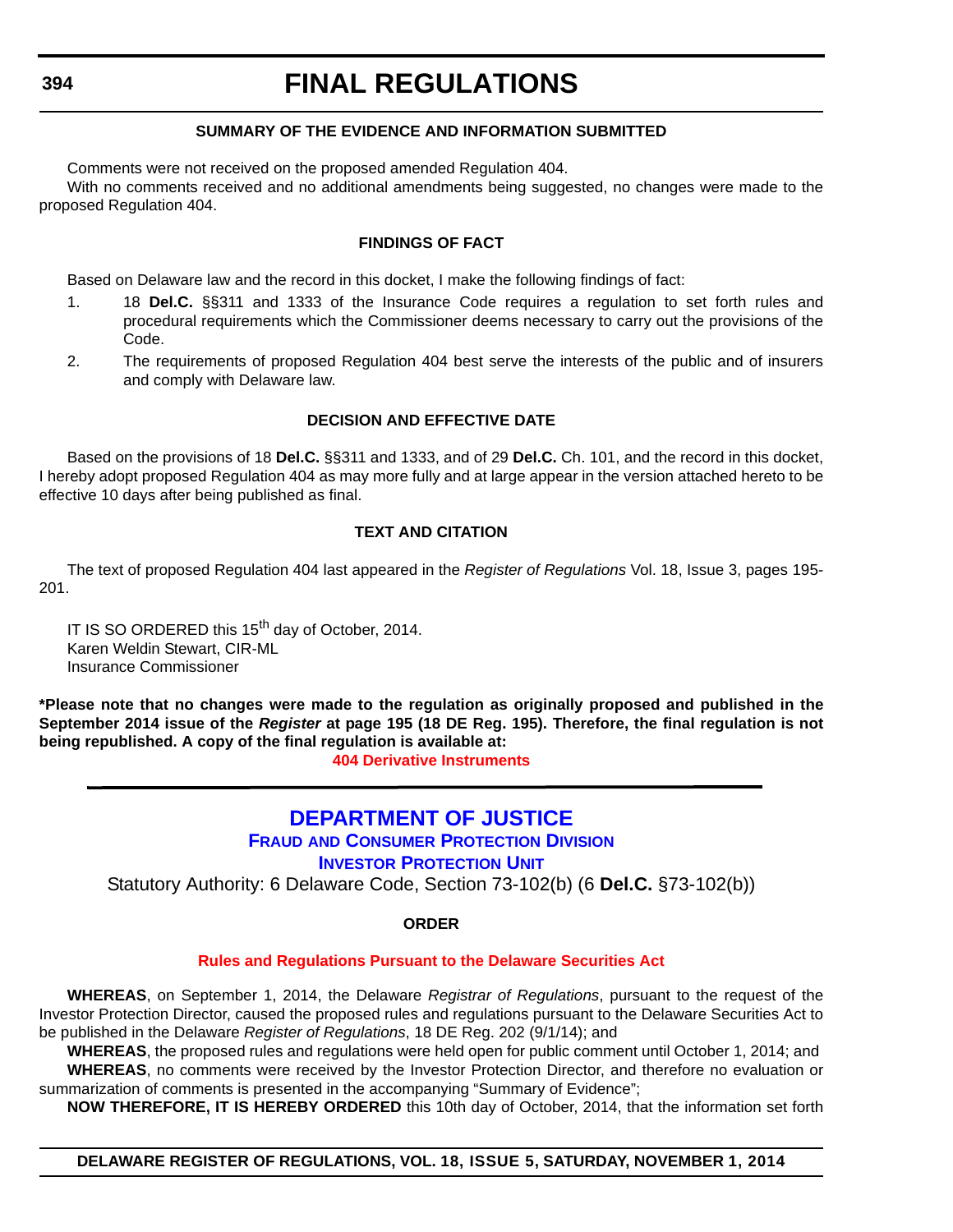herein shall constitute the required summary of evidence and information submitted; the summary of findings of fact with respect to the evidence and information submitted; and the decision to adopt the rules and regulations in the form attached hereto as **Exhibit A**.

**IT IS FURTHER ORDERED** that, pursuant to 6 **Del.C.** §73-102(b) and 29 **Del.C.** §10118(b)(3), upon consideration of the information submitted to the Director of the Investor Protection Unit, and based upon the findings of fact with respect to the information submitted, the Rules and Regulations Pursuant to the Delaware Securities Act, in the form attached hereto as **Exhibit A**, are adopted effective January 1, 2015.

### **SUMMARY OF EVIDENCE AND INFORMATION SUBMITTED**

The public comment period was open from September 1, 2014 to October 1, 2014. No comments were received on the proposed regulations during the public comment period and no changes have been made to the proposed regulations.

# **SUMMARY FINDINGS OF FACT**

The revision makes substantial changes to the Rules and Regulations Pursuant to the Delaware Securities Act (the "Rules"). The Rules are being changed as follows:

- 1. to reflect the passage of amendments to the Delaware Securities Act, 6 **Del.C.** Ch. 73 (the "Act") in 2013. *See*, *An Act to Amend Title 6 of the Delaware Code Relating to the Delaware Securities Act*, 79 **Del. Laws.** c. 182, including
	- a. changing "Securities Division" and "Division" to "Investor Protection Unit" and "Unit," respectively,
	- b. changing "Securities Commissioner" and "Commissioner" to "Investor Protection Director" and "Director," respectively, and
	- c. adding flexibility to the Unit's administrative hearing process to allow for the Director to delegate authority to the hearing officer, who would now be referred to as the "presiding officer" (*see* changes throughout Part B of the Rules);
- 2. to increase the fee for written interpretive opinions from the Unit to \$300 (*see* Rule 102);
- 3. to clarify and adjust various aspects of the administrative hearing process, including
	- a. the rules for service and the form of papers to be filed (*see* Rules 210 and 212),
	- b. that the Unit may issue a complaint for any violation of an order, or any other lawful condition imposed upon the defendant by the Director (*see* Rules 220 and 221),
	- c. to extend the timing for disclosure of documents prior to a hearing and the disclosure of expert qualifications and opinions (*see* Rule 243),
	- d. to clarify that the Unit does not need to file findings of fact and law in default judgment *see* Rule 252), and
	- e. to clarify the respective roles of Unit and the Director with respect to summary orders, including that a summary order requires action by either the Unit or the Director, but not necessarily both (*see* Rules 260, 261, 262, and 264);
- 4. to clarify the process, authority, and parameters for issuing subpoenas in administrative proceedings and investigations (*see* Rules 203 and 304);
- 5. to add a fee for Form D notice filings required under Section 73-204(e) of the Act, which fee is proposed to be set at one half of one percent of the maximum aggregate offering price of securities to be offered in Delaware during the initial registration period, but not less than \$200.00 or more than \$1000.00 (*see* Rule 404);
- 6. to impose a late fee for failing to pay a required fee on time (*see* Rule 404);
- 7. to require Form D notice filings to be made earlier than the current 15 day period if an earlier filing is required by the SEC (*see* Rule 406);
- 8. to conform the Rules to existing practice for the processing of registration applications whereby applications for registration are not complete until processed through CRD or IARD (as the case may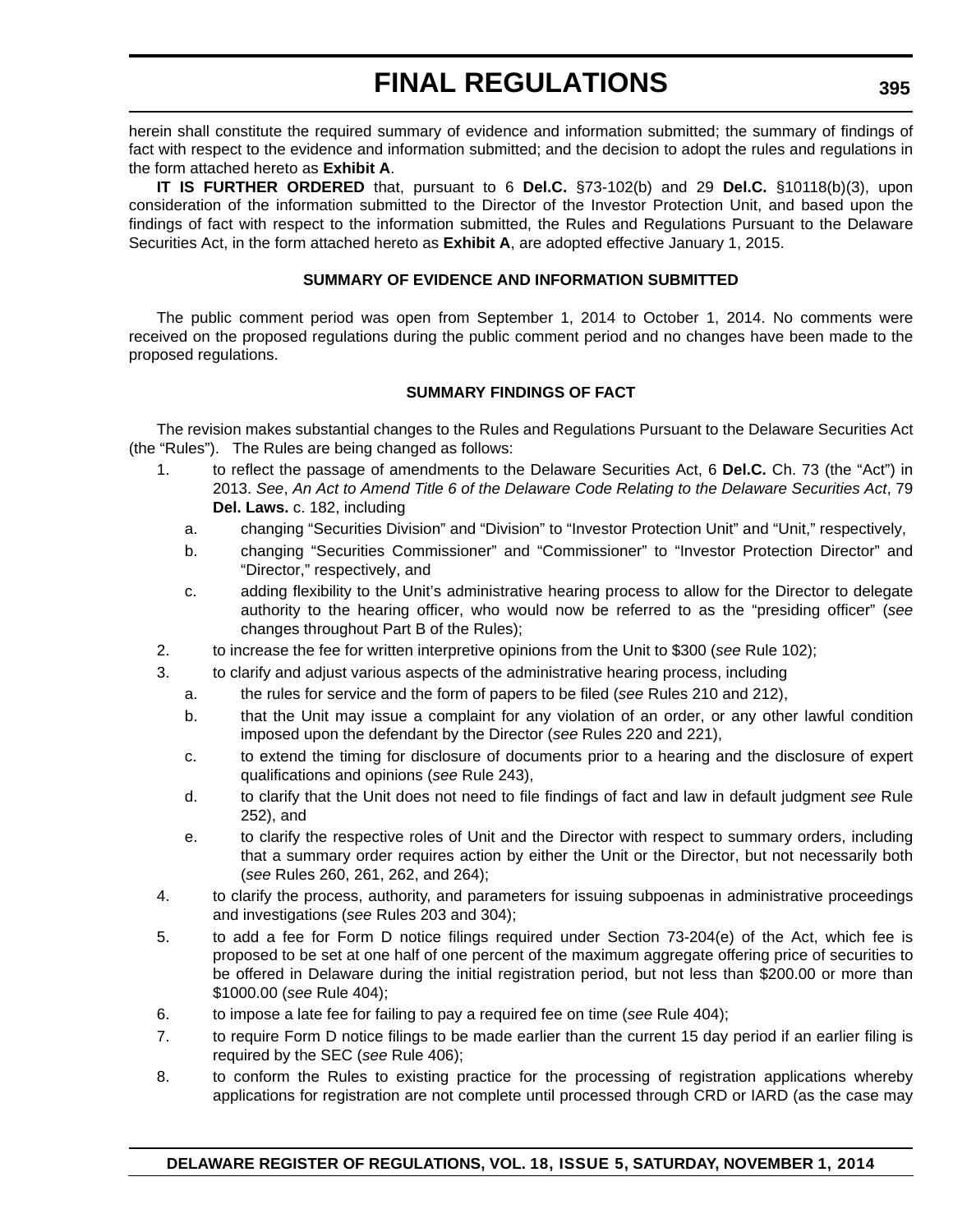be) and the prerequisites of registration with the SEC, FINRA, and/or the applicant's home state (as the case may be) are met (*see* Rules 600, 601, 700 and 701);

- 9. to establish that the suitability standard for broker-dealers and investment advisers is revised to clarify that the standard applies to recommended investment strategies, as well as recommended purchase and sale transactions (*see* Rules 609(b)(3), 609(d)(4)-(6), and 709(a)(1));
- 10. to update the standards of practice for investment advisers having custody of client funds (*see* Rule 708);
- 11. to clarify the supervisory responsibility of investment adviser and broker-dealer firms (*see* Rules 609(b)(4) and 709(a)(4));
- 12. to clarify that a broker-dealer's violation of any conduct rule promulgated by FINRA is a dishonest and unethical practice (*see* Rule 609(b)(28));
- 13. to impose a requirement on broker-dealers and investment advisers with a place of business in Delaware to post a public notice of registration in such place of business, which public notice states:

Investment firms and professionals in Delaware must be registered with the Investor Protection Unit of the Delaware Department of Justice. This firm has been so registered. Registration does not mean this business has been approved or reviewed by the Investor Protection Unit.

To check the registration status of any investment firm or professional in Delaware, or to file a complaint with the Investor Protection Unit, please call (302) 577-8424 or e-mail Investor.Protection@state.de.us.

(*see* Rules 611 and 712); and

- 14. to add an exemption from registration for certain investment advisers who are also exempt from federal registration as private fund advisers (*see* Rule 711).
- 15. The revision also makes a variety of technical changes that correct stale citations, delete references to entities that no longer exist, modernize the use of language, eliminate inapplicable grandfathering provisions, and make stylistic changes for the sake of uniformity.

DATED THIS 10<sup>th</sup> DAY OF OCTOBER, 2014

BY ORDER OF:

Owen Lefkon, Investor Protection Director for the State of Delaware

**\*Please note that no changes were made to the regulation as originally proposed and published in the September 2014 issue of the** *Register* **at page 202 (18 DE Reg. 202). Therefore, the final regulation is not being republished. A copy of the final regulation is available at:**

**[Rules and Regulations Pursuant to the Delaware Securities Act](http://regulations.delaware.gov/register/november2014/final/18 DE Reg 394 11-01-14.htm)**

# **[DEPARTMENT OF NATURAL RESOURCES AND ENVIRONMENTAL](http://www.dnrec.delaware.gov/swc/Pages/portal.aspx)  CONTROL**

**DIVISION OF WATERSHED STEWARDSHIP** Statutory Authority: 7 Delaware Code, Chapter 40 (7 **Del.C.** Ch.40) 7 **DE Admin. Code** 5101

# **[5101 Sediment and Stormwater Regulations](#page-4-0)**

**Secretary's Order No. 2014-WS-0022 Date of Issuance: October 15, 2014 Effective Date: November 11, 2014**

This Order of the Secretary of the Department of Natural Resources and Environmental Control (Department)

**DELAWARE REGISTER OF REGULATIONS, VOL. 18, ISSUE 5, SATURDAY, NOVEMBER 1, 2014**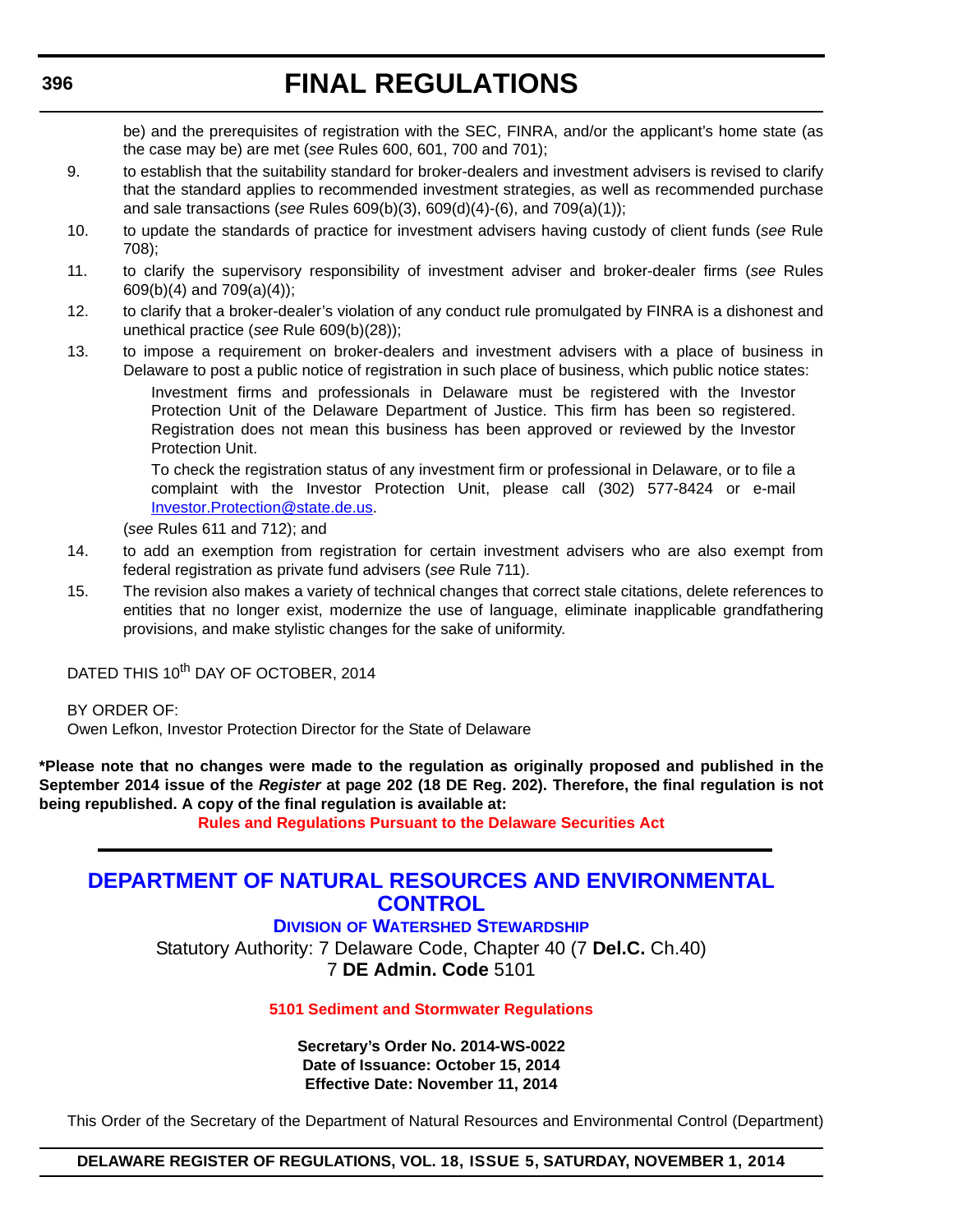considers the record developed on a proposed amendment to 7 **DE Admin. Code** 5101 (Regulation 5101).

#### **Background**

The Department's Division of Watershed Stewardship (Division), through experts in its Sediment and Stormwater Program, prepared a proposed amendment to Regulation 5101, which the Department had published in the September 1, 2014 issue of the *Delaware Register of Regulations*. Legal notices also were published in the *News Journal* and *Delaware State News*. The notices also provided the opportunity for public comment, including at a September 25, 2014 public hearing. The time period for written public comment ended on October 10, 2014. In an October 13, 2014, Hearing Officer's Report, the Department's presiding hearing officer reviewed the record and recommended approval of the proposed amendment.

#### **Discussion**

The Department proposed amendment to Regulation 5101 is made to clarify and remove any ambiguity that may be in Regulation 5101 concerning the role of the Technical Documents (TD). As stated by the Department's counsel, the amendment is curative. Indeed, the Department's counsel currently is defending Regulation 5101 and Secretary's Order No. 2013-WS-0026 issued July 18, 2013 (2013 Order), which approved the currently effective Regulation 5101 in Superior Court in *Baker v DNREC, CA No. S13C-08-026 THG* (Appeal).

This appeal of the 2013 Order is based upon a misunderstanding of the role of TD. This amendment seeks to clarify and cure any misunderstanding of the role of the TD. The amendments approved by this Order are curative in that Regulation 5101, as approved by the 2013 Order, will not change nor will the Department's implementation of Regulation 5101. Instead, the language changes are to clarify and remove any ambiguity that may exist in Regulation 5101 about the role of the TD in the administration of Regulation 5101.

This Order relies on the October 10, 2014 letter from the Department's counsel in the Appeal because this change is prompted by the Appeal, which the Department believes may have been filed based upon a misunderstanding of Regulation 5101 or admittedly less than clear language. It is the language that refers to the TD that this amendment clarifies and/or corrects so as to remove any misunderstanding or confusion. The Department of Justice letter includes an analysis of the procedural issues raised on appeal and in the public comments, and concludes that the amendment is curative and could have been promulgated as exceptions to the *Administrative Procedures Act*. *29 Del.C. §10101 et seq.* (APA). Instead, the Department promulgated this amendment under the APA's full public hearing process as opposed to the abbreviated process allowed for curative changes such as proposed by this amendment.

The changes reinforce the Department's stated intent that the TD was not to be a regulation. Instead, the TD was provided and cited in Regulation 5101 in order to provide the regulated community with assistance in understanding and implementing Regulation 5101, particularly in the new provision whereby Sediment & Stormwater Plans may be approved using methods not contained in the TD if they provide "functional equivalency" to achieve the necessary environmental protection from urban stormwater runoff, which also poses a significant risk to public health and safety. Regulation 5101, as approved in the 2013 Order, was a comprehensive change to the sediment and stormwater regulation in Delaware after years of meetings and discussions with all interested participants.

The Appeal seeks to reverse the 2013 Order and its approval of Regulation 5101. The Appeal is based upon the alleged failure to include the TD as part of Regulation's APA procedure. Instead, the 2013 Order discussed the issue, but Regulation 5101 included language that could cause ambiguity in the role of the TD. This amendment is promulgated as a curative change in order to resolve any uncertainty that may exist.

The letter from the Department's counsel in the litigation before Superior Court in *Baker v DNREC, CA No. S13C-08-026 THG* is the Department's legal position that the proposed amendment seeks to implement in language changes to Regulation 5101 to remove any ambiguity and satisfy the appeal, if possible, through such changes.

In conclusion, the following findings and conclusions are entered:

1. The Department, acting through this Order of the Secretary, adopts as a final regulation the amendment to Regulation 5101 as set forth in the Appendix A;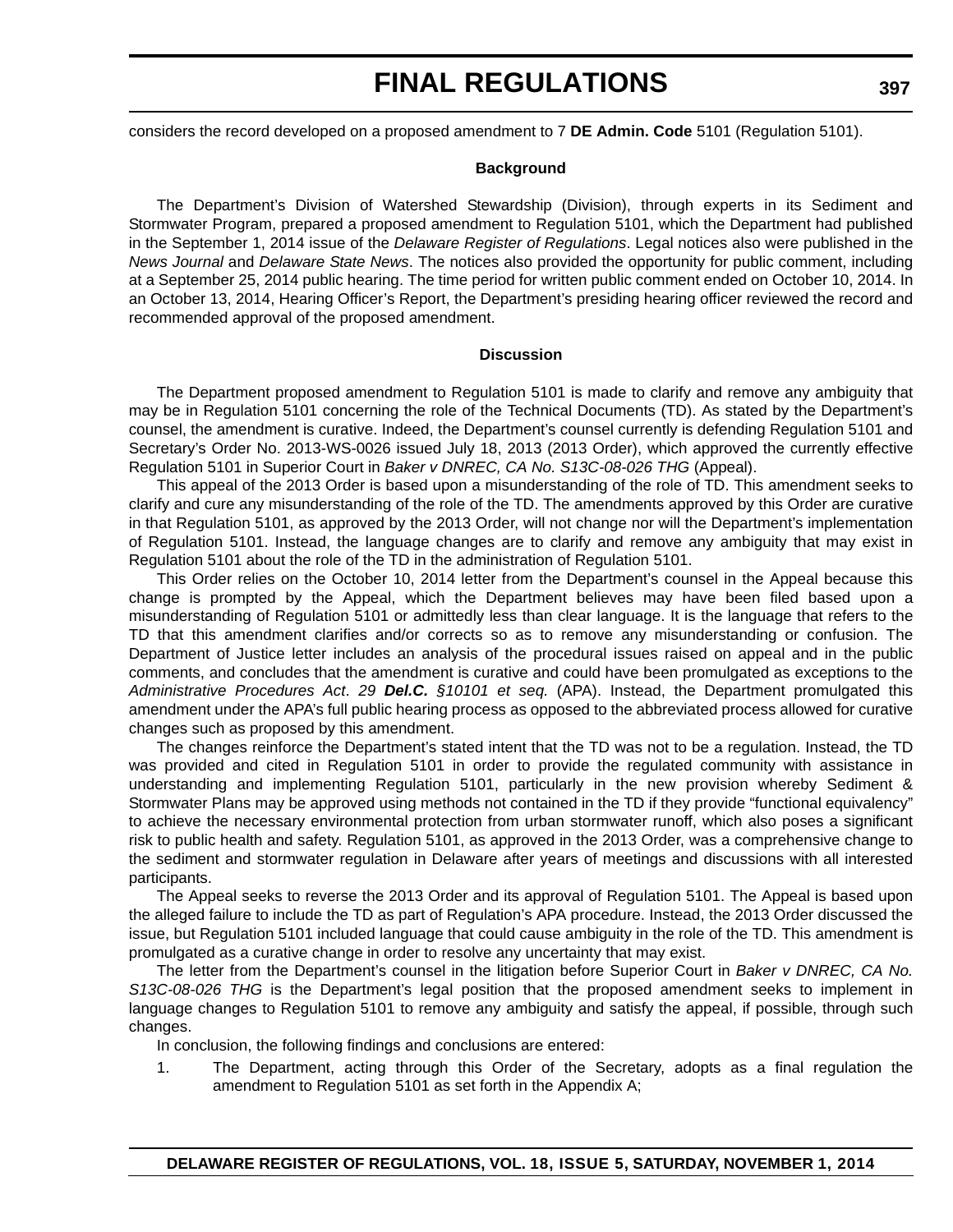#### **398**

# **FINAL REGULATIONS**

- 2. The approved amendment to Regulation 5101 is based upon the version published in the September 1, 2014 *Delaware Register of Regulations*; and
- 3. The Department shall provide written notice to the persons affected by the Order, as determined by the Department, including those persons who requested to receive notice on Regulation 5101, and shall be submitted to the *Delaware Register of Regulations* for publication in its next available issue.

David S. Small, Secretary

**\*Please note that no changes were made to the regulation as originally proposed and published in the September 2014 issue of the** *Register* **at page 204 (18 DE Reg. 204). Therefore, the final regulation is not being republished. A copy of the final regulation is available at:**

**[5101 Sediment and Stormwater Regulations](http://regulations.delaware.gov/register/november2014/final/18 DE Reg 396 11-01-14.htm)**

# **[DEPARTMENT OF SAFETY AND HOMELAND SECURITY](http://date.delaware.gov/OABCC/index.shtml) OFFICE OF THE ALCOHOLIC BEVERAGE CONTROL COMMISSIONER**

Statutory Authority: 4 Delaware Code, Section 304(a) (4 **Del.C.** §304(a))

# **ORDER**

# **[1407 A Rule Pertaining to Movie Theaters](#page-4-0)**

**Date of Issuance: October 21, 2014 Effective Date: November 11, 2014**

Under the authority vested in the Alcoholic Beverage Control Commissioner ("OABCC") under 29 **Del.C.** §8001 et seq., 29 **Del.C.** §10111 et seq. and 4 **Del.C.** §304, the following findings, reasons and conclusions are entered as an Order of the Commissioner to create the regulation, 4 **DE Admin. Code** 1407, A Rule Pertaining to Movie Theaters. The only comments made regarding the hearings and by written comment were in favor of adopting the proposed regulation with the exception that Mr. Ketchum of Penn Cinema spoke against the adoption of 1407 - §2.0(c.).

1407 - §2.0(c.) requires a camera to be located in the theaters that is able to be monitored from a central location, and Mr. Ketchum testified that this requirement would be expensive and unnecessary. It is important for operators of movie theaters to monitor patrons to prevent the passing of alcohol legally purchased to minors and the monitored cameras are an excellent means of accomplishing this. In addition, the statute requires the cameras and therefore the Rule must require the cameras.

In conclusion, the following findings and conclusions are entered:

1. OABCC, acting through this Order of the Commissioner, adopts the proposed regulation as a final regulation, as set forth below,

2. The approval of the proposed regulation as the final regulation will protect and improve the Manner in which alcohol is served in movie theaters;

3. The Regulation approved by this Order was developed consistent with the applicable law and regulatory standards, and is supported by comments from the industry;

4. OABCC provided public notice of the proposed regulation and the public hearing in a manner required by the law and regulations,

5. OABCC held public hearings in a manner required by the law and regulations, and considered all timely and relevant public comments in making its determination;

6. OABCC's proposed Regulation 1407, as published in the September 1, 2014, Delaware *Register of Regulations*, and as set forth below, is well supported by the record, and is reasonable to regulate the sale of alcohol consistent with the applicable laws and regulations.

7. OABCC shall have published this Order in the Delaware *Register of Regulations*; and the notice in newspapers, and the Regulation amendment will go into effect ten days after its publication in the Delaware *Register of Regulations*.

John H. Cordrey, Commissioner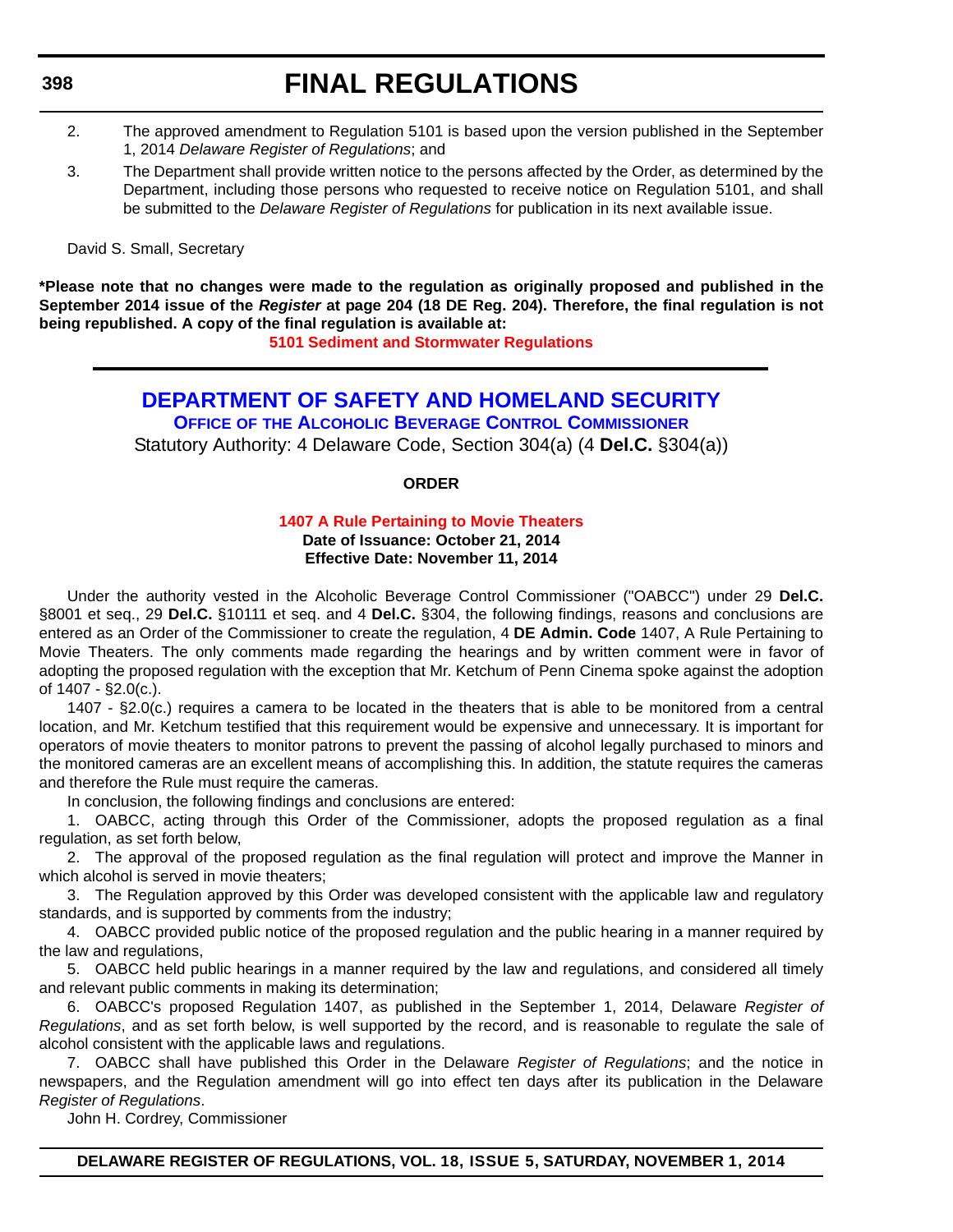**\*Please note that no changes were made to the regulation as originally proposed and published in the September 2014 issue of the** *Register* **at page 209 (18 DE Reg. 209). Therefore, the final regulation is not being republished. A copy of the final regulation is available at:**

**[1407 A Rule Pertaining to Movie Theaters](http://regulations.delaware.gov/register/november2014/final/18 DE Reg 398 11-01-14.htm)**

# **[DEPARTMENT OF STATE](http://dpr.delaware.gov/)**

**DIVISION OF PROFESSIONAL REGULATION**

**1100 BOARD OF DENTISTRY AND DENTAL HYGIENE**

Statutory Authority: 24 Delaware Code, Section 1106(a)(1) (24 **Del.C.** §1106(a)(1)) 24 **DE Admin. Code** 1100

# **ORDER**

#### **[1100 Board of Dentistry and Dental Hygiene](#page-4-0)**

On June 1, 2014, the Delaware Board of Dentistry and Dental Hygiene published proposed changes to its regulations in the Delaware *Register of Regulations*, Volume 17, Issue 12. This notice further indicated that written comments would be accepted by the Board for thirty days, a public hearing would be held, and written comments would be accepted for fifteen days thereafter. After due notice in the *Register of Regulations* and two Delaware newspapers, a public hearing was held on August 21, 2014 at a regularly scheduled meeting of the Delaware Board of Dentistry and Dental Hygiene to receive verbal comments regarding the Board's proposed amendments to its regulations.

### **Summary of the Evidence and Information Submitted**

At the time of the deliberations, the Board considered the following documents:

**Board Exhibit 1** - Affidavit of publication of the public hearing notice in the *News Journal*; and

**Board Exhibit 2** - Affidavit of publication of the public hearing notice in the *Delaware State News*.

There was no verbal testimony given at the public hearing on August 21, 2014. No written comments were received by the Board during the initial thirty day public comment period; nor were any written comments received after the public hearing during the fifteen day 29 **Del.C.** §10118(a) second public comment period.

# **Findings of Fact and Conclusions**

1. The public was given notice and an opportunity to provide the Board with comments in writing and by testimony at the public hearing on the proposed amendments to the Board's regulations.

2. There were no public comments provided to the Board during the two written public comment periods, or the public hearing.

3. Pursuant to 24 **Del.C.** §1106(a)(1) the Board has statutory authority to promulgate rules and regulations clarifying specific statutory sections of its statute.

4. The proposed changes amend Board's regulations, at 6.0, et. seq. set forth guidelines for application renewal and late renewal, including the procedure for attestation to completion of continuing education and the period for late renewal without the need to reapply.

5. The public was given notice and an opportunity to provide the Board with comments in writing and by testimony at the public hearing on the proposed changes to the Board's rules and regulations.

6. Having received no public comments, the Board finds no reason to amend the regulations as proposed.

# **Decision and Order Concerning the Regulations**

NOW THEREFORE, pursuant to 24 **Del.C.** §1106(a)(1) and for the reasons set forth above, the Board of Dentistry and Dental Hygiene does hereby ORDER that the regulations be, adopted and promulgated as set forth in the Delaware *Register of Regulations* on November 1, 2014. The effective date of this Order is ten days from the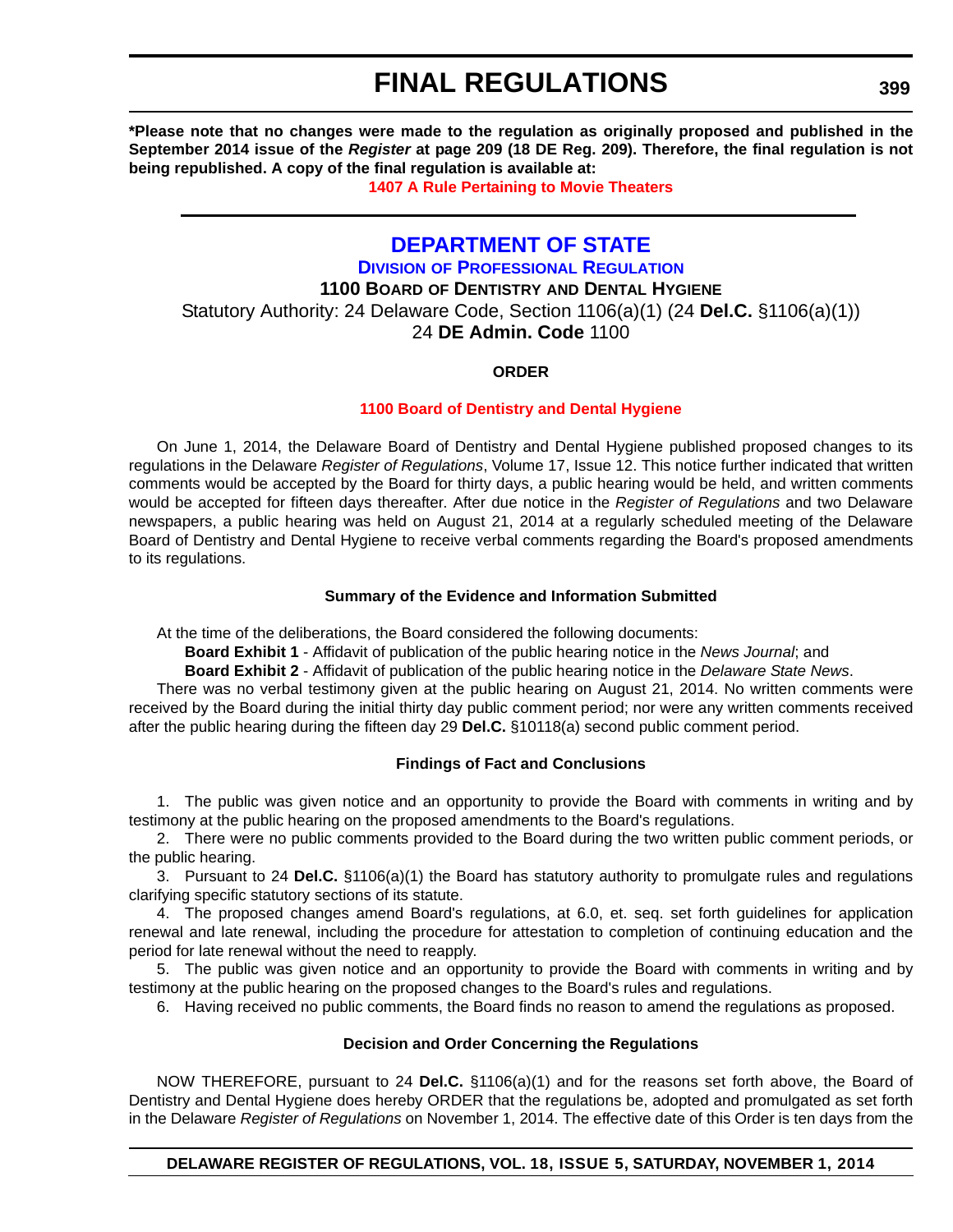#### **400**

# **FINAL REGULATIONS**

date of its publication in the Delaware *Register of Regulations*, pursuant to 29 **Del.C.** §10118(g). The new regulations are attached hereto as Exhibit A. **SO ORDERED** this 16th day of October, 2014.

# **BOARD OF DENTISTRY AND DENTAL HYGIENE**

John Lenz, DDS, President **June Ewing, Public Member** Brian McAllister, DDS, Secretary Nathaniel Gibbs, Public Member Carol Argo, RDH Thomas A. Mercer, DMD Debra Bruhl, RDH, Hygiene Advisory Mary Trinkle, RDH, Hygiene Advisory Lucinda Bunting, DMD Sharon Welsh, DDS Buffy Parker, RDH, Hygiene Advisory

**\*Please note that no changes were made to the regulation as originally proposed and published in the June 2014 issue of the** *Register* **at page 1159 (17 DE Reg. 1159). Therefore, the final regulation is not being republished. A copy of the final regulation is available at:**

**[1100 Board of Dentistry and Dental Hygiene](http://regulations.delaware.gov/register/november2014/final/18 DE Reg 399 11-01-14.htm)**

# **DIVISION [OF PROFESSIONAL REGULATION](http://dpr.delaware.gov/) 4400 DELAWARE MANUFACTURED HOME INSTALLATION BOARD** Statutory Authority: 24 Delaware Code, Section 4416(b)(1) (24 **Del.C.** §4416(b)(1)) 24 **DE Admin. Code** 4400

# **ORDER**

# **[4400 Delaware Manufactured Home Installation Board](#page-4-0)**

On June 1, 2014, the Delaware Board of Manufactured Home Installation published proposed changes to its regulations in the Delaware *Register of Regulations*, Volume 17, Issue 12. This notice indicated that written comments would be accepted by the Board for thirty days, a public hearing would be held, and written comments would be accepted for fifteen days thereafter. After due notice in the *Register of Regulations* and two Delaware newspapers, a public hearing was held on July 14, 2014 at a regularly scheduled meeting of the Delaware Board of Manufactured Home Installation to receive verbal comments regarding the Board 's proposed amendments to its regulations.

# **SUMMARY OF THE EVIDENCE AND INFORMATION SUBMITTED**

At the time of the deliberations, the Board considered the following documents:

**Board Exhibit 1** - Affidavit of publication of the public hearing notice in the *News Journal*; and

**Board Exhibit 2** - Affidavit of publication of the public hearing notice in the *Delaware State News*.

There was no verbal testimony given at the public hearing on July 14, 2014. No written comments were received by the Board during the initial thirty day public comment period; nor were any written comments received after the public hearing during the fifteen day 29 **Del.C.** §10118(a) second public comment period.

# **FINDINGS OF FACT AND CONCLUSIONS**

1. The public was given notice and an opportunity to provide the Board with comments in writing and by testimony at the public hearing on the proposed amendments to the Board 's regulations.

2. There were no public comments provided to the Board during the two written public comment periods, or the public hearing.

3. Pursuant to 24 **Del.C.** §4416(b)(1) the Board has statutory authority to promulgate rules and regulations clarifying specific statutory sections of its statute.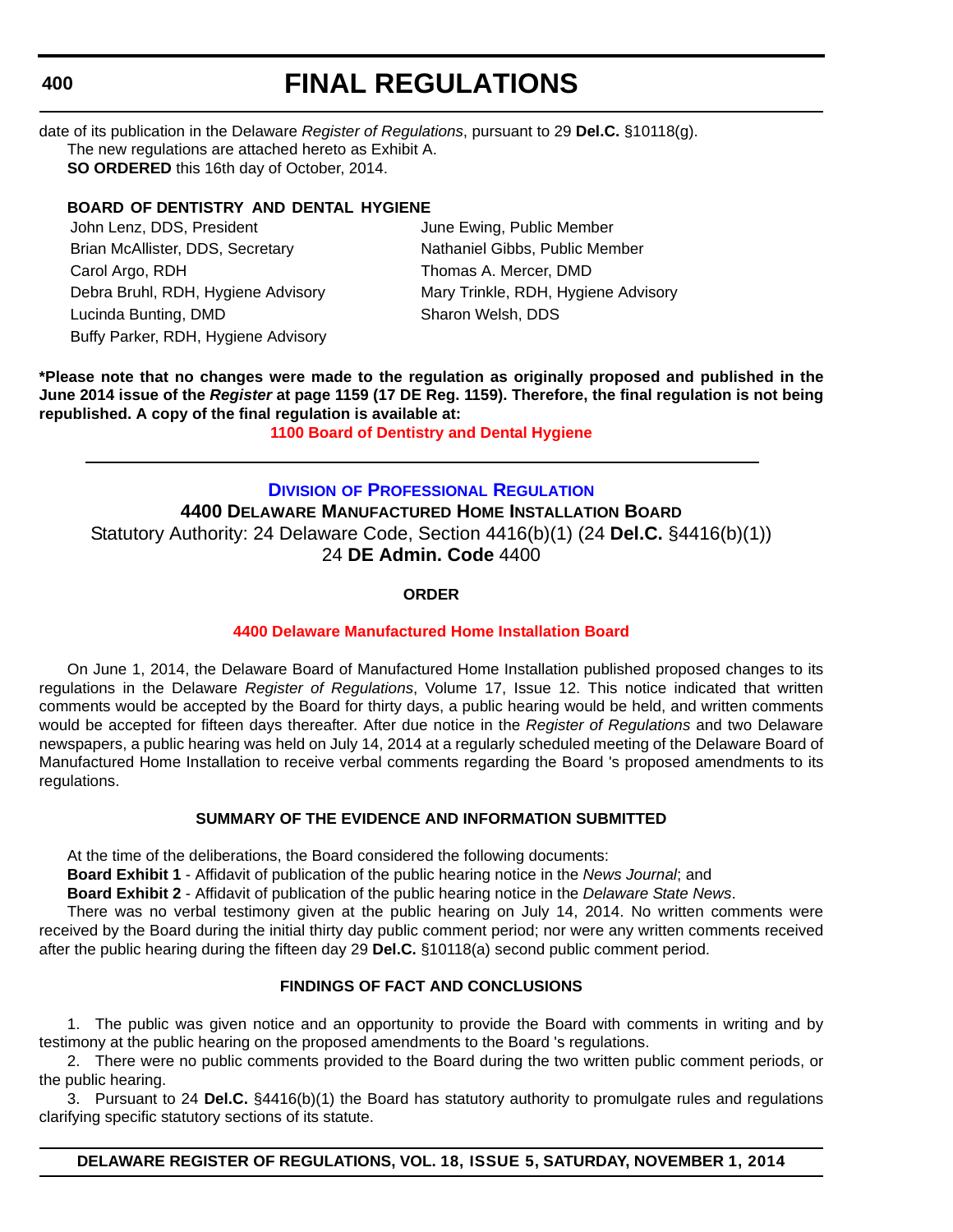4. The majority of the proposed changes are changes of an administrative nature.

5. The public was given notice and an opportunity to provide the Board with comments in writing and by testimony at the public hearing on the proposed changes to the Board's rules and regulations.

6. Having received no public comments, the Board finds no reason not to amend the regulations as proposed.

### **DECISION AND ORDER CONCERNING THE REGULATIONS**

NOW THEREFORE, pursuant to 24 **Del.C.** §4416(b)(1) and for the reasons set forth above, the Board of Manufactured Home Installation does hereby ORDER that the regulations be, and that they hereby are, adopted and promulgated as set forth in the Delaware *Register of Regulations* on June 1, 2014. The effective date of this Order is ten days from the date of its publication in the Delaware *Register of Regulations*, pursuant to 29 **Del.C.** §10118(g).

The new regulations are attached hereto as Exhibit A.

**SO ORDERED** this \_ the \_day of October, 2014.

#### **DELAWARE BOARD OF MANUFACTURED HOME INSTALLATION**

Margaret Harper **Keith Rudy** Keith Rudy Valerie Lacey **Richard Snyder** Richard Snyder Leslie Persans John Starke Dean Pierson **Barbara Williams** Kevin Reinike

**\*Please note that no changes were made to the regulation as originally proposed and published in the June 2014 issue of the** *Register* **at page 1164 (17 DE Reg. 1164). Therefore, the final regulation is not being republished. A copy of the final regulation is available at:**

**[4400 Delaware Manufactured Home Installation Board](http://regulations.delaware.gov/register/november2014/final/18 DE Reg 400 11-01-14.htm)**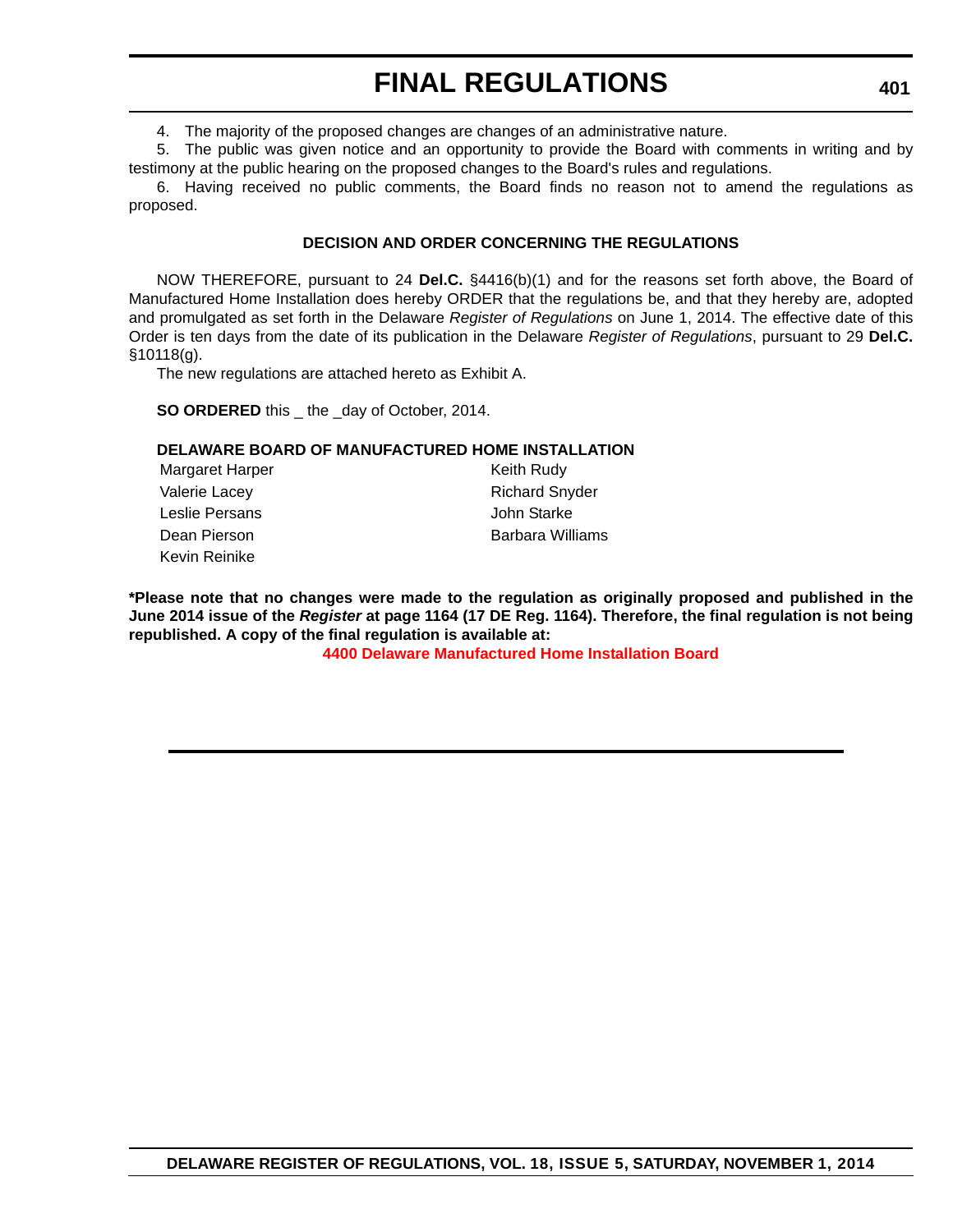# **CALENDAR OF EVENTS/HEARING NOTICES**

# **[DEPARTMENT OF EDUCATION](http://www.doe.k12.de.us/) [PUBLIC NOTICE](#page-4-0)**

The State Board of Education will hold its monthly meeting on Thursday, November 20, 2014 at 1:00 p.m. in the Townsend Building, Dover, Delaware.

# **[DEPARTMENT OF HEALTH AND SOCIAL SERVICES](http://www.dhss.delaware.gov/dhss/dph/index.html) DIVISION OF PUBLIC HEALTH [PUBLIC NOTICE](#page-4-0) 4451 Body Art Establishments**

On November 1, 2014, the Department of Health and Social Services, Division of Public Health, Health Systems Protection, plans to publish proposed regulations which amend the State of Delaware Regulations Governing Body Art Establishments and hold them out for public comment per Delaware law.

The regulation has been revised to include:

- Establishment of an annual inspection requirement.
- Establishment of a requirement that if operations are discontinued longer than sixty (60) days, or per order of the Division of Public Health, the permit holder shall obtain approval from the Division before resuming operations.

The Health Systems Protection Section, under the Division of Public Health, Department of Health and Social Services, will hold a public hearing to discuss proposed amendments to the Delaware Regulations Governing Body Art Establishments.

The public hearing will be held on November 25, 2014 at 10:00 a.m. in the First Floor Conference Room, located in the Jesse Cooper Building, 417 Federal Street, Dover, Delaware.

Copies of the proposed regulation are available for review in the November 1, 2014 edition of the Delaware *Register of Regulations*, accessible online at: http://regulations.delaware.gov or by calling the Health Systems Protection Section at 302-744-4705.

Anyone wishing to present his or her oral comments at this hearing should contact Ms. Deborah Harvey at (302) 744-4700 by November 25, 2014. Any person who wishes to make written suggestions, testimony, briefs or other written materials concerning the proposed regulation as a supplement to or in lieu of oral testimony should submit such comments by Wednesday, December 10, 2014 to:

Deborah Harvey Division of Public Health 417 Federal Street Dover, DE 19901 Email: Deborah.Harvey@state.de.us Phone: (302) 744-4700

# **DIVISION [OF SOCIAL SERVICES](http://www.dhss.delaware.gov/dhss/dss/index.html) [PUBLIC NOTICE](#page-4-0)**

#### **Delaware's Temporary Assistance for Needy Families (TANF) State Plan Renewal**

In compliance with the State's Administrative Procedures Act (APA - Title 29, Chapter 101 of the Delaware Code) and under the authority of Title 31 of the **Delaware Code**, Chapter 5, Section 512, Delaware Health and Social Services (DHSS) / Division of Social Services (DSS) is proposing to renew Delaware's eligibility status for the Temporary Assistance for Needy Families (TANF) program provided for in the enactment of the Personal Responsibility and Work Opportunity Reconciliation Act of 1996 (PRWORA), (P.L. 104-193).

Any person who wishes to make written suggestions, compilations of data, testimony, briefs or other written materials concerning the proposed new regulations must submit same to Sharon L. Summers, Policy & Program Development Unit, Division of Social Services, 1901 North DuPont Highway, P.O. Box 906, New Castle, Delaware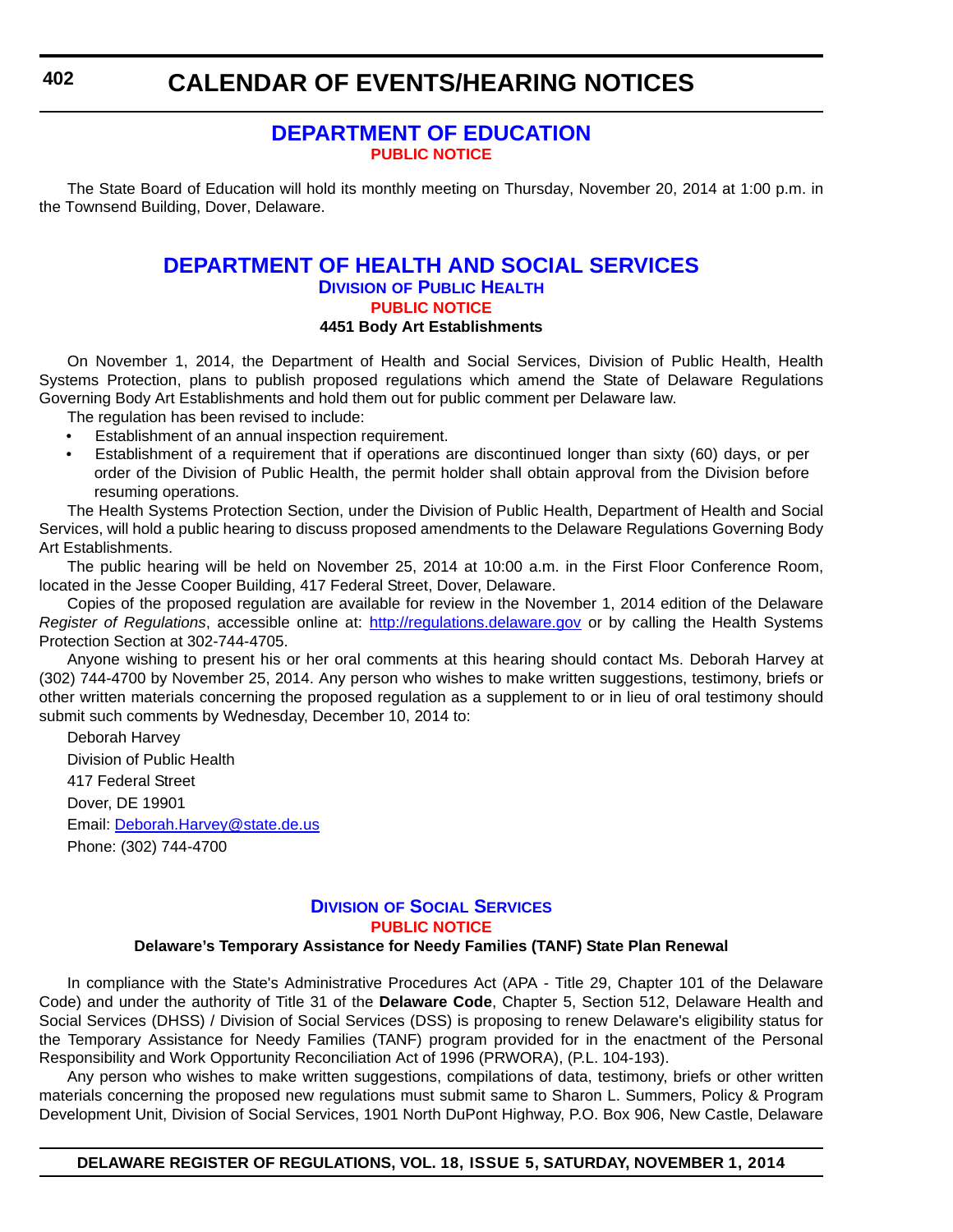# **CALENDAR OF EVENTS/HEARING NOTICES**

19720-0906 or by fax to (302) 255-4425 by 4:30 p.m. on December 15, 2014. A draft copy of the Delaware TANF State Plan has been prepared which reflects amendments as well as basic improvements to the various descriptions of programs and services. This document may be viewed and downloaded from the Internet at the Division of Social Services' website at <http://www.dhss.delaware.gov/dhss/dss/>. Requests for electronic or paper copies of the draft TANF State Plan may be sent to Janneen Boyce at the above address or emailed to [janneen.boyce@state.de.us.](mailto:janneen.boyce@state.de.us)

The action concerning the determination of whether to adopt the proposed regulation will be based upon the results of Department and Division staff analysis and the consideration of the comments and written materials filed by other interested persons.

# **[DEPARTMENT OF INSURANCE](http://www.delawareinsurance.gov/) OFFICE OF THE COMMISSIONER [PUBLIC NOTICE](#page-4-0) 1003 Credit for Reinsurance**

INSURANCE COMMISSIONER KAREN WELDIN STEWART hereby gives notice of proposed amended Department of Insurance Regulation 1003 relating to Credit for Reinsurance [Formerly Regulation 79]. The docket number for this proposed AMENDED regulation is 2427.

The proposed amended regulation supports the Credit for Reinsurance Act (18 **Del.C.** §§910-916) and makes two changes for national accreditation purposes (see 8.2.4.8 and 8.2.7.4). The Delaware Code authority for the change is 18 **Del.C.** §311 and §915; and 29 **Del.C.**, Ch. 101.

The Department of Insurance does not plan to hold a public hearing on the proposed amended regulation. The proposed amended regulation appears below and can also be viewed at the Delaware Insurance Commissioner's website at:

[www.delawareinsurance.gov/departments/documents/ProposedRegs/ProposedRegs.shtml](http://www.delawareinsurance.gov/departments/documents/ProposedRegs/ProposedRegs.shtml)

Any person can file written comments, suggestions, briefs, and compilations of data or other materials concerning the proposed amendment. Any written submission in response to this notice and relevant to the proposed regulation must be received by the Department of Insurance no later than 4:30 p.m. EST, Monday, December 1, 2014. Any such requests should be directed to:

Regulatory Specialist Rhonda West Delaware Department of Insurance 841 Silver Lake Boulevard Dover, DE 19904 Phone: (302) 674-7379 Fax: (302) 739-5566 Email: [rhonda.west@state.de.us](mailto:rhonda.west@state.de.us)

### **[DEPARTMENT OF LABOR](http://dia.delawareworks.com/) DIVISION OF INDUSTRIAL AFFAIRS Office of Workers' Compensation [PUBLIC NOTICE](#page-4-0)**

#### **1341 Workers' Compensation Regulations**

The Secretary of Labor, in accordance with 19 **Del.C.** §2322B, has proposed revisions to the rules and regulations relating to the Delaware Workers' Compensation Health Care Payment System (HCPS). These proposals substantially revise the fee schedule instructions and guidelines.

A public meeting will be held before the Workers' Compensation Oversight Panel ("Panel") at 4:00 p.m. on November 24, 2014, in the Department of Labor Fox Valley Annex, 4425 N. Market Street, Wilmington, Delaware 19802, where members of the public can offer comments. Anyone wishing to receive a copy of the proposed rules

**DELAWARE REGISTER OF REGULATIONS, VOL. 18, ISSUE 5, SATURDAY, NOVEMBER 1, 2014**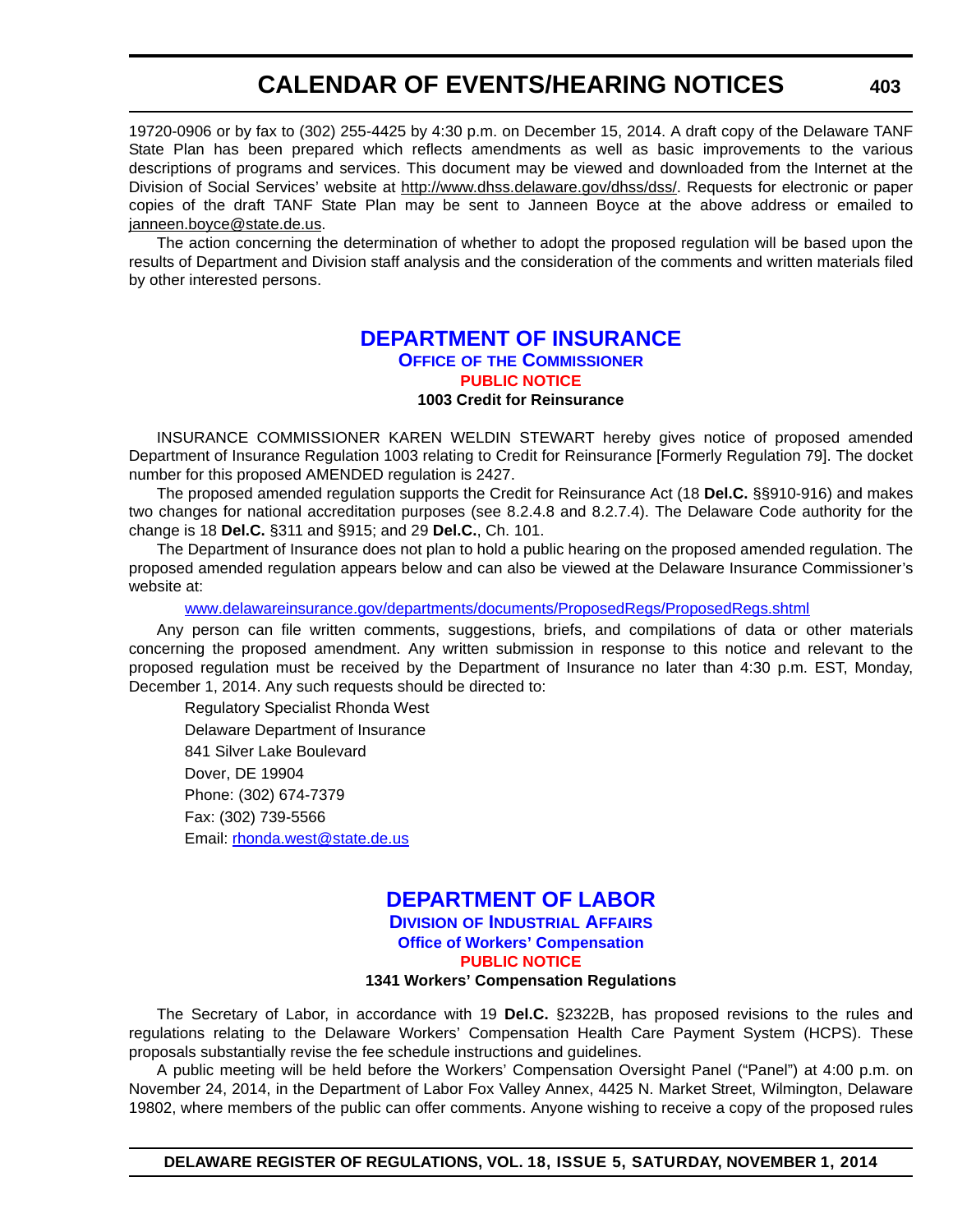# **CALENDAR OF EVENTS/HEARING NOTICES**

may obtain a copy from Donna Forrest, Medical Component Manager, Office of Workers' Compensation, Division of Industrial Affairs, Department of Labor, 4425 N. Market Street, Wilmington, Delaware, 19802. Persons wishing to submit written comments may forward them to the Panel at the above address. The final date to receive written comments will be 20 days after the public meeting.

The Panel will consider making a recommendation to the Secretary at the regularly scheduled meeting following the public meeting.

# **[DEPARTMENT OF STATE](http://dpr.delaware.gov/) DIVISION OF PROFESSIONAL REGULATION [PUBLIC NOTICE](#page-4-0) 100 Board of Accountancy**

Pursuant to 24 **Del.C.** §105(a)(1), the Delaware Board of Accountancy has proposed revisions to its rules and regulations. The rules pertaining to firm ownership are amended to clarify that all non-licensee owners of firms must be individuals and must be active participants in the firm.

A public hearing will be held on November 19, 2014 at 9:00 a.m. in the second floor conference room B of the Cannon Building, 861 Silver Lake Boulevard, Dover, Delaware, where members of the public can offer comments on the amendments to the rules and regulations. Anyone wishing to receive a copy of the proposed rules and regulations may obtain a copy from the Delaware Board of Accountancy, 861 Silver Lake Boulevard, Dover, Delaware 19904. Persons wishing to submit written comments may forward these to the Board at the above address. Written comments will be accepted until December 4, 2014 in accordance with 29 **Del.C.** §10118(a).

#### **DIVISION [OF PROFESSIONAL REGULATION](http://dpr.delaware.gov/) [PUBLIC NOTICE](#page-4-0) 4100 Board of Home Inspectors**

The Delaware Board of Home Inspectors, pursuant to 24 **Del.C.** §4106(a)(1), proposes to amend its rules and regulations*.* The proposed regulation changes decrease the number of supervised inspections a trainee inspector must complete prior to being eligible for full licensure and decreases the number of inspections an experience applicant must complete to be eligible for licensure. The changes are being proposed in light of a recent statutory change that decreased the number of inspections endorsement candidates are required to complete to be eligible for licensure. The changes also eliminate INTERNACHI membership as a qualification for licensure as an experience applicant as the Board believes that INTERNACHI membership is not as strong an indicator of an applicant's qualifications as ASHI and NAHI membership.

The Board will hold a public hearing on the proposed regulation change on December 9, 2014 at 9:00 a.m., Second Floor Conference Room B, Cannon Building, 861 Silver Lake Blvd., Dover, DE 19904. Written comments should be sent to Amanda McAtee, Administrative Specialist of the Delaware Board of Home Inspectors, Cannon Building, 861 Silver Lake Blvd., Dover, DE 19904. Written comments will be accepted until December 24, 2014 pursuant to 29 **Del.C.** §10118(a).

# **DIVISION [OF PROFESSIONAL REGULATION](http://dpr.delaware.gov/) [PUBLIC NOTICE](#page-4-0)**

### **5200 Board of Examiners of Nursing Home Administrators**

The Delaware Board of Examiners of Nursing Home Administrators, pursuant to 24 **Del.C.** §5206(1), proposes to revise its regulations. The proposed revisions to the regulations would mandate that AIT registrants take additional training in preparation for the National Association of Long Term Care Administrator Boards and the practice of nursing home administration. The Board has always strongly recommended that applicants take the course and now recommends that the course become mandatory pursuant to 24 **Del.C.** §5209(a)(1).

**DELAWARE REGISTER OF REGULATIONS, VOL. 18, ISSUE 5, SATURDAY, NOVEMBER 1, 2014**

**404**